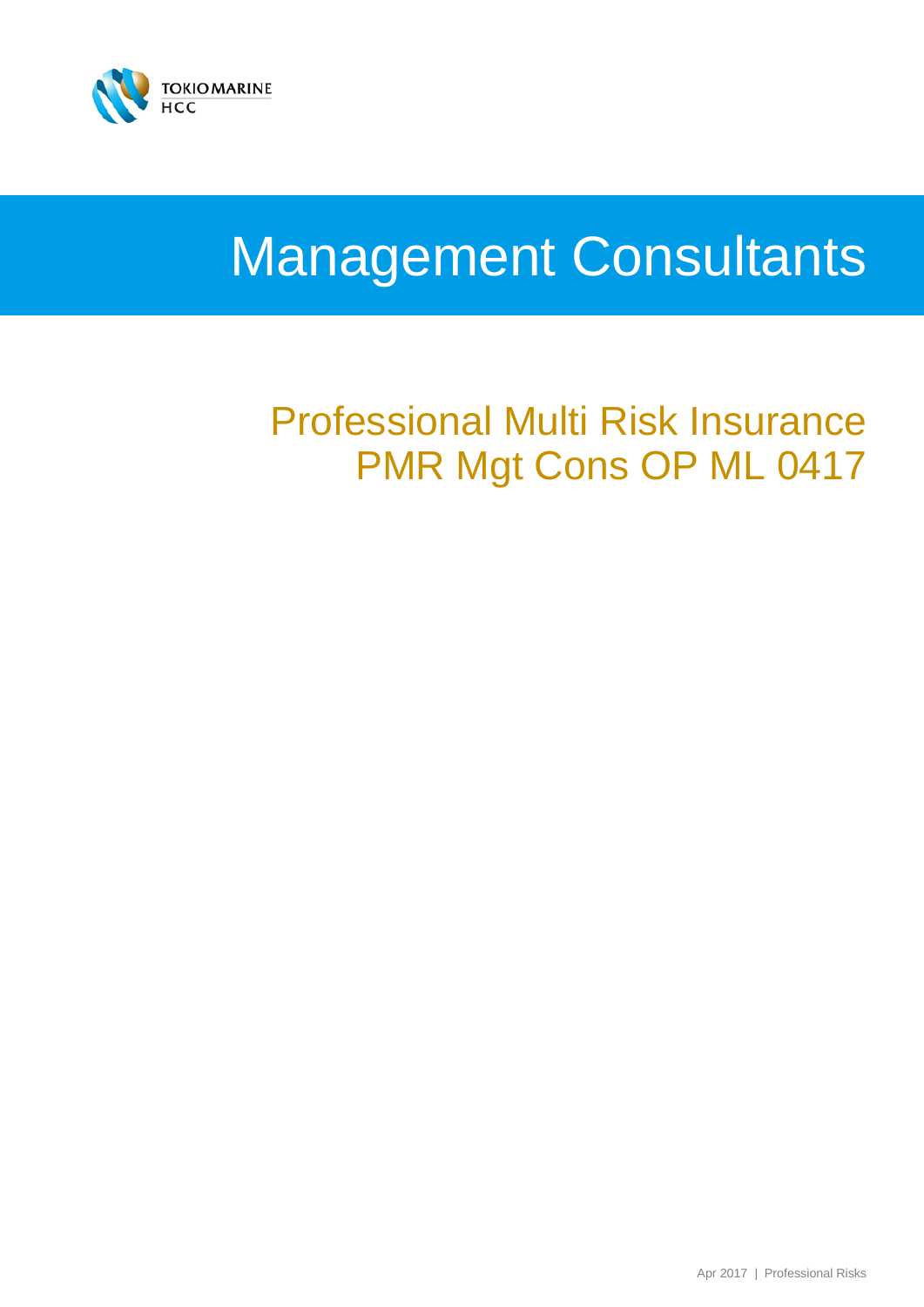# **Contents**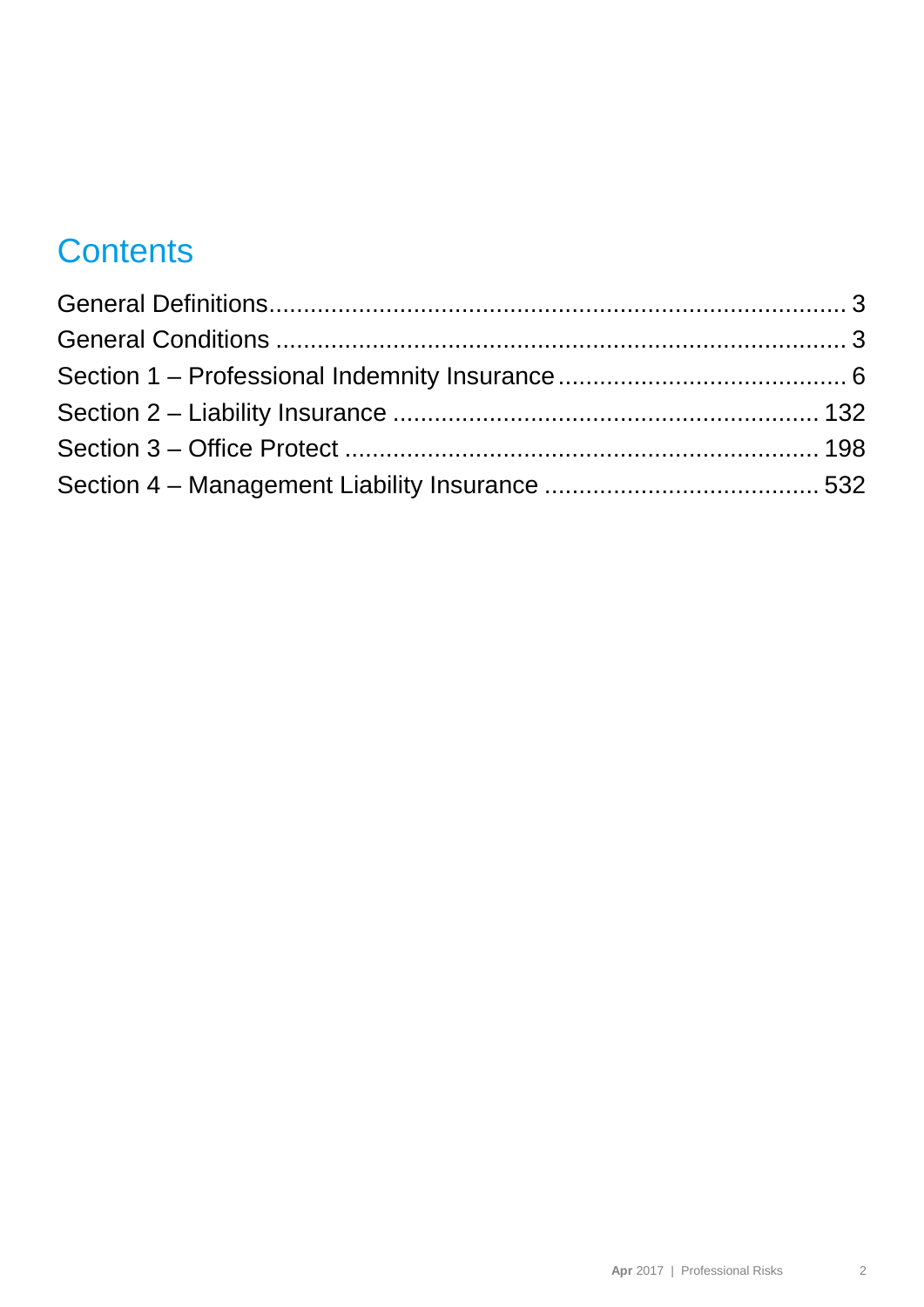# General Definitions Applying to Sections 1, 2 and 4 Only

# **For definitions applying to section 3, please refer to section 3 'Definitions (Applicable to Section 3 Only)**

The following words will have the same meaning attached each time they appear in section(s) 1, 2 and 4 in bold type face, whether with a capital first letter or not. Where the meaning of a word is defined below and the same word is defined differently under a separate section(s) of this policy, the definition provided under the separate section applies to that section only.

Where the context so admits or requires, words importing the singular will include the plural and vice versa and words importing the masculine will import the feminine and the neuter. References to 'a person' will be construed so as to include any individual, company, partnership, or any other legal entity. References to a statute or regulation will be construed to include all its amendments or replacements. All headings within the policy are included for convenience only and will not form part of this policy.

#### **Insurer**

means HCC International Insurance Company plc.

#### **Period of insurance**

is that as stated in the Schedule.

# General Definitions Applying to Sections 1 and 2 Only

For the purposes of Sections 1 and 2 of this Policy the words or terms that appear in bold will be interpreted as follows:

#### **Employee**

Is:

- a. any person employed by the **Insured** under a contract of service, training or apprenticeship; and
- b. any voluntary worker; and
- c. any locum, seasonal or temporary personnel; and
- d. any self employed person, who is not an independent contractor; and
- e. any person supplied or remunerated through a contract hire company or agency, who is not an independent contractor but is employed by the contract hire company on a supply only basis, working as a member of the **Insured**'s staff;

but only if such person is working under the **Insured's**  direction, control and supervision.

#### **Insured**

is any person or firm stated in the Schedule and includes any current or previous partner, director, principal, member or **Employee** of any firm or company stated in the Schedule and any other person who becomes a partner, director, principal, member or **Employee** of the firm.

#### **Personal appointment**

is any individual appointment of a professional nature arising out of the ordinary professional activities of the **Insured** other than any appointment as a director or officer of a company or as a trustee.

#### **Professional business**

is the business of the **Insured** as stated in the Schedule including the holding of any **Personal appointment** but in respect of Section 1 shall mean only the professional services of the **Insured's** business.

# General Conditions Applying to Sections 1, 2 and 4 Only

## **For general conditions applying to section 3, please refer to section 3 'General Section Conditions)**

In addition to the general conditions set out immediately below, conditions specific to each section also apply and these can be found within the relevant sections and subsections of this policy.

If a condition is stated below and the same condition is described differently under another section of this policy, the condition provided under that section will apply to that section only.

#### **1. Policy construction and disputes**

Any phrase or word in this Policy and the Schedule will be interpreted in accordance with the laws of England and Wales. The Policy and the Schedule shall be read together as one contract and any word or expression to which a specific meaning has been attached in any part of this Policy or the Schedule shall bear such specific meaning wherever it may appear.

Any dispute concerning the interpretation of the terms, Conditions or Exclusions contained herein is understood and agreed by both the **Insured** and the **Insurer** to be subject to the laws of England and Wales. Each party agrees to refer any such dispute to a mediator to be agreed between the **Insured** and the **Insurer** within 14 working days of any dispute arising under the Policy. If a mediator is not agreed then either party may apply to the Centre for Effective Dispute Resolution ('CEDR') for the appointment of a mediator. The parties agree to share equally the costs of CEDR and of the mediator and that the reference of the dispute to mediation will be conducted in confidence.

The **Insured** and the **Insurer** agree to perform their respective continuing obligations under this Policy while the dispute is resolved unless the nature of the dispute prevents such continued performance of those obligations. If any such dispute is not resolved by mediation or the **Insured** and the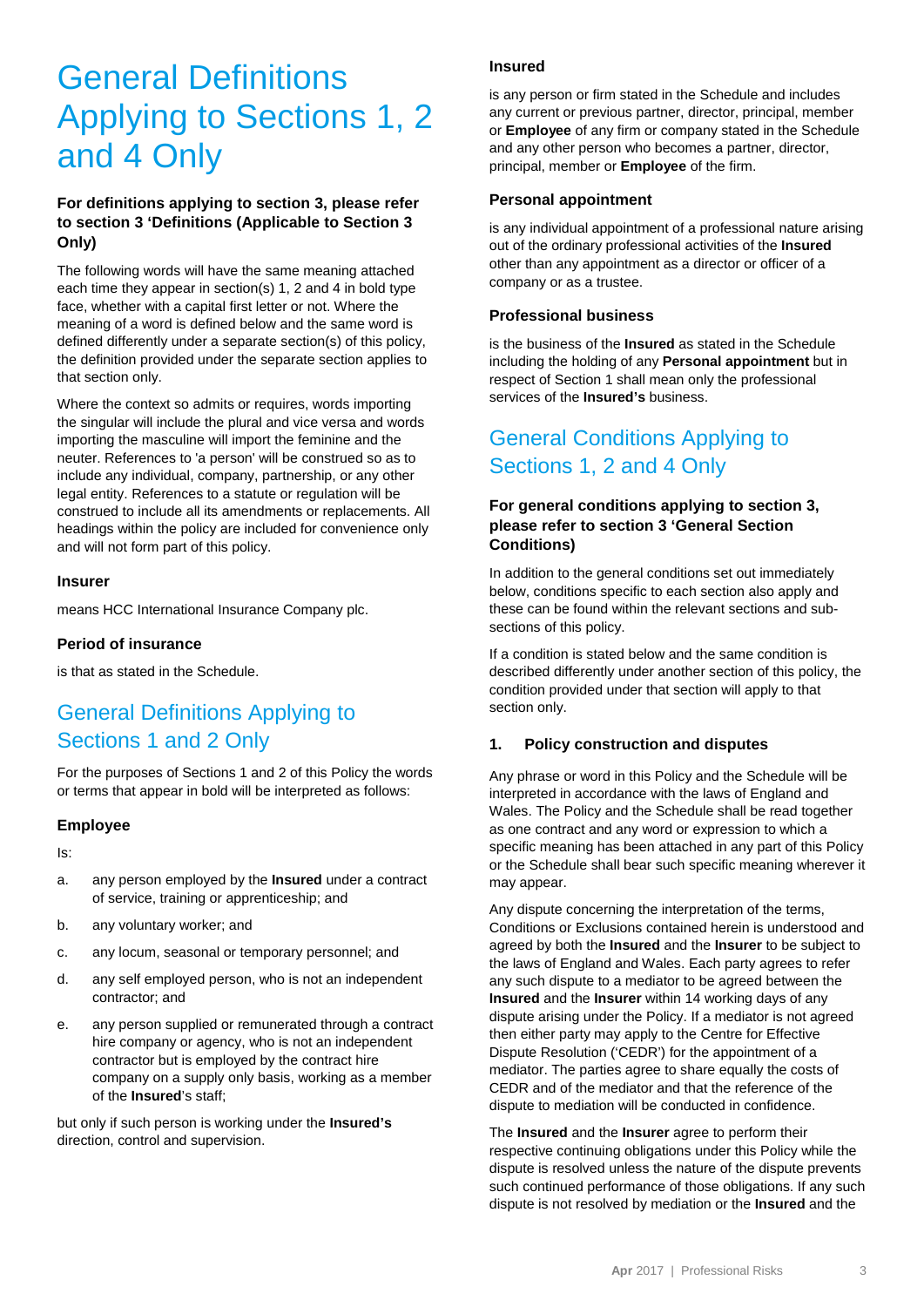**Insurer** cannot agree upon the appointment of a mediator or the form that the mediation will take the dispute will be submitted to the exclusive jurisdiction of any court of competent jurisdiction within England and Wales and each party agrees to comply with all requirements necessary to give such court jurisdiction. All matters arising hereunder shall be determined in accordance with the law and practice of such court.

# **2. Fraudulent claims**

If the **Insured** shall make any claim knowing the same to be fraudulent or false as regards the amount or otherwise (including the provision of false or fraudulent documents or statements) then

The **Insurer** will:

- i. refuse to pay the whole of the claim; and
- ii. recover from the Insured any sums that it has already paid in respect of the claim.

The **Insurer** may also notify the **Insured** that it will be treating (all sections of) this policy as having terminated with effect from the date of the earliest of any of the fraudulent act. In that event the **Insured** will:

- a. have no cover under the Policy from the date of termination; and
- b. not be entitled to any refund of premium.

## **3. Contracts (Rights of Third Parties) Act 1999**

The **Insured** and the **Insurer** are the only parties to this contract and no other person has any rights under the Contracts (Rights of Third Parties) Act 1999 to enforce any term of this Policy but this does not affect any right or remedy of a third party which exists or is available apart from that Act.

#### **4. Cancellation**

This Policy may be cancelled by or on behalf of the **Insurer** by thirty days notice given in writing to the **Insured**.

#### **5. Invalidity**

If any provision of this Policy is found by any court or administrative body of competent jurisdiction to be invalid or unenforceable this will not affect the other provisions of this Policy which will remain in full force and effect.

#### **6. Notices**

Notice shall be deemed to be duly received in the course of post if sent by pre-paid letter post properly addressed to:

- a. in the case of the **Insured**, either to the **Insured's** last known address or the last known address of the **Insured's** broker;
- b. in the case of the **Insurer**, to HCC International Insurance Company PLC at Fitzwilliam House, 10 St Mary Axe, London EC3A 8BF.

#### **7. Reasonable steps to avoid loss**

Without prejudice to the Notification and Claims Conditions in this Policy, the **Insured** shall take all reasonable steps to avoid or mitigate any loss, damage or liability that may result in any claim or **Circumstance** notifiable under this Policy.

#### **8. Premium Payment Clause**

If the premium due under this Policy has not been so paid to **Insurers** by the 60th day from the inception of this Policy, (and, in respect of instalment premiums, by the date they are due), **Insurers** shall have the right to cancel this Policy by notifying the **Insured** via their broker in writing. In the event of cancellation, premium is due to **Insurers** on a pro rata basis for the period that **Insurers** are on risk but the full policy premium shall be payable to **Insurers** in the event of a loss or occurrence prior to the date of termination which gives rise to a valid claim under this Policy.

It is agreed that **Insurers** shall give not less than 15 days prior notice of cancellation to the **Insured** via their broker. If premium due is paid in full to **Insurers** before the notice period expires, notice of cancellation shall automatically be revoked. If not, this Policy shall automatically terminate at the end of the notice period.

If any provision of this clause is found by any court or administrative body of competent jurisdiction to be invalid or unenforceable, such invalidity or unenforceability will not affect the other provisions of this clause which will remain in full force and effect.

#### **9. International Sanctions**

The **Insurer** will not provide cover, be liable to pay any claim or provide any benefit if to do so would expose the **Insurer** (or any parent company, direct or indirect holding company of the **Insurer**) to any penalty or restriction (including extraterritorial penalties or restrictions so far as such do not contradict laws applicable to the **Insurer**), arising out of any trade and economic sanctions laws or regulations which are applicable to it.

## **10. Assignment**

This policy of insurance (including any benefits it provides) are not assignable to any third party without the express approval of the **Insurer** confirmed in writing by the **Insurer**

## **11. Change of control**

In the event that the **Insured** merges into or consolidates with or sells all or substantially all of its assets or shares to a third party (whether a company, corporation or any other legal entity or person) or there is any acquisition of more than fifty percent (50%) of the voting share capital of the **Insured** by a third party (whether a company, corporation or any other legal entity or person) the **Insured** shall give written notice of such event prior to its execution. Upon receipt of such notice, the **Insurers** may at their absolute discretion agree to continuation of the policy of insurance, to be confirmed by way of a written endorsement to the policy. In the absence of such agreement and/or if notice is not forthcoming as required under this General Condition 11 – Change of control, the cover provided by this policy of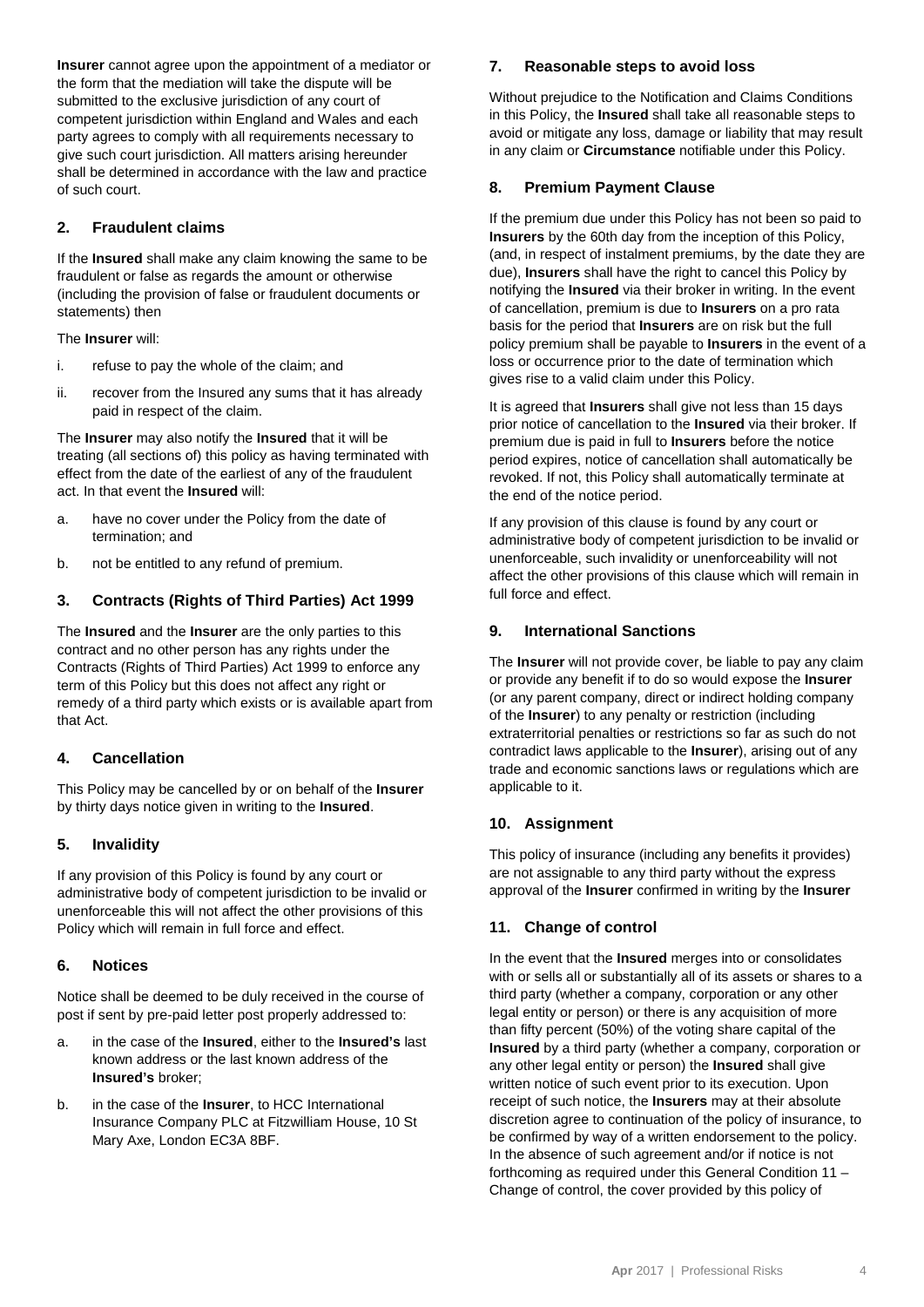insurance shall cease with immediate effect at the date of the change of control.

For the avoidance of doubt, the **Insured** shall not be entitled to an indemnity in respect of any claims made under Section 1 of this policy of insurance where notification of the claim occurs after a change in control (as referred to in this General Condition 11 – Change of control) where the change of control was not reported to **Insurers** and approved in accordance with this General Condition 11.

# **12. Complaints (Sections 1, 2 & 4 only)**

We are dedicated to providing you with a high quality service and we want to ensure that we maintain this at all times If you feel that we have not offered you a first class service please write and tell us and we will do our best to resolve the problem If you have any questions or concerns about your policy or the handling of a claim you should in the first instance contact

*Compliance Officer Tokio Marine HCC 1 Aldgate London EC3N 1RE*

The Financial Ombudsman Service (FOS) Should you be dissatisfied with the outcome of your complaint, you may have the right to refer your complaint to the Financial Ombudsman Service. The FOS is an independent service in the UK for settling disputes between consumers and businesses providing financial services. Contacting the FOS does not affect your right to take legal action.

The FOS's contact details are as follows:

Financial Ombudsman Service Exchange Tower London E14 9SR

Email: [complaint.info@financial-ombudsman.org.uk](mailto:complaint.info@financial-ombudsman.org.uk) Telephone: +44 (0)30 0123 9123 Website: [www.financial-ombudsman.org.uk](http://www.financial-ombudsman.org.uk/)

The European Commission Online Dispute Resolution Platform (ODR)

If you were sold this product online or by other electronic means and within the European Union (EU) you may refer your complaint to the EU Online Dispute Resolution (ODR) platform. Upon receipt of your complaint the ODR will escalate your complaint to your local dispute resolution service – this process is free and conducted entirely online. You can access the ODR platform on [http://ec.europa.eu/odr.](http://ec.europa.eu/odr) This platform will direct insurance complaints to the Financial Ombudsman Service. However, you may contact the FOS directly if you prefer, using the details as shown above.

# **Complaints (Section 3 only)**

Please refer to Section 3 'NOTICES' for details of how to make a complaint.

# **Useful Information**

If HCC (Sections 1, 2 & 4), Tokio Marine Kiln Insurance Ltd (Section 3, Sub-sections 1 to 3 only) or DAS Legal Expenses Insurance Company Ltd (Section 3, Sub-section 4 only) are unable to meet their liabilities to policyholders, you may be able to claim compensation from the Financial Services Compensation Scheme. The level of compensation differs depending on the type of cover:

100% of the claim 90% of the claim

Compulsory Insurance Non-compulsory Insurance

Further information can be obtained from: Financial Services Compensation Scheme 10th Floor, Beaufort House 15 St Botolph Street London EC3A 7QU Telephone: 0800 678 1100 or 020 7741 4100 or [enquiries@fscs.org.uk](mailto:enquiries@fscs.org.uk) [www.fscs.org.uk](http://www.fscs.org.uk/)

## **Data Protection Notice**

Tokio Marine HCC respects your right to privacy. In our Privacy Notice (available at

https://www.tmhcc.com/en/legal/privacy-policy) we explain who we are, how we collect, share and use personal information about you, and how you can exercise your privacy rights. If you have any questions or concerns about our use of your personal information, then please contact DPO@tmhcc.com.

We may collect your personal information such as name, email address, postal address, telephone number, gender and date of birth. We need the personal information to enter into and perform a contract with you. We retain personal information we collect from you where we have an ongoing legitimate business need to do so.

We may disclose your personal information to:

- our group companies:
- third party services providers and partners who provide data processing services to us or who otherwise process personal information for purposes that are described in our Privacy Notice or notified to you when we collect your personal information;
- any competent law enforcement body, regulatory, government agency, court or other third party where we believe disclosure is necessary (i) as a matter of applicable law or regulation, (ii) to exercise, establish or defend our legal rights, or (iii) to protect your interests or those of any other person;
- a potential buyer (and its agents and advisers) in connection with any proposed purchase, merger or acquisition of any part of our business, provided that we inform the buyer it must use your personal information only for the purposes disclosed in our Privacy Notice; or
- any other person with your consent to the disclosure.

Your personal information may be transferred to, and processed in, countries other than the country in which you are resident. These countries may have data protection laws that are different to the laws of your country. We transfer data within the Tokio Marine group of companies by virtue of our Intra Group Data Transfer Agreement, which includes the EU Standard Contractual Clauses.

We use appropriate technical and organisational measures to protect the personal information that we collect and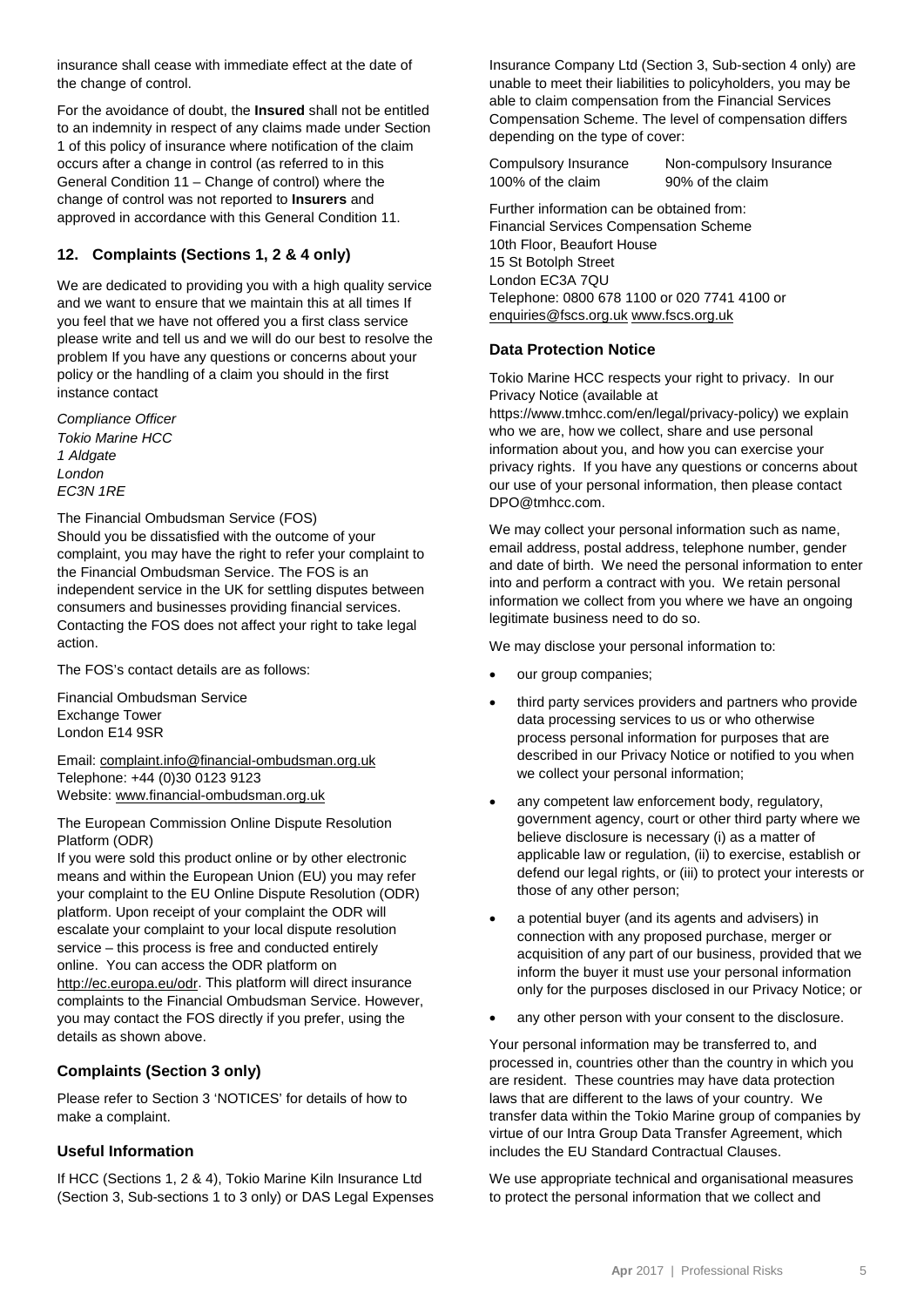process about you. The measures we use are designed to provide a level of security appropriate to the risk of processing your personal information.

You are entitled to know what data is held on you and to make what is referred to as a **Data Subject Access Request ('DSAR')**. You are also entitled to request that your data be **corrected** in order that we hold accurate records. In certain circumstances, you have other data protection rights such as that of **requesting deletion, objecting to processing, restricting processing** and in some cases **requesting portability**. Further information on your rights is included in our Privacy Notice.

You can **opt-out of marketing communications** we send you at any time. You can exercise this right by clicking on the "unsubscribe" or "opt-out" link in the marketing e-mails we send you. Similarly, if we have collected and processed your personal information with your consent, then you can **withdraw your consent** at any time. Withdrawing your consent will not affect the lawfulness of any processing we conducted prior to your withdrawal, nor will it affect processing of your personal information conducted in reliance on lawful processing grounds other than consent. You have the **right to complain to a data protection authority** about our collection and use of your personal information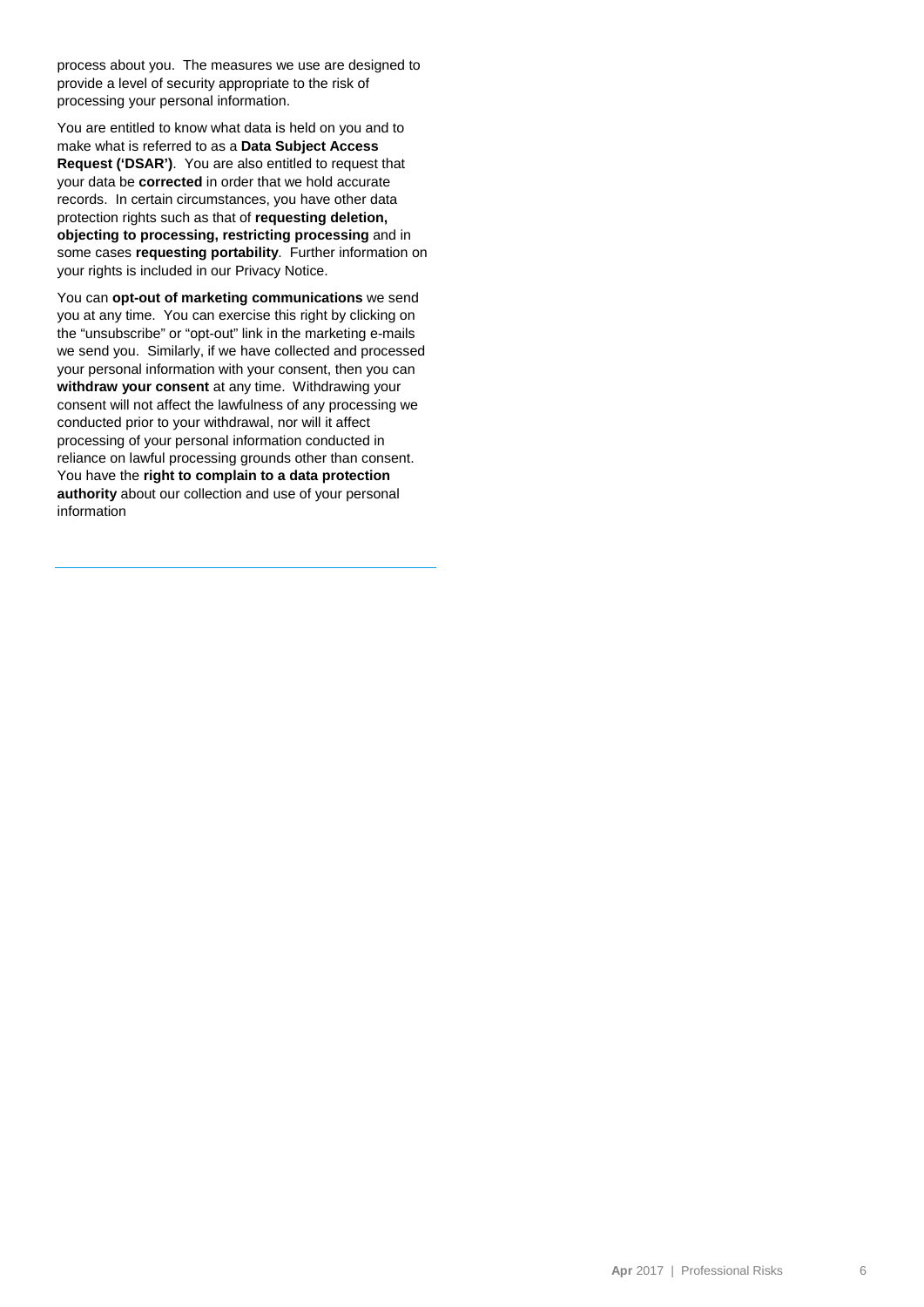# Section 1 - Professional Indemnity Insurance

# Definitions Applicable to Section 1

For the purposes of this Section the words or terms that appear in **bold** will be interpreted as follows:

# **Circumstance**

shall mean any circumstance, incident, occurrence, fact, matter, act, omission, state of affairs or event which is likely to give rise to a claim against the **Insured** or a claim by the **Insured** under this Section.

# **Computer system**

shall mean any computer, data processing equipment, media or part thereof, or system of data storage and retrieval, or communications system, network, protocol or part thereof, or any computer software (including but not limited to application software, operating systems, runtime environments or compilers), firmware or microcode, or any electronic documents utilised in the ownership, security and management of the **Insured's** electronic communications system, world-wide web site, internet site, intranet site, extranet site or web address(es).

## **Damages**

shall mean monetary relief.

## **Defence costs and expenses**

shall mean all reasonable costs and expenses incurred, with the **Insurer's** prior written consent, in the investigation, defence and settlement of any claim first made against the **Insured** or of any **Circumstance** first notified during the **Period of insurance**. it does not include the **Insured's** own overhead costs and expenses.

# **Documents**

shall mean digitised data, information recorded or stored in a format for use with a computer, microcode, deeds, wills, agreements, maps, plans, records, written or printed books, letters, certificates, written or printed documents or forms of any nature whatsoever (excluding any bearer bonds or coupons, bank or currency notes, share certificates, stamps or other negotiable paper).

## **Excess**

is the first amount paid in respect of each claim as stated in the schedule under section 1. The **Excess** is not payable in respect of **Defence costs and expenses**. The **Indemnity limit** is additional to the **Excess**.

## **Financially associated person or entity**

shall mean:

a. any business controlled or managed by the **Insured** or in which the **Insured** has an executive interest;

- b. any company in which the **Insured** directly or indirectly owns or controls more than 15% of the issued share capital;
- c. any person having an executive or managerial role in the **Insured** or who would be considered to be a shadow director (as defined in s.251 of the insolvency act 1986) of the **Insured**;
- d. any company that directly or indirectly owns or controls any of the issued share capital of the **Insured** or any of whose issued share capital is directly or indirectly owned or controlled by any other company or person who directly or indirectly owns or controls any of the issued share capital of the **insured**.

# **Indemnity limit**

shall mean the **Insurer's** total liability to pay **Damages** and claimant's costs, and shall not exceed (except where specific sums are stated in the insuring clauses of this section) the sum(s) stated in the schedule against section 1 in respect of any one claim or series of claims arising out of one originating cause regardless of the number of persons claiming an indemnity from the **Insurer** under the terms of this section.

# **Jurisdiction**

means the jurisdiction stated in the schedule against Section 1. Where no jurisdiction is stated in the schedule then the **Jurisdiction** shall be worldwide but excluding the United States of America (including its territories and /or possessions) and Canada.

## **Virus**

shall mean any unauthorised executable code uploaded to, or replicated through, a **Computer system** or network whether termed a virus or known by any other name and whether it is self-replicating or non-replicating which causes damage or loss to data or the **Computer system**.

# Insuring Clauses

In consideration of the premium having been paid to the **Insurer**, the **Insured** is indemnified as follows:

## **1. Indemnity**

Up to the **Indemnity limit** for **Damages** and claimant's costs for which the **Insured** is legally liable to pay resulting from claims first made against the **Insured** during the **Period of insurance** and arising out of the ordinary course of the **Professional business**, in consequence of:

- a. Breach of professional duty;
- b. Dishonest, fraudulent or malicious act or omission of any former or present **Employee** (which term, for the purpose of this clause alone, shall not include any principal, partner, member or director of the **Insured**) provided that no indemnity shall be given under this section in the event that any principal, partner, member or director of the **Insured** conspired to commit or condoned any such dishonest, fraudulent or malicious act or omission;
- c. Libel or slander or defamation;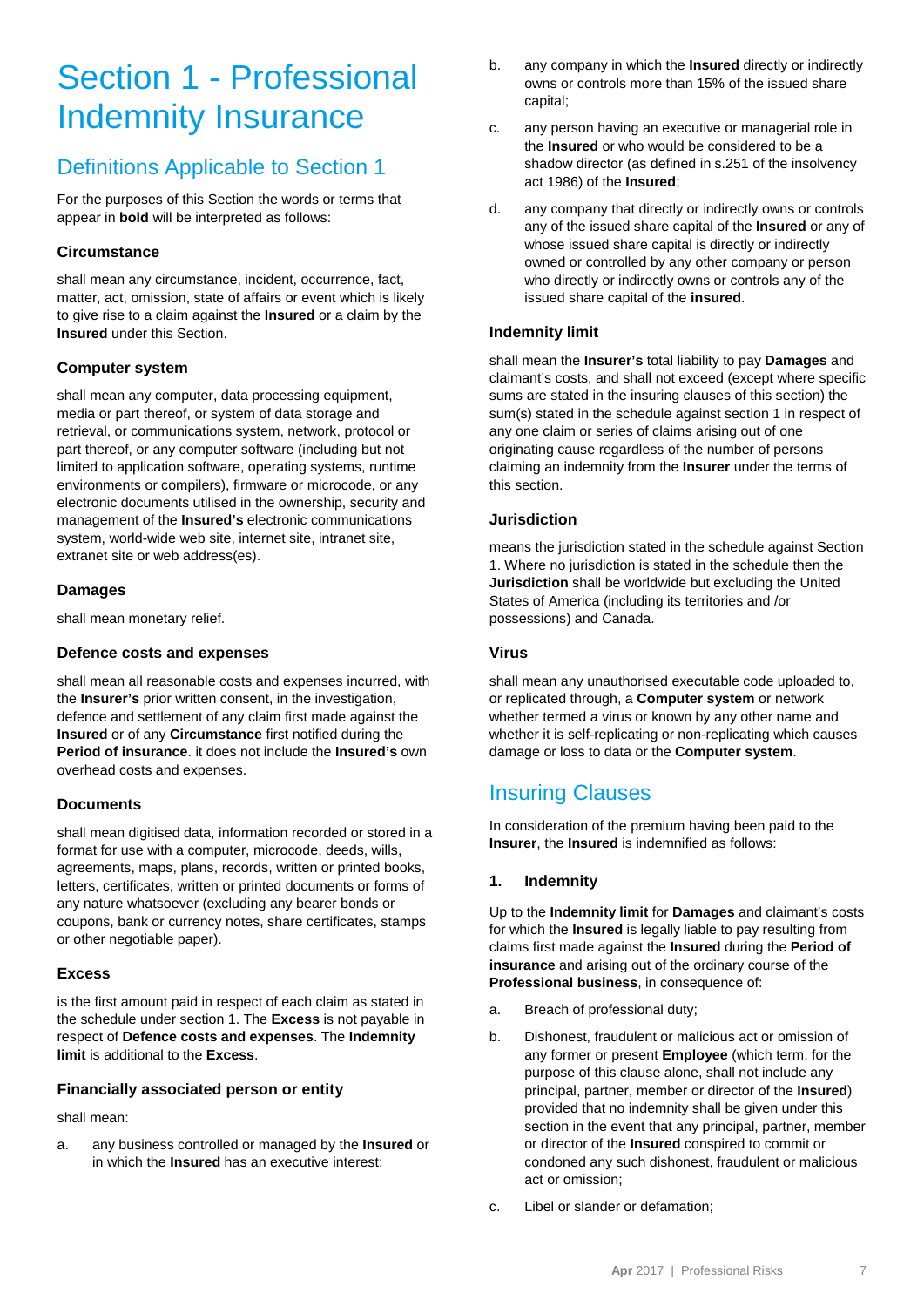- d. Unintentional breach of confidentiality or other invasion, misuse of private information, infringement or interference with rights of privacy or publicity including false light and the public disclosure of private facts including misuse of any information which is either confidential or subject to statutory restrictions;
- e. Unintentional infringement of intellectual property rights except patents;
- f. The loss of or damage to **Documents**;
- g. Any other civil liability not otherwise excluded.

## **2. Legal defence costs and expenses**

The **Insurer** will pay in addition to any indemnity under insuring clause 1, all **Defence costs and expenses** provided that:

- a. if the amount paid or agreed to be paid by or on behalf of the **Insured** to dispose of a claim exceeds the **Indemnity limit** the **Insurer** will only be liable for that proportion of the **Defence costs and expenses** which the **Indemnity limit** bears to the amount paid or agreed to be paid;
- b. in the event that the **Insurer** elects to make a payment to the **Insured** pursuant to notification and claims condition 3.2 then the **insurer** shall have no liability to pay **Defence costs and expenses** incurred after the date upon which such payment is made.

#### **3. Costs for prosecuting infringement of the Insured's intellectual property rights**

Up to a maximum of GBP 25,000 in the aggregate in the **Period of insurance**, for the reasonable and necessary costs and expenses incurred by the **Insured**, with the **Insurer's** prior written consent, in the pursuance of any claim first made by the **Insured** against a third party during the **Period of insurance**, for infringement of intellectual property rights first discovered by the **Insured** during the **Period of insurance** where the ownership of such rights is vested in the **Insured.**

For the purposes of this insuring clause **Insurers** will only give prior consent where the **Insured** has provided, at their own expense, an opinion from a solicitor, barrister or suitably qualified intellectual property agent evidencing the existence of the **Insured's** intellectual property rights, the infringement of those rights, a measurable loss and a reasonable prospect of success.

## **4. Costs for representation**

Up to a maximum of GBP 250,000 in the aggregate in the **Period of insurance** for all reasonable and necessary legal costs incurred by the **Insured** with the **Insurer's** prior written consent for representation at any inquiry or other proceeding which has, in the **Insurer's** sole opinion, a direct relevance to any claim, **Circumstance** or event which could form the subject of indemnity under this Section. For the avoidance of doubt costs for representation cover does not apply to insuring clause 3.

#### **5. Irrecoverable fees**

Up to the **Indemnity limit** for amounts owed to the **Insured**, including amounts legally owed by the **Insured** to subcontractors or suppliers, due to the refusal of the **Insured's** client to pay for work done by the **Insured** for them where such client has reasonable grounds for being dissatisfied with the work and threatens to bring a claim for more than the amount owed, and which would otherwise be covered under Insuring Clause 1, provided that such threat is first made against the **Insured** and notified to **Insurers** during the **Period of insurance**. In such circumstances, if it is possible to settle the dispute by agreeing not to pursue the outstanding amount, the **Insurer** will agree to pay the amount owed if they consider that it will avoid a legitimate claim under Insuring Clause 1 for a greater amount. If, following this, a claim under Insuring Clause 1 still arises then the amount paid under this section will be deducted from the **Indemnity limit.** If the **Insured** eventually recovers part or all of the debt then such recovered amount shall be repaid to the **Insurer** less the **Insured's** reasonable expenses of recovering the debt due.

#### **6. Data protection defence costs**

Up to a maximum of GBP 250,000 in the aggregate in the **Period of insurance**, for reasonable and necessary legal costs and expenses incurred by the **Insured** with the **Insurer's** prior written consent in the defence of any criminal proceedings brought against the **Insured**, during the **Period of insurance** under the Data Protection Act 1998 or amending or superseding legislation provided always that:

- a. the act, error or omission giving rise to the proceedings shall have been committed by the **Insured** in the ordinary course of the **Professional business**;
- b. the **Insurer** shall be entitled to appoint solicitors and Counsel to act on behalf of the **Insured**;
- c. the **Insurer** shall have no liability to pay costs and expenses incurred subsequent to a plea or finding of guilt on the part of the **Insured**, or in the event that Counsel should advise that there are no reasonable prospects of successfully defending the proceedings, except for costs incurred solely for the purpose of making a plea in mitigation before sentencing or costs incurred in making an appeal if Counsel shall advise that the prospects of a successful appeal following a finding of guilt are reasonable.

For the avoidance of doubt the indemnity provided under Insuring Clauses 3), 4), and 6) is not additional to and shall not increase the **Indemnity limit**.

# Exclusions Applicable to Section 1

The **Insurer** shall not be liable to indemnify the **Insured**  against any claim:

## **1. Employers liability**

arising directly or indirectly from bodily injury, sickness, disease, psychological injury, emotional distress, nervous shock or death sustained by any **Employee** arising out of or in the course of their employment by the **Insured**, or for any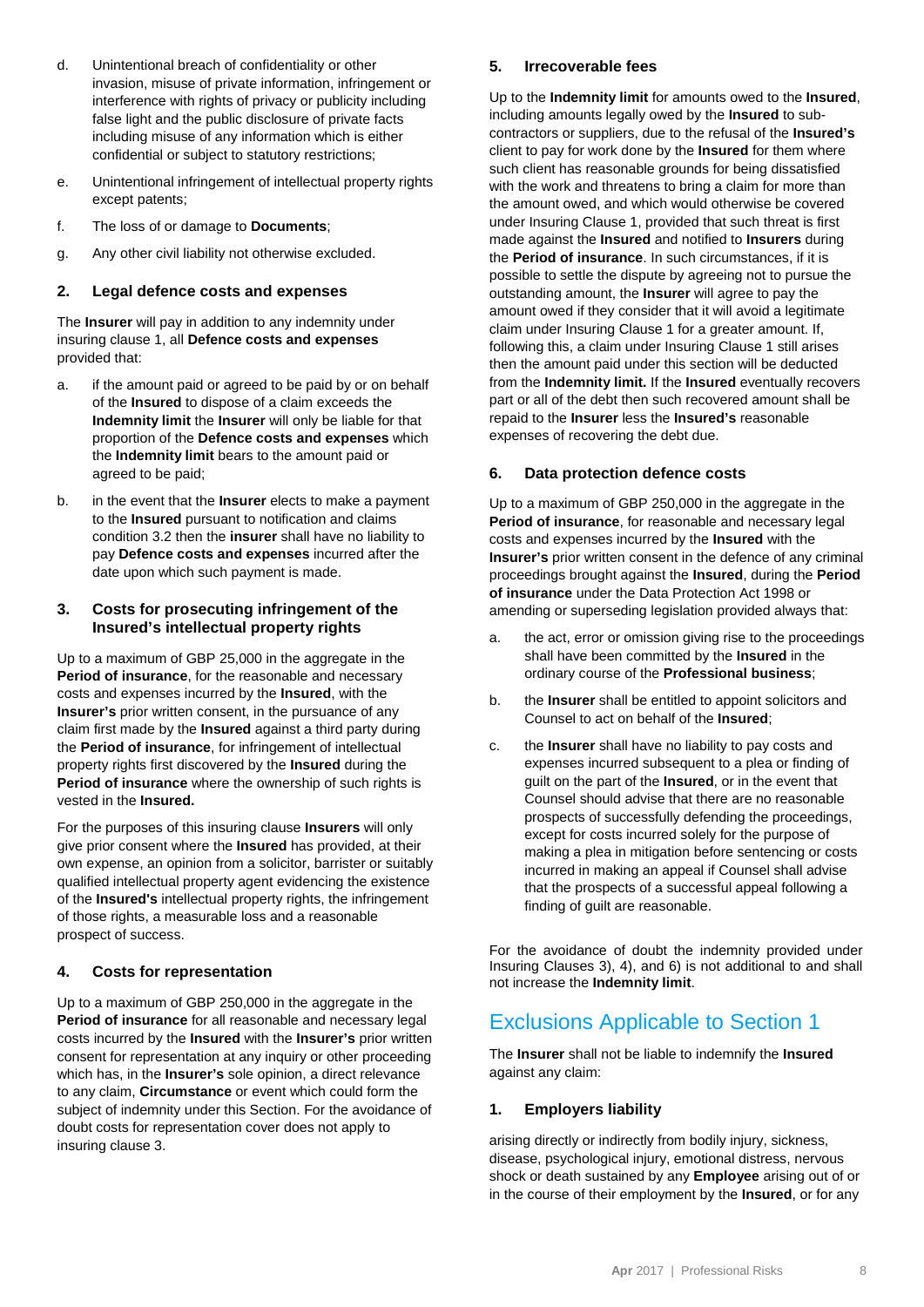breach of any obligation owed by the **Insured** as an employer to any partner, principal, director, member or **Employee** or applicant for employment;

# **2. Bodily injury/property damage**

for bodily injury, sickness, disease, psychological injury, emotional distress, nervous shock or death sustained by any person or any loss, damage or destruction of property unless such claim arises directly from negligent advice, design, specification, formula or other breach of professional duty by the **Insured**;

# **3. Land, buildings etc**

arising directly or indirectly from the ownership, possession or use by or on behalf of the **Insured** of any land, buildings, aircraft, watercraft, vessel or mechanically propelled vehicle;

# **4. Dishonesty**

arising directly or indirectly from any dishonest, fraudulent, malicious or illegal act or omission of the **Insured** committed or condoned by any partner, principal or director of the **Insured,** except as covered by Insuring Clause 1b);

# **5. Contractual liability**

arising directly or indirectly from any breach or alleged breach of any contractual duty or duty of care owed or alleged to have been owed by the **Insured** to any third party but only to the extent that such duty is more onerous than any duty that would otherwise be implied by common law or statute;

## **6. Products**

arising out of or relating to:

- a. goods or products sold, supplied, repaired, altered, manufactured, installed or maintained; or
- b. buildings, building works or physical structures constructed, repaired, installed, erected, removed or demolished;

by the **Insured** or any related company or sub-contractor of the **Insured**;

## **7. Insolvency/bankruptcy of Insured**

arising out of or relating directly or indirectly to the insolvency, liquidation, receivership or bankruptcy of the **Insured**;

## **8. Seepage and pollution**

based upon, arising out of or relating directly or indirectly to, in consequence of or in any way involving seepage, pollution or contamination of any kind;

## **9. Claims or Circumstances known at inception**

arising directly or indirectly from any claim or **Circumstance** of which the **Insured** was, or ought reasonably to have been, aware prior to inception of this policy, whether notified under any other insurance or not;

## **10. Other insurance**

In respect of which the **Insured** is, or but for the existence of this policy would be, entitled to indemnity under any other insurance except in respect of any excess beyond the amount which is payable under such other insurance;

# **11. Geographical limits**

in respect of work carried out outside the geographical limits stated in the schedule;

# **12. Legal action**

in respect of an action for **Damages**:

- a. brought outside the **Jurisdiction** (including the enforcement within the **Jurisdiction** of a judgment or finding of another court or tribunal that is not within the **Jurisdiction**);
- b. in which it is contended that the governing law is outside the **Jurisdiction**;
- c. brought outside the **Jurisdiction** to enforce a judgment or finding of a court or other tribunal in any other jurisdiction.

## **13. Fines and penalties**

for penalties, fines, multiple, exemplary, liquidated or other non-compensatory **Damages** awarded other than in actions brought for libel, slander or defamation in so far as they are covered by this policy;

#### **14. Claims by financially associated persons or entities**

made against the **insured** by any **Financially associated person or entity** whether alone or jointly with any other person or entity. However, this exclusion shall not apply to any claim brought against such **financially associated person or entity** by an independent third party which would, but for this exclusion, be covered by this policy;

## **15. Retroactive date**

made by or against or incurred by the **Insured** arising from any act or omission or originating cause that occurred prior to the Retroactive date stated in the Schedule;

#### **16. Radioactive contamination or explosive nuclear assemblies**

caused by or contributed to by or arising from:

- a. ionising radiation or contamination by radioactivity from any nuclear fuel or from any nuclear waste from the combustion of nuclear fuel; or
- b. the radioactive, toxic, explosive or other hazardous properties of any explosive nuclear assembly or nuclear component thereof;

## **17. Excess**

for the amount of or less than the **Excess.** The **Excess** shall be deducted from each and every claim paid under this Section;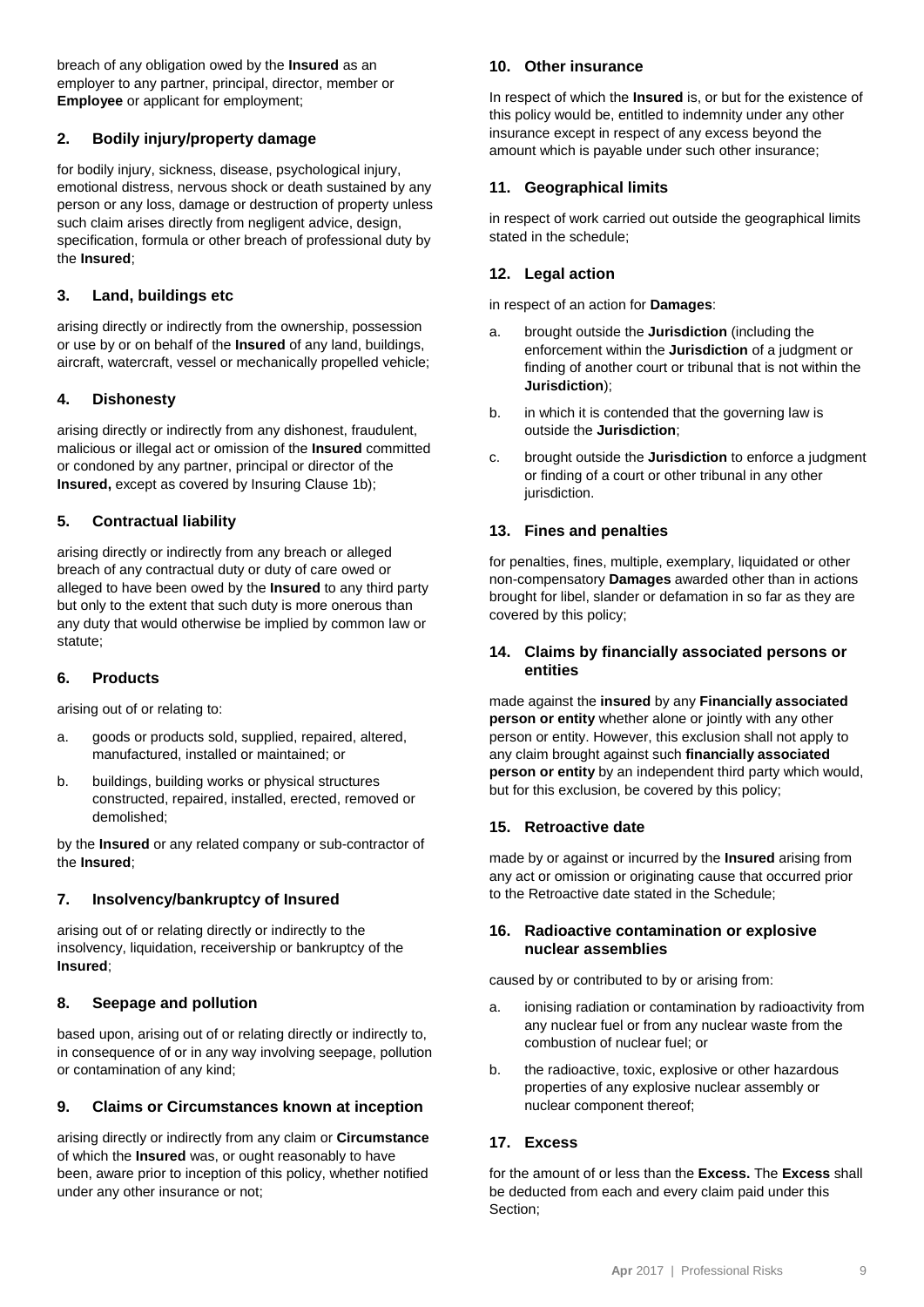#### **18. War**

arising directly or indirectly out of, happening through or in consequence of, war, invasion, acts of foreign enemies, hostilities (whether war be declared or not), civil war, rebellion, revolution, insurrection, military or usurped power or confiscation or nationalisation or requisition or destruction of or damage to property by or under the order of any government or public or local authority;

#### **19. Terrorism**

arising directly or indirectly out of, happening through or in consequence of any act or acts of force or violence for political, religious or other ends directed towards the overthrowing or influencing of any government, or for the purpose of putting the public in fear by any person or persons acting alone or on behalf of or in connection with any organisation.

In the event of any dispute as to whether or not this exclusion applies the **Insured** shall have the burden of proving that this exclusion does not apply;

#### **20. Asbestos**

arising directly or indirectly out of or resulting from or in consequence of or in any way involving asbestos or any materials containing asbestos in whatever form or quantity;

#### **21. Other appointments**

made against any **Insured** in the capacity of:

- a. director or officer of the **Insured** or of any other company or arising out of the management of the **Insured** or of any other company; or
- b. trustee of any trust or as officer or employee of any pension fund or any other employee benefit scheme, whether for the benefit of members or **Employees** of the **Insured** or otherwise;

## **22. Trading losses**

arising out of:

- a. any trading loss or trading liability incurred by any business managed or carried on by the **Insured** (including the loss of any client account or business);
- b. loss caused by the **Insured** in consequence of a share or asset sale to any prospective purchaser, associated business, merger partner, joint venture partner or similar because of any misstatement or misrepresentation made by the **Insured**;
- c. the actual or alleged over-charging or improper receipt of fees by the **Insured**;

#### **23. Virus**

arising directly or indirectly from any **Virus**;

#### **24. Patents**

arising directly or indirectly from the infringement of any patent;

#### **25. Obscenity**

arising directly or indirectly from any obscenity, blasphemy or pornographic material;

#### **26. Libel and slander**

for **Damages** for libel or slander arising directly or indirectly from statements made or published by the **Insured** unless the **Insured** can demonstrate that it neither knew nor ought reasonably to have known that the statement was defamatory at the time that it was published;

## **27. Restricted recovery rights**

where the **Insured's** right of recovery from any third party in respect of that claim has been restricted by the terms of any contract entered into by the **Insured**;

#### **28. Contractual remedies**

for any award of, or liability to pay, compensation or **Damages** where the **Insured** has assumed an obligation to pay compensation or **Damages** in excess of any amount that would otherwise be awarded under statute or common law;

#### **29. Financial advice**

arising directly or indirectly from the provision by the **Insured** of any investment or financial advice or arrangements made by or on behalf of the **Insured** in respect of any finance, credit or leasing agreement;

#### **30. Employee benefit schemes / stocks and shares**

arising directly or indirectly from the operation or administration of any pension or other employee benefit scheme or trust fund, or the sale or purchase or dealing in any stocks, shares or securities or the misuse of any information relating to them or the breach of any related legislation or regulation;

#### **31. Taxation, competition, restraint of trade**

arising directly or indirectly from the breach of any taxation, competition, restraint of trade or anti-trust legislation or regulation;

#### **32. Official action or investigation**

arising from any official action or investigation by or decision or order of any public, local or government body or authority unless arising out of the course of the **Insured's Professional business**;

#### **33. Loss, damage or destruction of bearer bonds or coupons**

arising from the loss, damage or destruction of any bearer bonds, coupons, bank or currency notes, share certificates, stamps or other negotiable paper;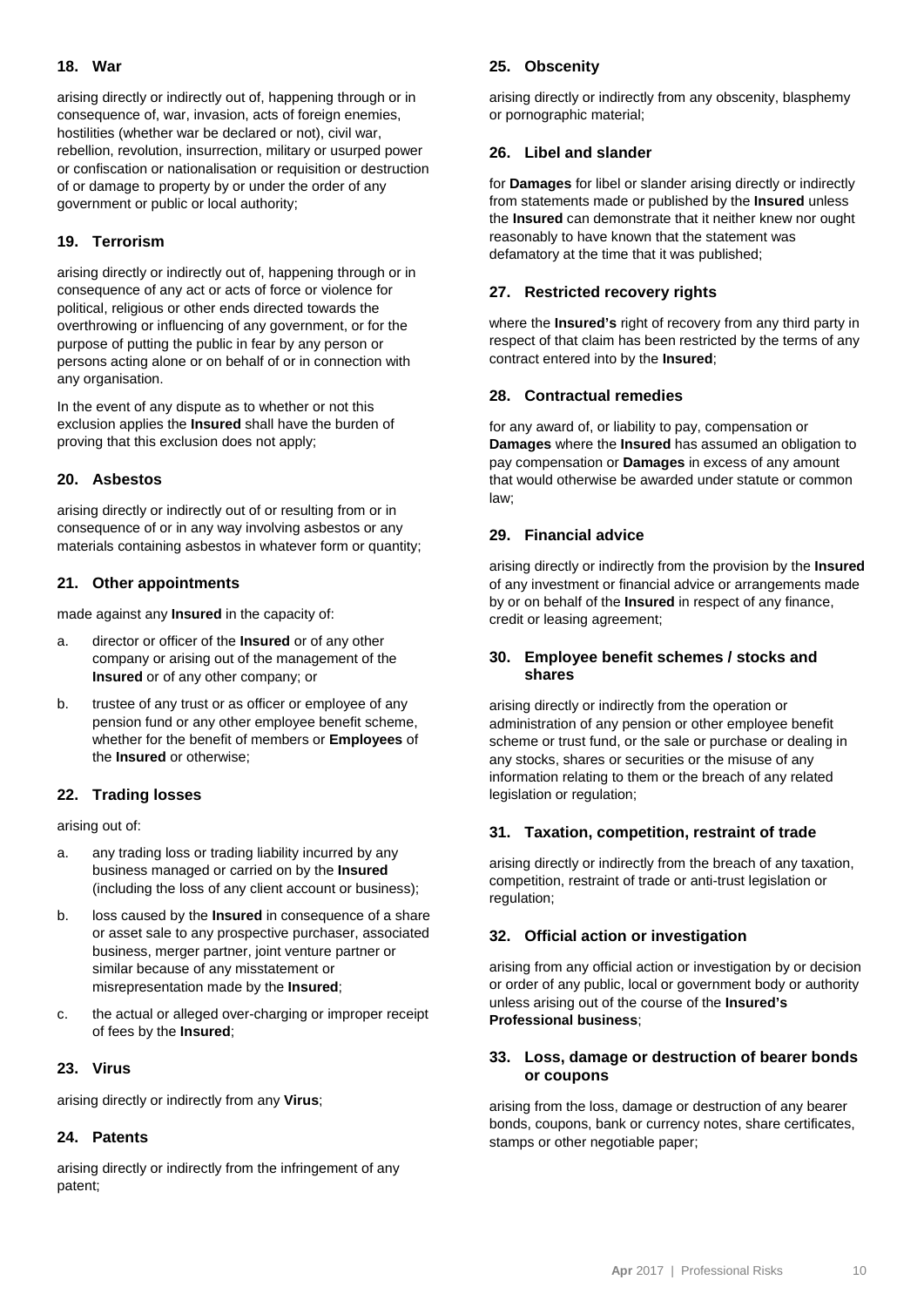#### **34. Deliberate acts**

arising directly or indirectly from any deliberate or reckless breach, act, omission or infringement committed, condoned or ignored by the **Insured**, except as covered under Insuring Clause 1b);

#### **35. Utility provider**

arising out of the failure of the service provided by an internet service provider, any telecommunications provider or other utility provider;

#### **36. Costs and expenses incurred without prior consent**

for costs and expenses incurred without the prior consent of the **Insurer**;

#### **37. Claims by Employees**

made against the **Insured** by any present or former **Employee**.

# Notification and Claims Conditions Applicable to Section 1

#### **1. Claim/circumstance notification**

As conditions precedent to their right to be indemnified under Section 1 of this Policy the **Insured**

- 1.1 shall inform the **Insurer**, in writing, as soon as possible, and in any event within 28 days of the receipt, awareness or discovery during the **Period of insurance** of:-
- a. any claim made against them;
- b. any notice of intention to make a claim against them;
- c. any Circumstance;
- d. the discovery of reasonable cause for suspicion of dishonesty or fraud.

provided always that such notification is received by the **Insurer** before the expiry of the **Period of insurance**, or if the **Insured** renews this Policy with the **Insurer**, within 7 days after its expiry.

Such notice having been given as required in b), c) or d) above, any subsequent claim arising out of such notified matters shall be deemed to have been made during the **Period of insurance**;

- 1.2 shall not, in respect of any of the matters specified in 1.1a) to 1.1d) above, admit liability, make any offer for or settle any claim, or incur any costs or expenses in connection with any such claim or **Circumstance**, without the prior written consent of the **Insurer**; and
- 1.3 shall, as soon as practicable given the circumstances, give all such information and assistance as the **Insurer** may require and provide their full co-operation in the defence or settlement of any such claim.

Every letter of claim, writ, summons or process and all documents relating thereto and any other written notification of claim shall be forwarded, unanswered, to the **Insurer**  immediately they are received. The **Insured** shall at all times, in addition to their obligations set out above, afford such information to and co-operate with the **Insurer** to allow the **Insurer** to be able to comply with such relevant Practice Directions and Pre-Action Protocols as may be issued and approved from time to time by the Head of Civil Justice.

#### **2. Notifications**

Any and all notifications of **Circumstances** and claims for an indemnity pursuant to the policy of insurance shall be notified to HCC International Insurance Company PLC by either (a) email (b) telephone or (c) first class post.

If by email then such must be addressed to PI Claims and sent to [mail@tmhcc.com](mailto:mail@tmhcc.com)

If by telephone, please dial the following number and ask for a PI claims underwriter:

Telephone- +44 (0)20 7702 4700

If by post:

PI Claims HCC International Insurance Company PLC Fitzwilliam House, 10 St Mary Axe, London EC3A 8BF.

#### **3. Conduct of claims**

3.1 Following notification under condition 1. above the **Insurer** shall be entitled at its own expense to take over and within its sole discretion to conduct in the name of the **Insured** the defence and settlement of any such claim.

Nevertheless neither the **Insured** nor the **Insurer** shall be required to contest any legal proceedings unless a Queens Counsel (to be mutually agreed upon by the **Insured** and the **Insurer**) shall advise that such proceedings should be contested.

- 3.2 The **Insurer** may at any time in connection with any claim made, pay to the **Insured** the **Indemnity limit** (after deduction of any sums already paid) or any lesser sum for which, in the sole opinion of the **Insurer**, the claim can be settled and upon such payment being made the **Insurer** shall relinquish the conduct and control of and have no further liability in connection with the claim. For the avoidance of doubt the **Insurer** shall have no liability to pay **Defence costs and expenses** incurred after the date upon which any such payment is made.
- 3.3 **Waiver of subrogation against Employees** The **Insurer** shall not exercise any right of subrogation against any former or present **Employee**, unless the **Insurer** shall have made a payment brought about or contributed to by any act or omission of the **Employee** or former **Employee** which was dishonest, fraudulent or malicious or the **Employee** or former **Employee** conspired to commit or condoned any such dishonest, fraudulent or malicious act.
- 3.4 **Dishonest or fraudulent act or omission** In the event of a loss or claim which involves the dishonest, fraudulent or malicious act or omission of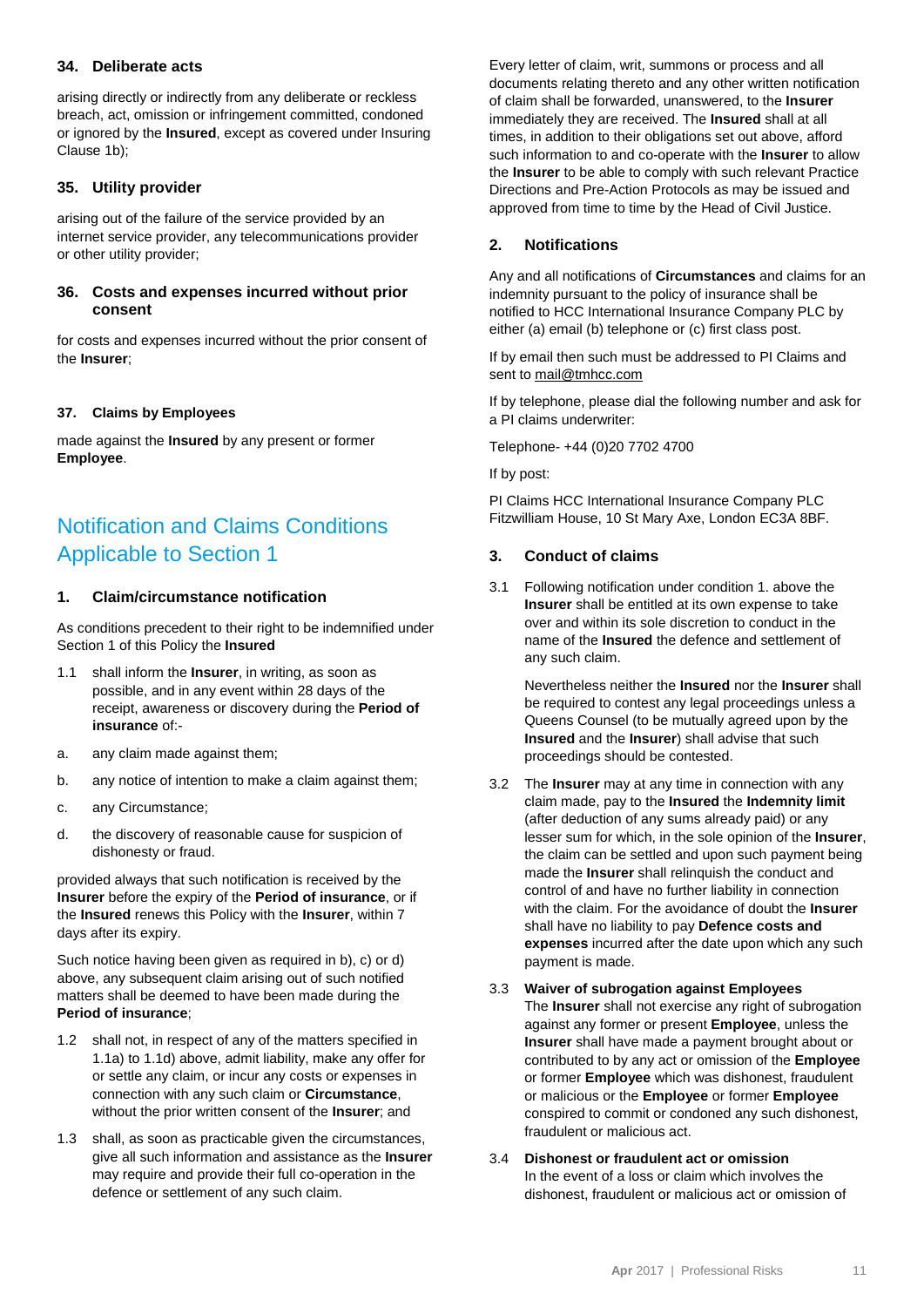any former or present **Employee** the **Insured** shall take all reasonable action (including legal proceedings) to obtain reimbursement from the **Employee**  concerned (and from any **Employee** who may have conspired to commit or have condoned such act) or from the estate or legal representatives of such **Employee**. Any monies which but for such dishonest, fraudulent or malicious act or omission would be due to such **Employee** from the **Insured** or any monies held by the **Insured** for such **Employee** shall be deducted from any amount payable under this Policy.

# General Condition Applicable to Section 1

#### **Mergers and acquisitions**

If during the **Period of Insurance** the **Insured**:

- a. purchases assets or acquires liabilities from another entity in an amount no greater than 10% of the assets of the **Insured** as listed in its most recent financial statement; or
- b. acquires another entity whose annual revenues are no more than 10% of the annual revenues of the **Insured** for their last completed financial year; and
- c. there is no material deviation to the **Insured's Professional business**; and
- d. prior to the acquisition of the acquired company not being aware of any professional indemnity claims or circumstances that could give rise to a claim

then Section 1 of this Policy shall automatically include such entity as an **Insured** but only in respect of any act or omission occurring on or after the date of merger or acquisition unless otherwise agreed by the **Insurer**.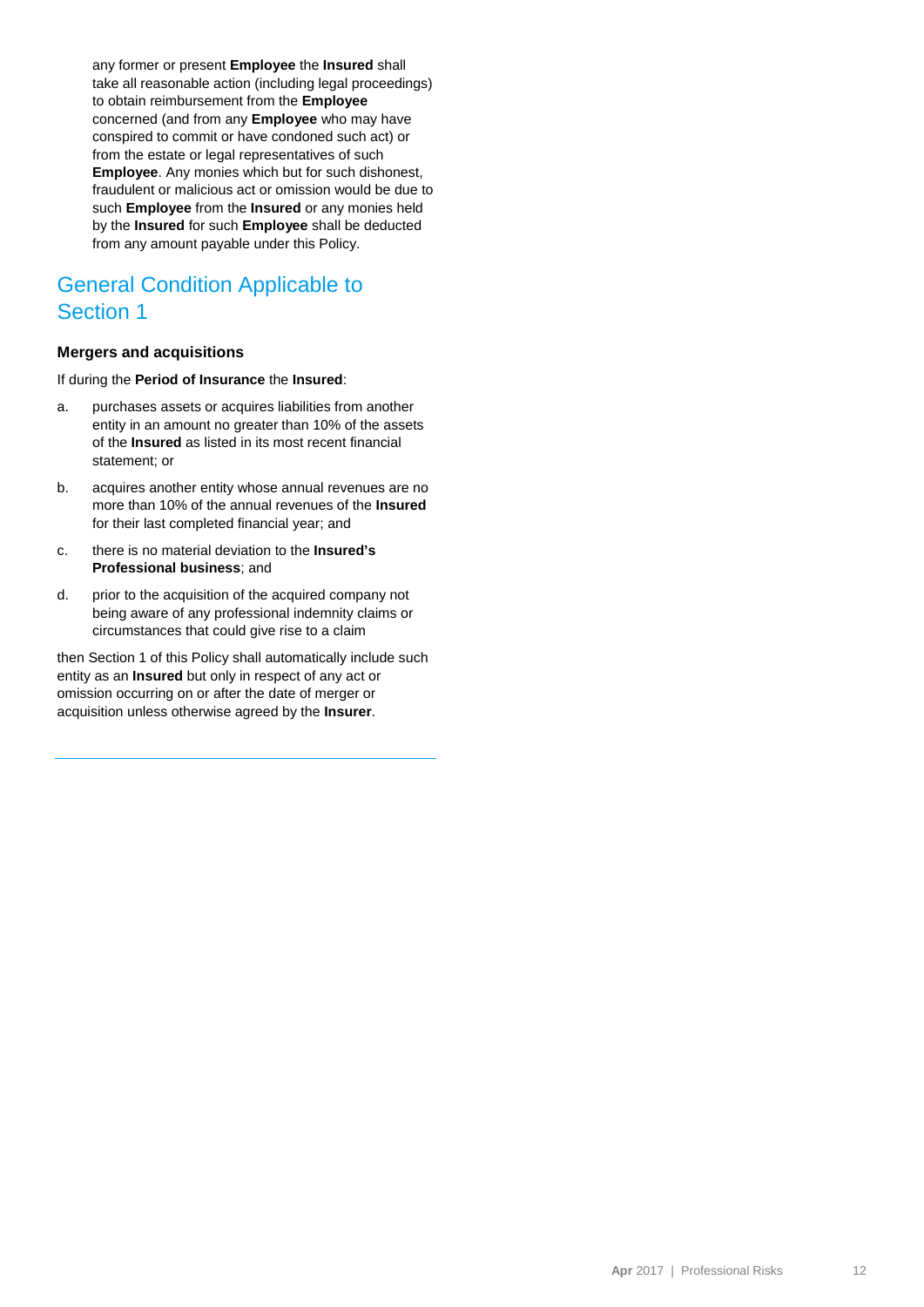# Section 2 – Liability **Insurance**

# Definitions Applicable to Section 2

For the purposes of this Section the words or terms that appear in **bold** will be interpreted as follows:

# **Damage**

shall mean loss of possession of or damage to tangible property.

## **Damages**

shall mean monetary compensation capable of being awarded in civil proceedings but excluding aggravated and exemplary damages.

# **Defence costs**

shall mean all costs and expenses incurred by the **Insured** with the **Insurer's** prior written consent in the investigation, defence or settlement of any claim under this Section other than in respect of any actions in the United States of America or Canada and shall include legal expenses:

- 1. arising out of representation at any Coroner's Inquest or Fatal Accident Inquiry;
- 2. arising out of any criminal prosecution or proceedings relating to an offence alleged to have been committed during the **Period of insurance** and in the course of the **Professional business** in respect of matters which may form the subject of indemnity by this Section (including with the **Insurer's** prior consent **Employees,** partners or directors of the **Insured**) provided that:
- 2.1 the **Insurer** shall not be liable for any fines or penalties imposed as a consequence of such prosecution;
- 2.2 the **Insurer** shall not be responsible for **Defence costs** where at the **Insurer's** discretion they may require the opinion of counsel (whose appointment is at the **Insurer's** sole discretion) as to whether or not such costs should extend or continue to extend to the support of such defence and where such counsel's opinion is that there is no reasonable defence to the prosecution;
- 2.3 the **Insurer's** liability for **Defence costs** in cases of breach or alleged breach of the United Kingdom Health & Safety at Work Act 1974 (and/or any legislation of similar effect) are limited to prosecutions under Section 33(1)(a) to (c) of the Act or similar duty imposed under legislation in Northern Ireland, the Isle of Man or the Channel Islands;
- 2.4 the **Insurer's** liability for **Defence costs** in cases of breach or alleged breach of Part II of the Consumer Protection Act 1987 will be limited to proceedings not consequent upon a deliberate act or omission

arising out of the defence of any proceedings in a Court of Summary Jurisdiction in respect of matters which may form the subject of Indemnity by this Section.

# **Excess**

is the first amount paid in respect of each claim as stated in the Schedule under Section 2. The **Excess** is not payable in respect of **Defence costs.**

# **Injury**

shall mean death, bodily injury, illness or disease of or to any person.

## **Offshore**

shall mean from the time an **Employee** of the **Insured** embarks onto a conveyance at the point of final departure to an offshore rig or offshore platform until such time the **Employee** disembarks from the conveyance onto land upon return from an offshore rig or an offshore platform.

## **Pollution**

shall mean pollution or contamination of the atmosphere or of any water, land or other tangible property.

# **Product**

shall mean any property after it has left the custody or control of the **Insured** which has been designed, specified, formulated, manufactured, constructed, installed, sold, supplied, distributed, treated, serviced, altered or repaired by or on behalf of the **Insured**.

# **Terrorism**

shall mean an activity that (1) involves a violent act or the unlawful use of force or an unlawful act dangerous to human life, tangible or intangible property or infrastructure or a threat thereof and (2) appears to be intended to (i) intimidate or coerce a civilian population or (ii) disrupt any segment of the economy of a government de jure or de facto state or country; or (iii) overthrow, influence or affect the conduct of policy of any government de jure or de facto by intimidation or coercion; or (iv) affect the conduct of a government de jure or de facto by mass destruction, assassination, kidnapping or hostage-taking.

# Indemnity Clauses

# **1. Section 2A – Employers' Liability**

The **Insurer** will indemnify the **Insured** against their liability to pay **Damages** (including claimant's costs and expenses) and **Defence costs** according to the laws of Great Britain, Northern Ireland, the Isle of Man and the Channel Islands and not to judgments obtained elsewhere nor to judgments or orders obtained in the said courts for the enforcement of foreign judgments whether by way of reciprocal agreements or otherwise.

## **2. Section 2B, C and D – Public, Products and Pollution Liability**

The **Insurer** will indemnify the **Insured** against their liability to pay **Damages** (including claimant's costs and expenses) and **Defence costs** in accordance with the law of any country but not in respect of any judgment, award, payment or settlement made within countries which operate under the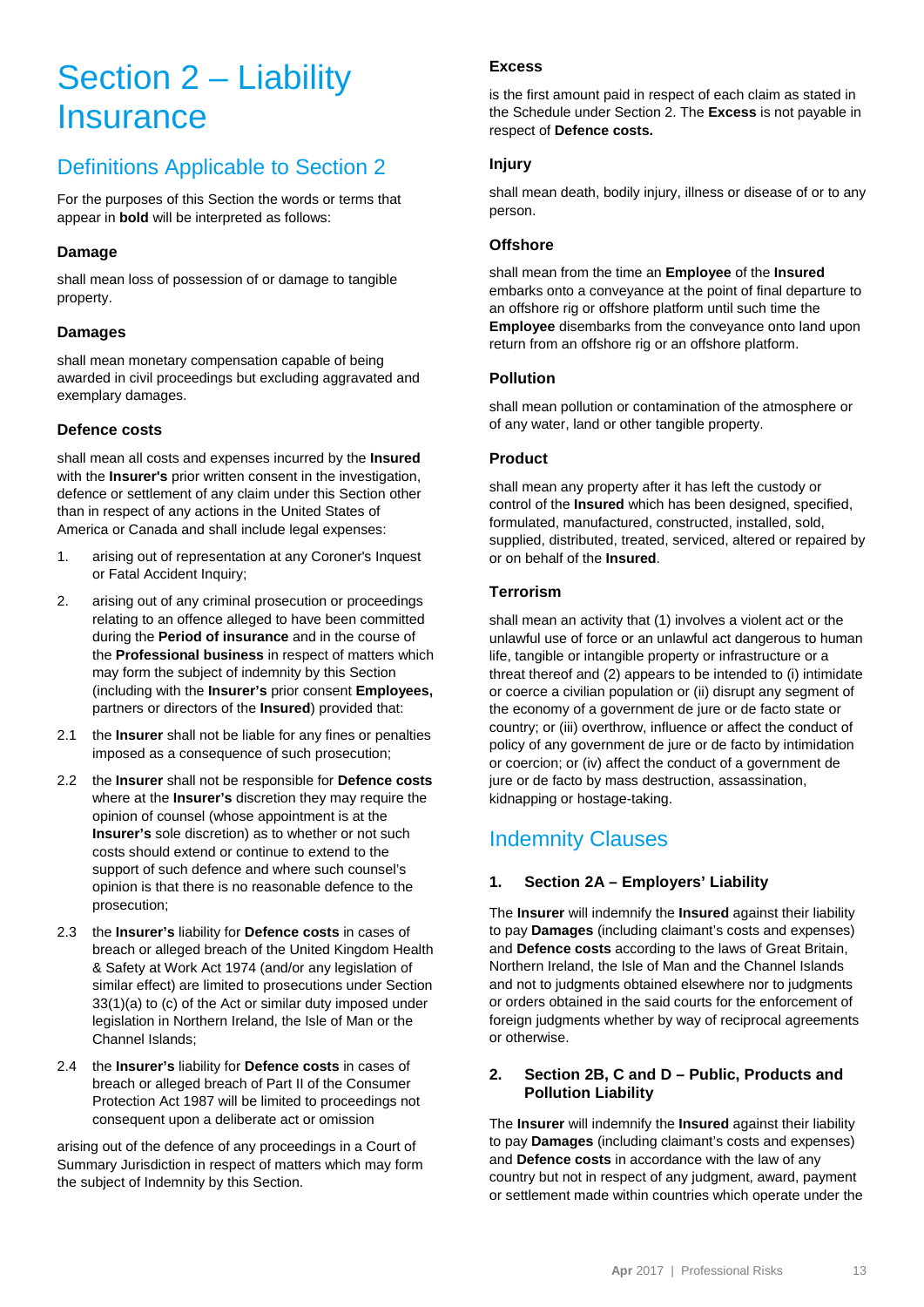laws of the United States of America or Canada (or to any order made anywhere in the world to enforce such judgment, award, payment or settlement either in whole or in part) unless the **Insured** has requested that there shall be no such limitation and has accepted the terms offered by the **Insurer** in granting such cover which offer and acceptance must be signified by specific endorsement to this Policy.

The indemnity applies only to such liability as defined by each insured Section of Section 2 of this Policy arising out of the **Professional business** subject always to the terms, Conditions and Exclusions of such Section and of the Policy as a whole.

# Indemnity Limits

# **In Respect of Section 2A**

The **Insurer's** liability to pay **Damages** (including claimant's costs and expenses) and **Defence costs** shall not exceed the sum stated in the Schedule against Section 2A in respect of any one occurrence or series of occurrences arising out of one originating cause.

# **In Respect of Sections 2B, C and D**

The **Insurer's** liability to pay **Damages** (including claimant's costs and expenses) shall not exceed the sum stated in the Schedule against each Section in respect of any one occurrence or series of occurrences arising out of one originating cause but under Section 2C and Section 2D the Indemnity Limits represent the **Insurer's** total liability in respect of all occurrences.The Indemnity Limit shall apply in addition to the **Excess.**

**Defence costs** will be payable in addition to the Indemnity Limits unless this Policy is specifically endorsed to the contrary.

In the event of any one originating cause giving rise to an occurrence or series of occurrences which form the subject of indemnity by more than one Section of Section 2, each Section shall apply separately and be subject to its own separate Indemnity Limit provided always that the total amount of the **Insurer's** liability shall be limited to the greatest Indemnity Limit available under one of the Sections affording indemnity for the occurrence or series of occurrences.

# Insuring Clauses

## **Section 2A – Employers' Liability**

The **Insured** is indemnified by this Section in accordance with INDEMNITY CLAUSE 1 but only for **Injury** to any **Employee** arising out of and in the course of their employment with the **Insured** where such **Injury** is caused during the **Period of insurance**.

The indemnity granted by this Section is deemed to be in accordance with the provisions of any law relating to compulsory insurance of liability to **Employees** in Great Britain, Northern Ireland, the Isle of Man, the Island of Jersey, the Island of Guernsey, the Island of Alderney and offshore installations in territorial waters around Great Britain and its Continental Shelf but the **Insured** shall repay to the **Insurer** all sums paid by the **Insurer** which the **Insurer**

would not have been liable to pay but for the provisions of such law, ordinance or statute.

# **Section 2B - Public Liability**

The **Insured** is indemnified by this Section in accordance with INDEMNITY CLAUSE 2 for **Injury** and/or **Damage** occurring during the **Period of insurance** but not against liability:

- 1. arising out of or in connection with any **Product**;
- 2. arising out of **Pollution**;
- 3. arising out of **Terrorism**.

## **Section 2C - Products Liability**

The **Insured** is indemnified by this Section in accordance with INDEMNITY CLAUSE 2 for **Injury** and/or **Damage** occurring during the **Period of insurance** but only against liability arising out of or in connection with any **Product** and not against liability arising out of **Pollution**.

## **Section 2D - Pollution Liability**

The **Insured** is indemnified by this Section in accordance with INDEMNITY CLAUSE 2 for **Injury** and/or **Damage** occurring in its entirety during the **Period of insurance** and arising out of **Pollution** but only to the extent that the **Insured** can demonstrate that such **Pollution:**

- was the direct result of a sudden, specific and identifiable event occurring during the **Period of insurance**; and
- 2. was not the direct result of the **Insured** failing to take reasonable precautions to prevent such **Pollution**.

# Conditions Applicable to Sections 2B, C and D

## **1. Bona Fide Subcontractors Condition**

It is a condition precedent to the **Insured's** right to be indemnified under Section 2 of this Policy that all bona fide subcontractors engaged by the **Insured** shall have in full force and effect throughout the duration of their contract with the **Insured**, insurances as follows:

- 1. Employers Liability insurance in respect of the **Insured's** liability at law for **Injury** to any **Employee;**
- 2. Public/Products Liability insurance in respect of the **Insured's** liability at law for:
- a. **Injury** to any person;
- b. loss of or damage to tangible property;
- c. nuisance trespass or interference with any easement right of air light water or way

with a Limit of Indemnity of at least GBP 5,000,000 or that shown in the Schedule in respect of Section 2 (whichever is the lower) any one occurrence or series of occurrences arising out of one original cause.

and that:

1. such insurances contain an Indemnity to Principals Clause;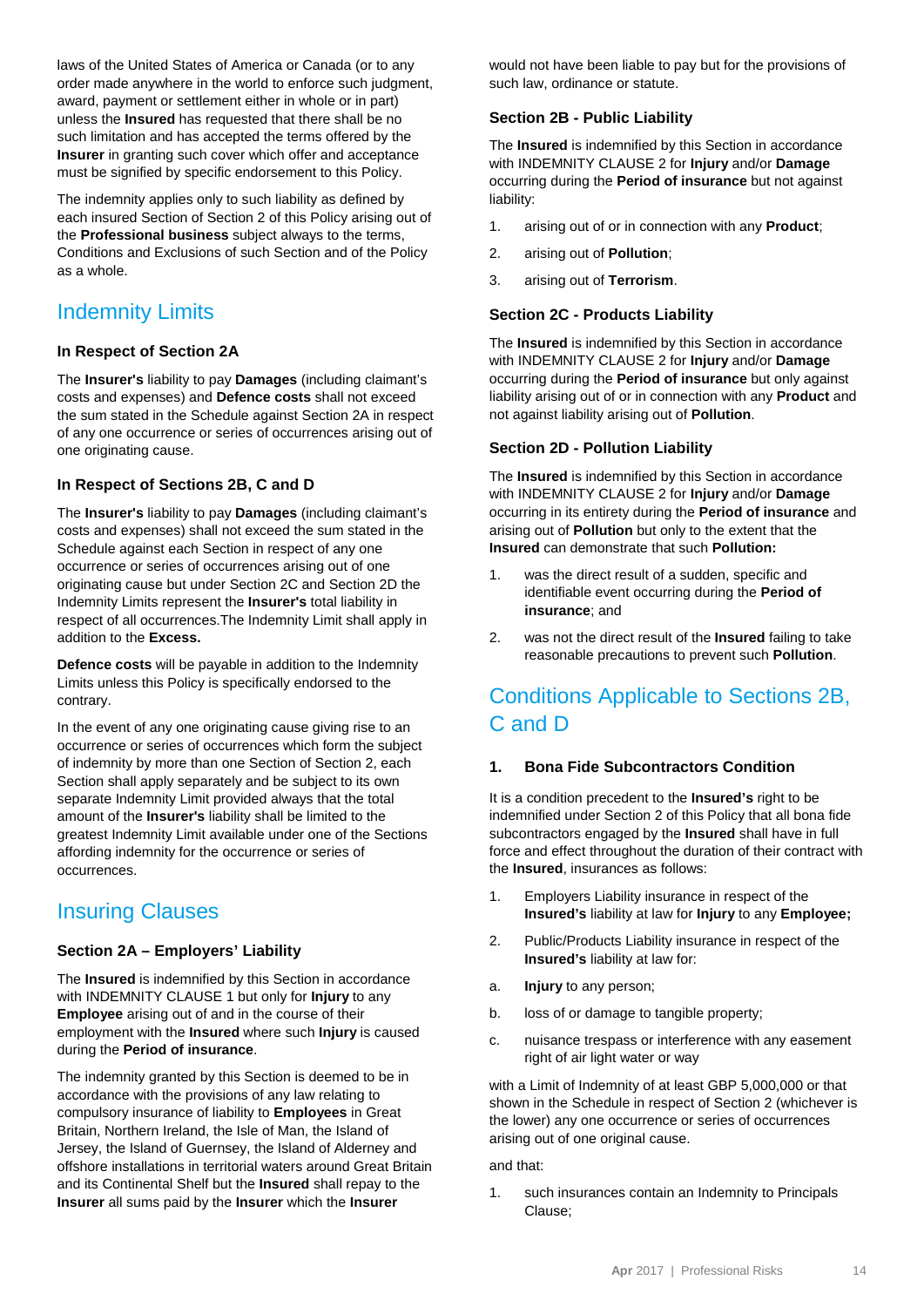2. the **Insured** shall have obtained and retained a copy of written evidence of such insurances.

For the purposes of this condition the term bona fide subcontractors means any independent subcontractor engaged by the **Insured** under a contract for services.

# **2. Burning Welding and Cutting Conditions**

It is a condition precedent to the **Insured's** right to be indemnified under Section 2 of this Policy that the following precautions shall be adhered to on each occasion where the **Insured** or persons acting on behalf of the **Insured** are using any oxy-acetylene or electric welding or cutting/grinding equipment or blow lamp or blow torch or hot air gun:

- 1. the immediate area in which the operation is to be carried out must be segregated to the greatest practicable extent by the use of screens made of metal and/or fire retardant material;
- 2. the whole of this segregated area must be adequately cleaned and freed from combustible material before operations commence;
- 3. if work is to be carried out overhead the area beneath must be similarly cleaned and combustible material removed;
- 4. combustible floors/substances in or surrounding this segregated area must be liberally covered with sand or protected by overlapping sheets of incombustible material;
- 5. where work is being carried out in any enclosed area an additional **Employee** of the **Insured** or an employee of the occupier shall be present at all times to guard against an outbreak of fire;
- 6. no work should be carried out unless specifically authorised by the occupier who should also be asked to approve the safety arrangements;
- 7. the following must be kept available for immediate use near the scene of operations
- a. suitable and fully charged fire extinguishers and/or
- b. a hose connected to the nearest hydrant with water turned on and controllable at the nozzle of the hose in readiness for immediate use and tested prior to the commencement of the work;
- 8. a thorough examination must be made in the vicinity of the work approximately one hour after the termination of each operation. In the event that it is not practicable for such examination to be carried out by the **Insured's** own **Employee** then appropriate arrangements must be made with the occupier;
- 9. before "burning off" metal work built into or projecting through walls or partitions an examination must be made to confirm that the other end of the metal is not in a hazardous proximity to combustible material which may be ignited by the conduction of heat.

Furthermore where the **Insured** or persons acting on behalf of the **Insured** burns debris it is a condition precedent to the **Insured's** right to be indemnified under Section 2 of this

Policy that the following precautions are adhered to on each occasion:

- 1. Fires to be in a cleared area and at a distance of at least fifteen metres from any property;
- 2. Fires not to be left unattended at any time;
- 3. A suitable and fully charged fire extinguisher to be kept available at the scene of the operations for immediate use;
- 4. Fires to be extinguished at least one hour prior to leaving site at the end of each working day.

# **Exclusions**

#### **Exclusions Applicable to Sections 2A, B, C and D**

These Sections do not provide indemnity in respect of liability:

- 1. arising in connection with:
- a. any work of demolition except demolition solely undertaken with hand held tools and of structures not exceeding 5 metres in height by **Employees** in the direct service of the **Insured** when such work forms an ancillary part of a contract for construction, alteration or repair carried out by the **Insured**;
- b. the construction, alteration or repair of bridges, towers, steeples, chimney shafts, blast furnaces, viaducts, mines, dams or transport tunnels;
- c. pile driving, tunnelling or quarrying;
- d. the use of explosives for any purpose;
- e. excavations below 3 metres in depth;
- f. any work carried out at a height in excess of 15 metre;
- g. ship repair/ship breaking and/or work on vessels or aircraft;
- 2. directly or indirectly arising from:
- a. ionising radiations or contamination by radioactivity from any nuclear fuel or from any nuclear waste from the combustion of nuclear fuel;
- b. the radioactive, toxic, explosive or other hazardous properties of any explosive nuclear assembly or nuclear component thereof but as far as concerns Section 2A this Exclusion will only apply where such legal liability is:
- i. that of any principal;
- ii. accepted under agreement and would not have attached in the absence of such agreement;
- 3. which forms the subject of insurance by any other Policy and this Policy shall not be drawn into contribution with such other insurance;
- 4. arising directly or indirectly out of, happening through or in consequence of, war, invasion, acts of foreign enemies, hostilities (whether war be declared or not), civil war, rebellion, revolution, insurrection, military or usurped power or confiscation or nationalisation or requisition or destruction of or damage to property by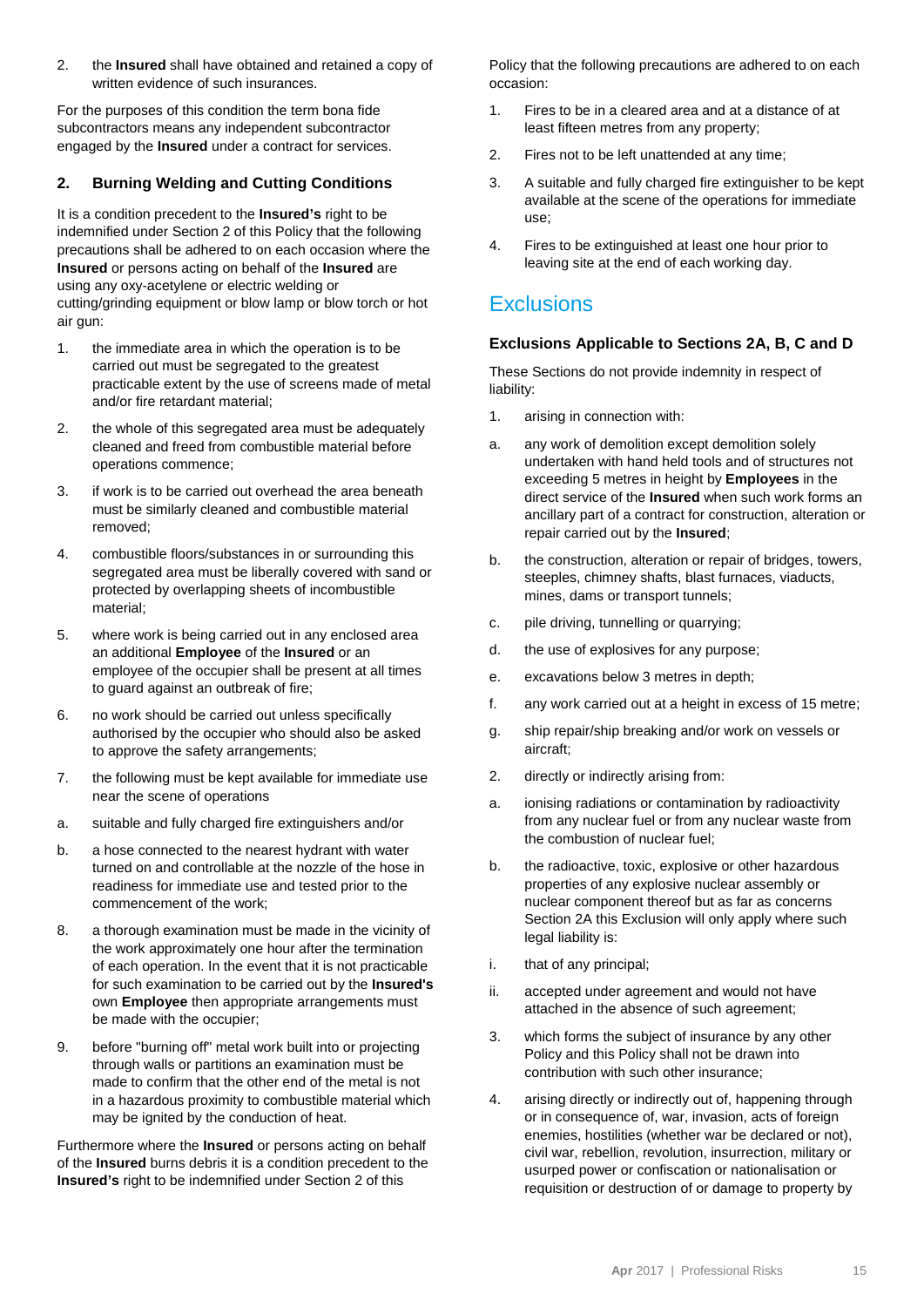or under the order of any government or public or local authority.

# **Exclusions Applicable to Section 2A – Employers' Liability**

- 1. This Section does not provide any indemnity in respect of any liability for which compulsory motor insurance or security is required under the Road Traffic Act 1988 as amended by the Motor Vehicles (Compulsory Insurance) Regulations 1992 and the Road Traffic (Northern Ireland) Order 1981 as amended by the Motor Vehicles (Compulsory Insurance) Regulations (Northern Ireland) 1993 or any other Compulsory Road Traffic Legislation.
- 2. This Section does not provide indemnity in respect of:
- a. medical costs and expenses incurred by the **Insured** and/or any employee of the **Insured**
- b. repatriation costs and expenses incurred by the **Insured** and/or any employee of the **Insured** who is injured outside Great Britain Northern Ireland the Channel Islands or the Isle of Man.

# **Exclusions Applicable to Section 2B – Public Liability**

This Section does not provide indemnity in respect of liability:

- 1. arising out of ownership, possession or use of any mechanically propelled vehicle where a Certificate of Motor Insurance or surety is required under any Road Traffic Act or similar legislation other than:
- a. vehicles designed primarily to operate as tools of trade (which term shall be deemed to include any plant primarily designed to operate on or about a contract site);
- b. other vehicles brought on to site for use on site.

This exclusion shall not apply in respect of the use of vehicles belonging to **Employees** or third parties in connection with the **Professional business** unless indemnity is provided:

- a. to any **Employee**;
- b. to third parties;
- c. to the **Insured** under any other insurance;
- d. in respect of loss of or damage to any vehicle of any **Employee** or third party to whom the indemnity is provided or any property conveyed therein or thereon;
- 2. arising out of the ownership, possession or use by or on behalf of the **Insured** of any aircraft, watercraft or hovercraft (other than watercraft not exceeding 15 metres in length and then only whilst on inland waterways);
- 3. for **Damage** to property owned, leased or hired by or under hire purchase or on loan to the **Insured** or otherwise in the **Insured's** care, custody or control other than:
- a. premises (or the contents thereof) temporarily occupied by the **Insured** for work therein (but no

indemnity is granted for **Damage** to that part of the property on which the **Insured** is working and which arises out of such work);

- b. **Employees'** and visitors' clothing and personal effects including vehicles and their contents;
- c. premises tenanted by the **Insured** to the extent that the **Insured** would be held liable in the absence of any specific agreement.

# **Exclusions Applicable to Section 2C – Products Liability**

This Section does not provide indemnity in respect of liability:

- 1. for **Damage** to any **Product** or part thereof;
- 2. for costs incurred in the repair, reconditioning or replacement of any **Product** or part thereof and/or any financial loss consequent upon the necessity for such repair, reconditioning or replacement;
- 3. arising out of the recall of any **Product** or part thereof;
- 4. arising out of any **Product** which with the **Insured's** knowledge is intended for incorporation into the structure, machinery or controls of any aircraft except where specifically stated to be included in the **Professional business**;
- 5. arising out of **Terrorism**;
- 6. arising out of any **Product** which is intended for incorporation into any marine equipment upon which the navigation or safety of a waterborne vessel depends except where specifically stated in the **Professional business**;
- 7. arising out of any **Product** which is intended for use in a motor vehicle except where especially stated to be included in the **Professional business**;
- 8. arising out of any **Product** which is intended for use in connection with railways or tramways except where especially stated to be included in the **Professional business.**

## **Exclusions Applicable to Section 2D – Pollution Liability**

This Section is subject to the Exclusions to Sections 2B and 2C and also does not provide indemnity in respect of liability:

- 1. for **Damage** to premises presently or at any time previously owned or tenanted by the **Insured**;
- 2. for **Damage** to land or water within or below the boundaries of any land or premises presently or at any time previously owned or leased by the **Insured** or otherwise in the **Insured's** care custody or control.

## **Exclusions Applicable to Sections 2B, C and D – Public, Products and Pollution Liability**

These Sections do not provide indemnity in respect of liability:

- 1. for **Injury** to any **Employee**;
- 2. rising out of the deliberate, conscious or intentional disregard by the **Insured's** technical or administrative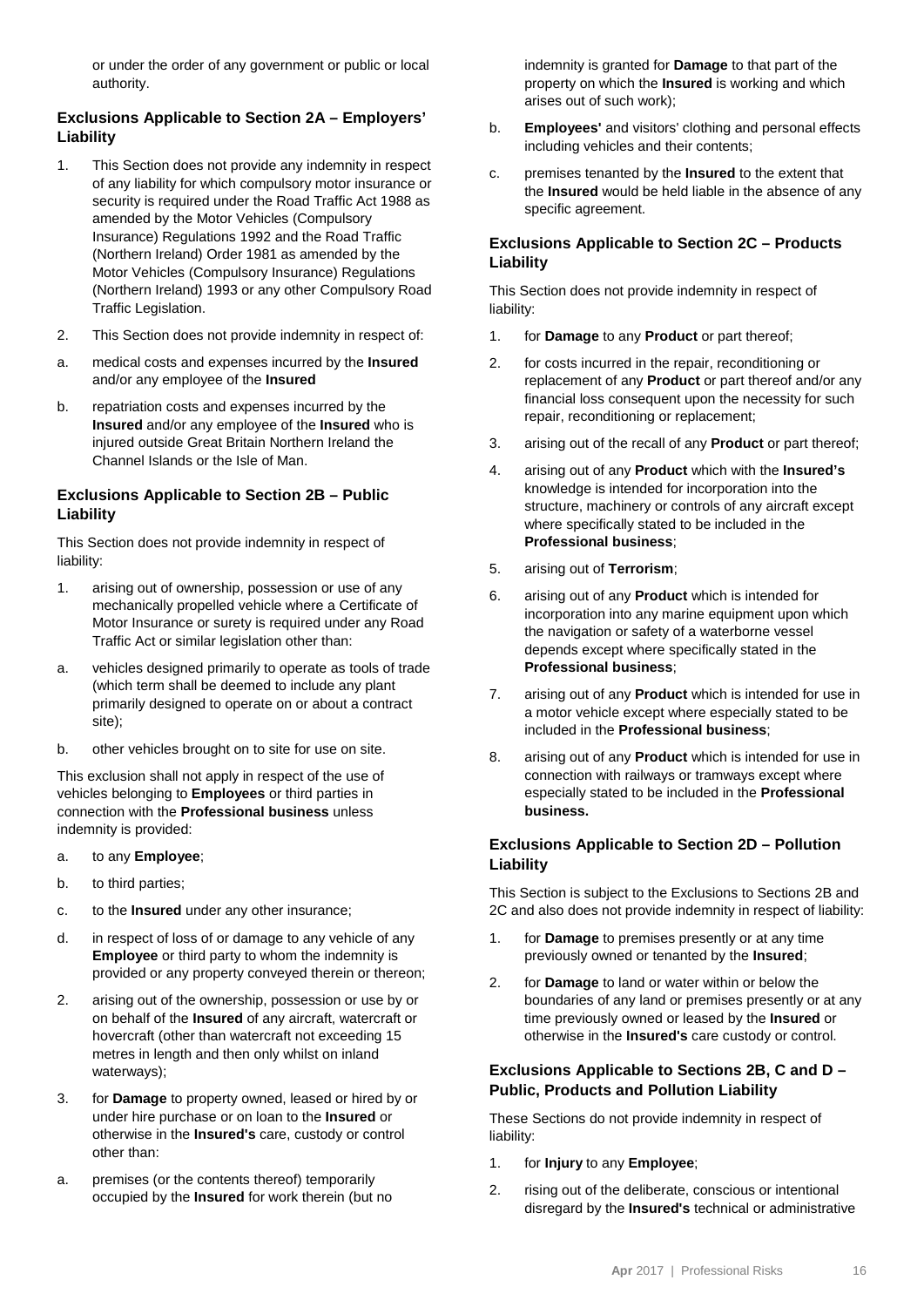management of the need to take all reasonable steps to prevent **Injury** or **Damage**;

- 3. arising out of liquidated damages clauses, penalty clauses or performance warranties until proven that liability would have attached in the absence of such clauses or warranties;
- 4. arising from exposure or alleged exposure to asbestos or materials or products containing asbestos;
- 5. for an amount less than the **Excess**. The **Excess** shall be deducted from each and every claim paid under the Policy;
- 6. arising out of or in connection with the design, sale or supply of computer software (which shall not include the media or its packaging on which such software is stored);
- 7. arising out of or in connection with advice, design, specification, formula or other breach of professional duty by the **Insured**;
- 8. for loss, damage, deterioration of or corruption (whether permanent or temporary) to computer programs or electronic data including consequential or pure financial loss;
- 9. arising out of work on any part of any aerodrome or airport provided for take off or landing of aircraft or the movement of aircraft or parking of aircraft including associated surface roads and ground equipment parking areas.

# Extensions to Section 2

## **1. Principals**

Where the **Insured** so requests the **Insurer** agrees to indemnify any Principal of the **Insured** but only to the extent that such liability arises solely out of the work performed for the Principal by or on behalf of the **Insured** and such Principal shall be subject to and comply with the terms, Conditions and Exclusions herein and this clause shall in no way operate to increase the Indemnity Limits as stated in the Schedule.

## **2. Indemnity to Others**

At the request of the **Insured** the indemnity granted extends to:

- a. any party who enters into an agreement with the **Insured** for any purposes of the **Professional business** but only to the extent required by such agreement to grant such indemnity and subject always to Exclusion 3.c) to Section 2B and Exclusion 3. to Sections 2B, C and D;
- b. officials of the **Insured** in their business capacity arising out of the performance of the **Professional business** and/or in their private capacity arising out of their temporary engagement of the **Insured's Employees**;
- c. any person or firm arising out of the performance of a contract with the **Insured** constituting the provision of labour only;
- d. the officers, committee and members of the **Insured's** canteen, social, sports, medical, fire fighting and welfare organisations in their respective capacity as such;
- e. the personal representatives of any person indemnified by reason of this Extension in respect of liability incurred by such person;

provided always that all such persons or parties shall observe fulfil and be subject to the terms, Conditions and Exclusions of this Policy as though they were the **Insured**.

# **3. Cross Liabilities**

Each person or party specified as the **Insured** in the Schedule is separately indemnified in respect of claims made against any of them by any other subject to **Insurer's** total liability not exceeding the stated Indemnity Limits.

#### **4. Unsatisfied Court Judgments (applicable only to Section 2A)**

The **Insurer** at the request of the **Insured** will pay to the **Employee** or the personal representatives of the **Employee** the amount of any **Damages** and awarded costs to the extent that they remain unsatisfied in whole or in part six months after the date of a judgment being obtained within any court in Great Britain, Northern Ireland, the Channel Islands or the Isle of Man:

- a. by any **Employee** or the personal representatives of any **Employee** in respect of **Injury** sustained by the **Employee** arising out of and in the course of their employment by the **Insured** in the **Professional business** and caused during the **Period of Insurance**; and
- b. against any company or individual operating from premises within Great Britain, Northern Ireland, the Channel Islands or the Isle of Man,

provided always that:

- there is no appeal outstanding against such judgment; and
- if any payment is made under the terms of this Extension the **Employee** or the personal representatives of the **Employee** shall assign the benefits of such judgment to the **Insurer.**

The liability of the **Insurer** for all amounts payable under this Extension relating to any claimant or number of claimants in respect of an occurrence or series of occurrences arising out of one originating cause shall not exceed the Indemnity Limit stated in the Schedule against section 2A.

# **5. Compensation For Court Attendance**

In the event of any of the persons stated below attending court as a witness at the request of the **Insurer** in connection with a claim in respect of which the **Insured** is entitled to indemnity under these sections the **Insurer** will provide compensation to the **Insured** at the following rates per day for each day on which attendance is required:

- a. any director or partner of the **Insured**: GBP 250;
- b. any **Employee** of the **Insured:** GBP100.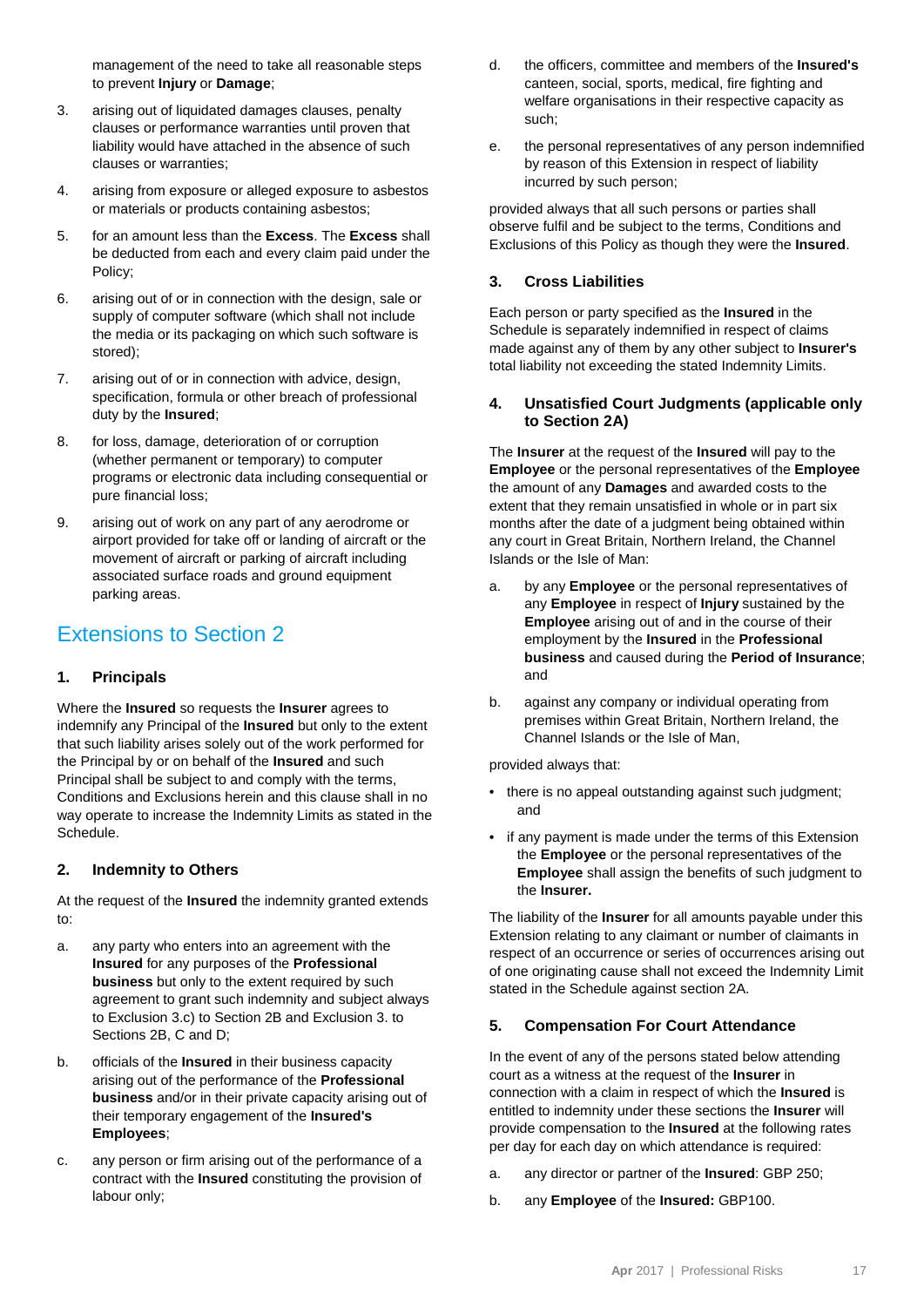# Notification and Claims Conditions Applicable to Section 2

Conditions 1,2, 3 and 4 below are conditions precedent to the **Insured's** right to be indemnified under Section 2 of this Policy.

1. The **Insured** shall give written notice to the **Insurer** as soon as reasonably practicable of any occurrence that may give rise to a claim under this Policy and shall give all such additional information as the **Insurer** may require. Every letter of claim, writ, summons or process and all documents relating thereto and any other written notification of claim shall be forwarded unanswered to the **Insurer** immediately they are received.

The **Insured** shall at all times, in addition to their obligations set out above, afford such information to and co-operate with the **Insurer** or their appointed agents to allow the **Insurer** to be able to comply with such relevant Practice Directions and Pre-Action Protocols as may be issued and approved from time to time by the Head of Civil Justice*.*

- 2. No admission, offer, promise or payment shall be made or given by or on behalf of the **Insured** without the written consent of the **Insurer** who shall be entitled to take over and conduct in the name of the **Insured** the defence or settlement of any claim or to prosecute in the name of the **Insured** for their own benefit any claim for indemnity or **Damages** or otherwise and shall have full discretion in the conduct of any proceedings and in the settlement of any claim and the **Insured** shall give all such information and assistance as the **Insurer** may reasonably require.
- 3. The **Insured** shall give notice, as soon as reasonably practicable, of any fact or event which materially affects the risks insured by this Policy.
- 4. Where the premium is provisionally based on the **Insured's** estimates the **Insured** shall keep accurate records and after expiry of the **Period of insurance** declare as soon as possible such details as the **Insurer** requires. The premium shall then be adjusted and any difference paid by or allowed to the **Insured** as the case may be subject to any minimum premium that may apply. Where such estimates include remuneration to **Employees** the required declaration shall also include remuneration to persons engaged by the **Insured** to perform a contract constituting the provision of labour only.
- 5. The **Insurer** may at any time in connection with any claim made, pay to the **Insured** the Indemnity limit (after deduction of any sums already paid) or any lesser sum for which, in the sole opinion of the **Insurer**, the claim can be settled and upon such payment being made the **Insurer** shall relinquish the conduct and control of and have no further liability in connection with the claim. For the avoidance of doubt, the **Insurer** shall have no liability to pay **Defence costs** and expenses incurred after the date upon which any such payment is made.
- 6. Except where the Indemnity Limit is inclusive of **Defence costs** if a payment exceeding the Indemnity

Limit has to be made to dispose of a claim the liability of the **Insurer** to pay all **Defence costs** in connection therewith shall be limited to such proportion of the said **Defence costs** as the Indemnity Limit bears to the amount paid to dispose of a claim.

# Employers Liability Tracing Office (ELTO)

Certain information relating to your insurance policy including, without limitation, the policy number(s), employers' names and addresses (including subsidiaries and any relevant changes of name), coverage dates, employer's reference numbers provided by HMRC and Companies House Reference Numbers (if relevant), will be provided to the Employers' Liability Tracing Office, (the "ELTO") and added to an electronic database, (the "**Database**").

This information will be made available in a specified and readily accessible form as required by the Employers' Liability Insurance: Disclosure by Insurers Instrument 2010.

The Database will assist individual consumer claimants who have suffered an employment related injury or disease arising out of their course of employment in the UK for employers carrying on, or who carried on, business in the UK and who are covered by the employers' liability insurance of their employers, (the "**Claimants**"):

- to identify which insurer (or insurers) was (or were) providing employers' liability cover during the relevant periods of employment; and
- to identify the relevant employers' liability insurance policies to identify.

The Database and the data stored on it may be accessed and used by the Claimants, their Appointed representatives, insurers with potential liability for UK commercial lines employers' liability insurance cover and any other persons or entities permitted by law.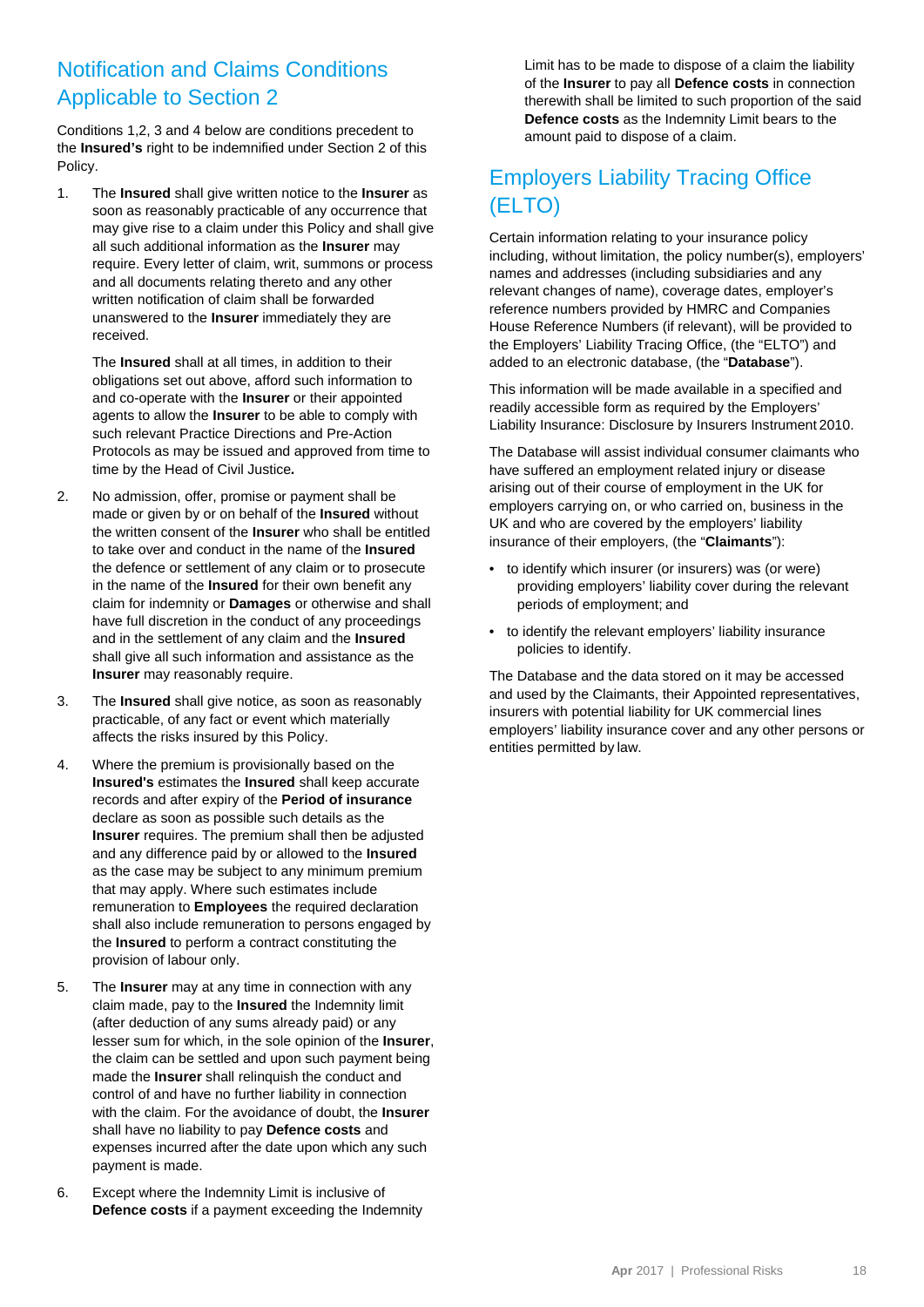# Section 3 - Office **Protect**

# **Notices**

#### **Documentation**

This document, the schedule and any endorsement(s) attaching to this document and/or schedule constitute the **policy**, which is the insurance contract and sets out the terms of this insurance between **you** and **us**.

#### **Your compliance with policy terms**

**You** must comply with the terms of this **policy**. Failure to comply with the terms of this **policy** may result in **your** claim being refused or reduced where that claim has been affected by **your** failure to comply.

#### **Defined terms**

Certain words or phrases in this section have specific meaning as defined within this section and wherever these words appear in bold in Section 3 of this **policy** the defined meanings shall apply. These defined words or phrases can be found under:

- the Definitions section under Section 3 applicable for subsections 1-3 of this **policy**, and
- under the relevant sub-section under Section 3 of this **policy**, where applicable.

Where a word or phrase is defined in a sub-section then that definition will apply to that sub-section only.

## **Understanding this policy**

This **policy** must be read by **you** as conditions, exclusions and other limitations apply.

The **policy** is made up of different classes of insurance, which are set out in separate sections and sub-sections of this **policy** with specific terms applying to each section and sub-section separately in addition to terms that apply to all of Section 3. The cover **you** have selected under this **policy** is shown in the schedule.

**You** must ensure that the cover **you** have purchased under this **policy** is adequate for **your** needs.

If **you** think there is a mistake in or a change needs to be made to this **policy**, then **you** must immediately notify **your insurance broker**.

When a word or phrase is used in the singular in this Section 3 it shall be interpreted as the plural when the context in which it is used requires it to be plural, and when a word is used in the plural in this Section 3 it shall be interpreted as the singular when the context in which it is used requires it to be singular.

#### **How to make a claim under sub-sections 1 to 3 of Section 3**

If **you** need to make a claim, please first check **your policy** to makesure **you** are covered. **You** must then follow the instructions provided under the Claim

notification conditionand Claim procedure condition under Conditions Applicable to Section 3 of this **policy** and, where applicable, under the

relevant sub-section.

24 Hour Claims Line: 0207 256 3102 Address: APC Underwriting, 80 Leadenhall Street, London, EC3A 3DH

**Our** claims helpline is open 24 hours a day, alternatively **you** can contact **your insurance broker** who will help **us** deal with **your** claim quickly and fairly.

## **How to make a complaint under sub-sections 1 to 3 of Section 3**

If at any time **you** have any concerns regarding **your**  contract of insurance, **you** should in the first instance refer to **your insurance broker**, if any.

Alternatively, or after **you** have referred to **your insurance broker**, **you** can contact Anglo Pacific Consultants (London) Ltd (APC) about **your** concerns.

The majority of complaints can be resolved quickly and satisfactorily by the department **you** are dealing with.

It may be that APC can resolve **your** complaint over the telephone and **you** can contact the relevant department on 0207 256 3100.

Should **you** feel that APC have been unable to offer **you** a resolution by telephone, please email [complaints@apcuw.com](mailto:complaints@apcuw.com) or alternatively write to:

The Chief Operating Officer at Anglo Pacific Consultants (London) Ltd, 80 Leadenhall Street, London, EC3A 3DH.

However, **your** complaint may require further investigation. If so, APC will send **you** a written acknowledgment within 2 working days stating:

- How **your** complaint will be handled
- Who will handle **your** complaint
- What **you** need to do, if anything.

**Your** complaint will be investigated by one of **our** trained staff and a detailed response will be sent to **you** within 2 weeks of APC receiving **your** complaint. Their response will either:

- Accept **your** complaint and offer some form of redress if necessary
- Reject the complaint giving full reasons for doing so.

If **you** have any concerns in the meantime, **you** can contact the person identified on the acknowledgment letter.

If **you** are not satisfied with APC's response, or have not heard from APC within two weeks, **you** are entitled to refer the matter to the Complaints Team at Tokio Marine Kiln Insurance Ltd:-

Post: **Complaints** Tokio Marine Kiln Insurance Ltd 20 Fenchurch Street London EC3M 3BY Email[:complaints@tokiomarinekiln.com](mailto:complaints@tokiomarinekiln.com) Telephone: +44 (0) 20 7886 9000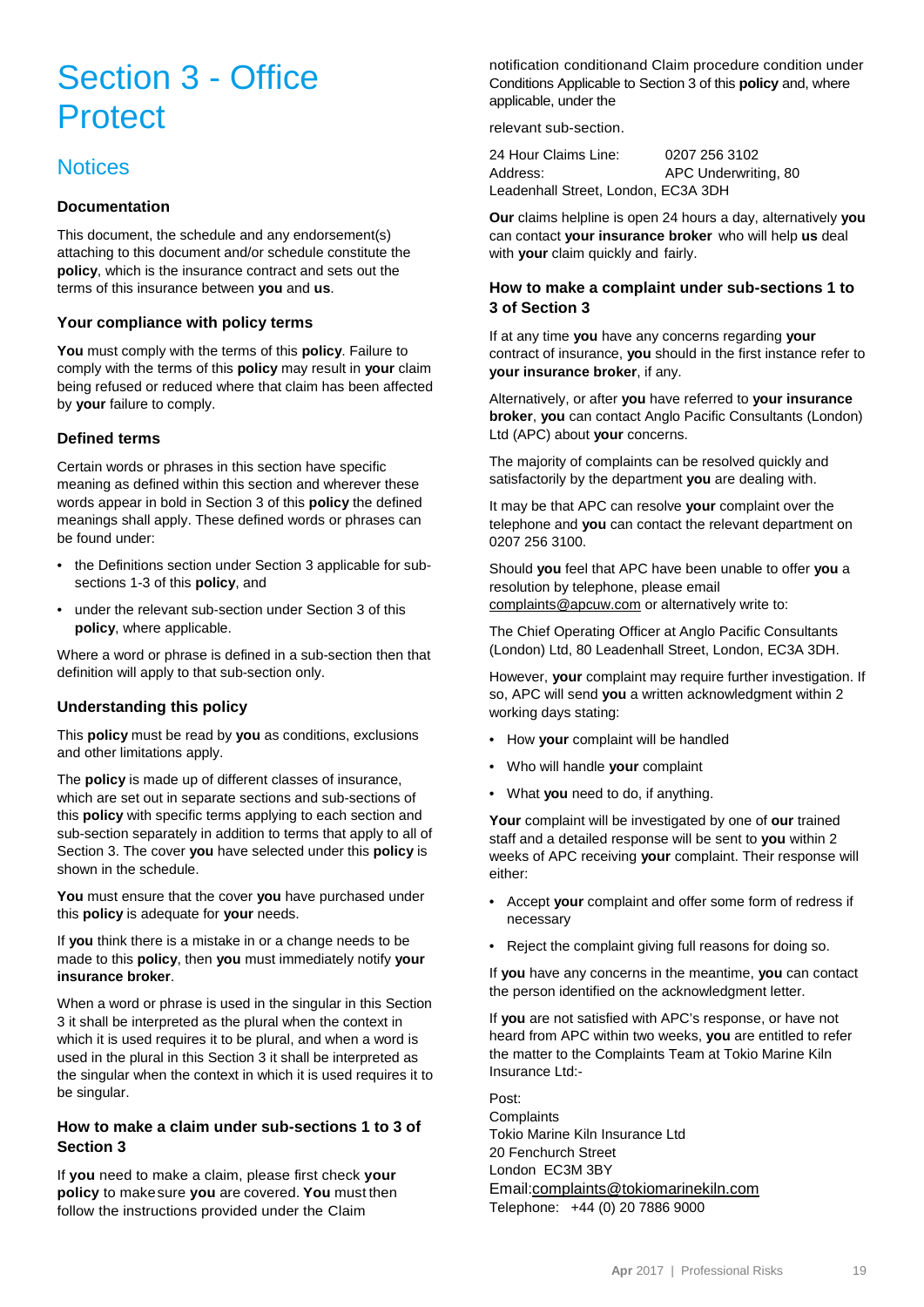Tokio Marine Kiln Insurance Ltd will then conduct a full investigation of **your** complaint and provide **you** with a written final response.

If **you** are still not satisfied, and **you** are a small business, charity or trust, **you** can contact the Insurance Division of the Financial Ombudsman Service (FOS) at:

Exchange Tower, Harbour Exchange Square, London, E14 9SR.

**You** can also contact them on 0800 023 4567 (free from mobile phones and landlines), 0300 123 9123 or email them at [complaint.info@financial-ombudsman.org.uk.](mailto:complaint.info@financial-ombudsman.org.uk) Website: [www.financial-ombudsman.org.uk.](http://www.financial-ombudsman.org.uk/)

The FOS will deal with complaints from policyholders who are private individuals or small businesses or charities or trusts. Not all businesses, charities or trusts are eligible to complain to the FOS; **your** eligibility to complain to the FOS will depend on the size of the business, charity or trust. To check if **you** are eligible **you** can refer to the FOS using the contact details immediately above.

Using these services does not affect **your** right to take legal action, however if legal proceedings have started before **you** have referred the matter to the FOS, the FOS will not be able to deal with **your** complaint.

#### **How to make a complaint under sub-section 4 (legal expenses)**

**DAS** always aim to give **you** a high quality service. If **you**  think **DAS** have let **you** down, please write to their Customer Relations Department at:-

**DAS** Customer Relations Department, **DAS** Legal Expenses Insurance Company Limited, **DAS** House, Quay Side, Temple Back, Bristol, BS1 6NH.

Alternatively, **you** can phone **DAS** on **0344 893 9013** or email **DAS** at **[customerrelations@das.co.uk.](mailto:customerrelations@das.co.uk)** Details of **DAS'** internal complaint-handling procedures are available on request.

If **you** are still not satisfied, and are a small business, **you**  can contact the Insurance Division of the Financial Ombudsman Service at:

Exchange Tower, Harbour Exchange Square, London, E14 9SR.

**You** can also contact them on **0800 023 4567** (free from mobile phones and landlines), **0300 123 9123** or email them at **[complaint.info@financial-ombudsman.org.uk.](mailto:complaint.info@financial-ombudsman.org.uk)**  Website: **[www.financial-ombudsman.org.uk.](http://www.financial-ombudsman.org.uk/)**

Your complaint may be more suitably handled by a comparable complaints scheme, the Legal Ombudsman Service. **You** can contact the Legal Ombudsman Service at: **PO Box 6806 | Wolverhampton | WV1 9WJ.**

**You** can also contact them by telephone on **0300 555 0333**  or email them at **[enquiries@legalombudsman.org.uk.](mailto:enquiries@legalombudsman.org.uk)**  Website: **[www.legalombudsman.org.uk.](http://www.legalombudsman.org.uk/)**

Using these services does not affect **your** right to take legal action.

## **Compensation**

**We** are covered by the Financial Services Compensation Scheme (FSCS). **You** may be entitled to compensation from the FSCS if in the unlikely event that **we** are unable to meet **our** obligations under this **policy**. If **you** were entitled to compensation under the FSCS, the level of compensation payable would depend on the nature of the insurance granted under this **policy**.

Further information about the FSCS is available from the FSCS at the address immediately below or on their website: [www.fscs.org.uk](http://www.fscs.org.uk/)

Financial Services Compensation Scheme Address: 10<sup>th</sup> Floor, Beaufort House, 15 St Botolph Street, London, EC3A 7QU

#### **Data protection statement**

**We** and other group companies will use information given together with other information for the administration of this **policy**, the handling of claims and the provision of customer services.

The information may also be disclosed to **our** service providers and agents for these purposes. It may also be disclosed to **your** Insurance Adviser.

**You** have a right to request a copy of the information, to correct any inaccuracies and of erasure in certain circumstances.

If further information is required as to how data is processed by **us**, or as to the exercise of any rights under any data privacy laws, **you** should read the Data Protection Policy on **our** website at: <http://www.tokiomarinekiln.com/privacy>

or contact:

#### **The Data Protection Officer Tokio Marine Kiln, 20 Fenchurch Street, London EC3M 3BY** T: +44 (0)20 7886 9000

[dpo@tokiomarinekiln.com](mailto:dpo@tokiomarinekiln.com)

# **Insurance premium tax**

The premium payable under this **policy** may be subject to compulsory insurance premium tax, which shall be payable by **you** at the appropriate rate. The applicable insurance premium tax is shown in the schedule and/or on the applicable premium debit note(s) / invoice(s).

In the event that the rate or application of insurance premium tax changes during the **period of insurance** and any premium payable during the **period of insurance** is subject by law to such change or application, then that premium payable shall incorporate such change or application.

## **Choice of law and jurisdiction**

By mutual agreement **you** and **us** are free to choose the law applicable to this insurance. Unless specifically agreed otherwise, this insurance shall be subject to English Law and any dispute shall be handled in the Courts of England and Wales.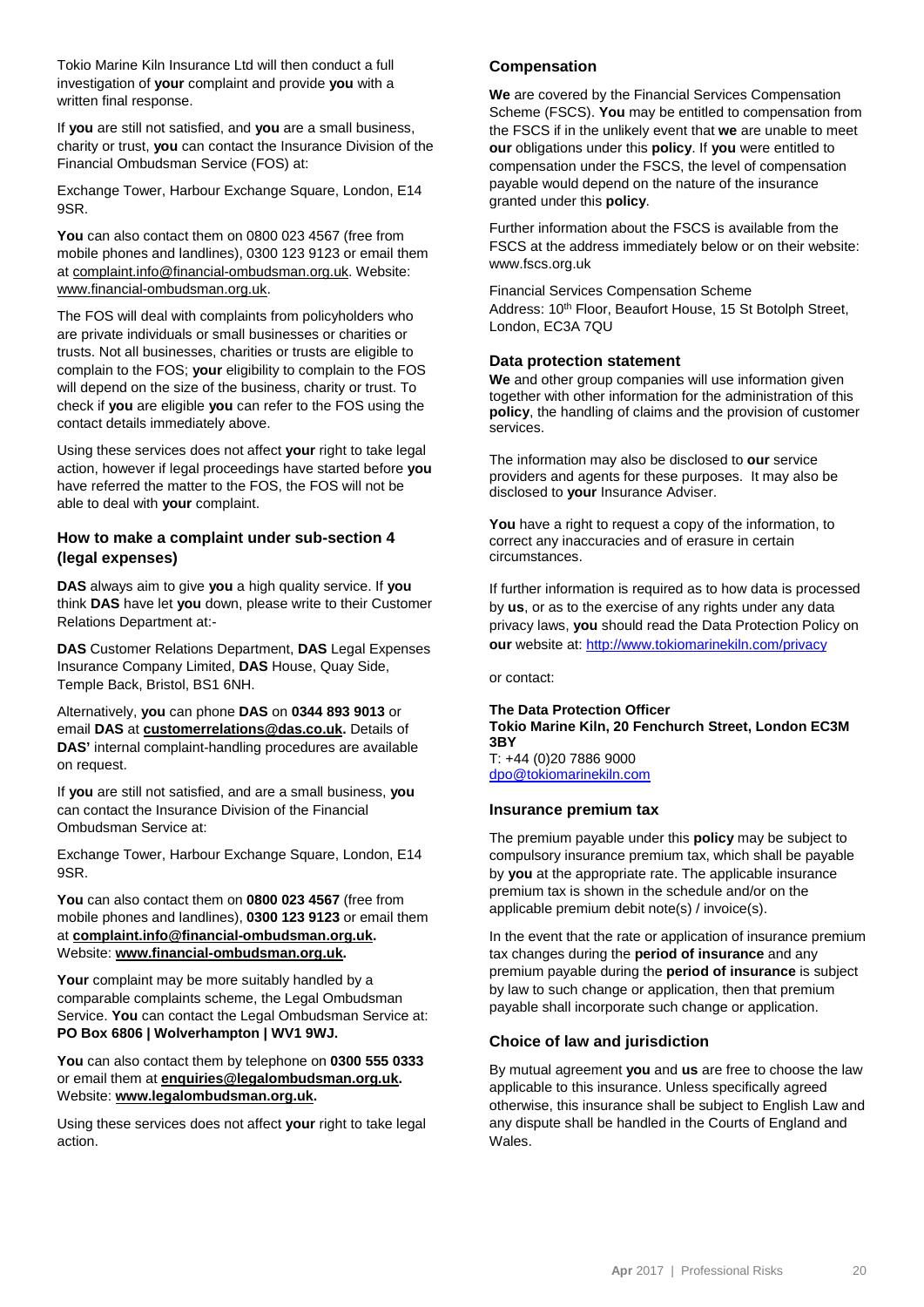# **Trading sanction(s) restrictions**

**We** shall not provide any cover under this contract of insurance to the extent of providing cover, payment of any claim or the provision of any benefit where doing so would breach any sanction, prohibition or restriction imposed by law or regulation.

# Agreement to insure

The insurance provided by this section of the **policy** has been arranged through HCC International Insurance Company PLC of Fitzwilliam House, 10 St Mary Axe, London EC3A 8BF

HCC International Insurance Company PLC is authorised by the Prudential Regulation Authority (PRA) and regulated by the Financial Conduct Authority (FCA) and the PRA, with a Financial Services Register number of: 202655

HCC International Insurance Company PLC has arranged the insurance provided under this **policy** in accordance with the authorisation granted to it under a contract(s) of delegated authority by the **insurer(s)** (the reference of the delegated authority agreement(s) can be found in the schedule).

This **policy** is an insurance contract between **us** and **you**.

Provided the premium (including the applicable insurance premium tax) has been paid by **you** in accordance with the terms of this **policy**, **we** shall provide the insurance in accordance with the terms of this **policy**.

Only **you** and **us** can enforce the terms of this **policy**. The Contracts (Rights of Third Parties) Act 1999 will not grant any additional rights under this **policy** in favour of any third party.

Tokio Marine Kiln Insurance Ltd and HCC International Insurance Company PLC are part of the Tokio Marine Holdings Inc group.

Your insurers' regulatory status:

• In respect of section 3 - sub-sections 1 to 3

Tokio Marine Kiln Insurance Ltd is authorised by the PRA and regulated by the FCA and the PRA and its Financial Services Register number is: 202574.

Tokio Marine Kiln Insurance Ltd is incorporated in England and Wales with registration number 989421, and the registered address is: 20 Fenchurch Street, London EC3M 3BY.

The above can be checked and further details obtained from:

[www.bankofengland.co.uk](http://www.bankofengland.co.uk/) for the PRA, and [https://register.fca.org.uk](https://register.fca.org.uk/) for the FCA

For Section 3 – sub-section 4, please refer to page 68 for **your insurer's** regulatory status.

# Definitions (Applicable to Sub-Sections 1 -3 of Section 3 only)

The following words will have the same meaning attached each time they appear in sub-sections 1 to 3 of this section 3 in bold type face, whether with a capital first letter or not.

Where the meaning of a word is defined below and the same word is defined differently under a separate section(s) of this **policy**, the definition provided under the separate section applies to that section only.

# **Building(s)**

The building or buildings in which the **premises** are situated including:

- a. outbuildings attached to or detached from the main building
- b. walls gates and fences around the building(s) and belonging to them
- c. landlord's fixtures and fittings
- d. car parks yards paved areas roads pavements and footpaths and for which **you** are legally responsible.

## **Business**

The business specified in the schedule conducted solely from within the **territorial limits** including the ownership repair and maintenance of the **premises**.

# **Business hours**

The period during which the **premises** are actually occupied by **you** and/or **your employees** for **business** purposes.

## **Computer**

All equipment including interconnected wiring, fixed disks and telecommunications equipment used at the **premises**  for the storage and communication of electronically processed data but excluding:

- a. mobile devices where the sole or primary function of the item is to make send and receive telephone calls and SMS messages, and
- b. any such equipment controlling any manufacturing process;

belonging to **you** or leased, hired or rented to **you** and for which **you** are legally responsible.

## **Computer records**

All current and backup computer records excluding fixed disks and paper records of any description incorporating stored programs and information stored on them belonging to **you** or leased, hired or rented to **you** and for which **you** are legally responsible.

## **Consequential loss**

Loss resulting from interruption or interference with the **business** carried on by **you** at the **premises** in consequence of **damage**.

## **Contents**

The contents of the **premises** used in connection with the **business** belonging to **you** or for which **you** are legally responsible including:

- a. patterns models moulds plans and designs
- b. paintings or other works of art subject to a maximum of £500 for any one loss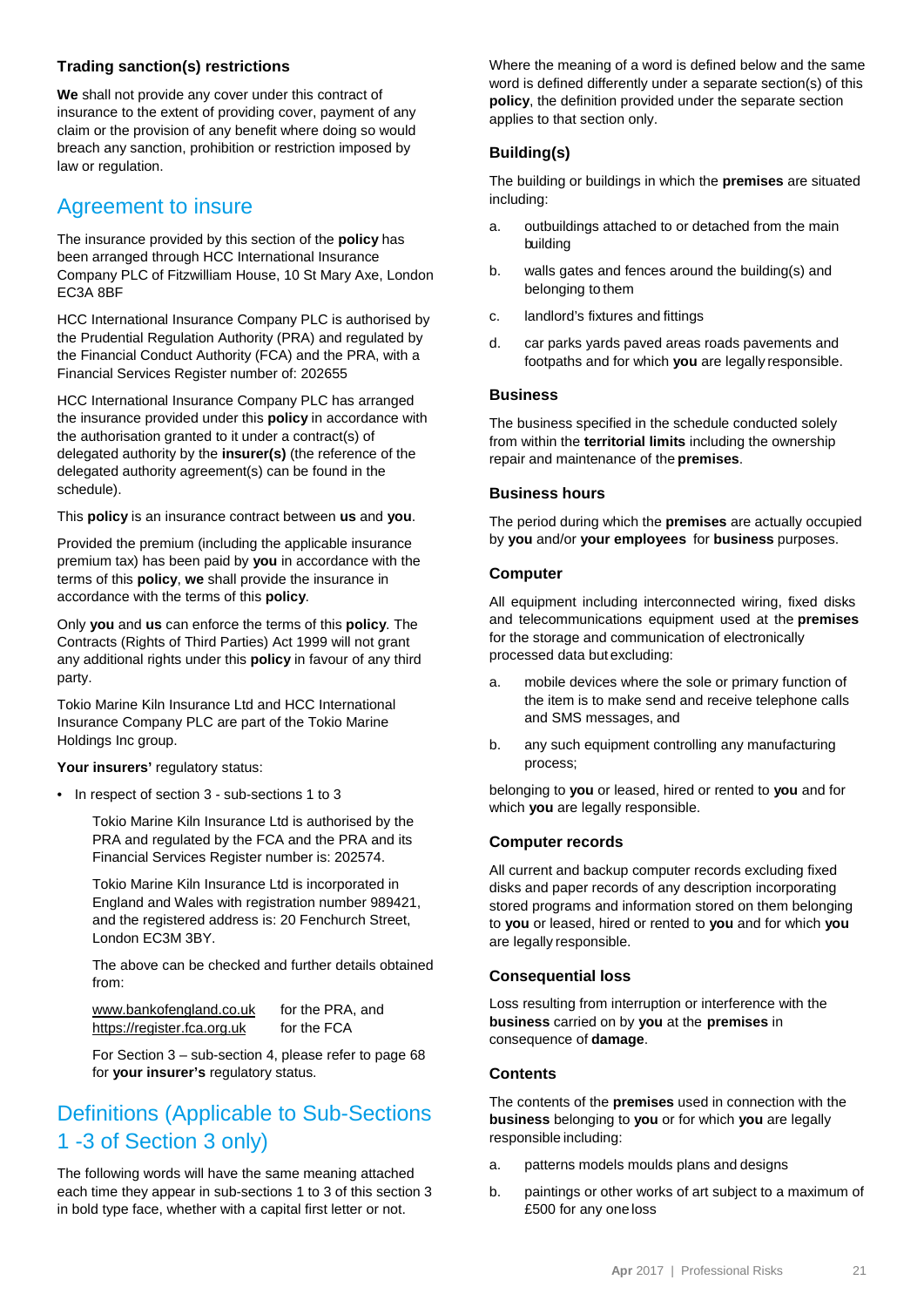- c. wines and spirits kept for entertainment purposes subject to a maximum of £500 for any oneloss
- d. directors' partners' or **employees'** personal effects clothing pedal cycles and tools subject to a maximum of £500 per person for any one loss
- e. visitors' personal belongings subject to a maximum of £500 for any one loss

#### **Damage**

Loss, destruction of or damage to the **property** insured.

#### **De jure or de facto**

In law or as a matter of fact.

#### **Denial of service attack**

Any actions or instructions constructed or generated with the ability to damage interfere with or otherwise affect the availability of networks network services network connectivity or information systems including but not limited to the generation of excess traffic into network addresses the exploitation of system or network weaknesses and the generation of excess or non-genuine traffic between and amongstnetworks.

#### **Documents**

Documents deeds manuscripts and **business** books for their value as stationery and materials and the cost of labour expended in reinstating or restoring them from copies.

#### **Employee**

- a. any person under a contract of service or apprenticeship with **you** or
- b. any of the following persons whilst working for **you** in connection with the **business**
- i. any labour master or labour only subcontractor or person supplied by them
- ii. any self-employed person providing labour only
- iii. any trainee or person undergoing work experience
- iv. any voluntary helper
- v. any person who is hired to or borrowed by **you**

#### **Excess**

The amount for which **you** are responsible for each and every loss as specified in the schedule.

## **Goods in transit**

**Stock** in connection with the **business** belonging to or being the responsibility of **you** whilst being:

- a. loaded on or in a **vehicle**
- b. carried by a **vehicle**
- c. temporarily contained on or in a **vehicle** whilst parked or stationary or within a secure storage location for a continuous period of no more than 48 hours

d. unloaded off or from a **vehicle** but excluding positioning installation commissioning or erection once it has been unloaded.

#### **Gross revenue**

The money paid or payable to **you** for work carried out or services rendered in the course of the **business** at the **premises** less the cost of purchases.

#### **Hacking**

Unauthorised access to any computer or other equipment or component or system or item which processes stores transmits or retrieves data whether **your** property or not.

#### **Increased cost of working**

The additional expenditure incurred with **our** prior written consent for the sole purpose of avoiding or diminishing the reduction in **gross revenue**.

#### **Indemnity period**

The period beginning with the occurrence of the **damage**  and ending not later than the **maximum indemnity period**  as stated in the schedule afterwards during which the results of the **business** shall be affected in consequence of the **damage**.

#### **Injury**

Bodily injury, death, illness or disease.

#### **Insurance broker**

The insurance broker or other intermediary who arranges **your** insurance under this **policy**. The insurance broker's or other intermediary's details can be found in the Terms of Business Agreement or other documentation provided to **you** by that insurance broker or other intermediary.

#### **Insured perils**

Those insurable perils for which **you** have purchased cover as shown in the schedule.

#### **Insurer**

Tokio Marine Kiln Insurance Ltd, which is the insurance company providing the insurance under sub-sections 1 to 3 of Section 3 of this **policy**. Also referred to as **we** or **us** or **our**.

#### **Intruder alarm system**

All the component parts of the alarm and including devices used to transmit or receivesignals.

#### **Keyholder**

**You** or any person or company authorised by **you** who has been fully trained in the operation of the **intruder alarm system** including but not limited to the setting and un-setting of the system and is available at all times to accept notification of faults or alarm signals relating to the **intruder alarm system** and to attend and allow access to the **premises**.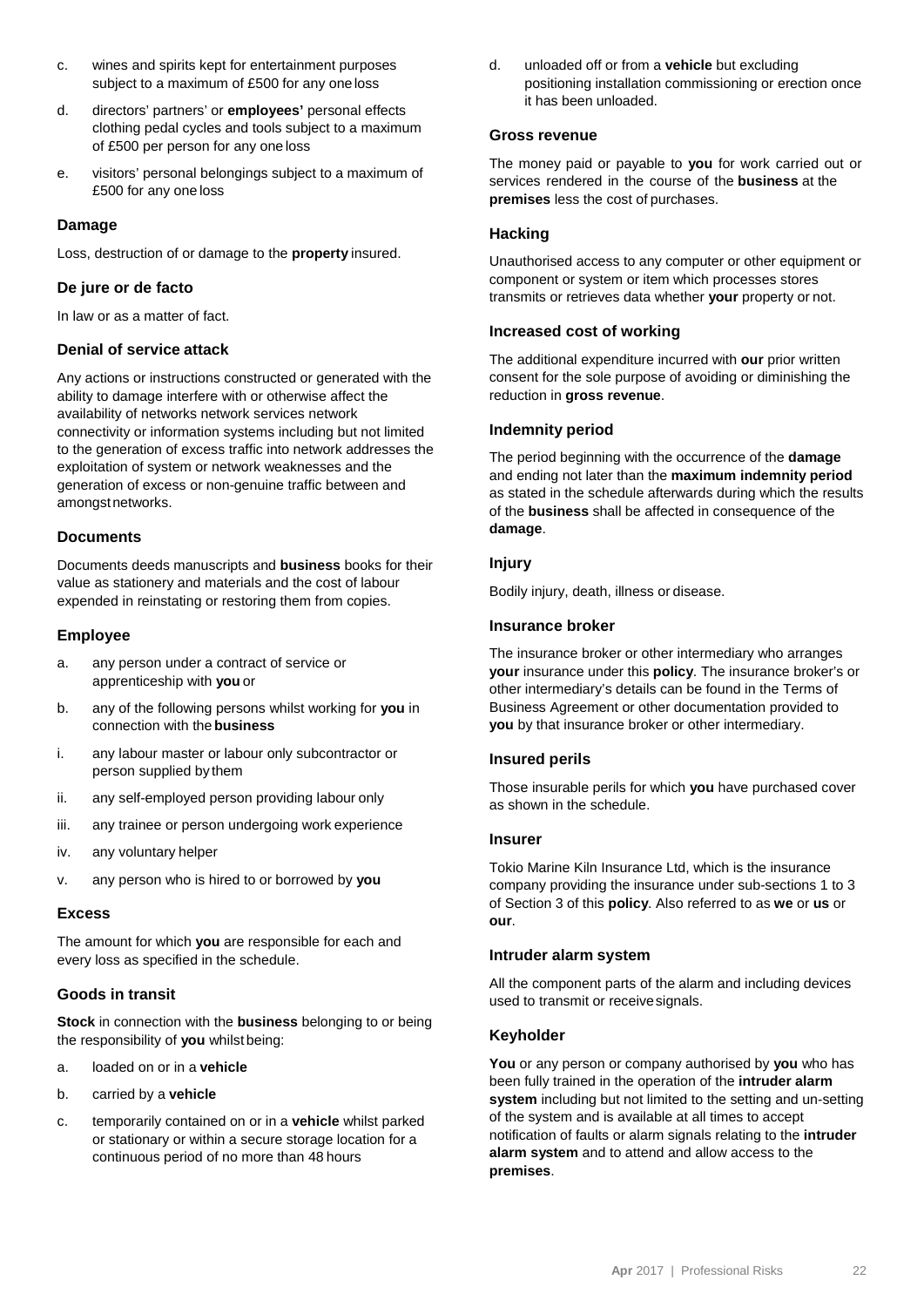## **Loss of limbs or eyes**

**Physical injury** which solely and directly results in:

- a. total loss or permanent and total loss of use of one or more limbs or
- b. total and irrecoverable loss of all sight in one or both eyes.

#### **Maximum indemnity period**

The number of months stated in the schedule as applying to the **indemnityperiod**.

#### **Money**

Cash bank currency notes uncrossed cheques uncrossed postal orders and money orders unused postage stamps National Insurance stamps trading stamps luncheon vouchers lottery and other prize scratch cards utility vouchers top up cards, mobile phone vouchers and International Phone Cards held in connection with the **business** belonging to **you** or for which **you** are legally liable.

#### **Non-negotiable money**

Crossed cheques, crossed giro cheques, crossed bankers' drafts, crossed giro drafts, crossed postal and crossed money orders, national savings certificates, premium bonds, unexpired units in franking machines, stamped national insurance cards, credit card sales vouchers, debit card sales vouchers and VAT purchase invoices held in connection with the **Business** belonging to **you** or for which **you** are legally liable.

#### **Notifiable human disease**

An illness sustained by any person caused by:

- a. food or drink poisoning
- b. any human infectious or contagious disease

an outbreak of which the competent local authority has stipulated shall be notified to them.

## **Office front**

The windows doors frames signs external blinds and walling including **intruder alarm systems** security fittings fixed associated and electrical equipment all forming part of the front of the**premises**.

#### **Outstanding debit balances**

The total amount of the Outstanding Debit Balances in customers' credit accounts including hire purchase and credit sales accounts at the date of the **damage** adjusted for bad debts.

#### **Period of insurance**

Is the period during which **you** are insured under this **policy** as shown in the schedule.

# **Permanent total disablement**

**Physical injury** not resulting in death or **loss of limbs or eyes** which results in the permanent inability of **you** or **employee** to engage in any gainful employment.

## **Physical Injury**

Bodily injury by external violent and visible means sustained by **you** or an **employee** in the course of the **business** where such injury arises directly from assault.

#### **Policy**

This document and the schedule and any endorsements amending and attaching to this document and/or schedule.

#### **Pollution or contamination**

- a. all pollution or contamination of buildings or other structures or of water or land or the atmosphereand
- b. all **Injury** loss or damage directly or indirectly caused by such pollution or contamination

All pollution or contamination which arises out of one incident shall be deemed to have occurred at the time such incident takes place.

#### **Premises**

The office space occupied by **you** at the risk address stated in the schedule for which **you** are legally responsible.

#### **Property**

- a. Tenants' improvements, office front, contents, computers, computer records, documents and stock
- b. in respect of sub-section 3, **Computer Equipment**

**We** agree to accept the classification under which any **property** has been entered in **your** books.

## **Rent**

The money paid or payable by **you** for accommodation and services provided (including service charges unless excluded by Endorsement) at the **premises**.

#### **Safe/strong room**

An item being of substantial construction with key and /or combination locks and manufactured for thesecure storage of **money** or **non-negotiable money**.

This does not include cash boxes, tills, filing cabinets or any item constructed of sheet metal whetherlockable or not.

#### **Standard gross revenue**

For the purpose of a new business that has not yet been trading 12months, the proportional equivalent for a period equal to the **indemnity period** of the **gross revenue**  realised during the period between the commencement of the **business** and the date of the **damage**.

For all other businesses, the **gross revenue** during the period immediately before the date of the **damage** which corresponds with the **indemnity period**.

#### **Stock**

Stock and materials in trade and trade samples including raw materials, work in progress, finished goods and goods in trust for which **you** are responsible at the **premises**.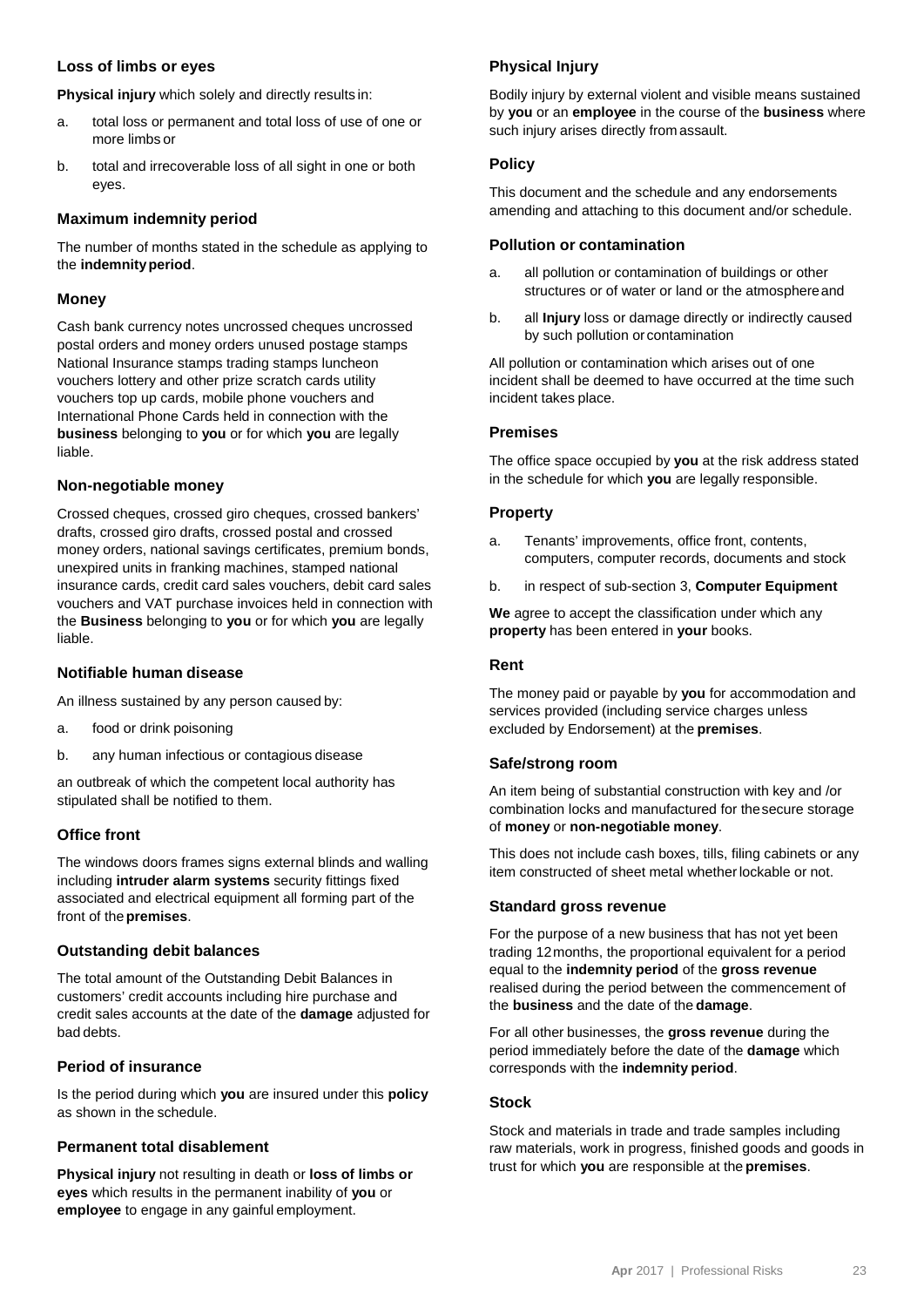#### **Temporary total disablement**

**Physical injury** which results in the temporary inability of **you** or an **employee** to engage in any gainful employment.

#### **Tenants' improvements**

All improvements, alterations and decorations effected by or on **your** behalf as occupier of the **premises**.

## **Territorial limits**

Great Britain, Northern Ireland, the Isle of Man or the Channel Islands.

# **Terrorism**

Acts of persons acting on behalf of or in connection with any organisation which carries out activities directed towards the overthrowing or influencing by force or violence of Her Majesty's government in the United Kingdom or any other government **de jure or de facto**.

# **Unoccupied**

Any **building** or parts thereof that are wholly or mainly unoccupied, unfurnished or not in use by **you** for more than 30 consecutive days.

In respect of any residential accommodation at the **premises**, unoccupied means unfurnished or untenanted and not resided in regularly overnight by **you** or a tenant for more than 30 consecutive days.

## **Vehicle**

A mechanically driven conveyance with or without attached trailers for conveying the **goods intransit**.

## **Virus or Similar Mechanism**

Program code programming instruction or any set of instructions intentionally constructed with the ability to damage, interfere with or otherwise adversely affect computer programs, data files or operations whether involving self-replication or not including but not limited to trojan horses, worms and logicbombs.

## **We / us / our**

Tokio Marine Kiln Insurance Ltd, which is the insurance company providing the insurance under sub-sections 1 to 3 of Section 3 of this **policy**. Also referred to as **Insurer**.

## **You / your**

The person(s), firm, company or organisation shown in the schedule as the legal entity(ies) that is/are insured under this **policy**.

# Conditions Applicable to all of Section 3

Conditions specific to this section apply and are set out immediately below.

**You** must comply with the terms of this **policy**. Failure to comply with the terms of this **policy** may affect **your** right to claim under this **policy**.

Some of the conditions below impose an obligation or obligation(s) on **you** that require **you** to do certain things; such conditions are referred to as a condition with obligation. If **you** fail to carry out the obligation(s) (or part of an obligation) under a condition with obligation **we** may, depending on the extent of the obligation(s):

- a. not pay the claim (or part of a claim), where the loss is attributable to **your** failure to carry out the obligation(s) (or part of an obligation), and/or
- b. suspend the cover granted under this **policy**:
- i. from the date **you** failed to fulfil the obligation(s) (or part of an obligation),
- ii. until **you** have fulfilled the obligation(s).

## **1. Alteration in ownership**

The cover provided under this section 3 shall cease from the date:

- a. **your** interest in the property insured under this **policy** ceases except by will or operation of law; or
- b. the **business** is wound up or carried on by a liquidator or receiver or permanentlydiscounted unless **we** have agreed in writing to accept such an alteration.

## **2. Cancellation**

#### Cooling Off Period

If this insurance does not meet **your** requirements then **you** have the right to cancel this **policy**, provided that:

- the duration of this **policy** is longer than 30 continuous days as shown under the **period of insurance**, and
- there have been no claims either paid or reported under this **policy** and **you** are not aware of any accident, incident or circumstance likely to give rise to a claim under this **policy**,

then **you** can cancel this **policy** within 14 days of:

- the start date of this insurance as shown under the **period of insurance**, or
- the date **you** received this **policy**,

whichever the later.

In exercising **your** right to cancel in this way, **you** withdraw from this contract of insurance from the start date as stated in the **period of insurance** and **we** will return the premium paid.

**You** can do this by advising **your insurance broker** and returning this **policy** to **your insurance broker**.

Cancellation at other times by **you**

**You** may cancel this insurance by giving **us** 30 days' notice in writing. **We** will refund the part of **your** premium which applies to the remaining **period of insurance**, (provided that there have been no claims either paid, reported or outstanding and **you** can confirm that there have been no incidents that are likely to give rise to a claim) subject to the Premium Cancellation Charges and application of any Minimum and Deposit premium stated in the schedule.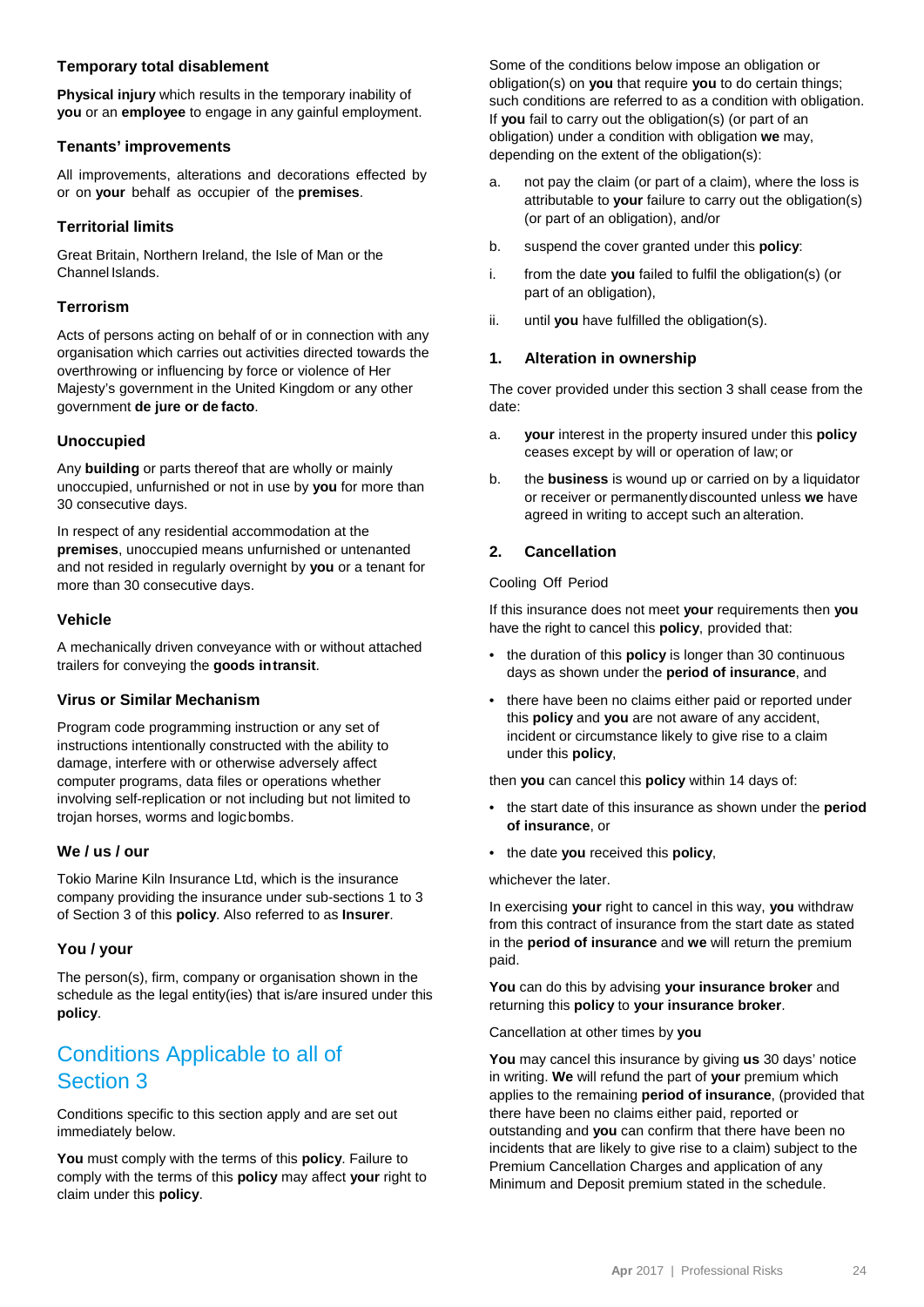**We** may cancel this insurance if:

- **you** provide any information that proves to be inaccurate or incomplete (see General condition 6. Disclosure and accuracy of information condition in this **policy**), or
- there is a change or variation in the risk which means:
- i. **we** can no longer provide the insurance cover under this **policy** and **we** will cancel this **policy** by giving **you** 30 days' written notice via **your insurance broker**. The cancellation will take effect 30 days after the day **you** are notified of the cancellation and **we** shall return the premium paid for the unused **period of insurance**, or
- ii. the extent of the change or variation makes the risk unacceptable to **us** and **we** cannot continue to insure **you** for any further period, **we** will cancel this **policy** by giving **you** immediate notice via **your insurance broker**. The cancellation shall take effect on the day **you** are notified of the cancellation and **we** shall return the premium for the unused **period of insurance**.

In accordance with General condition 3. Change in risk information, **we** may not pay any claim where that claim arises from or relates to or so contributed to by a change or variation in risk.

• **you** make a claim under this **policy** through concealment, misstatement or by recklessly or deliberately providing false information (see General condition 7. Fraud), then **we** shall cancel this **policy** with immediate effect from the date the fraud was committed and **we** shall not return any premium. The cancellation shall be in writing to **your** address shown in the schedule.

**We** may cancel the insurance immediately if **you** do not pay a premium. If **you** fail to pay a premium under any direct debit instalment scheme subject to the Consumer Credit Act and/or any subsequent legislation where this is applicable, the insurance will be cancelled as stated under General condition 11. Paying by instalments. **We** will not refund any premium **you** have paid by instalments. If **we** have accepted a claim for loss or damage under this insurance, **we** may take any premium instalments **you** owe from the claim payment.

## **3. Change in risk information**

If the information **you** have given **us** in relation to the insurance provided under this **policy** changes or there is any change in or variance of the risk(s), before or during the **period of insurance** then **we** need to know as it may result in:

- a. **us** applying different terms, and/or
- b. a claim not being paid (in whole or in part), and/or
- c. it being determined that the policy is no longer suitable to meet **your** needs.

**You** must make a fair presentation of the risk(s) to **us** if there is any change in or variance of the risk(s) before or after the start date of this insurance as shown in the **period of insurance**. An explanation of fair presentation of the risk(s) is shown under General condition 6. Disclosure and accuracy of information.

To enable **us** to assess any such changes or variations in information and/or risks **you** must tell **us** immediately or as soon as practicable of any such changes or variations.

#### **4. Claim notification**

**You** must, as soon as reasonably practicable:

- a. give **us** notice of any circumstances which might lead to a claim under this **policy**,
- b. give **us** all the information **we** request,
- c. on receipt send **us** every letter, court order, summons or other legal documents served upon **you**,
- d. tell **us** about any prosecution, inquest or fatal accident inquiry or dispute for referral to adjudication or court proceedings in connection with any potential claim under this **policy**,
- e. notify the police of any loss or **damage** that has been caused by malicious persons, thieves, rioters, strikers or vandals.

#### **5. Claim procedure**

In respect of any claim or potential claim under this **policy you** must:

- a. take, or allow others to take, practical steps to prevent further loss or damage, recover property lost and otherwise minimise the claim.
- b. at **your** expense provide **us** with
- i. full details in writing of any **injury**, loss or damage and any further information or declaration **we** may reasonably require,
- ii. any assistance to enable **us** to settle or defend a claim,
- iii. details of any other relevant insurances.
- c. not accept, negotiate, pay, settle, admit or repudiate any claim without **our** written consent.
- d. following a claim allow **us** or anyone authorised by **us**
- i. access to the **premises**,
- ii. to take possession of, or request delivery to **us** of the property insured.
- e. not abandon any property to **us.**
- f. allow **us** complete control of any proceedings and settlement of the claim.

If **you** do not comply with this condition, it may influence when **we** pay **your** claim and/or how much **we** pay.

#### **6. Disclosure and accuracy of information**

**You** must take care to give accurate and complete information relating to the insurance provided by this **policy**. In addition to answering all the questions **you** are asked **you** are required to disclose to **us** information including material circumstances that fairly present the risks that are or would be insured under this **policy**.

A fair presentation of the risks means that, in addition to answering all the questions asked **you** must: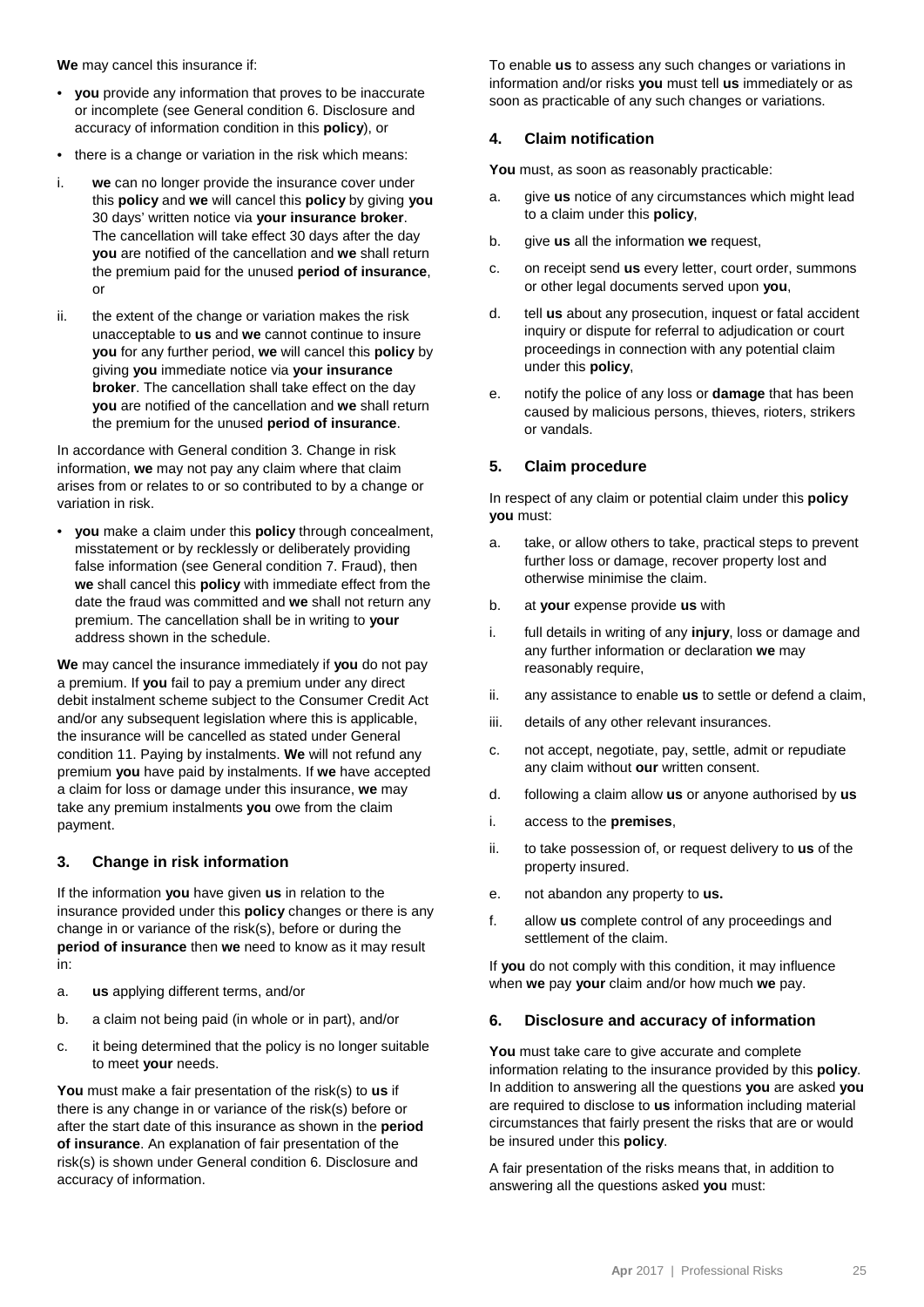- a. disclose to **us** every material circumstance which **you** know or ought to know or, failing that, sufficient information to alert **us** that they need to make further enquiries; and
- b. make such disclosure in a reasonably clear and accessible manner; and
- c. ensure that, in such disclosure, any material representation as to:
- i. a matter of fact is substantially correct; and
- ii. a matter of expectation or belief is made in good faith.

A circumstance or representation is material if it would influence **our** judgement (as a prudent underwriter) in determining whether to provide insurance and if so, on what terms. If **you** are in any doubt as to the whether a circumstance or representation is material, then **you** should disclose it.

If **you** become aware that the information they have given to **us** is inaccurate or incomplete or **you** have any particular concerns about any of the information they have provided or should provide, before or after the start date of this insurance as shown in the schedule, then **you** must advise **us**.

If the information **you** have given **us** in relation to this insurance proves to be inaccurate or incomplete, then **we** may:

- a. amend the terms of this **policy**, which may be applied as if they were already in place prior to any claim where the validity of that claim was impacted by the inaccurate or incomplete information, or
- b. reduce the amount **we** pay on a claim in the proportion the premium paid bears to the premium **we** would have charged **you** had the information not been inaccurate or incomplete, or
- c. treat this **policy** as if it never existed, which means no claims will be paid and the premium paid under it will be returned to **you**. This will only be done if this insurance would not have been provided.

If **we** establish that **you** deliberately or recklessly provided false or misleading information in relation to the insurance provided under this **policy**, **we** will treat this insurance as if it never existed for the **period of insurance**, which means no claims will be paid and **we** will not return the premium. If this happens **we** will advise **you** in writing.

## **7. Fraud**

If **we** establish that **you** or anyone acting for **you** makes a claim under this **policy** through concealment, misstatement or by deliberately providing false information, then **we** will:

- a. have no liability to pay the fraudulent claim
- b. be entitled to recover any payments which have been made in respect of the fraud
- c. be entitled to treat the **policy** as cancelled with effect from the time of the fraudulent act (not the discovery of it) and retain the insurance premium
- d. be entitled to refuse all claims arising after the date of the fraud.

#### **8. Legal representatives**

In the event of **your** death, **we** will indemnify **your** legal personal representatives in respect of liability at law previously incurred by **you** provided they observe fulfil and be subject to the terms, conditions and limitations of the **policy** to the extent that they canapply.

#### **9. Limit of indemnity**

All the sums insured, limits of indemnity and any other restrictions on the amount of **our** liability stated in the section shall apply as maximum limits to **our** liability irrespective of the number of persons entitled to indemnity under the **policy**.

For the purposes of the sums insured, limits of indemnity and any other restrictions on the amount of **our** liability, **you** and all other persons entitled to be indemnified under this section, shall be treated as one party or legal entity so that there shall be only a single contract of insurance between the **us** as one party and **you** and all other persons entitled to be indemnified as the other party.

## **10. Other insurance**

If, at the time of any loss, damage or liability covered under this insurance, **you** have any other insurance which covers the same loss, damage or liability, **we** will only pay **our** share of the claim.

## **11. Paying by instalments**

If **you** have agreed to pay **your** premium by instalments under a linked credit agreement, the following will apply.

- If **you** do not pay an instalment when it is due, or if the instalment instruction has been cancelled for any reason, **you** must pay all the remaining instalments and any administration fee within 7 days of receiving the written notice. If **you** do not pay the amount **you** owe within these 7 days, **we** will subject to the Consumer Credit Act and/or any subsequent legislation where this is applicable cancel the remaining cover under this insurance and notify **you** in writing as shown in General section condition 3.
- If any extra premium is needed during the **period of insurance**, it will be spread out over the remaining instalments due for that year. If **you** have already paid all **your** instalments, **you** must immediately pay any extra premium when it is due.
- If **we** owe **you** any return of premium, the amount **we** owe may be taken off the instalments due for the year. If **you** have already paid all **your** instalments, **we** will pay any return premium to **you**.

#### **12. Reasonable care**

**You** must take all reasonable steps to prevent/minimise loss, damage, **injury** or accident and to minimise the cost of claims or legal proceedings and keep all property insured by the **policy** in efficient condition and good repair. **You** must also take reasonable care when selecting **employees**.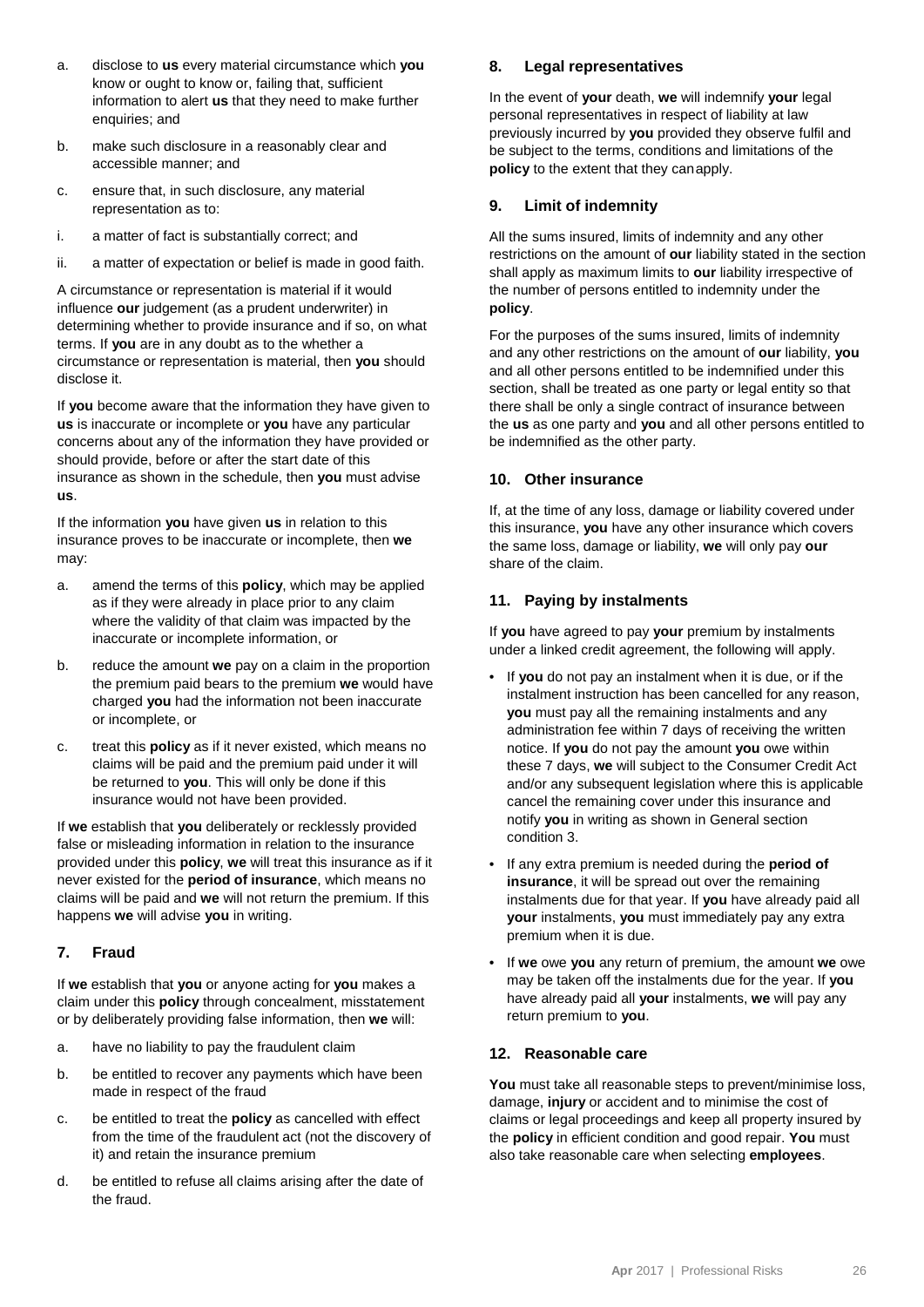# **13. Subrogation**

**We** will be entitled to undertake in **your** name or on **your**  behalf:

- 1. the defence or settlement of any claim,
- 2. steps to enforce rights against any other party before or after payment is made by **us.**

# Exclusions Applicable to all of Section 3

In addition to any sub-section exclusions, this section does not cover:

#### **1. War, government action, radioactive contamination and sonic bangs**

Any loss, **damage**, expense, **consequential loss** or legal liability caused by, contributed to by or arising from:

- a. war invasion act of foreign enemy hostilities (whether war be declared or not) civil war rebellion revolution insurrection or military or usurped power
- b. nationalisation confiscation requisition seizure or destruction by the government or any public authority
- c. ionising radiations or contamination by radioactivity from any nuclear fuel or from any nuclear waste from the combustion of nuclear fuel
- d. the radioactive toxic explosive or other hazardous properties of any explosive nuclear assembly or nuclear component thereof
- e. pressure waves caused by aircraft and other aerial devices travelling at sonic or supersonicspeeds.

## **2. Terrorism**

Any loss, **damage**, expense, or **consequential loss** caused by, contributed to by or arising from **terrorism**.

In any action suit or other proceedings where **we** allege that by reason of this exclusion as far as it relates to **terrorism,**  any loss, **damage**, expense or **consequential loss** is not covered by this section, the burden of proving that such loss, **damage**, expense or **consequential loss** is covered shall be upon **you**.

## **3. Northern Ireland limitation**

Any loss, **damage**, expense, or **consequential loss** caused by, contributed to by or arising from:

- a. riot and civil commotion, and
- b. strikers locked-out workers or persons taking part in labour disturbances or malicious persons (except in respect of damage by fire or explosion)

#### in Northern Ireland

In any action suit or other proceedings where **we** allege that by reason of this exclusion as far as it relates to **terrorism,**  any loss, **damage**, expense or **consequential loss** is not covered by this section, the burden of proving that such loss, **damage**, expense or **consequential loss** is covered shall be upon **you**.

#### **4. Date recognition**

**Damage**, **consequential loss** or liability for damages attaching to **you** or any associated costs relating to, arising from or consisting of the failure or inability of any:

- a. computer data processing equipment microchip integrated circuit or any similar device or any computer software or computer firmware
- b. media or systems used in connection with any of the above whether the property is **yours** or not
- i. to recognise correctly any date as its true calendar date
- ii. to capture save or retain and/or correctly to manipulate interpret or process any data or information or command or instruction as a result of treating any date otherwise than as its true calendar date

but in respect of sub-section 1 and sub-section 2 of this section this shall not exclude subsequent damage not otherwise excluded which itself results from the **insured perils**.

#### **5. Marine policies**

**Damage** to **property** which at the time of the **damage** is insured by or would but for the existence of this section be insured by any marine policy or policies except in respect of any excess beyond the amount which would have been payable under the marine policy or policies had this section not been effected.

## **6. Computer virus**

Damage to any computer, other equipment, component, system or item which processes, stores, transmits or receives data or any part thereof whether tangible or intangible (including but without limitation any information or programs or software) and whether the property is **yours** or not, where such damage is caused by **virus or similar mechanism**, **hacking**, **denial of service attack** or **consequential loss** caused by or arising from **virus** or **similar mechanism**, **hacking** or **denial of service attack**.

#### **7. Illegal deliberate and criminal activities**

- a. **Damage** caused as a result of the **premises** being used for illegal activities by **you**
- b. deliberate or criminal acts by the **you**.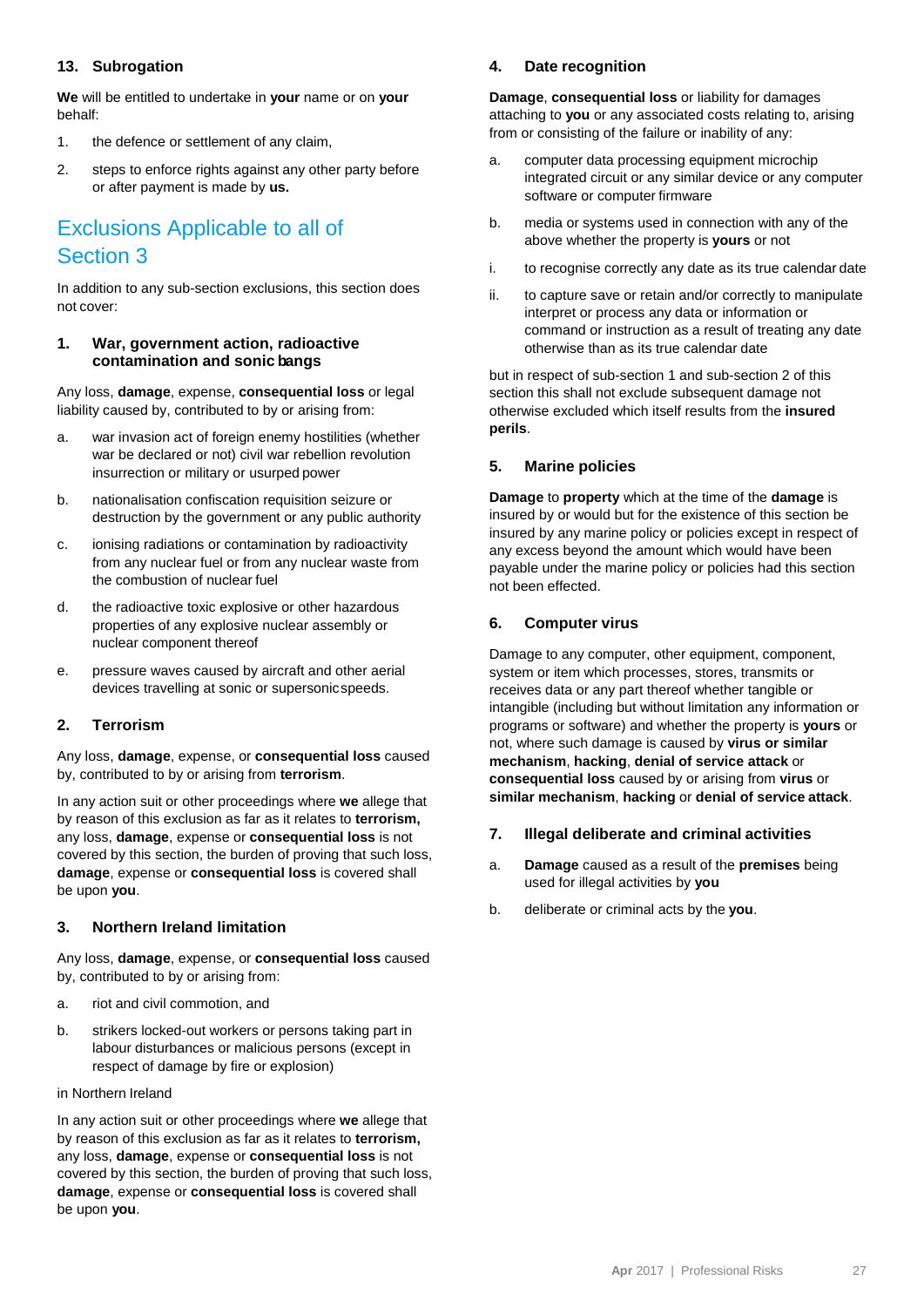# Sub-Section 1 - Material Damage

# Insuring Clauses

In the event of **damage** to **property** insured at the **premises**  from an **insured peril** during the **period of insurance we**  will indemnify **you** for the loss or amount of **damage** or at its option replace or reinstate such **property** in accordance with the provisions of this sub-section and provided that during the **period of insurance our** liability under this sub-section shall not, in respect of each item, exceed the lesserof:

- a. its sum insured or limit of indemnity stated in this subsection or the schedule at the time of the **damage**, or
- b. the sum insured or limit of indemnity remaining after deduction for any other **damage** for which a claim has been paid under this **policy** in the same **period of insurance** unless **we** have agreed to reinstate any such sum insured or limit of indemnity.

In addition, **we** will indemnify **you** in respect of loss of **rent**  as a result of **damage** to the **premises** from an **insured peril** during the **period of insurance** rendering the **premises** uninhabitable provided that **our** liability shall not exceed the lesser of:

- a. the **rent** sum insured stated in the schedule at the time of **damage**
- b. the **rent** payable for the period the **premises** are uninhabitable

# Insurable Perils

The following are the insurable perils operative as **insured perils** if stated in theschedule:

- 1. Fire excluding:
- a. **damage** caused by its own spontaneous fermentation or heating or its undergoing any heating process or any process involving the application of heat
- b. **damage** caused by explosion resulting from fire
- 2. Lightning
- 3. Explosion excluding **damage** caused by the bursting of a boiler (not being used for domestic purposes) economizer or other vessel machine or apparatus in which internal pressure is due to steam only and belonging to **you** or under **your** control.
- 4. Aircraft or other aerial devices or articles dropped from them
- 5. Earthquake and subterranean fire
- 6. Riot, civil commotion, strikers, locked out workers, persons taking part in labour disturbances or malicious persons excluding:
- a. **damage** arising from cessation of work or due to confiscation, nationalisation, seizure, requisition or destruction by order of the government or any public authority
- b. **damage** by theft or attempted theft
- c. **damage** whilst the **premises** are **unoccupied**
- 7. Theft or attempted theft involving entry to or exit from the **premises** by forcible and violent means or actual or threatened hold up assault or violence excluding:
- a. loss from any structure which is incapable of being locked
- b. **damage** in respect of **property** in the open
- c. **damage** whilst the **premises** are **unoccupied**
- d. **damage** in respect of **stock** at exhibitions that is not contained in an indoor exhibition hall which is locked and/or guarded outside business hours
- e. theft or attempted theft by **employees**
- 8. Storm excluding:
- a. **damage** caused by frost subsidence ground heave or landslip
- b. **damage** attributable solely to change in the water table level
- c. **damage** to fences gates and moveable **property** in the open or in open fronted or open sided **buildings**
- 9. Flood excluding:
- a. **damage** caused by frost subsidence ground heave or landslip
- b. **damage** attributable solely to change in the water table level
- c. **damage** to fences gates and moveable **property** in the open or in open fronted or open sided **buildings**.
- 10. Impact by any road vehicles, animals, falling trees or boughs, breakage or collapse of aerials or satellite dishes excluding **damage** by lopping pruning or felling of trees.
- 11. Escape of water from any tank apparatus or pipe or escape of oil from any fixed oil-fired heating installation or leakage of beverages from storage containers or connectedapparatus excluding:
- a. **damage** by water discharged or leaking from any automatic sprinkler installation
- b. **damage** whilst the **premises** are **unoccupied**
- c. the cost of replacing the beverages
- d. **damage** caused by subsidence ground heave or landslip.
- 12. Accidental escape of water from any automatic sprinkler installation excluding:
- a. **damage** occasioned by or attributable to heat caused by fire
- b. **damage** occasioned by or attributable to freezing whilst the **premises** are **unoccupied**
- c. **damage** occasioned by or attributable to repairs alterations or extensions to the **buildings** and/or sprinklerinstallations.
- 13. Accidental damage excluding: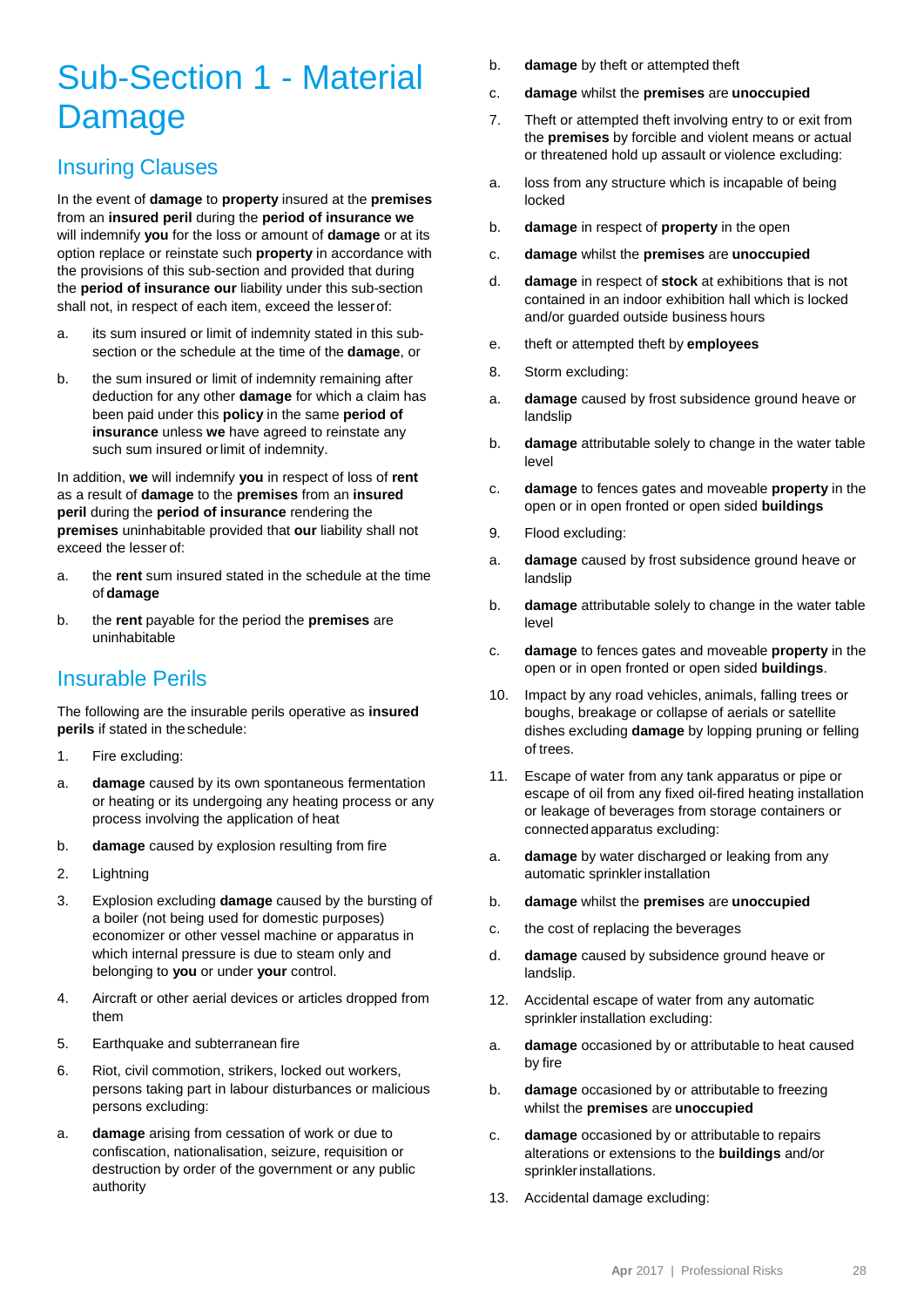- a. **damage** caused by any other insurable peril
- b. **damage** to a **building** or structure caused by its own collapse or cracking
- c. **damage** to **property** insured caused by **pollution** or **contamination** other than **damage** caused by:
- i. **pollution** or **contamination** which itself results from an **insured peril**
- ii. an **insured peril** which itself results from **pollution** or **contamination**
- d. **damage** to **property** resulting from its undergoing any process of production, packing, treatment, testing, commissioning, servicing, adjustment or repair
- e. **damage** to **property** insured caused by or consisting of:
- i. inherent vice, latent defect, gradual deterioration, wear and tear, frost or change in water table level
- ii. its own faulty or defective design or material
- iii. faulty or defective workmanship, operational error or omission on **your** part or any of **your employees**
- f. **damage** caused by
- i. corrosion rust wet or dry rot shrinkage evaporation loss of weight dampness dryness marring scratching
- ii. scratching tearing or fouling by pets or domesticated animals
- iii. vermin or insects
- iv. change in temperature colour, flavor, texture or finish
- v. joint leakage failure of welds cracking fracturing collapse or overheating of boilers economisers superheaters pressure vessels or any range of steam and feed piping connected to them
- vi. mechanical or electrical breakdown or derangement in respect of the particular machines apparatus or equipment in which the breakdown or derangement originates overrunning or electrical surges or spikes in electricity

but this shall not exclude such **damage** not otherwise excluded which itself results from any other accidental damage or subsequent **damage** which itself results from a cause not otherwise excluded

- g. **damage** caused by disappearance unexplained or inventory shortage misfiling or misplacing of information
- h. **damage** caused by acts of fraud or dishonesty
- i. **damage** occasioned by delay embargo nationalisation confiscation requisition seizure or destruction by the government or any public authority
- j. **damage** caused by electrical or magnetic disturbance or erasure of electronic records

# Additional Covers to Sub-Section 1

All terms, exclusions and conditions of section 3 and subsection 1 apply to all additional covers as listed below.

#### **1. Glass and office front blinds and signs**

**We** will indemnify **you** in respect of **damage** to fixed glass and **office front** for which **you** are responsible at the **premises** occurring during the **period of insurance**.

Following **damage** to fixed glass and **office front** at the **premises we** will also indemnify **you** in respect of:

- a. the cost of reinstating **intruder alarm systems**  damaged as a result of glass breakage
- b. any boarding up costs incurred
- c. **damage** to goods on display in windows caused by the impact of falling glass

**We** will also indemnify **you** for **damage** at the **premises** to

- d. neon and illuminated signs and electric light fitments
- e. external blinds
- f. sanitary ware (fixed baths wash basins pedestals bidets shower trays sinks lavatory pans and cisterns) where such **damage** renders such article completely unserviceable
- g. lettering or other ornamental work and alarm foil on fixed glass

**Our** liability under c) d) e) f) and g) shall be restricted to £2,500 for any oneloss.

#### **Glass and office front blinds and signs exclusions**

**We** shall not be liable for **damage**:

- a. to glass and **office front**:
- i. caused by repairs or alterations to the **premises**
- ii. caused by alteration installation or removal
- iii. in any **premises** which is **unoccupied**
- b. to neon and illuminated signs and electric light fitments:
- i. caused by or traceable to wear and tear or gradual deterioration mechanical or electrical breakdown or removal from the fixed position other than by theft or attempted theft
- ii. of bulbs or tubes unless consequent upon **damage** to signs or fitments
- c. caused by or arising from:
- i. superficial **damage** or scratching or cracking which does not result in the complete breakage of the glass or **office front**
- ii. inherent or latent defect its own faulty or defective design ormaterials
- iii. gradual deterioration or gradually operating cause wear and tear change in colour orfinish
- iv. changes in temperature or atmospheric or climatic conditions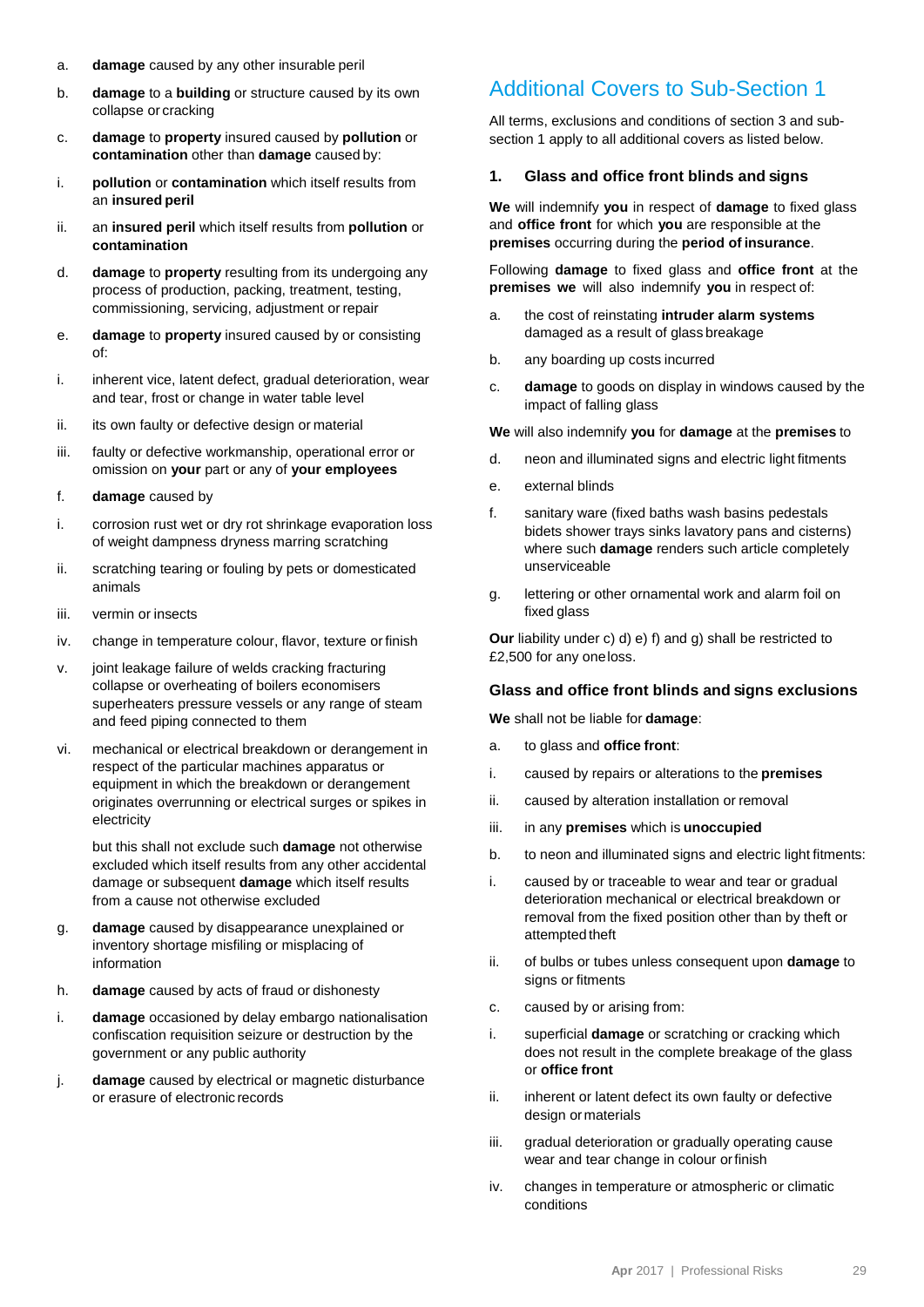#### v. defects in frames framework or any fitting

#### **2. Money**

**We** will indemnify **you** in respect of loss of or **damage** to **money** and **non-negotiable money** held in connection with the **business** as detailed below occurring during the **period ofinsurance**:

- a. in the **premises** during **business hours** or whilst in a bank night safe
- b. in transit to and from the **premises** whilst in **your** custody or an authorised person acting on **your** behalf
- c. in **your** or any authorised person's private dwelling house
- d. in the **premises** whilst left unattended or outside **business hours** and not secured in a locked **safe**
- e. in the **premises** whilst left unattended or outside **business hours** and secured in a locked unspecified safe.

**Our** liability under this additional cover shall be restricted to the limits stated in the schedule for any one loss.

**We** will also indemnify **you** in respect of **damage** to:

- a. any **safe/strong room**, till or postal franking machine belonging to **you** or for which **you** are legally responsible up to an amount not exceeding the cost of repair orreplacement
- b. clothing and personal effects belonging to **you** or any partner, director or **employee** of **yours** resulting from theft or attempted theft of **money** or **non-negotiable money** subject to a maximum of £500 for any one loss.

#### **Money exclusions**

**We** shall not be liable for loss from:

- a. shortage due to error or omission
- b. forgery deception or the use of counterfeit **money** or n**on-negotiable money**
- c. the use of any form of payment which proves to be counterfeit, false, fraudulent, invalid, uncollectible or irrecoverable for any reason
- d. theft or attempted theft not involving entry to or exit from the **premises** or any authorised person's private dwelling house by forcible and violent means or actual or threatened hold up, assault orviolence
- e. theft or attempted theft by any **employee**
- f. an unattended vehicle and any coin operated gaming devices or machines
- g. **damage** not within the **territorial limits**
- h. any business or other activity not connected with the **business** conducted from the **premises** as stated in the schedule.

#### **Money conditions**

In addition to the General section conditions of this **policy**, there are conditions that apply to this additional cover (**money**).

The conditions below impose an obligation or obligation(s) on **you** that requires **you** to do certain things; such conditions are referred to as a condition with obligation. If **you** fail to carry out the obligation(s) (or part of an obligation) under a condition with obligation **we** may, depending on the extent of the obligation(s) not pay the claim (or part of a claim), where the loss is attributable to **your** failure to carry out the obligation(s) (or part of an obligation).

- It is a condition with obligation under this additional cover that **you** shall maintain the following minimum standards of precaution for the safety of **money** in transit (other than by specialist security carrier) at all times:
- a. the times of transits routes and conveyances used shall be varied as far as ispossible
- b. all persons engaged in the transit of **money** shall be at least 18 years of age
- c. transits of amounts of:
- i. up to £3,000 shall be accompanied by at least one person
- ii. £3,001 to £6,000 shall be accompanied by at least two people
- iii. £6,001 to £10,000 shall be accompanied by at least three people or two people travelling by motor car or using an approved security case
- iv. amounts exceeding £10,000 shall be transported by specialist security carrier.
- 2. It is a condition with obligation that when the **premises**  or any authorised person's private dwelling house in which **money** is kept is left unattended:
- a. all locks bolts and other protective devices are in full operation
- b. all keys must be held in the personal custody of an authorised person and removedfrom
- i. the unattended **premises** as stated in the schedule; or
- ii. from the final exit door of any authorised person's unattended private dwellinghouse.

## **3. Theft by employees**

This additional cover is only operative if shown in the schedule.

For the purposes of this additional cover, employee shall mean permanent employees under a contractof service or apprenticeship with **you** and the section definition of **employee** shall not apply.

**We** will indemnify **you** for loss of **money** or **non-negotiable money** or**property** belonging to **you** or for which **you** are legally responsible:

a. caused by any act of fraud or dishonesty committed during the **period of insurance** by any employee with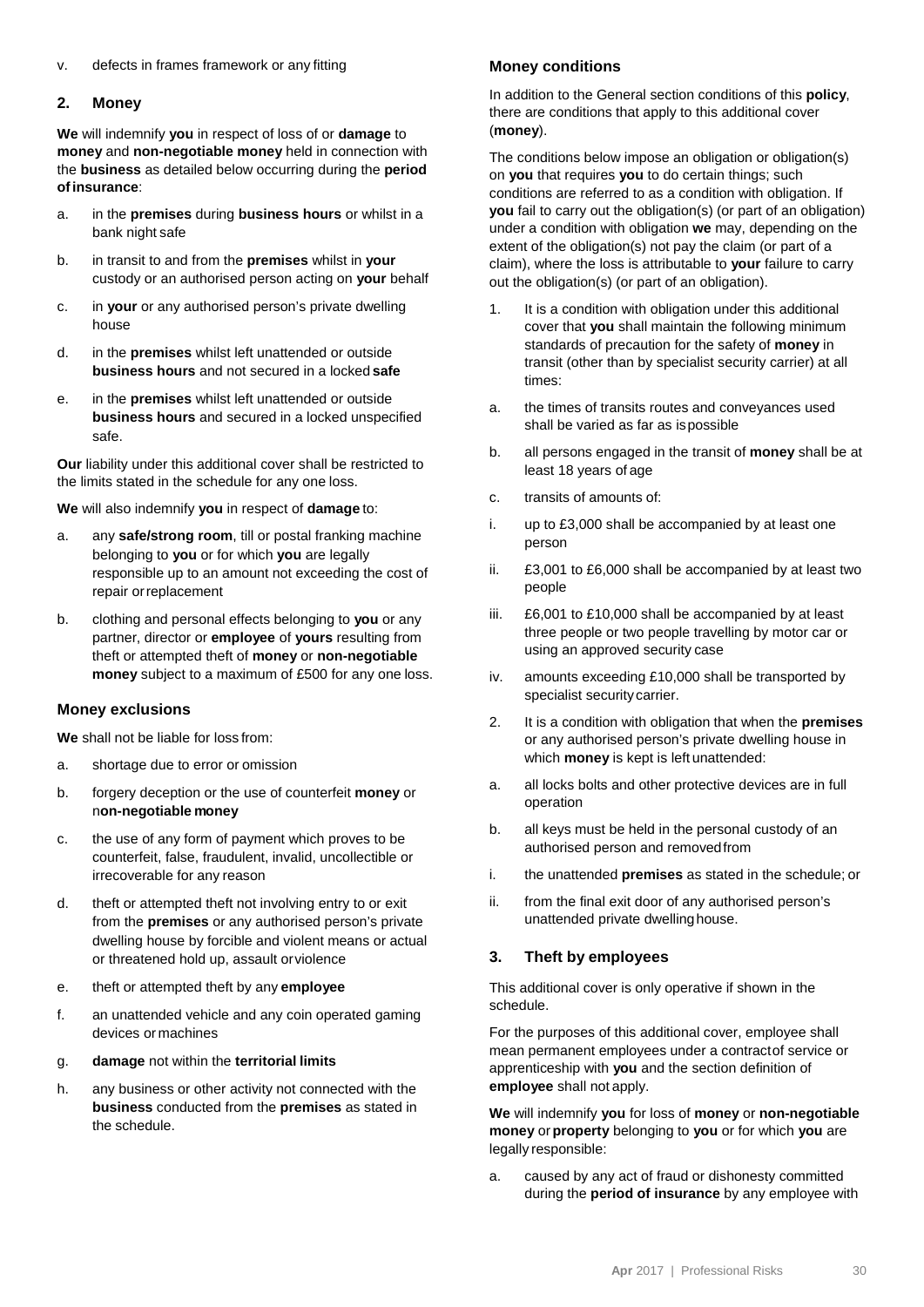the clear intention of making or which results in improper financial gain for themselves or for any other person or organisation and

b. which is discovered by **you** and notified to **us** within 30 days of the loss

#### provided that

- a. all losses insured by this additional cover and committed by any one employee or more than one employee working in collusion with each other shall be regarded as one specificevent, and
- b. **our** liability shall be restricted to £5,000 in respect of any one specific event

#### **Theft by employees' exclusions**

**We** shall not be liable under this additional coverfor:

- a. loss attributable solely to any unexplainedshortages
- b. loss caused by an employee before this additional coverincepted
- c. loss where **you** continue to entrust the defaulting employee with access to **money** or **non-negotiable money** or **property** after becoming aware of any material fact that questions the honesty of the employee
- d. any loss arising as a consequence of the specific event in respect of which indemnity is provided by this additional cover.

#### **Theft by employees' basis of settlement**

**We** shall pay the value of the **money** or **non-negotiable money** or **property** at the time of the loss or at **our** option replace or reinstate the **property**.

#### **4. Personal accident (assault)**

**We** will pay to **you** the applicable benefit shown in the schedule involving **physical injury** during the **period of insurance** that results in **your** or the **employee's**:

- 1. Death
- 2. **Loss of limbs or eyes**
- 3. **Permanent total disablement**
- 4. **Temporary total disablement**

within 24 consecutive months from the date of the assault causing the **physical injury**.

#### **Personal accident (assault) exclusion**

No payment will be made if the person who is assaulted is under 16 years of age at the time of the assault causing the **physical injury**.

## **Personal accident (assault) conditions**

In addition to the General section conditions of this **policy**, there are conditions that apply to this additional cover (Personal accident (assault)).

a. **we** shall only pay one of the benefits 1 to 4 shown immediately above for **you** or any one **employee** for each **physical injury** unless the assault also results in **Temporary total disablement** (benefit 4) prior to any benefit under 1 to 3 being paid, in which case benefit 4 will be paid in addition to one of the benefits under 1 to 3.

If a claim is payable under Personal accident (assault) and the **physical injury** results in a benefit being payable under more than one of the benefits 1 to 3 for the same person, then the benefit with the greatest value shall be paid.

- b. payment under benefit 3 shall not be payable before 104 weeks from the date of the **physical injury**.
- c. payment under benefit 4 is payable for the period of **temporary total disablement** and only up to a maximum period of 104 weeks.

#### **5. All risks on portable property**

**We** will indemnify **you** against **damage** occurring during the **period of insurance** from the **insured perils** to portable computers and mobile telephones specified in the schedule used in connection with the **business** within the geographical areas specified in the schedule.

**Our** liability under this additional cover shall be restricted to the sums insured stated in the schedule for any one loss.

#### **All risks on portable property exclusions**

**We** shall not be liable for:

- a. **damage** to portable computers and mobile telephones left unattended unless containedin
- i. a securely locked building or
- ii. a vehicle which has been securely locked at all points of access and any security alarms and immobilisers fitted to the vehicle are in full operation and the portable property is concealed from view
- b. depreciation or electrical or mechanical breakdown
- c. **damage** arising from wear and tear or from any process of cleaning restoring adjusting orrepairing
- d. **damage** by official confiscation or detention

#### **6. Goods in transit**

**We** will indemnify **you** for **damage** to **goods in transit** within the **territorial limits** during the **period of insurance** whilst being carried:

- a. on any **vehicle** owned or operated by **you**
- b. by a carrier other than **you** by means of road rail or inland airfreight

**Our** liability under this additional cover shall be restricted to the limits stated in the schedule for any one loss.

Whilst **goods in transit** are being carried on any **vehicle** owned or operated by **you**, **we** will also indemnify **you** for:

a. **damage** to packing materials, protective sheeting, ropes, chains and toggles belonging to **you** while being carried on the **vehicle** subject to a maximum of £2,500 for any one loss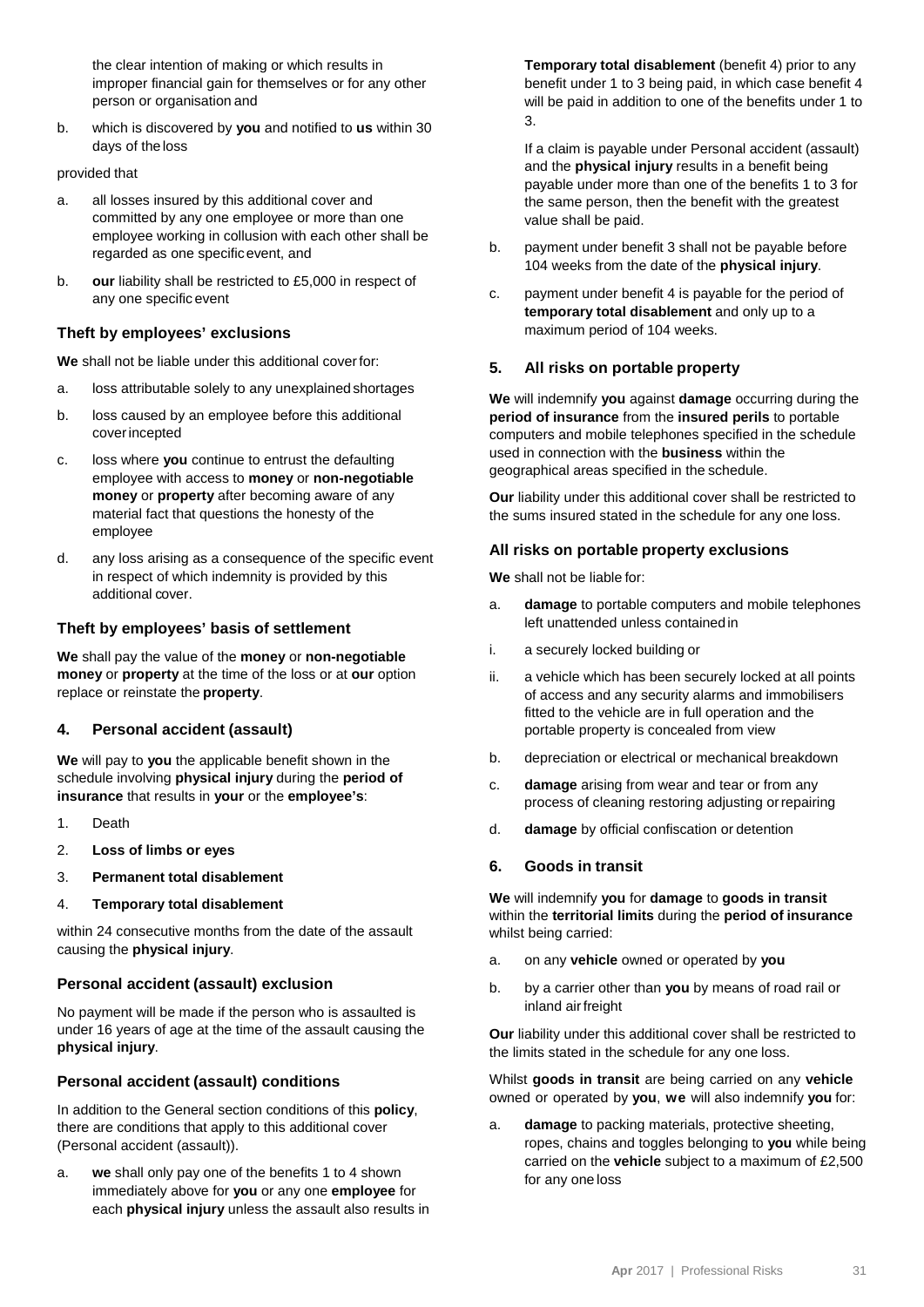- b. **damage** to personal effects belonging to the driver or attendant while carried by any **vehicle** in the course of the employment of the driver or attendant with **you**  subject to a maximum of £500 for any one loss
- c. the removal of debris and site clearance of **goods in transit** damaged from the immediate area of the site where the **damage** occurred subject to a maximum of £2,500 for any one loss
- d. the additional costs incurred in transferring **goods in transit** to any other vehicle following fire, collision, overturning or impact of the **vehicle** including carrying the **goods in transit** to the original destination or place of collection subject to a maximum of £2,500 for any one loss
- e. reloading onto the **vehicle** any **goods in transit** which have fallen from the **vehicle** subject to a maximum of £2,500 for any one loss
- f. re-securing the **goods in transit** where there is dangerous movement of the load in transit subject to a maximum of £2,500 for any one loss.

#### **Goods in transit exclusions**

**We** shall not be liable under this additional cover for **damage**  to any **goods in transit** arising out of or attributable to:

- a. theft or attempted theft from open-backed curtain sided soft sided or soft-topped **vehicle(s)**
- b. defective or inadequate packing or insufficient addressing
- c. breakdown of refrigeration or insufficient insulation
- d. spillage, leakage, evaporation, loss of weight or shrinkage
- e. depreciation, loss of market, delay or inadequate documentation
- f. any erection, dismantling or installation
- g. loss of sheets, ropes, chains, toggles or packing materials as a result of disappearance or shortage unless such loss is the result of an incident recorded by **you**.

#### **Goods in transit conditions**

In addition to the general section conditions of this **policy**, there are conditions that apply to this additional cover (**Goods in transit**).

One of the conditions below imposes obligation(s) on **you**  that require **you** to do certain things; such conditions are referred to as a condition with obligation. If **you** fail to carry out the obligation(s) (or part of an obligation) under a condition with obligation **we** may, depending on the extent of the obligation(s) not pay the claim (or part of a claim), where the loss is attributable to **your** failure to carry out the obligation(s) (or part of an obligation).

a. It is a condition with obligation for theft or attempted theft from any unattended **vehicle** that whenever a **vehicle** operated by **you** and carrying **goods in transit** is unattended it shall be protected:

- i. between the hours of 9.00 am and 6.00 pm by all doors and windows and other means of access being securely fastened and locked and the alarm and/or immobiliser approved by **us** being switched on and made fully operational
- ii. either garaged in a securely locked building of substantial construction or placed in a compound which has secure walls and/or fences and securely locked gates or in a guarded security park.
- b. The valuation of **stock** shall be at invoice cost. If an invoice has not been raised the basis of valuation shall be the value of the **stock** at the time of the commencement of the transit.

# Extensions to Sub-Section 1

All terms, exclusions and conditions of section 3 and subsection 1 apply to all extensions listed below.

#### **1. Theft of keys and lock replacement**

**We** will indemnify **you** for the cost of replacing locks and keys to the **premises** stated in the schedule and keys to **safes/strong rooms** or tills subject to a maximum limit for all losses combined of £1,500 in any one **period of insurance**  provided that:

- a. the original keys were stolen during the **period of insurance** from the **premises** or **your** or any authorised **employee's** private residence.
- b. **damage** by theft is not excluded in its entirety.

## **2. Theft damage to premises**

**We** will indemnify **you** against the cost of repairing **damage** that occurs during the **period of insurance** to the **premises**  for which **you** are legally responsible and is not otherwise insured which directly results from **insured peril** 7 provided that **our** liability under this extension shall not exceed a total maximum limit of £25,000 in any one **period of insurance**.

## **3. Temporary removal**

**We** will indemnify **you** for **damage** that occurs during the **period of insurance** to **contents** whilst temporarily removed for cleaning renovation repair or similar purposes and to **documents** whilst temporarily removed elsewhere and in transit within the **territorial limits** from the **insured perils** subject to a maximum limit for any one loss of 10% of the sum insured shown for **contents** in the schedule or £100,000 whichever is the lesser amount.

This extension shall not apply to motor vehicles and motor chassis licensed for normal road use.

## **4. Exhibitions**

**We** will indemnify **you** for **damage** that occurs during the **period of insurance** to **contents** and **stock** from the **insured perils** whilst in any building (not being of a temporary nature) and being used for an exhibition anywhere within the **territorial limits** and whilst in transit to and from the exhibition premises subject to a maximum of £5,000 for any one loss.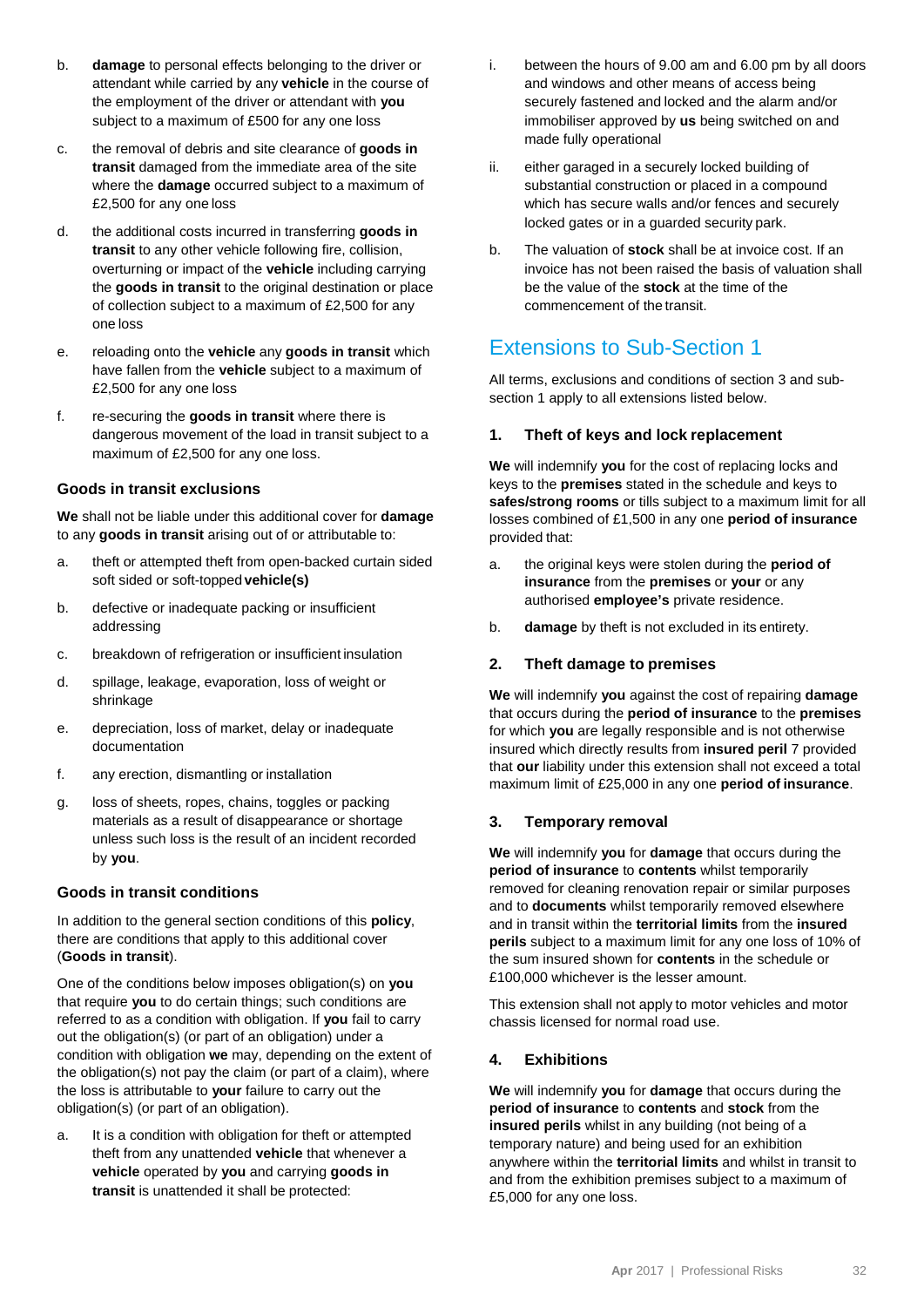# **5. Other locations**

We will indemnify you for damage that occurs during the period of insurance to contents and stock from the insured perils:

- a. whilst within the main building of the private residential home of a director or **employee** anywhere within the **territorial limits**; and
- b. whilst in transit to and from the main building of such private residential home and the **premises**

subject to a maximum of £2,500 for any one loss and a maximum for all losses combined of £10,000 in anyone **period of insurance**.

## **6. Third party storage locations**

**We** will indemnify **you** for **damage** that occurs during the **period of insurance** to **contents** and **stock** from the **insured perils** whilst at third party storage locations within the **territorial limits** subject to the maximum limits of: £5,000 at any one location during any one **period of insurance** and a total payable of £20,000 in any one **period of insurance**.

#### **7. Fire extinguishment expenses**

**We** will indemnify **you** for costs incurred with **our** consent in refilling fire extinguishment appliances replacing used sprinkler heads and refilling sprinkler tanks in the event of **damage** that occurs during the **period of insurance** at the **premises** to insured **property** caused by fire subject to a maximum limit of £10,000 for any one loss.

#### **8. Computer records**

In the event of **damage** that occurs during the **period of insurance** to **computer records** from the **insured perils we** will, in respect of that **damage,** indemnify **you** for the cost of the materials together with the cost of clerical labour and computer time expended in reproducing **computer records** and not for the value to **you** for the information contained in the **computer records** but excluding any expenses in connection with the production of information to be recorded in such **computer records** for a maximum limit of £10,000 for any one loss and all losses combined in any one **period of insurance**.

# Clauses Applying to Sub-Section 1

## **1. Non-invalidation**

The insurance by this sub-section shall not be invalidated by any act or omission or alteration unknown to or beyond **your** control whereby the risk of **damage** is increased as long as immediately **you** become aware of the increase in risk **you** inform **us** in writing and pay an appropriate additional premium if required by **us**.

## **2. Automatic Reinstatement**

Unless written notice to the contrary be given by either **you**  or **us** the insurance by this sub-section shall not be reduced by the amount of any loss and **you** shall pay the appropriate

additional premium from the date of the **damage** to the date of expiry of the **period ofinsurance**.

#### **3. Property more specifically insured**

**We** shall not be liable for **damage** to any **property** insured more specifically by or on **your** behalf.

# Basis of Settlement Clauses Applying to Sub-Section 1

#### **1. Average**

If the **property** covered by sub-section 1 shall at the time of the **damage** be collectively of greater value than the sums insured shown in the schedule, then **you** shall be considered as being **your** own insurer for the difference and shall bear a rateable share of the **damage** accordingly.

#### **2. Property insured other than stock**

In the event of **damage** to **property** insured other than **stock** and **computers** the basis of settlement shall be the cost of reinstatement meaning the rebuilding replacement repair or restoration of such **property** to a condition substantially the same as but not better or more extensive than its condition when new

In the event of **damage** to **computers** the basis of settlement shall be the cost of reinstatement meaning:

- a. where any item suffers **damage** beyond economic repair replacement by a new item of equal performance and/or capacity or if such be impossible replacement by an item having the nearest higher performance and/or capacity to the item damaged
- b. where the item suffers **damage** the repair of the **damage** and the restoration of the damaged portions to a working condition substantially the same as but not better or more extensive than its condition when new.

#### Provisions

- i. The replacement must be carried out without undue delay and no payment beyond the amount which would have been paid in the absence of this clause will be made until the cost of reinstatement has been incurred
- ii. Where **damage** occurs to only part of the **property** insured **our** liability shall not exceed the amount which **we** would have been liable to pay had such **property**  been wholly destroyed
- iii. If at the time of reinstatement of any item, the sum representing 85% of the cost which would have been incurred in reinstating the whole of the **property** covered by such item exceeds its Sum Insured at the time of the **damage** the liability of the **insurer** shall not exceed that proportion of the amount of the **damage**  which the said Sum Insured shall bear to the sum representing the total cost of reinstating the whole of such property at that time.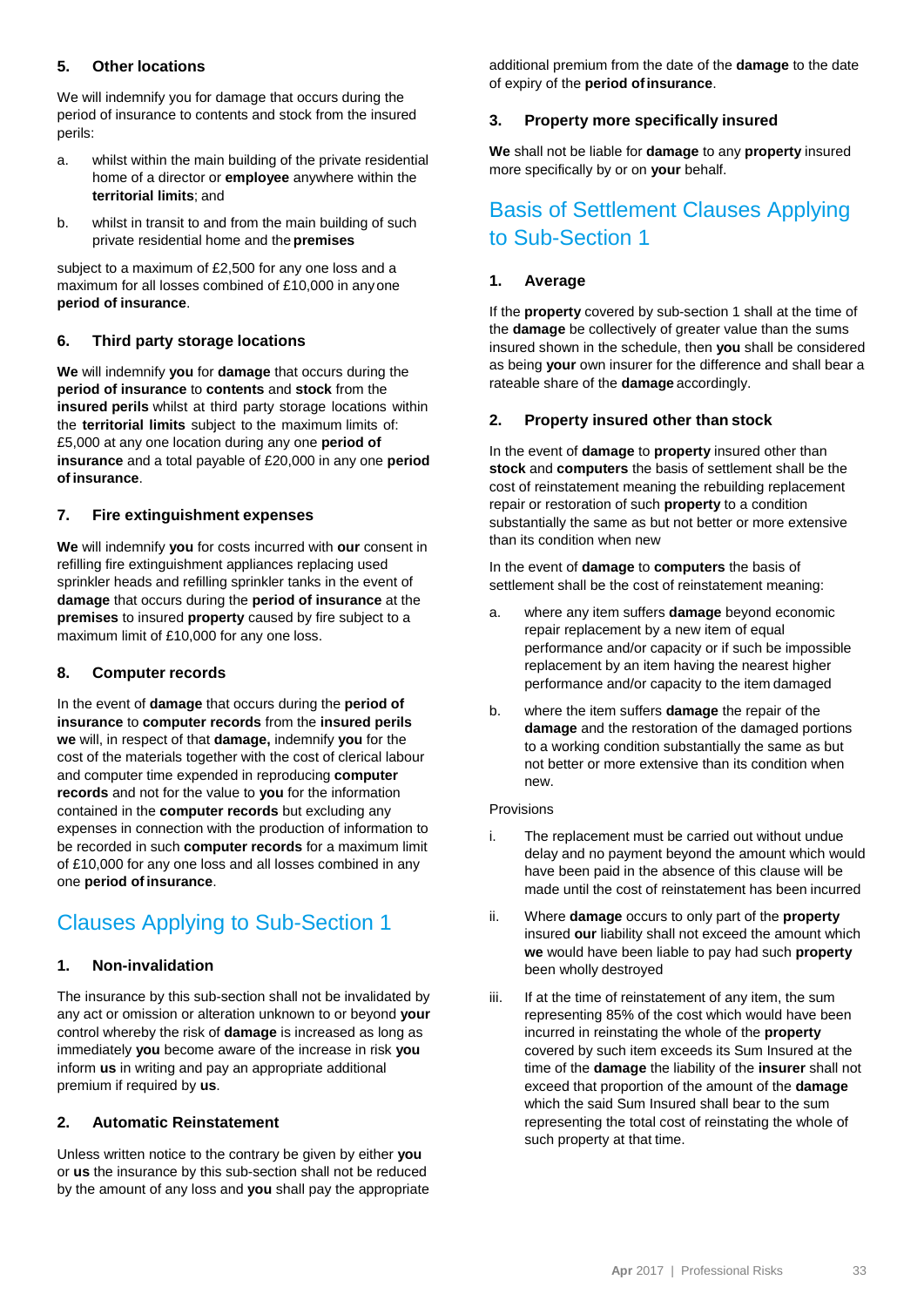# **3. Stock**

In respect of **stock we** will pay **you** the value of the **stock** at the time of its **damage** with adjustment for wear and tear.

If at the time of any **damage** the value of the **stock** insured under any item is greater than its sum insured, **you** shall be considered as being **your** own insurer for the difference and shall bear a rateable share of the loss accordingly.

## **4. Removal of debris**

This insurance includes the costs incurred in respect of removal of debris of **property** insured resulting from **damage** from an **insured peril** excluding:

- a. costs incurred in removing debris except from the site of such **damage** and the area immediately adjacent to such site
- b. costs arising from **pollution or contamination** of property not insured by this sub-section

**Our** liability for **damage** to such **property** including such costs and expenses shall not exceed the sums insured stated in the schedule.

# **5. Capital additions**

To the extent that they are not otherwise insured the insurance of **tenants' improvements** and **contents** shall extend to cover:

- a. alterations additions and improvements to **tenants' improvements** and **contents** at the **premises** but not appreciation of the value of such property
- b. any newly acquired office space occupied by **you** containing **tenants' improvements** and **contents**  within the **territorial limits** from the commencement date of **your** responsibility

#### subject to:

- i. **you** advising **us** of the amendments as soon as practicable on becoming aware of the increase in the extent of cover required and paying the appropriate additional premium
- ii. the Sums Insured for **tenants' improvements** and **contents** at each office location only being increased by the value of the additional property up to no more than 10% of the existing Sums Insured or £250,000 whichever is the lesser at any one location.

## **6. Professional fees**

The insurance by each item on **tenants' improvements** and **contents** includes an amount for architects' surveyors' consulting engineers' and legal fees incurred in the reinstatement or repair of such property consequent upon its **damage** but not for preparing any claim.

**Our** total liability for **damage** to such property including such fees shall not exceed the sums insured stated in the schedule.

# **7. Subrogation waiver**

In the event of a claim arising under this sub-section **we**  agree to waive any rights remedies or relief to which it might become entitled by subrogation against any parent company or subsidiary company to **you** or any company which is a subsidiary of or a parent company of which **you** are subsidiary in each case within the meaning of the Companies Act or Companies (Northern Ireland) Order current at the time of the **damage**.

#### **8. Other interests**

Interests of third parties which **you** are required to include herein under the terms of any mortgage property lease or hiring leasing or hire purchase agreement are automatically deemed to be held covered subject to notification by **you** to **us** at the time of the **damage**.

## **9. Business books**

The basis of settlement of any claim for business books shall be their value as stationery together with the cost of clerical labour expended in their reproduction.

# Exclusions Applying to Sub-Section 1

In addition to the general section 3 exclusions, the **insurer**  shall not be liable for **damage** to:

- a. vehicles licensed for road use (including accessories on them) caravans trailers railway locomotives rolling stock watercraft or aircraft
- b. property or structures in the course of construction or erection and materials or supplies in connection with all such property or structures in the course of construction
- c. land piers jetties bridges culverts or excavations
- d. livestock growing crops or trees
- e. jewellery precious stones precious metals bullion or furs

# Conditions Applying to Sub-Section 1

In addition to the general section conditions of this **policy**, conditions specific to this sub-section apply and are set out immediately below.

**You** must comply with the terms of this **policy**. Failure to comply with the terms of this **policy** may affect **your** right to claim under this **policy**.

Some of the conditions below impose an obligation or obligation(s) on **you** that require **you** to do certain things; such conditions are referred to as a condition with obligation. If **you** fail to carry out the obligation(s) (or part of an obligation) under a condition with obligation **we** may, depending on the extent of the obligation(s) not pay the claim (or part of a claim), where the loss is attributable to **your** failure to carry out the obligation(s) (or part of an obligation).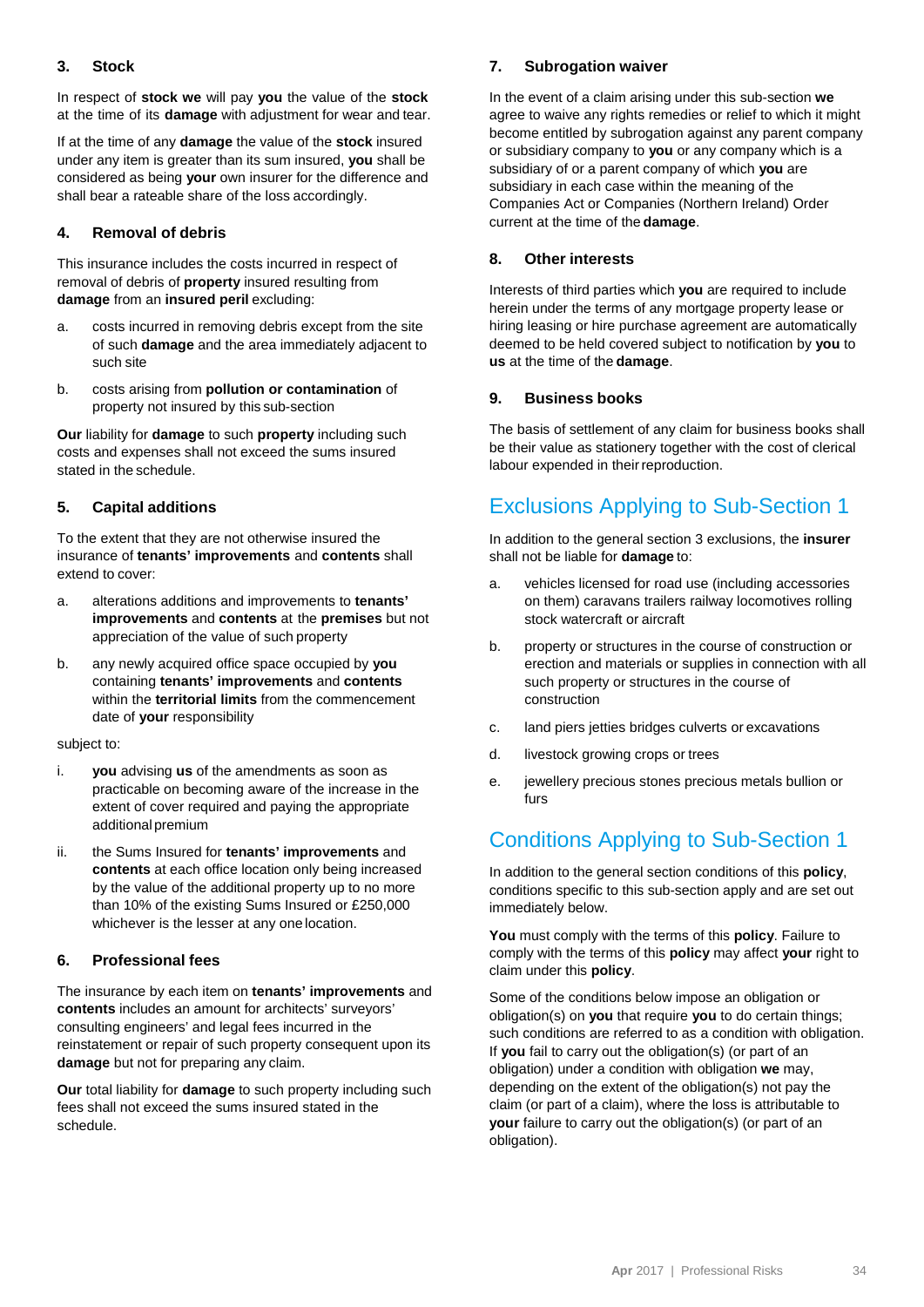# **1. Stillage**

It is a condition with obligation for **damage** by **insured perils** 8, 9 and 11 that **property** in the basement or subbasement of the **premises** be kept at least 10cm above floor level.

## **2. Intruder alarm system condition**

It is a condition with obligation that in respect of the **intruder alarm system** installed at the **premises**:

- a. the **intruder alarm system** is maintained in full and effective working order under a contract to provide corrective and preventive maintenance with the installer or such other contractor agreed by **us** in writing
- b. the **premises** are not to be left unattended:
- i. unless the **intruder alarm system** is tested and set in its entirety and is together with the means of communication used to transmit or receive signals in full and effectiveoperation
- ii. where the police have withdrawn their response to alarm activation
- c. the **intruder alarm system**:
- i. is installed in accordance with a specification agreed in writing by the **insurer**
- ii. must not be altered or amended in any way unless such amendment or alteration has been approved by the **insurer** and no alteration or substitution of the structure of the **premises** or changes to the layout of the **premises** which would affect the effectiveness of the **intruder alarm system** shall be made without the written consent of the **insurer**
- iii. maintenance contract must not be altered or substituted without the written consent of the **insurer**
- iv. procedures agreed by **you** for the police or any other response to any activation of or other warning signal pertaining to the **intruder alarm system** must not be altered or substituted without the written consent of the **insurer**
- d. **you** must:
- i. maintain secrecy of the codes for the operation of the **intruder alarm system** and no details of such codes shall be left on the **premises** when the **premises** are leftunattended
- ii. immediately notify the **insurer** upon receipt of any communication giving notice that the level response to the **intruder alarm system** has been or will be reduced
- iii. appoint at least two **keyholders** and lodge written details with the police and the alarm company
- e. in the event of notification of:
- i. any alarm fault;
- ii. activation of the **intruder alarm system**;

iii. interruption of the means to transmit or receive signals to or from the **intruder alarm system** during the period that the **intruder alarm system** is set;

a **keyholder** must attend the **premises** as soon as possible in order to confirm the security of the premises and reset the intruder alarm system in its entirety.

If the **intruder alarm system** cannot be reset in its entirety or all means of communication used to transmit signals are not in full operation a **keyholder** must remain at the **premises** unless otherwise agreed in writing by the **insurer**.

#### **3. Fire extinguishing appliances**

**You** undertake to maintain the said appliances in efficient working order during the **period of insurance**.

Subject to observance of this undertaking sub-section 1 - Material Damage of this **Policy** shall not be invalidated by any defect in any of the said appliances due to any circumstances unknown or beyond **your** control.

#### **4. Roof maintenance condition**

It is a condition with obligation under sub-section 1 - Material Damage where **you** are legally responsible for the **buildings** that:

- a. any flat felted roof is inspected at least once every two years by a qualified builder or property surveyor and any defect identified by that inspection is repaired immediately
- b. any roof valley guttering is checked annually for blockages or defects and any remedial action required is immediately implemented where the responsibility of **you**.

#### **5. Portable heater condition**

It is a condition with obligation under sub-section 1 - Material Damage that portable naked flame gas or paraffin heaters are not used on the **premises**.

#### **6. Minimum level of security**

It is a condition with obligation that for loss or **damage** under sub- section 1 **you** shall have in place in full working order and in operation whenever the **premises** are closed for business or left unattended, the following minimum level of security or such level as is specified in the schedule:

- a. the final exit door of **your** portion of the **buildings** is to be fitted with either:
- i. for timber or steel framed doors a mortice deadlock that has 5 or more levers and matching box striking plate which conform to BS 3621 or
- ii. for timber or steel framed doors a rim latch deadlock that conforms to BS3621
- b. all other external doors and internal doors giving access to any part of the buildings not occupied by **you**  are to be fitted with either:
- i. as described in a) i. and ii. above; or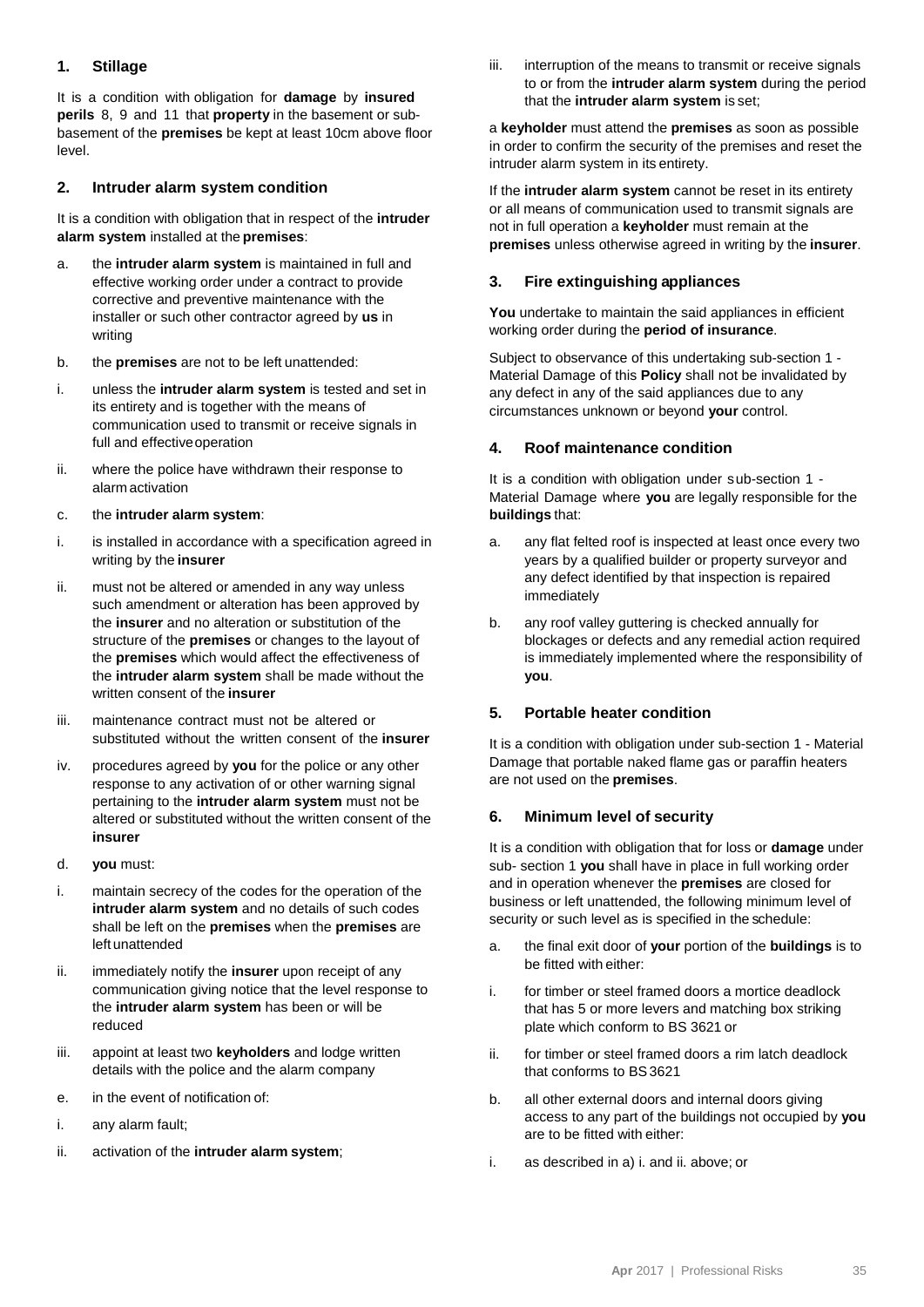- ii. two key-operated security bolts for doors fitted approximately 30cms from the top andbottom of the doors respectively
- c. aluminium or UPVC framed doors are to be fitted with integral cylinder key operated mortice deadlocks
- d. all ground floor and basement opening windows/skylights and other opening windows/skylights accessible from roofs decks balconies fire escapes canopies down pipes are to be fitted with key operated window locks. This requirement does not apply to windows/skylights which are protected by solid steel bars grilles gates expanded metal or weld-mesh securely fixed to the brickwork surrounding the window.

Any door or window officially designated a fire exit by the fire authority is excluded from these requirements. These are to be secured internally by panic bolts or fire exit bolts. Any additional devices are to be approved by the local Fire Prevention Officer.

# Sub-Section 2 - Business Interruption

# Insuring Clause

In the event of **damage** to the **property** used by **you** at the **premises** for the purposes of the **business** as a result of the **insured perils** listed under sub-section 1 during the **period of insurance**:

- a. resulting in interruption or interference with the **business,** or
- b. which prevents **you** from tracing or establishing customers' **outstanding debit balances** in whole or in part as a result of **your** books of account at the **premises** being damaged;

**We** will indemnify **you** in respect of the amount of loss resulting from such interruption or interference provided that at the time of the **damage** there shall be in force an insurance covering **your** interest in the **property** at the **premises** and that liability shall be admitted or payment made or payment would have been made or liability admitted but for the operation of a proviso in the insurance excluding liability for losses below a specified amount.

**Our** liability under this sub-section shall not exceed its sum insured or limit stated in this **policy** or the schedule at the time of the event.

# Clause Applying to Sub-Section 2

## **Reinstatement following a loss**

**Our** liability under this sub-section shall not exceed the sum insured or limit remaining after deduction for any other interruption or interference resulting from **damage** occurring during the same **period of insurance** unless **we** have agreed to reinstate any such sum insured or limit.

# Basis of Settlement Clauses Applying to Sub-Section 2

## **1. Gross revenue**

**We** will pay as indemnity to **you** the amount of **your** loss in respect of each item stated in the schedule as a result of loss of **gross revenue** and/or **increased cost ofworking**:

- a. the amount payable shall be the sum by which the **gross revenue** falls short of the **standard gross revenue** during the **indemnity period** as a result of the **damage**
- b. the amount payable in respect of the **increased cost of working** as a result of the **damage** not exceeding the amount of the reduction in **gross revenue** thereby avoided less any sum saved during the **indemnity period** in respect of such charges and expenses of the **business** payable out of **gross revenue** that may cease or be reduced as a result of the **damage**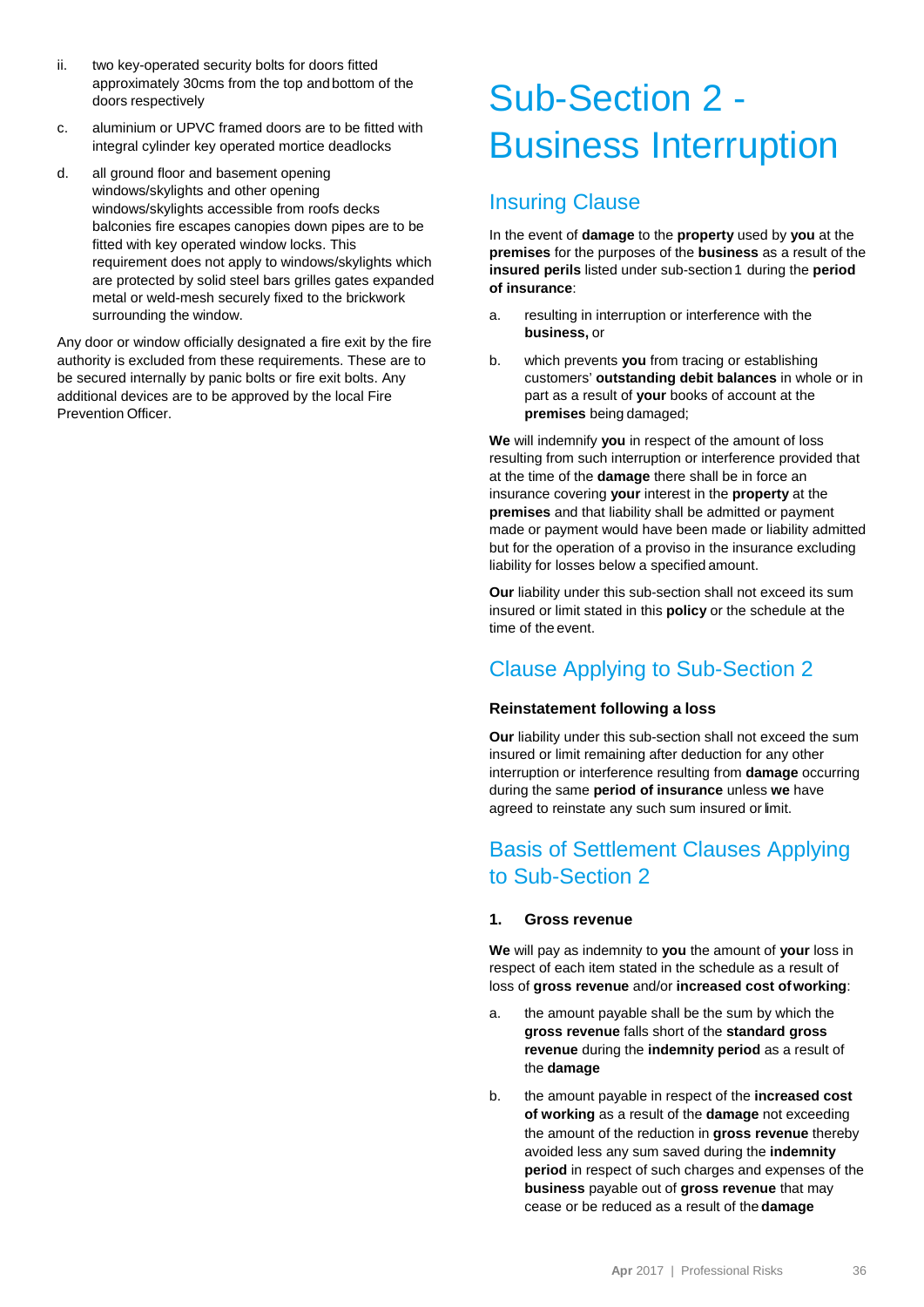provided that adjustments shall be made as may be necessary to provide for the trend of the **business** and for variations in or other circumstances affecting the **business**  either before or after the **damage** or which would have affected the **business** had the **damage** not occurred so that the figures thus adjusted shall represent as nearly as may be reasonably practicable the results which but for the **damage**  would have been obtained during the relative period after the **damage**.

# **2. Average**

If the sum insured is less than the **gross revenue** for the 12 months (or a proportionately increased multiple thereof where the **maximum indemnity period** exceeds 12 months) immediately prior to the occurrence of **damage** the amount payable shall be proportionately reduced after due provision has been made for the trend or variation in or other circumstances affecting or which would have affected the **business** either before or after the **damage**.

# **3. Alternative trading**

If during the **indemnity period** work is done or services rendered elsewhere than at the **premises** for the benefit of the **business** either by **you** or by others on **your** behalf the amount paid or payable in respect of such work or services shall be accounted for in arriving at the **gross revenue**  during the **indemnity period**.

# **4. Departmental**

If the **business** is conducted in departments the independent trading results of which are ascertainable the basis of **gross revenue** shall apply separately for each department.

## **5. Accountants' and auditors' charges**

**We** will pay to **you** the charges payable by **you** to **your** professional accountants and auditors for producing and certifying any particulars or details or any other proofs information or evidence as may be required by **us** under the terms of this sub-section and reporting that such particulars or details are in accordance with **your** books or documents.

## **6. Current cost accounting**

For the purpose of this sub-section any adjustment implemented in current cost accounting shall be disregarded.

# **7. Outstanding debit balances**

The amount payable by **us** in respect of **outstanding debit balances** is limited to loss sustained by **you** directly due to **damage** and the amount payable in respect of any one event shall not exceed

- a. the difference between the **outstanding debit balances** and the total of the amounts received or traced
- b. the additional expenditure incurred with **our** written consent in tracing and establishing customers' debit balances after **damage**.

## **8. Value added tax**

To the extent that **you** are accountable to the tax authorities for value added tax all terms in this sub-section shall be exclusive of such tax.

## **9. Payments on account**

Payments on account will be made to **you** during the **indemnity period** if so requested subject to appropriate adjustment at the end of the **indemnity period**.

# Extensions to Sub-Section 2

All terms, exclusions and conditions of section 3 and subsection 2 apply to all extensions listed below.

**Our** liability includes loss as insured by this sub-section resulting from interruption or interference with the **business**  in consequence of:

## **1. Premises closure or restrictions**

- a. closure or restrictions placed on the **premises** on the advice of or with the approval of the Medical Officer of Health for the Public Authority as a result of a **notifiable human disease** occurring at the **premises** and during the **period of insurance**
- b. injury or illness sustained by any person during the **period of insurance** caused by or traceable to foreign or injurious matter in food or drink sold from the **premises** by **you**
- c. vermin and pests at the **premises** during the **period of insurance**
- d. closure of the whole or part of the **premises** by order of the Public Authority consequent upon defects in the drains and other sanitation at the **premises** that occur during the **period of insurance**
- e. murder or suicide occurring at the **premises** and during the **period of insurance**

subject to a maximum limit of £50,000 for any one loss.

**We** shall not be liable under this extension for costs incurred in cleaning repair replacement recall or checking of property.

# **2. Suppliers**

Damage that occurs during the **period of insurance** from the **insured perils** at the premises of any of **your** suppliers manufacturers or processors within Great Britain, Northern Ireland, the Channel Islands or the Isle of Man but excluding the premises of any supply undertaking from which **you** obtain electricity gas water or telecommunications services subject to a maximum limit of £10,000 for any one loss.

## **3. Denial of access**

Damage that occurs during the **period of insurance** from the **insured perils** to property within a one mile radius of the **premises** which shall prevent or hinder the use of or access to the **premises** whether or not there has been **damage** to the **premises** or **your property** but excluding the property of any supply undertaking from which **you** obtain electricity,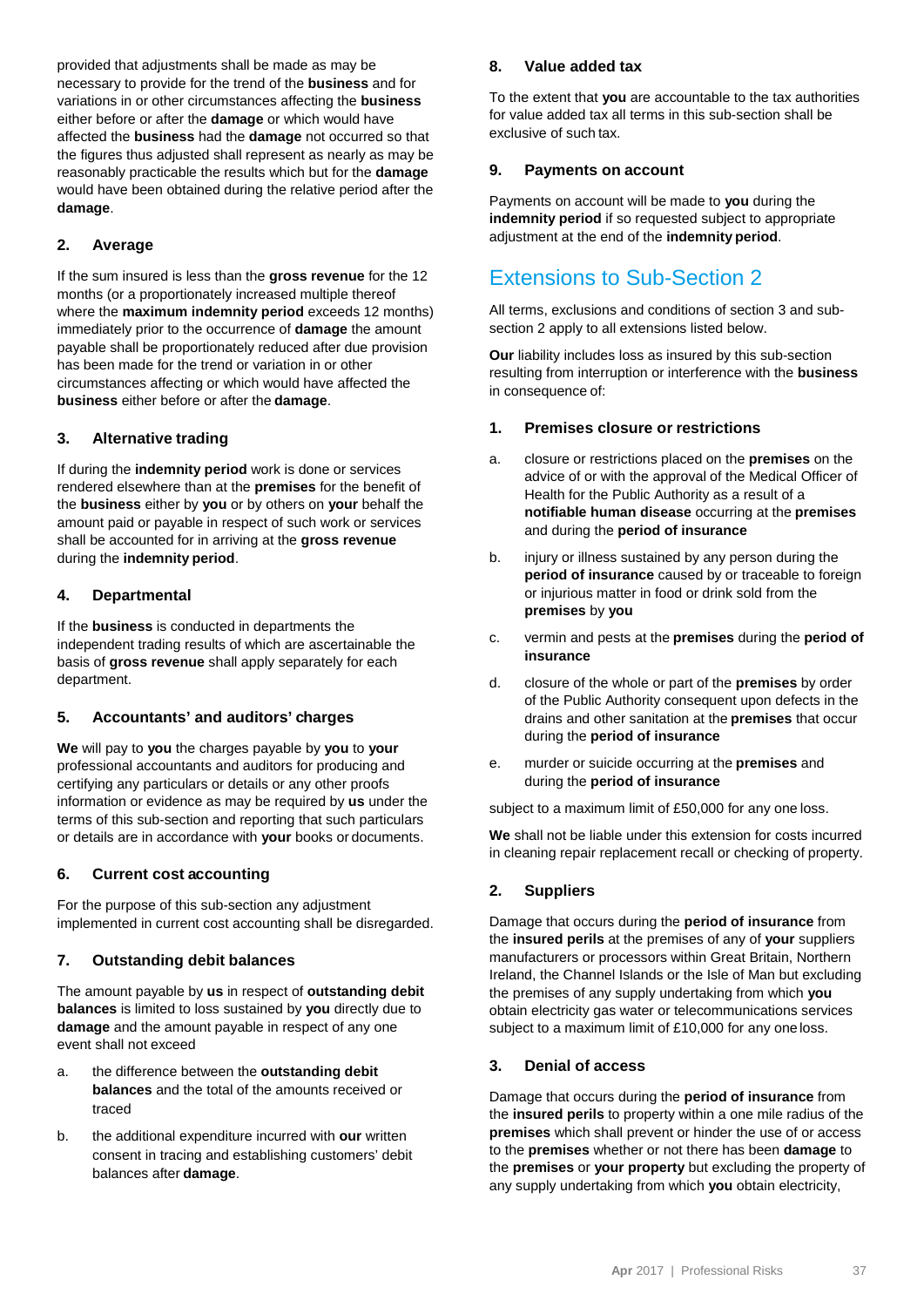gas, water or telecommunications services subject to a maximum limit of £100,000 for any one loss.

# **4. Accidental failure of public supply**

Accidental failure at the terminal ends of the public supply undertakings' feed to the **premises** of electricity, gas, water or telecommunications services as a direct result of damage that occurs during the **period of insurance** subject to a maximum limit of £100,000 for any one loss and providing the cessation of supply is of at least 30 minutes in respect of electricity, gas or water and for a minimum of 8 consecutive hours in respect of telecommunications excluding:

- a. atmospheric solar or lunar conditions causing temporary interference with transmission to or from any satellite
- b. total or partial failure of the public supply occasioned by strike or lock-out total or partial withdrawal of labour or total or partial cessation of work.

## **5. Goods in transit**

**Damage** that occurs during the **period of insurance** to **goods in transit** as insured by sub-section 1 and for which **we** have admitted liability subject to a maximum limit of £50,000 for any one loss.

#### **6. Documents**

**Damage** that occurs during the **period of insurance** from the **insured perils** to documents belonging to or held in trust by **you** whilst temporarily at premises not in the occupation of **you** or whilst in transit by road rail or inland waterway in Great Britain, Northern Ireland, the Channel Islands or the Isle of Man subject to a maximum limit of £25,000 for any one loss.

## **7. Storage Sites**

**Damage** that occurs during the **period of insurance** from the **insured perils** at any premises in Great Britain, Northern Ireland, the Channel Islands or the Isle of Man not in the occupation of **you** but where **your property** is stored subject to a maximum limit of £25,000 for any one loss.

## **8. Contract Sites**

**Damage** that occurs during the **period of insurance** from the **insured perils** at any situation in Great Britain, Northern Ireland, the Channel Islands or the Isle of Man where the **insured** is carrying out a contract subject to a maximum limit of £25,000 for any one loss.

# Exclusions Applying to Sub-Section 2

In addition to the general section exclusions:

- 1. **We** shall not be liable for **increased cost of working**  due to:
- a. failure of any satellite prior to its obtaining its full operating function or while in or beyond the final year of its design life
- b. atmospheric solar or lunar conditions causing temporary interference with transmission to or from any satellite
- 2. **We** shall not be liable under this sub-section for loss arising directly or indirectlyfrom:
- a. erasure, loss, distortion or corruption of information on computer systems or other records programs or software caused deliberately by rioters, strikers, locked out workers, persons taking part in labour disturbances or civil commotion or malicious persons
- b. other erasure, loss, distortion or corruption of information on computer systems or other records programs or software unless resulting from the **insured perils** insofar as it is not otherwise excluded.

# Conditions Applying to Sub-Section 2

In addition to the general section conditions of this **policy**, conditions specific to this sub-section apply and are set out immediately below.

**You** must comply with the terms of this **policy**. Failure to comply with the terms of this **policy** may affect **your** right to claim under this **policy**.

#### **Debit recording and storage**

On a monthly basis **you** shall record the total amount of **outstanding debit balances** as set out in business books of account and such record shall be kept elsewhere than the **premises**.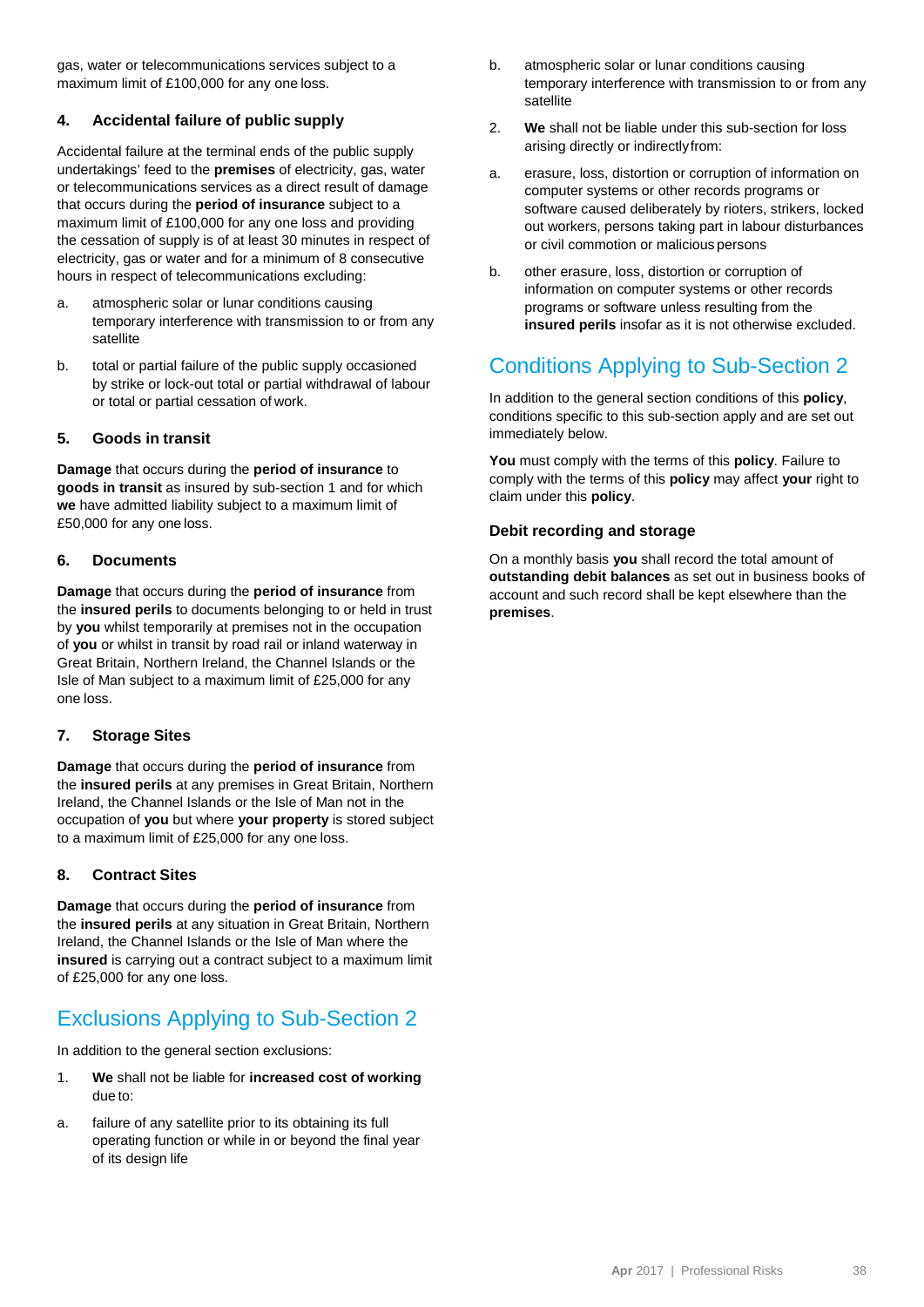# Sub-Section 3 - Equipment Breakdown

# Insuring Clause

In the event of an **accident** that occurs during the **period of insurance** at the **premises** to **covered equipment** owned by **you** or for which **you** are responsible **we** will indemnify **you** in respect of any loss resulting from such an **accident** or at its option replace or reinstate such **covered equipment** in accordance with the provisions of the **policy** provided that during the **period of insurance our** liability under this subsection shall not exceed the limit of indemnity stated in the schedule.

# Definitions Applicable to Sub-Section 3

The following words will have the same meaning attached each time they appear in this sub-section in bold type face, whether with a capital first letter or not. Where the meaning of a word is defined below and the same word is defined differently under a separate section(s) or sub-section of this **policy**, the definition provided under the separate section or sub-section applies to that section only.

#### **Accident(s)** means:

- a. electrical or mechanical **breakdown** including rupture or bursting caused by centrifugalforce
- b. artificially generated electrical current including electric arcing that disturbs electrical devices appliances or wires
- c. **explosion** or **collapse** of **covered equipment** operating under steam or other fluid pressure
- d. loss destruction or damage to **covered equipment** operating under steam or other fluid pressure caused by or resulting from any condition or event (not otherwise excluded) occurring inside such boilers or equipment
- e. loss destruction or damage to hot water boilers other water heating equipment oil or water storage tanks caused by or resulting from any condition or event (not otherwise excluded) occurring inside such equipment
- f. loss destruction or damage caused by operator error
- g. loss destruction or damage caused by materials being processed

All **accidents** that are the result of the same event shall be considered one **accident.**

#### **Breakdown** means:

- a. The actual breaking, failure, distortion or burning out of any part of the **covered equipment** whilst in ordinary use arising from defects in the **covered equipment** causing its sudden stoppage and necessitating repair or replacement before it can resume work
- b. Fracturing of any part of the **covered equipment** by frost when such fracture renders the **covered equipment** inoperative

c. The actual and complete severance of a rope but not breakage or abrasion of wires or strands even though replacement may be necessary.

#### **Collapse** means:

The sudden and dangerous distortion (whether or not attended by rupture) of any part of the **covered equipment** caused by crushing stress by force of steam or other fluid pressure (other than pressureof chemical action or ignited flue gases or ignition of the contents).

#### **Computer equipment** means:

- a. electronic **computer** or other data processing and/or storage equipment
- b. peripherals used in conjunction with a)
- c. software and programs licensed to **you** and installed on a).

#### **Covered equipment** means:

- a. **Computer equipment**
- b. Equipment at the **Premises** owned by **you** or for which **you** are responsible
- i. built to operate under vacuum or pressure (other than weight of contents)or
- ii. oil and water storage tanks or
- iii. used for the generation transmission storage or conversion of energy

#### excluding:

- a. any supporting structure foundation masonry brickwork cabinet
- b. any insulating or refractory material
- c. any vehicle aircraft floating vessels or any equipment mounted thereon (other than vehicle recovery cranes or equipment which are included but not the actual vehicle)
- d. self-propelled plant and equipment (other than fork lift trucks used by **you** at **your premises**) dragline excavation or construction equipment
- e. equipment manufactured by **you** for sale
- f. tools dies cutting edges crushing surfaces trailing cables non-metallic linings driving belts or bands or any part requiring periodic renewal
- g. any electronic equipment (other than **computer equipment)** used for research diagnostic treatment experimental or other medical or scientific purposes
- h. any **manufacturing production or process equipment**
- i. any electricity generating equipment other than emergency back-up power equipment or wind turbines (less than 10kw) or photovoltaic equipment less than 50kw.

#### **Derangement** means:

Electrical or mechanical malfunction of the machinery arising from a cause internal to the **computer equipment**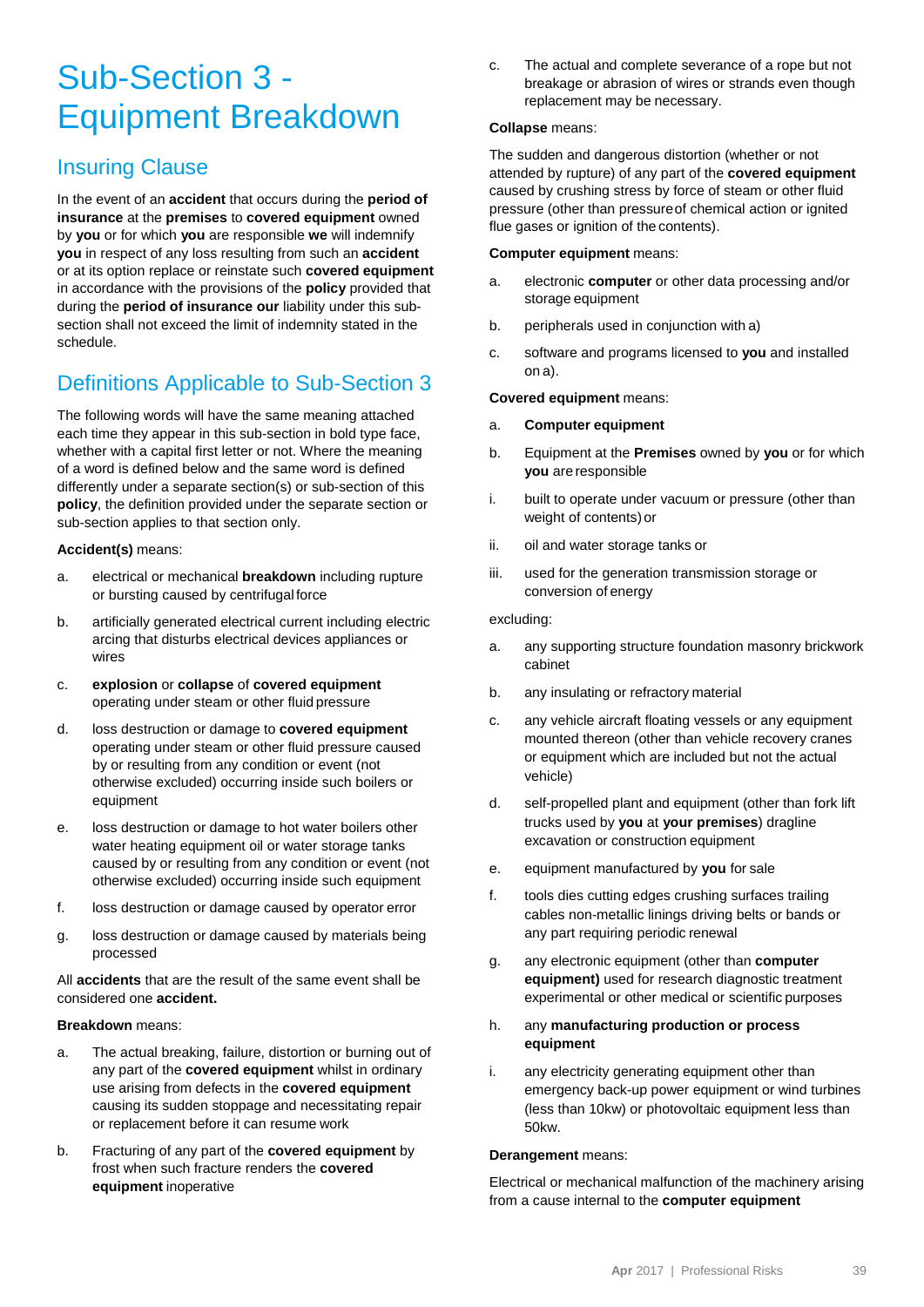unaccompanied by visible damage to or breaking out of any parts of the equipment.

#### **Explosion** means:

The sudden and violent rending of **covered equipment** by force of internal steam or other fluid pressure (other than pressure of chemical action or ignited flue gases or ignition of the contents) causing bodily displacement of any part of the **computer equipment** together with forcible ejection of the contents.

#### **Hazardous substance** means:

Any substance other than ammonia that has been declared to be hazardous to health by a governmental agency.

#### **Manufacturing Production or Process Equipment** means:

Any machine or apparatus (other than boilers lifts fork lift trucks dock levelers and lifting tables) which has a primary purpose of processing or producing a product or service intended for eventual sale by **you** and any equipment which exclusively serves such machinery or apparatus.

#### **Media** means:

All forms of electronic magnetic and optical tapes and discs for use in any **computer equipment**.

#### **Verified** means:

Checked for accuracy and integrity to ensure a precise match with the source data and capable of restoration.

# Extensions and Sub-Limits to Sub-Section 3

## **1. Hazardous Substances**

**We** shall be liable for the additional cost to repair or replace **covered equipment** because of contamination that occurs during the **period of insurance** by a **hazardous substance**  including any additional expenses incurred to clean up or dispose of such property

**Our** liability shall not exceed £10,000 any one **accident** in respect of such additional costs.

#### **2. Computer equipment reinstatement of data and increased costs of working**

- a. **We** shall be liable under this extension for loss, destruction or damage caused by or resulting from:
- i. an **accident** that occurs during the **period of insurance** to **computer equipment** at the **premises**. **Our** liability shall not exceed £500,000 for any one **accident**
- ii. an **accident** that occurs during the **period of insurance** to portable **computer equipment** providing it is insured and within the Geographical Areas specified in the schedule under sub-section 1 - All Risks on Portable Property.

**Our** liability shall not exceed £5,000 for any one **accident.**

b. In addition, **we** shall be liable for costs incurred in reinstating data lost or damaged in consequence of an **accident** to or **derangement** of **computer equipment**

**Our** liability shall not exceed £50,000 for any one **accident** provided that:

- i. liability is limited solely to the cost of reinstating data onto **media**
- ii. **we** shall not be liable for loss of or damage to software
- c. In addition, **we** will pay costs necessarily incurred in minimising or preventing the resulting interruption or interference to **your** computer operations

**Our** liability shall not exceed £50,000 for any one **accident** in respect of such additional costs.

# **3. Business interruption**

**We** shall be liable for loss as described under sub-section 2 - Business Interruption (provided that sub-section 2 - Business interruption is operative) caused by an **accident** that occurs during the **period of insurance** to **covered equipment**.

**Our** liability in any one **period of insurance** shall not exceed £100,000 under this extension.

# **4. Public authorities/law or ordinance**

If an **accident** that occurs during the **period of insurance** to **covered equipment** damages **buildings** and the loss is increased by enforcement of any public authority ordinance or law in force at the time of the **accident** that regulates the construction or repair of buildings or establishes zoning or land use requirements, **we** shall be liable for the following additional costs to comply with such ordinance orlaw:

- a. **your** actual expenditures for the cost to demolish and clear the site of undamagedparts
- b. **your** actual expenditures for increased costs to repair rebuild or construct the **buildings** If the **buildings** are repaired or rebuilt it must be intended for similar use or occupancy as the current **buildings** unless otherwise required by zoning or land use ordinance orlaw
- c. loss as described in sub-section 2 Business interruption as a result of a) or b) above only if subsection 2 – Business interruption is operative.

**We** shall not be liable for:

- a. any fine
- b. any liability to a third party
- c. any increase in loss due to a hazardous substance other than as specifically insured under extension 1
- d. increased construction costs until the **buildings** are actually repaired orreplaced

This extension is within and does not increase the Sum Insured for such **buildings** stated in sub-section 1 – Material damage of the schedule.

## **5. Expediting expenses**

With respect to damaged **covered equipment** or **computer equipment** where the damage occurs during the **period of insurance we** shall be liable for the reasonable extra cost to make temporary repairs and expedite permanent repairs or permanent replacement subject to a maximum of £20,000 in respect of any one **accident**.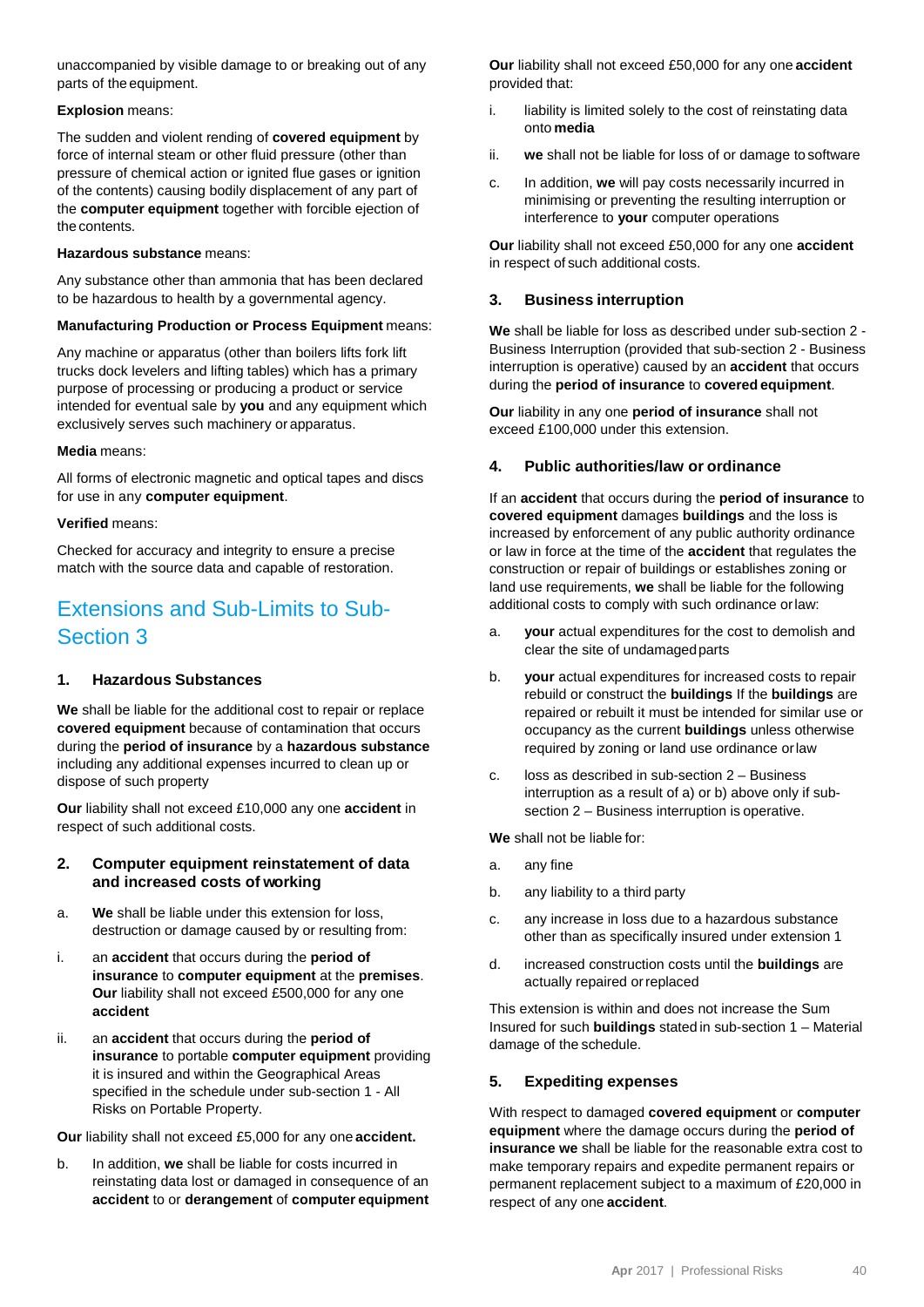## **6. Hire of substitute item**

If **covered equipment** is damaged as a result of an **accident, we** shall be liable for the cost of hire charges actually incurred by **you** during the **period of insurance** for the necessary hire of a substitute item of similar type and capacity during the period of repair or until permanent replacement of the item damaged subject to a maximum of £5,000 in respect of any one **accident**.

#### **7. Loss of contents of oil storage tanks**

**We** shall be liable for the loss of the contents of static oil storage tanks caused by:

- a. escape of contents leakage discharge or overflow from the oil storage tanks caused by or resulting from an **accident** that occurs during the **period of insurance**
- b. contamination contamination of the contents of oil storage tanks caused by or resulting from an **accident** that occurs during the **period of insurance**  including cleaning costs incurred as a result of such loss.

For the purposes of this extension reference to oil storage tanks shall include all connected piping other than buried flexible or non-metallic piping.

**Our** liability under this extension shall not exceed £10,000 any one **accident**.

#### **8. Refrigerator contents**

**We** shall be liable for loss destruction or damage to frozen or chilled foodstuffs drugs or medicines owned by **you** or for which **you** are responsible in any frozen food cabinet deep freezer coldroom cold store or refrigerator which is owned by **you** or for which **you** are responsible by or due to a change in temperature caused by an **accident** or failure of the electricity supply that occurs during the **period of insurance**.

**We** shall not be liable for loss, destruction or damage caused by:

- a. the deliberate act of any electricity undertaking in terminating disconnecting restricting or withholding the public supply of electricity
- b. neglect or misuse
- c. wear tear deterioration of the cabinet or other gradually operating cause
- d. arising as a result of incorrect setting of thermostats or automatic controllingdevices

This extension is provided subject to a maximum limit of £15,000 for any one loss and all losses combined at any one **premises** in any one **period of insurance** however **we** shall not be liable for the amount of

- a. the **excess**, or
- b. the **excess** or 20% of any loss whichever is the greater amount where the frozen food cabinet(s) deep

freezer(s) cold room(s) cold store(s) or refrigerator(s) that is/are over 10 years old,

#### **9. Damage to own surrounding property**

**We** shall be liable for loss destruction or damage to property at the **premises** belonging to **you** or in **your** custody and control and for which **you** are responsible directly resulting from the **explosion** or **collapse** that occurs during the **period of insurance** of any **covered equipment** operating under steam pressure.

**Our** liability of the **insurer** under this Extension shall not exceed £1,000,000 any one**accident**.

# Basis of Settlement Clause Applying to Sub-Section 3

Subject to the following conditions, the basis upon which the amount payable in respect of **covered equipment** is to be calculated shall be the reinstatement of the **covered equipment** the subject of an **accident**.

For this purpose, reinstatement means:

- a. the replacement of **covered equipment** the subject of an **accident** which provided **our** liability of the **insurer** is not increased may be carried out:
- i. in any manner suitable to **your** requirements
- ii. upon another site
- b. the repair or restoration of **covered equipment** the subject of an **accident**

in the case of a) or b) to a condition equivalent to or substantially the same as but not better or more extensive than its condition when new.

# Basis of Settlement Conditions

- 1. **Our** liability for the repair or restoration of **covered equipment** the subject of an **accident** shall not exceed the amount payable for replacement of the **covered equipment**
- 2. No payment beyond the amount which would have been payable in the absence of this clause shall be made:
- a. unless reinstatement commences and proceeds without unreasonable delay
- b. until the cost of reinstatement shall have been actually incurred

# Clauses Applying to Sub-Section 3

#### **Reinstatement of losses**

Unless written notice to the contrary is given by either the **insurer** or the **insured,** the insurance by this sub-section shall not be reduced by the amount of any loss from the date of the loss destruction or damage to the date of expiry of the **period of insurance**.

# Conditions Applying to Sub-Section 3

In addition to the general section conditions of this **policy**, conditions specific to this sub-section apply and are set out immediately below.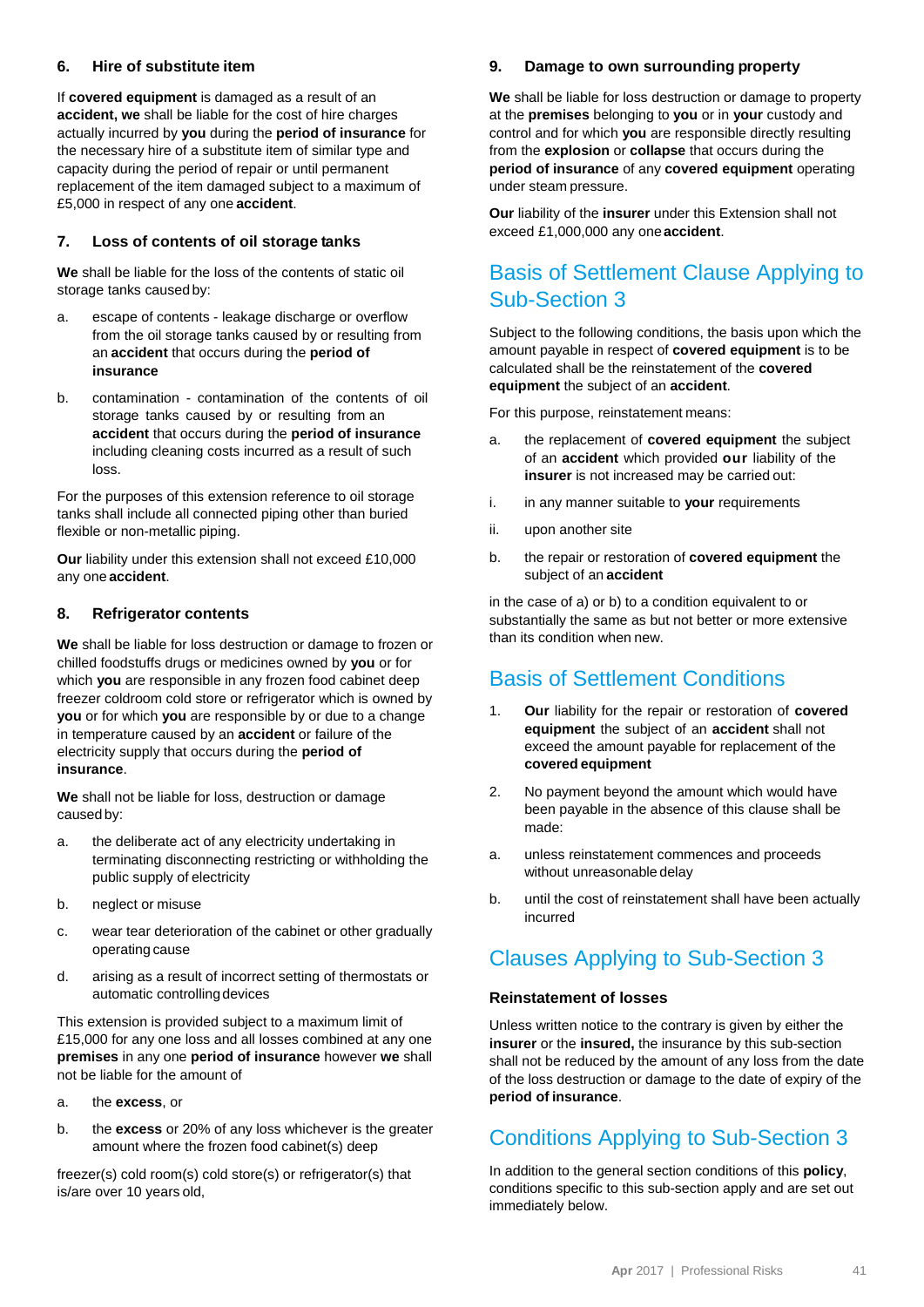**You** must comply with the terms of this **policy**. Failure to comply with the terms of this **policy** may affect **your** right to claim under this **policy**.

Some of the conditions below impose an obligation or obligation(s) on **you** that require **you** to do certain things; such conditions are referred to as a condition with obligation. If **you** fail to carry out the obligation(s) (or part of an obligation) under a condition with obligation **we** may, depending on the extent of the obligation(s) not pay the claim (or part of a claim), where the loss is attributable to **your** failure to carry out the obligation(s) (or part of an obligation).

#### **1. Precautions**

It is a condition with obligation that **you** shall exercise due diligence in:

- a. complying with any statute or order
- b. ensuring that insured items are properly maintained and used in accordance with manufacturers' recommendations and in taking reasonable precautions to prevent loss ordamage

#### **2. Back-up records**

It is a condition with obligation that **you** shall maintain a minimum of two generations of **verified** back-up **computer records** taken at intervals no less frequently than 48 hours (one copy as a minimum being held off-site) and take all reasonable precautions to store and maintain records in accordance with the manufacturers' recommendations.

# Exclusions Applying to Sub-Section 3

In addition to the general section exclusions, the following exclusions apply:

- 1. **We** shall not be liable for loss, destruction or damage caused by or resultingfrom:
- a. a hydrostatic pneumatic or gas pressure test of any boiler or pressure vessel or an insulation breakdown test of any type of electrical equipment
- b. defect or programming error or programming limitation or computer virus or malicious code or loss of data (other than as specifically provided for under extension 2) or loss of access or loss of use or loss of functionality or other condition within or involving data or **media** of any kind.
- 2. **We** shall not be liable for loss, destruction or damage caused by:
- a. Depletion, deterioration, corrosion, erosion, wear and tear or other gradually developing conditions
- b. any condition which can be corrected by re-setting, calibrating, re-aligning, tightening, adjusting or cleaning or by the performance of maintenance

but if insured loss, destruction or damage from an **accident** results in a) or b) above, **we** shall be liable forthat resulting loss or damage.

3. **We** shall not be liable for:

- a. Loss, destruction or damage recoverable under the maintenance agreement or any warranty or guarantee or which would be recoverable but for breach of **your** obligations under the maintenance agreement or any warranty or guarantee.
- b. the **excess**.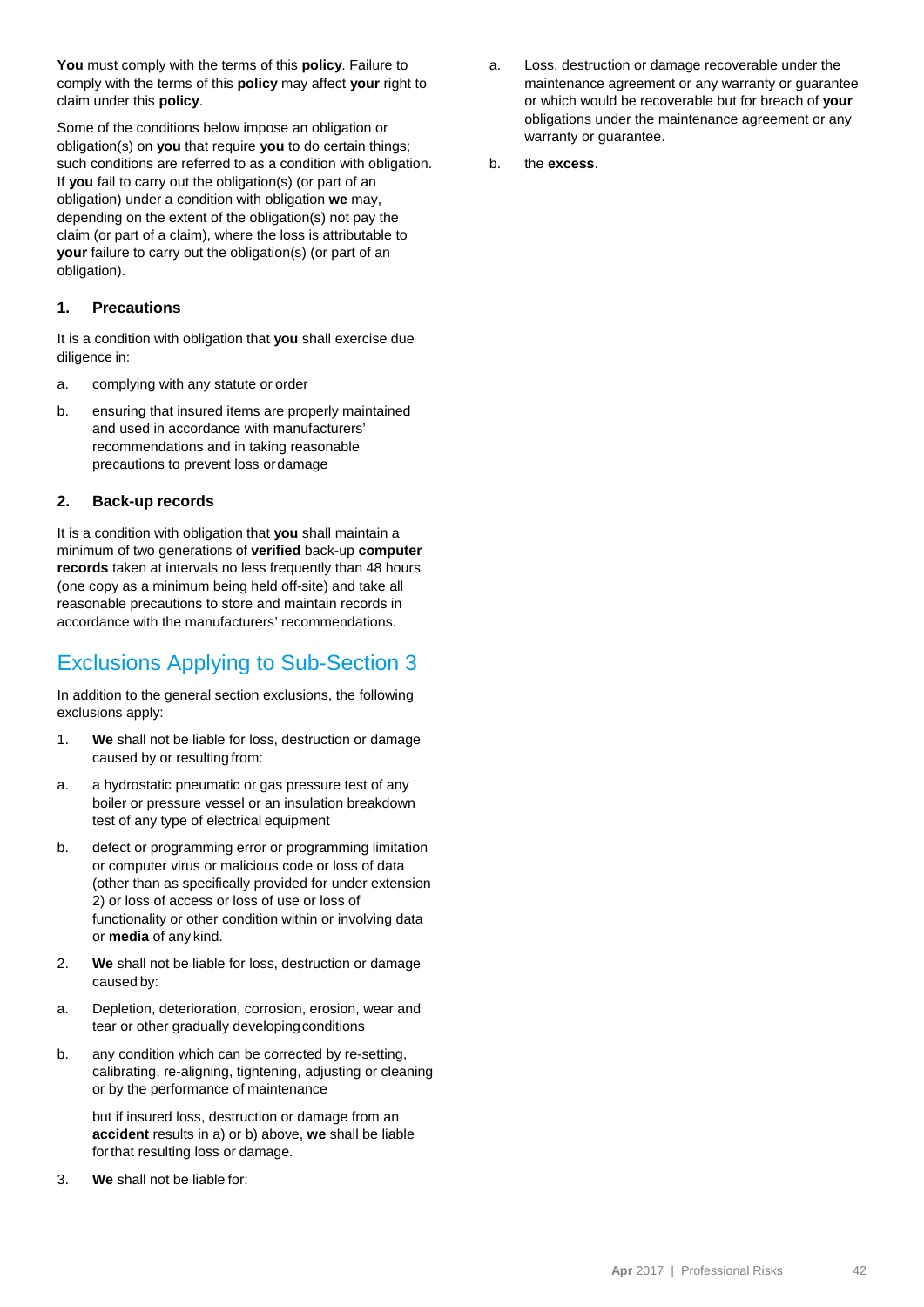# Sub-Section 4 - Legal Expenses

This Sub-section of Section 3 Office Protect is operative only if stated in theSchedule

# **Employment Manual Visit www.das.co.uk**

The DAS Employment Manual offers comprehensive, up to date guidance on rapidly changing employment law. To view it, please visit **www.das.co.uk** and select Employment Manual. All the sections of this web-based document can be printed off for **your** own use. Contact **us** at **employmentmanual@das.co.uk** with **your** email address, quoting **your** policy number and **we** will contact **you** by email to inform **you** of future updates to the information

Using **www.dasbusinesslaw.co.uk you** can create readyto-sign contracts, agreements and letters in minutes. Developed by solicitors and tailored by **you** using **our** smart document builders. **You** can also buy legal documents from the site, ranging from simple debt recovery letters to employment contracts.

The service also provides useful tools, articles and information on matters such as new legislation, employment issues, property law and taxation all regularly updated by legal experts to help **you** keep **your business** one step ahead. To access DASbusinesslaw, **you** will need to register at **www.dasbusinesslaw.co.uk**, using **your** DAS policy number as below.

When registering, please enter the following code which will provide **you** with access to a range of free documents: **DAS472301**. If **you** experience any problems accessing the service, please email details of **your** problem to **businesslaw@das.co.uk** with **your** policy number in the subject box.

# Helpline Services

**You** can contact **our** UK-based call centre 24 hours a day, seven days a week. However, **we** may need to arrange to call **you** back depending on the enquiry. To help **us** check and improve **our** service standards, **we** may record all inbound and outbound calls, except those to the counselling service. When phoning, please quote **your** policy number TS5/6871348 and the name of the insurance provider who sold **you** the policy.

**We** provide confidential legal advice over the phone on any commercial legal problem affecting the **business**, under the laws of any European Union country, the Isle of Man, the Channel Islands, Switzerland and Norway. Wherever possible the Legal Advice helpline aims to provide immediate advice from a qualified legal advisor. However if this is not possible they will arrange a call back at a time to suit **you**.

**Our** legal advisors provide advice on the laws of England and Wales 24 hours a day, 7 days a week, 365 days a year.

Where advice is sought in an area of law beyond this jurisdiction or in respect of very specialist matters, **we** will refer **you** to one of **our** specialist advisors. This will include European law and certain areas of law for Scotland and Northern Ireland.

*Specialist advice is provided 9am - 5pm, Monday to Friday, excluding public and bank holidays. If calls are made outside these times, we will call you back.*

# **Tax Advice Service**

**We** offer confidential advice over the phone on any tax matters affecting the **business**, under the laws of the United Kingdom.

*Tax advice is provided by tax advisors 9am - 5pm, Monday to Friday, excluding public and bank holidays. If calls are made outside these times, we will call you back.*

# **DASbusinesslaw Visit www.dasbusinesslaw.co.uk Counselling Service**

**We** will provide **your** employees (including any members of their immediate family who permanently live with them) with a confidential counselling service over the phone including, where appropriate, onward referral to relevant voluntary and/or professional services. Any costs arising from the use of these referral services will not be paid by **us**.

*The counselling service helpline is open 24 hours a day, seven days a week*

**We** will not accept responsibility if the helpline services are unavailable for reasons **we** cannot control.

# Welcome to DAS

Thank **you** for purchasing this **DAS** commercial legal protection policy. **Your business** is now protected by Europe's leading legal expenses insurer.

DAS Legal Expenses Insurance Company Limited ('**DAS**') is the underwriter and provides the legal protection insurance under **your** policy. The legal advice service is provided by DAS Law Limited and/or a **preferred law firm** on behalf of **DAS**.

To make sure that **you** get the most from **your DAS** cover, please take time to read the policy which explains the contract between **you** and **us**. Please take care in following the procedures throughout the policy and particularly those applying to the **Employment disputes and compensation awards cover**.

#### **Helping you with your legal problems**

 $\blacksquare$  Legal Advice Service  $\blacksquare$ If **you** wish to speak to **our** legal teams about a legal **you** about **your** legal issue and if necessary call back to give legal advice.

#### **Making a claim**

If **your** issue cannot be dealt with through legal advice and needs to be dealt with as a potential claim under this policy, phone **us** on **0344 893 0859** and **we** will give **you** a reference number. At this point **we** will not be able to tell **you** whether the claim is covered or not but **we** will pass the information **you** have given **us** to o**ur** claims-handling teams and explain what to do next.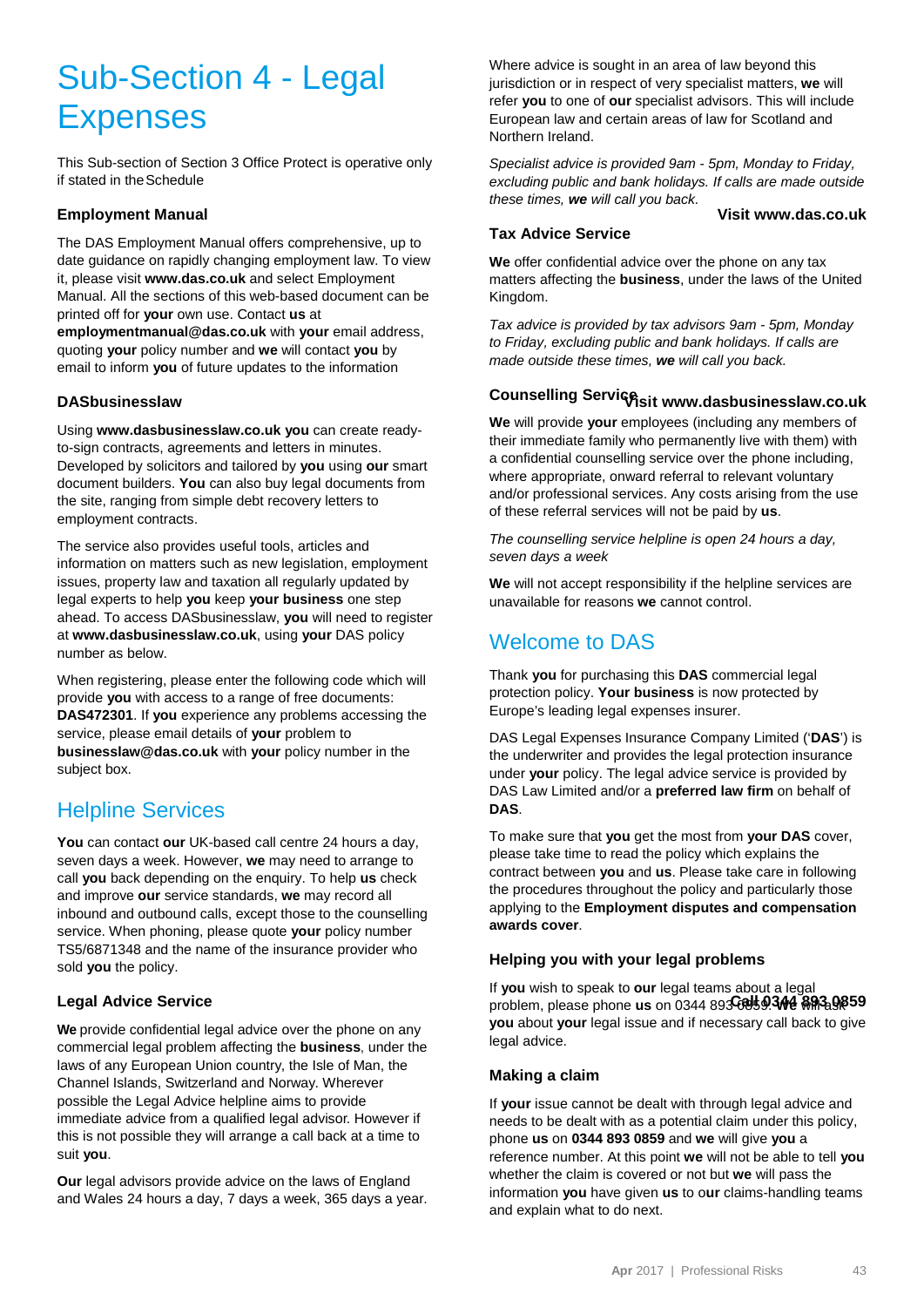Please do not ask for help from a lawyer, accountant or anyone else before **we** have agreed that **you** should do so. If **you** do, **we** will not pay the costs involved even if **we** accept the claim.

#### **DAS Head and Registered Office:**

**DAS Legal Expenses Insurance Company Limited | DAS House | Quay Side | Temple Back | Bristol | BS1 6NH** Registered in England and Wales, number 103274. Website: **www.das.co.uk**

**DAS** Legal Expenses Insurance Company Limited is authorised by the Prudential Regulation Authority and regulated by the Financial Conduct Authority and the Prudential Regulation Authority.

#### **DAS Law Limited Head and Registered Office:**

#### **DAS Law Limited | North Quay | Temple Back | Bristol | BS1 6FL**

Registered in England and Wales, number 5417859. Website: **www.daslaw.co.uk**

DAS Law Limited is authorised and regulated by the Solicitors Regulation Authority (registered number 423113).

# The Meaning of Words in Sub-Section 4

| appointed representative                           | The preferred law firm, law firm, tax consultancy, accountant or other suitably qualified<br>person we will appoint to act on the insured person's behalf. |                                                                                                                                                                                                                                                                                                                                                                                                                    |  |  |  |  |  |
|----------------------------------------------------|------------------------------------------------------------------------------------------------------------------------------------------------------------|--------------------------------------------------------------------------------------------------------------------------------------------------------------------------------------------------------------------------------------------------------------------------------------------------------------------------------------------------------------------------------------------------------------------|--|--|--|--|--|
| business                                           | As shown in the policy schedule.<br>As shown in the policy schedule.                                                                                       |                                                                                                                                                                                                                                                                                                                                                                                                                    |  |  |  |  |  |
| business premises                                  |                                                                                                                                                            |                                                                                                                                                                                                                                                                                                                                                                                                                    |  |  |  |  |  |
| costs and expenses                                 | a.                                                                                                                                                         | All reasonable and necessary costs chargeable by the appointed representative and<br>agreed by us in accordance with the DAS Standard                                                                                                                                                                                                                                                                              |  |  |  |  |  |
|                                                    | <b>Terms of Appointment.</b>                                                                                                                               |                                                                                                                                                                                                                                                                                                                                                                                                                    |  |  |  |  |  |
|                                                    | b.                                                                                                                                                         | The costs incurred by opponents in civil cases if the insured person has been ordered to<br>pay them, or the insured person pays them with our agreement.                                                                                                                                                                                                                                                          |  |  |  |  |  |
| countries covered                                  | a.                                                                                                                                                         | For insured incidents Legal defence (excluding 5 Statutory notice appeals), and Personal<br>injury                                                                                                                                                                                                                                                                                                                 |  |  |  |  |  |
|                                                    |                                                                                                                                                            | The European Union, the Isle of Man, the Channel Islands, Albania, Andorra, Bosnia<br>Herzegovina, Gibraltar, Iceland, Liechtenstein, Macedonia, Monaco, Montenegro,<br>Norway, San Marino, Serbia, Switzerland and Turkey.                                                                                                                                                                                        |  |  |  |  |  |
|                                                    | b.                                                                                                                                                         | For all other insured incidents                                                                                                                                                                                                                                                                                                                                                                                    |  |  |  |  |  |
|                                                    |                                                                                                                                                            | The United Kingdom of Great Britain and Northern Ireland, the Isle of Man, the Channel<br>Islands.                                                                                                                                                                                                                                                                                                                 |  |  |  |  |  |
| <b>DAS Standard Terms of</b><br><b>Appointment</b> |                                                                                                                                                            | The terms and conditions (including the amount we will pay to an appointed representative)<br>that apply to the relevant type of claim, which could include a conditional fee agreement (no<br>win, no fee). Where a law firm is acting as an appointed representative the amount is<br>currently £100 per hour. This amount may vary from time to time.                                                           |  |  |  |  |  |
| date of occurrence                                 |                                                                                                                                                            | The date on which the claim is first made in writing by or against the insured person during<br>the period of insurance in respect of an insured incident occurring during or prior to the<br>period of insurance but of which the insured person was not aware at the commencement of<br>the period of insurance and notified to us during or within 30 days after the expiry of the same<br>period of insurance. |  |  |  |  |  |
| employer compliance dispute                        |                                                                                                                                                            | A dispute with HM Revenue & Customs concerning your compliance with Pay As You Earn,<br>Social Security, Construction Industry or IR35 legislation and regulations.                                                                                                                                                                                                                                                |  |  |  |  |  |
| insured person                                     |                                                                                                                                                            | You and the directors, partners, managers, employees and any other individuals declared to<br>us by you.                                                                                                                                                                                                                                                                                                           |  |  |  |  |  |
| period of insurance                                |                                                                                                                                                            | The period for which we have agreed to cover the insured person.                                                                                                                                                                                                                                                                                                                                                   |  |  |  |  |  |
| preferred law firm or tax<br>consultancy           |                                                                                                                                                            | A law firm, barristers' chambers or tax expert we choose to provide legal or other services.<br>These specialists are chosen as they have the proven expertise to deal with the insured<br>person's claim and must comply with our agreed service standard levels, which we audit<br>regularly. They are appointed according to the DAS Standard Terms of Appointment.                                             |  |  |  |  |  |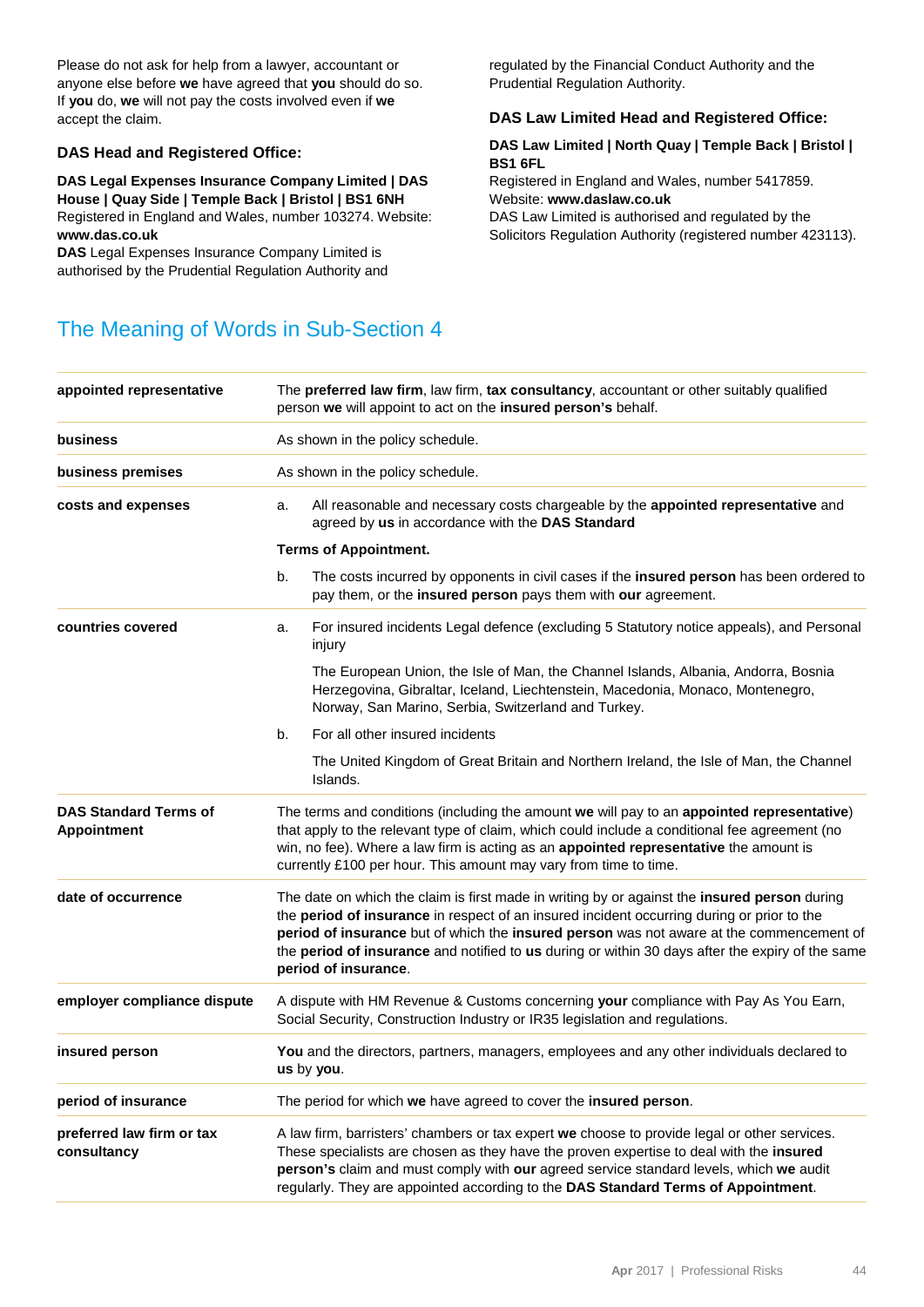| reasonable prospects | For civil cases, the prospects that the <b>insured person</b> will recover losses or damages or<br>a.<br>a reduction in tax or National Insurance liabilities (or obtain any other legal remedy that<br>we have agreed to, including an enforcement of judgment), make a successful defence or<br>make a successful appeal or defence of an appeal, must be at least 51%. We, or a<br>preferred law firm or tax consultancy on our behalf, will assess whether there are<br>reasonable prospects. |  |  |  |  |  |
|----------------------|---------------------------------------------------------------------------------------------------------------------------------------------------------------------------------------------------------------------------------------------------------------------------------------------------------------------------------------------------------------------------------------------------------------------------------------------------------------------------------------------------|--|--|--|--|--|
|                      | For criminal cases there is no requirement for there to be prospects of a successful<br>b.<br>outcome, however for appeals the prospects must be at least 51%.                                                                                                                                                                                                                                                                                                                                    |  |  |  |  |  |
| tax enquiry          | A written notice of enquiry, issued by HM Revenue & Customs, to carry out an Income Tax or<br>Corporation Tax compliance check which either:                                                                                                                                                                                                                                                                                                                                                      |  |  |  |  |  |
|                      | includes a request to examine any aspect of your books and records;<br>a.<br>advises of a check of your whole tax return<br>b.                                                                                                                                                                                                                                                                                                                                                                    |  |  |  |  |  |
| the premises         | The property or properties which are owned by you or are your responsibility and insured as<br>declared to us and let under a tenancy agreement which is in writing, properly executed and<br>containing an enforceable forfeiture clause.                                                                                                                                                                                                                                                        |  |  |  |  |  |
| <b>VAT dispute</b>   | A dispute with HM Revenue & Customs following the issue of an assessment, written decision<br>or notice of a civil penalty relating to your VAT affairs.                                                                                                                                                                                                                                                                                                                                          |  |  |  |  |  |
| we, us, our, DAS     | DAS Legal Expenses Insurance Company Limited.                                                                                                                                                                                                                                                                                                                                                                                                                                                     |  |  |  |  |  |
| you, your            | The business that has taken out this policy (shown as the policyholder in the policy schedule).                                                                                                                                                                                                                                                                                                                                                                                                   |  |  |  |  |  |

# Our Agreement

This policy, the policy schedule and any endorsement shall be considered as one document. **We** agree to provide the insurance described in this policy for the **insured person** in respect of any insured incident arising in connection with the **business** shown in the schedule, in return for payment of the premium and subject to the terms, conditions, exclusions and limitations set out in this policy, provided that:

- 1. **reasonable prospects** exist for the duration of the claim
- 2. the date on which the claim is first made in writing by or against the **insured person** is during the **period of insurance** in respect of an insured incident occurring during or prior to the **period of insurance** (but of which the **insured person** was not aware at the commencement of the **period of insurance**) and is notified to **us** during or within 30 days after the expiry of the same **period of insurance**
- 3. any legal proceedings will be dealt with by a court, or other body which **we** agree to, within the **countries covered**, and
- 4. the insured incident happens within the **countries covered.**

## **What we will pay**

**We** will pay an **appointed representative**, on **your** behalf, **costs and expenses** incurred following an insured incident, and any compensation awards that **we** have agreed to, provided that:

- 1. the most **we** will pay for all claims resulting from one or more event arising at the same time or from the same originating cause is £100,000
- 2. the most **we** will pay in **costs and expenses** is no more than the amount **we** would have paid to a **preferred law firm** or **tax consultancy**. The amount **we** will pay a law firm (where acting as an **appointed representative)** is currently £100 per hour. This amount may vary from time to time
- 3. in respect of an appeal or the defence of an appeal, **you** must tell **us** within the time limits allowed that **you** want to appeal. Before **we** pay the **costs and expenses** for appeals, **we** must agree that **reasonable prospects** exist
- 4. for an enforcement of judgment to recover money and interest due to **you** after a successful claim under this policy, **we** must agree that **reasonable prospects** exist
- 5. where an award of damages is the only legal remedy to a dispute and the cost of pursuing legal action is likely to be more than any award of damages, the most **we** will pay in **costs and expenses** is the value of the likely award, and
- 6. in respect of Legal defence 6 Jury service and court attendance the maximum **we** will pay is the **insured person's** net salary or wages for the time that the **insured person** is absent from work less any amount **you**, the court or tribunal pays.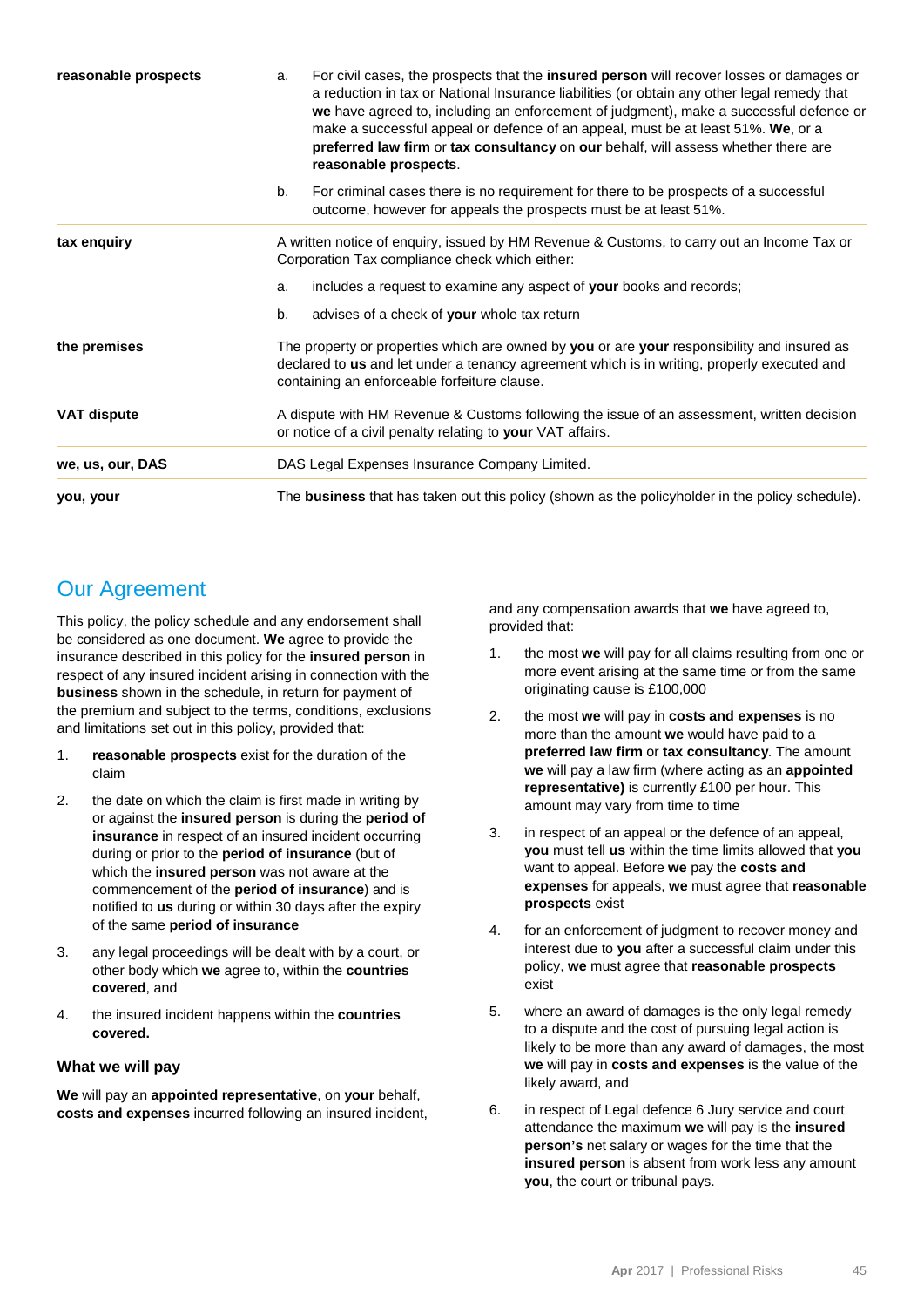#### **What we will not pay**

- 1. In the event of a claim, if **you** decide not to use the services of a **preferred law firm** or **tax consultancy**, **you** will be responsible for any costs that fall outside the **DAS Standard Terms of Appointment** and these will not be paid by **us.**
- 2. The total of the compensation awards payable by **us** shall not exceed £1,000,000 in any one **period of insurance.**
- 3. The first £500 of any contract dispute claim where the amount in dispute exceeds £5,000 (including VAT). If **you** are using a **preferred law firm**, **you** will be asked to pay this within 21 days of **your** claim having been assessed as having **reasonable prospects**. If **you** are using **your** own law firm, this will be within 21 days of their appointment (following confirmation **your** claim has **reasonable prospects**). If **you** do not pay this amount the cover for **your** claim could be withdrawn.

# Insured Incidents

## **Contract Disputes**

**We** will pay **costs and expenses** in a contractual dispute arising from an agreement or an alleged agreement which has been entered into by **you** or on **your** behalf for the purchase, hire, sale or provision of goods or of services.

#### *Provided that:*

- a. The amount in dispute exceeds £500 (incl VAT). If the amount in dispute exceeds £5,000 (incl VAT), **you**  must pay the first £500 of any claim. If you are using a **preferred law firm**, **you** will be asked to pay this within 21 days of **your** claim having been assessed as having **reasonable prospects**. If **you** are using **your** own law firm, this will be within 21 days of their appointment (following confirmation **your** claim has **reasonable prospects**). If **you** do not pay this amount the cover for **your** claim could be withdrawn
- b. If the amount in dispute is payable in instalments, the instalments due and payable at the time of making the claim exceed £500 (incl VAT)
- c. If the dispute relates to money owed to **you**, a claim under the policy is made within 90 days of the money becoming due and payable.

## **What is not covered**

1.

- a. The settlement payable under an insurance policy (**we**  will cover a dispute if **your** insurer refuses **your** claim, but not for a dispute over the amount of the claim).
- b. The sale, purchase, terms of a lease, licence, or tenancy of land or buildings. However, **we** will cover a dispute with a professional adviser in connection with these matters.
- c. A loan, mortgage, pension, guarantee or any other financial product and choses in action.
- d. A motor vehicle owned by, or hired or leased to **you**  other than agreements relating to the sale of motor

vehicles where **you** are engaged in the business of selling motor vehicles.

- 2. A dispute with an employee or ex-employee which arises out of, or relates to, a contract of employment with **you** (please refer to insured incident Employment disputes and compensation awards).
- 3. A dispute which arises out of the: sale or provision of computer hardware, software, systems or services; or the purchase or hire of computer hardware, software, systems or services tailored by a supplier to **your** own specification.
- 4. A dispute arising from a breach or alleged breach of professional duty by an **insured person**
- 5. The recovery of money and interest due from another party, other than disputes where the other party indicates that a defence exists.

# Employment Disputes and Compensation Awards

#### **1. Employment disputes**

**We** will pay **costs and expenses** to defend **your** legal rights:

- a. before the issue of legal proceedings in a court or tribunal:
- i. following the dismissal of an employee; or
- ii. where an employee or ex-employee has contacted ACAS ('Advisory, Conciliation and Arbitration Service') to commence the Early Conciliation procedure; or
- b. in unfair dismissal disputes under the ACAS Arbitration Scheme; or
- c. in legal proceedings in respect of any dispute relating to:
- i. a contract of employment with **you**; or
- ii. an alleged breach of the statutory rights of an employee, ex-employee or prospective employee under employment legislation.

#### **What is not covered**

- 1. Damages for personal injury or loss of or damage to property
- 2. Transfer of Undertakings Regulations (TUPE) or the Transfer of Employment (Pension Protection) Regulations.

#### **2. Compensation awards**

**We** will pay:

- a. any basic and compensatory award; and/or
- b. an order for compensation following a breach of **your**  statutory duties under employment legislation

in respect of a claim **we** have accepted under insured incident 1 Employment disputes and compensation awards.

*Provided that:*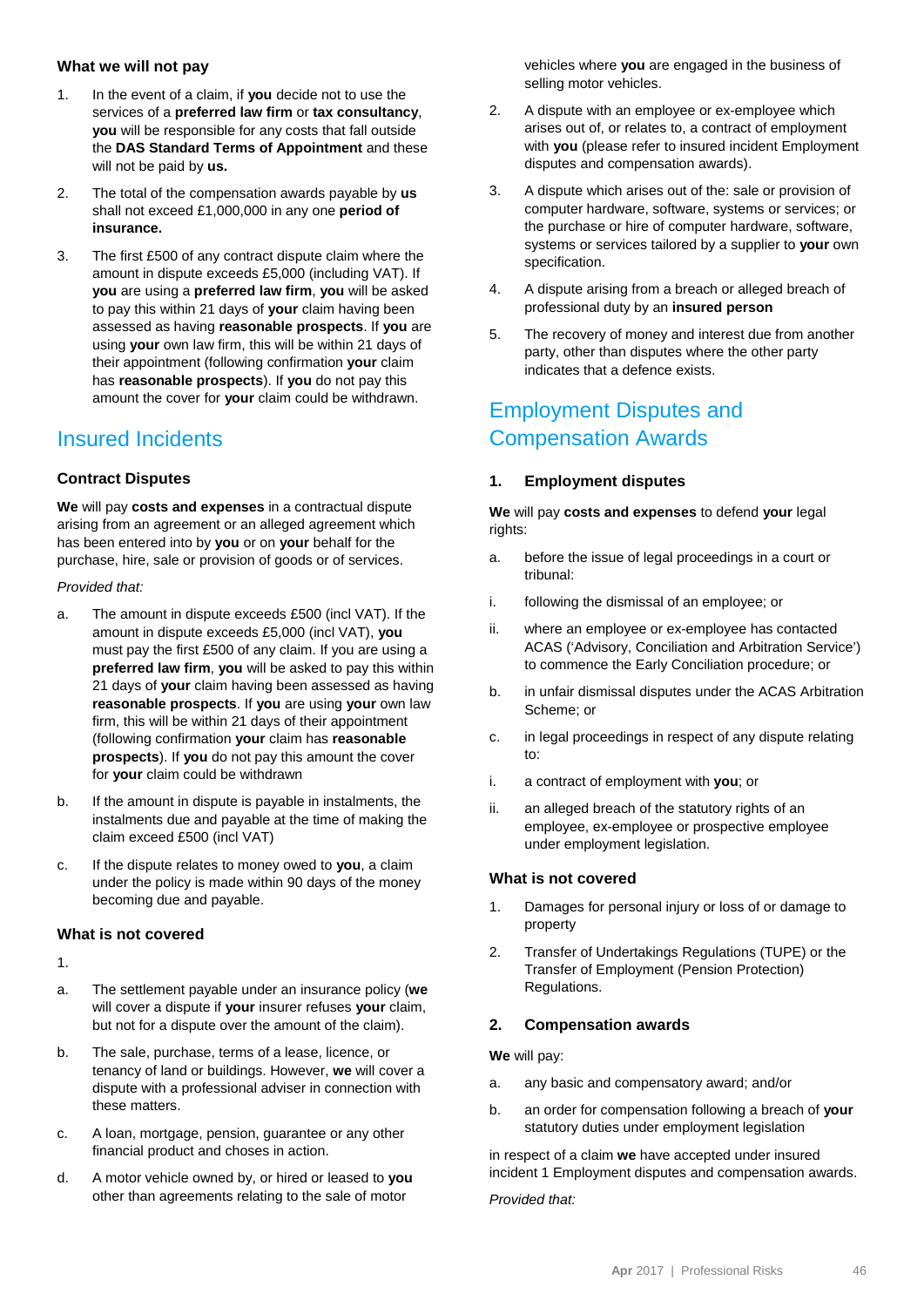- a. in cases relating to performance and/or conduct, **you** have throughout the employment dispute either:
- i. followed the ACAS Code of Disciplinary and Grievance Procedures; or
- ii. followed equivalent codes of practice issued by the Labour Relations Agency in Northern Ireland; or
- iii. sought and followed advice from **our** legal advice service (0344 893 0859)
- b. for an order of compensation following **your** breach of statutory duty under employment legislation **you** have at all times sought and followed advice from **our** legal advice service since the date when **you** should have known about the employment dispute (0344 893 0859)
- c. for any compensation award for redundancy or alleged redundancy or unfair selection for redundancy, **you** have sought and followed advice from **our** Claims Department before starting any redundancy process or procedure with **your** employees (0344 893 0859)
- d. the compensation is awarded by a tribunal or through the ACAS Arbitration Scheme, under a judgment made after full argument and otherwise than by consent or default, or is payable under settlement approved in writing in advance by **us**.

Please note that the total of compensation awards payable by **us** is £1,000,000 in any one **period of insurance**. Please see What we will not pay 2.

#### **What is not covered**

- 1. Any compensation award relating to the following:
	- trade union activities, trade union membership or nonmembership;
	- pregnancy or maternity rights, paternity, parental or adoption rights;
	- health and safety related dismissals brought under section 44 of the Employment Rights Act 1996;
	- statutory rights in relation to trustees of occupational pension schemes.
- 2. Non-payment of money due under a contract of employment or a statutory provision.
- 3. Any award ordered because **you** have failed to provide relevant records to employees under National Minimum Wage legislation.
- 4. A compensation award or increase in a compensation award relating to failure to comply with a current or previous recommendation made by a tribunal.
- 5. A settlement agreed and payable following conciliation under the ACAS Early Conciliation procedure.

#### **3. Employee civil legal defence**

**We** will pay **costs and expenses** to defend the **insured person's** (other than **your**) legal rights if an event arising from their work as an employee leads to civil action being taken against them:

a. under legislation for unlawful discrimination; or

b. as trustee of a pension fund set up for the benefit of **your** employees.

Please note that **we** will only provide cover for an **insured person** (other than **you**) at **your** request.

#### **4. Service occupancy**

**We** will pay **costs and expenses** to pursue a dispute with an employee or ex-employee to recover possession of premises owned by, or for which **you** are responsible.

#### **What is not covered**

Any claim relating to defending **your** legal rights other than defending a counter-claim.

# Legal Defence

**We** will pay **costs and expenses** to defend **the insured person's** legal rights:

#### **1. Criminal pre-proceedings cover**

Prior to the issue of legal proceedings, when dealing with the Police, Health and Safety Executive and/or Local Authority Health and Safety Enforcement Officer where it is alleged that the **insured person** has or may have committed a criminal offence.

#### **What is not covered**

- 1. Any criminal investigation or enquiry by, with or on behalf of HM Revenue & Customs.
- 2. Prosecution due to infringement of road traffic laws or regulations in connection with the ownership, driving or use of a motor vehicle.

## **2. Criminal prosecution defence**

Following an event which leads to the **insured person** being prosecuted in a court of criminal jurisdiction.

#### *Provided that:*

For claims relating to the Health and Safety at Work etc Act 1974 the **countries covered** shall be any place where the Act applies.

Please note **we** will only cover criminal investigations and/or prosecutions which arise in direct connection with the activities of the **business** shown in the schedule. Please see Our agreement.

#### **What is not covered**

1. Prosecution due to infringement of road traffic laws or regulations in connection with the ownership, driving or use of a motor vehicle.

## **3. Data Protection and Information Commissioner registration**

a. If civil action is taken against the **insured person** for compensation under section 13 of the Data Protection Act 1998. **We** will also pay any compensation award made against the **insured person** under section 13 of the Data Protection Act 1998 provided **you** were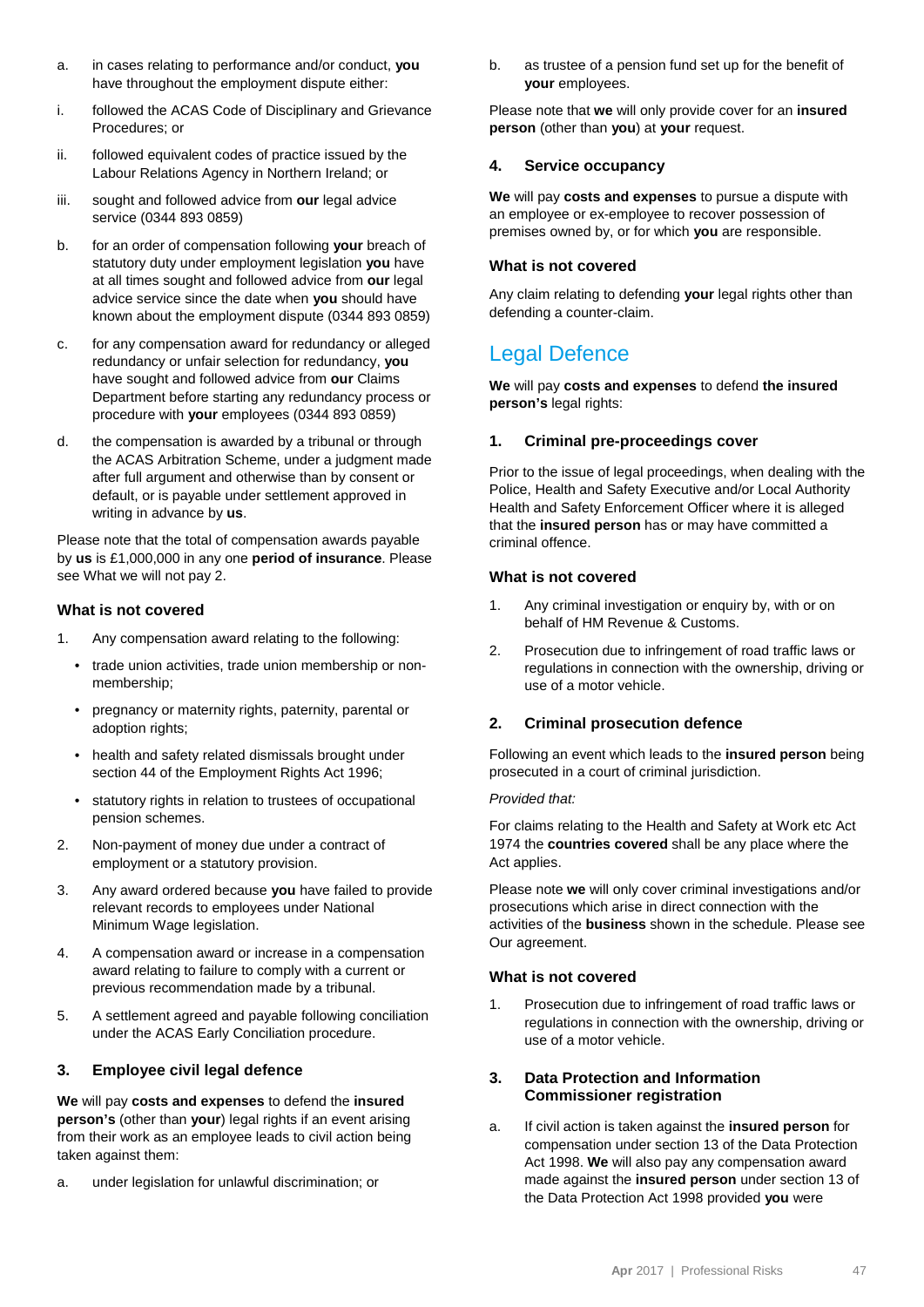registered with the Information Commissioner at the time of the insured incident.

b. In an appeal against the refusal of the Information Commissioner to register **your** application for registration.

Please note **we** will not cover the cost of fines imposed by the Information Commissioner. Please see Sub-section exclusions 3.

# **4. Wrongful arrest**

If civil action is taken against **you** for wrongful arrest in respect of an accusation of theft alleged to have been carried out during the **period of insurance**.

#### **5. Statutory notice appeals**

In an appeal against the imposition or terms of any Statutory Notice issued under legislation affecting **your business.**

## **What is not covered**

- 1. An appeal against the imposition or terms of any Statutory Notice issued in connection with **your** licence, mandatory registration or British Standard Certificate of Registration
- 2. A Statutory Notice issued by an **insured person's** regulatory or governing body.

#### **6. Jury service and court attendance**

An **insured person's** absence from work:

- a. to perform jury service
- b. to attend any court or tribunal at the request of the **appointed representative**.

The maximum **we** will pay is the **insured person's** net salary or wages for the time that they are absent from work less any amount **you**, the court or tribunal, have paid them.

#### *Provided that:*

For each of the above sections of Legal defence cover **you** request **us** to provide cover for the **insured person**.

# Statutory Licence Appeal

**We** will pay **costs and expenses** in an appeal to the relevant statutory or regulatory authority, court or tribunal following a decision by a licensing or regulatory authority to suspend, or alter the terms of, or refuse to renew, or cancel **your** licence, mandatory registration or British Standard Certificate of Registration.

#### **What is not covered**

- 1. Assistance with the application process either in relation to an original application or application for renewal of a statutory licence, mandatory registration or British Standard Certificate of Registration
- 2. The ownership, driving or use of a motor vehicle.

# Property Protection

**We** will pay **costs and expenses** in any civil dispute relating to material property which is owned by **you**, or is **your** responsibility following:

- 1. Any event which causes physical damage to such material property; or
- 2. A legal nuisance (meaning any unlawful interference with **your** use or enjoyment of **your** land, or some right over, or in connection with it); or
- 3. A trespass.

Please note that **you** must have established the legal ownership or right to the land that is the subject of the dispute.

#### **What is not covered**

- 1. A contract **you** have entered into (please refer to insured incident Contract disputes)
- 2. Goods in transit or goods lent or hired out
- 3. Goods at premises other than those occupied by **you**  unless the goods are at the premises for the purpose of installations or use in work to be carried out by **you**
- 4. Mining subsidence
- 5. Defending **your** legal rights but **we** will cover defending a counter-claim
- 6. A motor vehicle owned or used by, or hired or leased to an **insured person** (other than damage to motor vehicles where **you** are in the business of selling motor vehicles)
- 7. The enforcement of a covenant by or against **you**.

# Personal Injury

At **your** request, **we** will pay **costs and expenses** for an **insured person's** and their family members' legal rights following a specific or sudden accident that causes the death of, or bodily injury to them.

#### **What is not covered**

- 1. Any illness or bodily injury that happens gradually
- 2. Psychological injury or mental illness unless the condition follows a specific or sudden accident that has caused physical bodily injury
- 3. Defending an **insured person's** or their family members' legal rights other than in defending a counter-claim
- 4. Clinical negligence.

# Tax Protection

**We** will pay **costs and expenses** for an **appointed representative** following:

- 1. A **tax enquiry**
- 2. An **employer compliance dispute**
- 3. A **VAT dispute**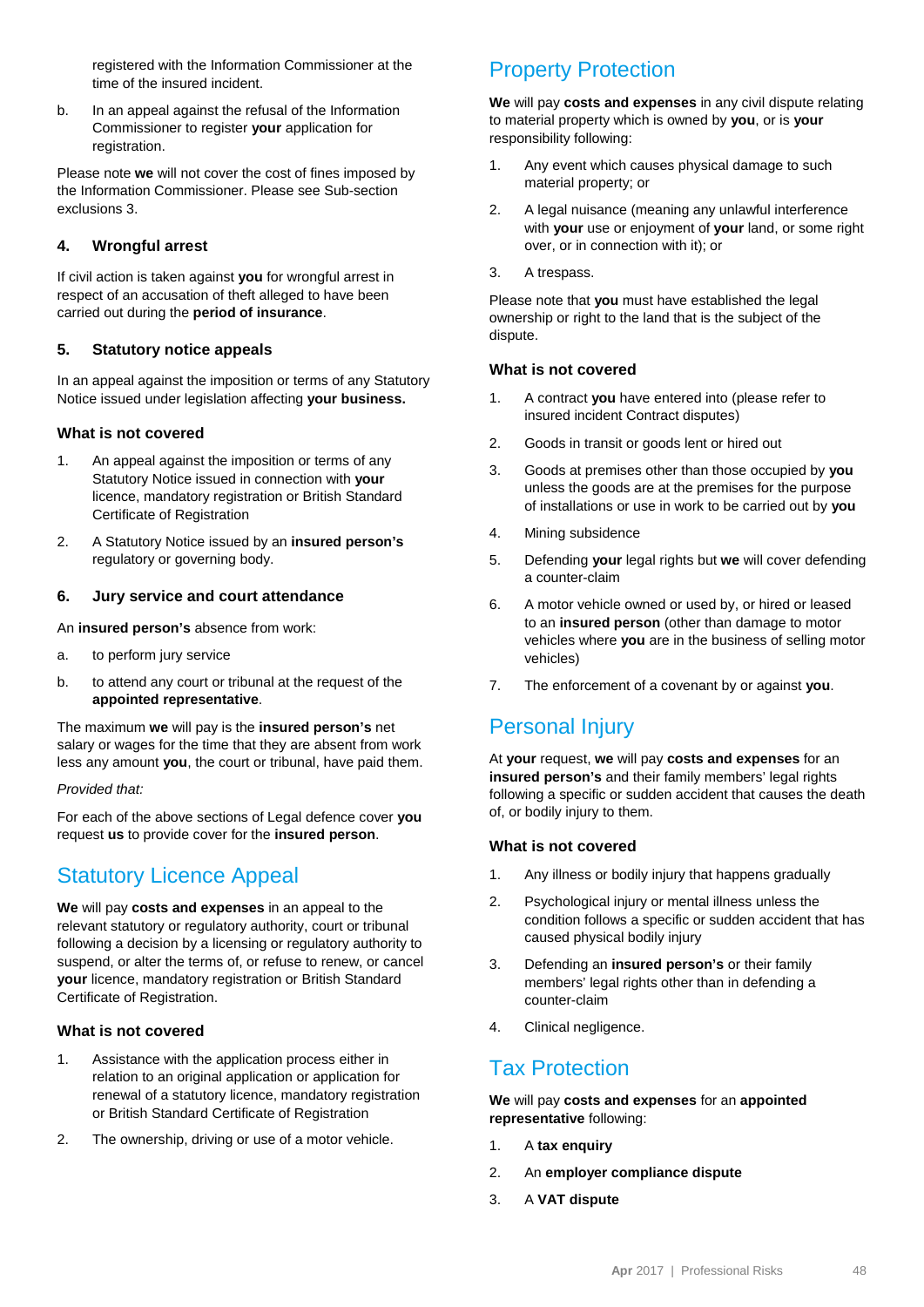#### *Provided that:*

**You** have taken reasonable care to ensure that all returns are complete and correct and are submitted within the statutory time limits allowed.

Please note **we** will only cover tax claims which arise in direct connection with the activities of the **business** shown in the schedule. Please see Our agreement.

#### **What is not covered**

- 1. Any claim relating to tax avoidance schemes
- 2. Any failure to register for Value Added Tax or Pay As You Earn
- 3. Any investigation or enquiries by, with or on behalf of HM Revenue & Customs Special Investigations Section, Special Civil Investigations, Criminal Investigations Unit, Criminal Taxes Unit, under Public Notice 160 or by the Revenue & Customs Prosecution **Office**
- 4. Any claim relating to import or excise duties and import VAT
- 5. Any investigation or enquiry by HM Revenue & Customs into alleged dishonesty or alleged criminal offences.

# Exclusions Applying to Sub-Section 4

**We** will not pay for the following:

| 1.  | Late reported claims                    | Any claim reported to us more than 180 days after the date the insured person should<br>have known about the insured incident.                                                                                                                           |  |  |  |  |
|-----|-----------------------------------------|----------------------------------------------------------------------------------------------------------------------------------------------------------------------------------------------------------------------------------------------------------|--|--|--|--|
| 2.  | Costs we have not agreed                | Costs and expenses incurred before our written acceptance of a claim.                                                                                                                                                                                    |  |  |  |  |
| 3.  | <b>Court awards and fines</b>           | Fines, penalties, compensation or damages which the insured person is ordered to<br>pay by a court or other authority, other than compensation awards covered under<br>insured incidents Employment disputes and compensation awards and Legal defence.  |  |  |  |  |
| 4.  | Legal action we have not agreed         | Legal action an insured person takes which we or the appointed representative have<br>not agreed to, or where the insured person does anything that hinders us or the<br>appointed representative.                                                       |  |  |  |  |
| 5.  | Intellectual property rights            | Any claim relating to patents, copyrights, trademarks, merchandise marks, registered<br>designs, intellectual property, secrecy and confidentiality agreements.                                                                                          |  |  |  |  |
| 6.  | <b>Deliberate acts</b>                  | Any insured incident deliberately or intentionally caused by an insured person.                                                                                                                                                                          |  |  |  |  |
| 7.  | Franchise or agency agreements          | Any claim relating to rights under a franchise or agency agreement entered into by you.                                                                                                                                                                  |  |  |  |  |
| 8.  | A dispute with DAS                      | A dispute with us not otherwise dealt with under Sub-section condition 8.                                                                                                                                                                                |  |  |  |  |
| 9.  | Shareholding or partnership<br>disputes | Any claim relating to a shareholding or partnership share in the business shown in the<br>policy schedule.                                                                                                                                               |  |  |  |  |
| 10. | <b>Judicial review</b>                  | Costs and expenses arising from or relating to judicial review, coroner's inquest or fatal<br>accident inquiry.                                                                                                                                          |  |  |  |  |
| 11. | Nuclear, war and terrorism risks        | Any claim caused by, contributed to by or arising from:                                                                                                                                                                                                  |  |  |  |  |
|     |                                         | ionising radiation or contamination by radioactivity from any nuclear fuel or from<br>a.<br>any nuclear waste from burning nuclear fuel;                                                                                                                 |  |  |  |  |
|     |                                         | b.<br>the radioactive, toxic, explosive or other hazardous properties of any explosive<br>nuclear assembly or nuclear part of it;                                                                                                                        |  |  |  |  |
|     |                                         | war, invasion, act of foreign enemy, hostilities (whether war is declared or not),<br>c.<br>civil war, rebellion, revolution, military force or coup, or any other act of terrorism<br>or alleged act of terrorism as defined by the Terrorism Act 2000; |  |  |  |  |
|     |                                         | pressure waves caused by aircraft or any other airborne devices travelling at sonic<br>d.<br>or supersonic speeds.                                                                                                                                       |  |  |  |  |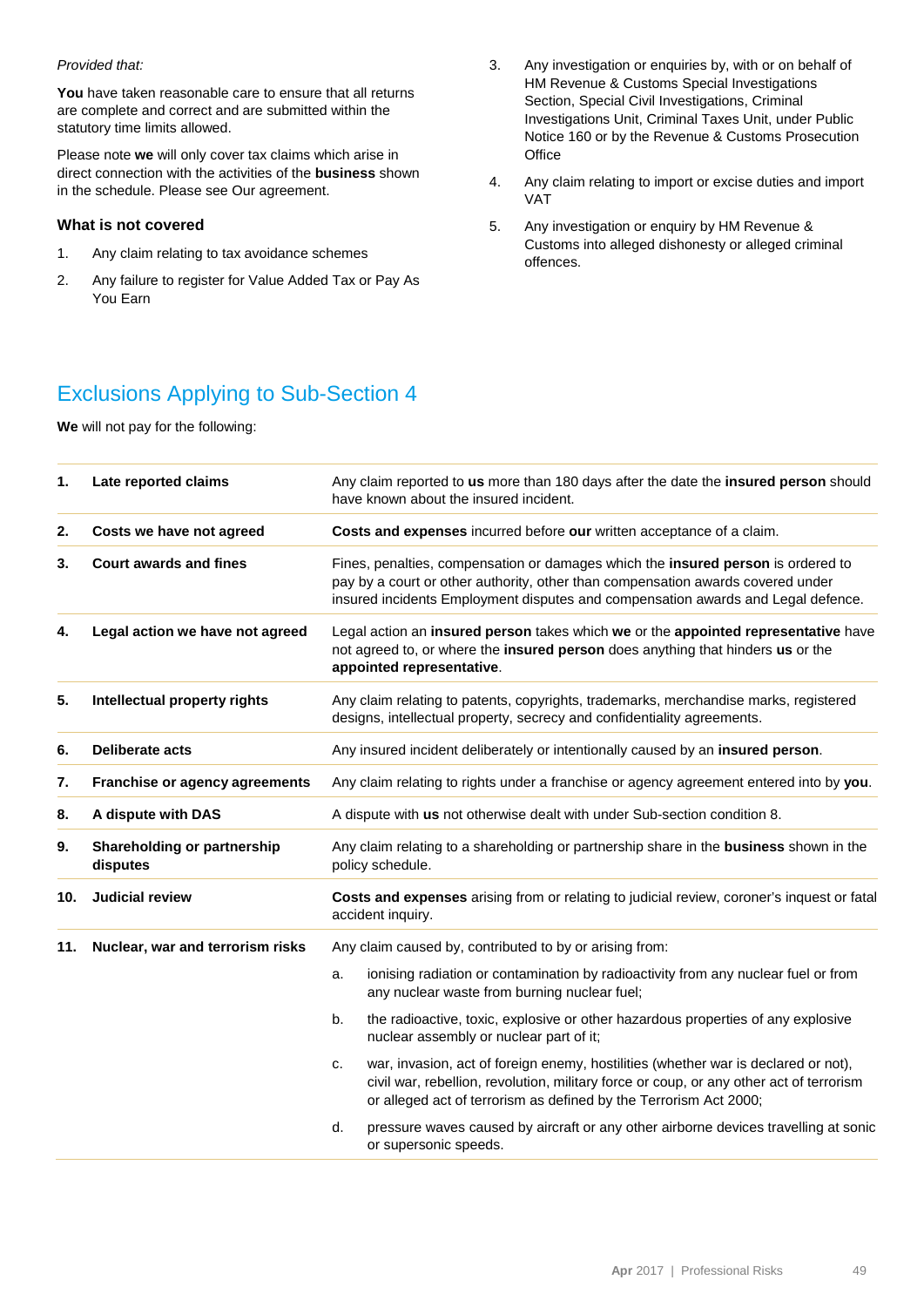| 12. | <b>Bankruptcy</b>     |                                                                                                                                                           | Any claim where either at the start of, or during the course of a claim, you:                          |
|-----|-----------------------|-----------------------------------------------------------------------------------------------------------------------------------------------------------|--------------------------------------------------------------------------------------------------------|
|     |                       | a.                                                                                                                                                        | are declared bankrupt                                                                                  |
|     |                       | b.                                                                                                                                                        | have filed a bankruptcy petition                                                                       |
|     |                       | C.                                                                                                                                                        | have filed a winding-up petition                                                                       |
|     |                       | d.                                                                                                                                                        | have made an arrangement with your creditors                                                           |
|     |                       | е.                                                                                                                                                        | have entered into a deed of arrangement                                                                |
|     |                       | f.                                                                                                                                                        | are in liquidation                                                                                     |
|     |                       | g.                                                                                                                                                        | part or all of your affairs or property are in the care or control of a receiver or<br>administrator.  |
| 13. | <b>Defamation</b>     |                                                                                                                                                           | Any claim relating to written or verbal remarks that damage the <b>insured person's</b><br>reputation. |
| 14. | Calendar date devices | Any claim directly or indirectly caused by or resulting from any device failing to<br>recognise, interpret or process any date as its true calendar date. |                                                                                                        |
| 15. | Litigant in person    | expert.                                                                                                                                                   | Any claim where an <b>insured person</b> is not represented by a law firm, barrister or tax            |
|     |                       |                                                                                                                                                           |                                                                                                        |

# Conditions Applying to Sub-Section 4

| 1. | Your representation   | a. | On receiving a claim, if representation is necessary, we will appoint a preferred<br>law firm or tax consultancy as your appointed representative to deal with<br>your claim. They will try to settle your claim by negotiation without having to go<br>to court.                                                                                                                                                                                                                                                                                                                 |
|----|-----------------------|----|-----------------------------------------------------------------------------------------------------------------------------------------------------------------------------------------------------------------------------------------------------------------------------------------------------------------------------------------------------------------------------------------------------------------------------------------------------------------------------------------------------------------------------------------------------------------------------------|
|    |                       | b. | If the appointed preferred law firm or tax consultancy cannot negotiate<br>settlement of your claim and it is necessary to go to court and legal proceedings<br>are issued or there is a conflict of interest, then you may choose a law firm or<br>tax expert to act as the appointed representative. We will choose the<br>appointed representative to represent you in any proceedings where we are<br>liable to pay a compensation award.                                                                                                                                     |
|    |                       | C. | If you choose a law firm as your appointed representative who is not a<br>preferred law firm or tax consultancy, we will give your choice of law firm the<br>opportunity to act on the same terms as a preferred law firm or tax<br>consultancy. However if they refuse to act on this basis, the most we will pay is<br>the amount we would have paid if they had agreed to the DAS Standard Terms<br>of Appointment. The amount we will pay a law firm (where acting as the<br>appointed representative) is currently £100 per hour. This amount may vary<br>from time to time. |
|    |                       | d. | The appointed representative must co-operate with us at all times and must<br>keep us up to date with the progress of the claim.                                                                                                                                                                                                                                                                                                                                                                                                                                                  |
| 2. | Your responsibilities |    | An insured person must:                                                                                                                                                                                                                                                                                                                                                                                                                                                                                                                                                           |
|    |                       | a. | co-operate fully with us and the appointed representative;                                                                                                                                                                                                                                                                                                                                                                                                                                                                                                                        |
|    |                       | b. | give the appointed representative any instructions that we ask you to.                                                                                                                                                                                                                                                                                                                                                                                                                                                                                                            |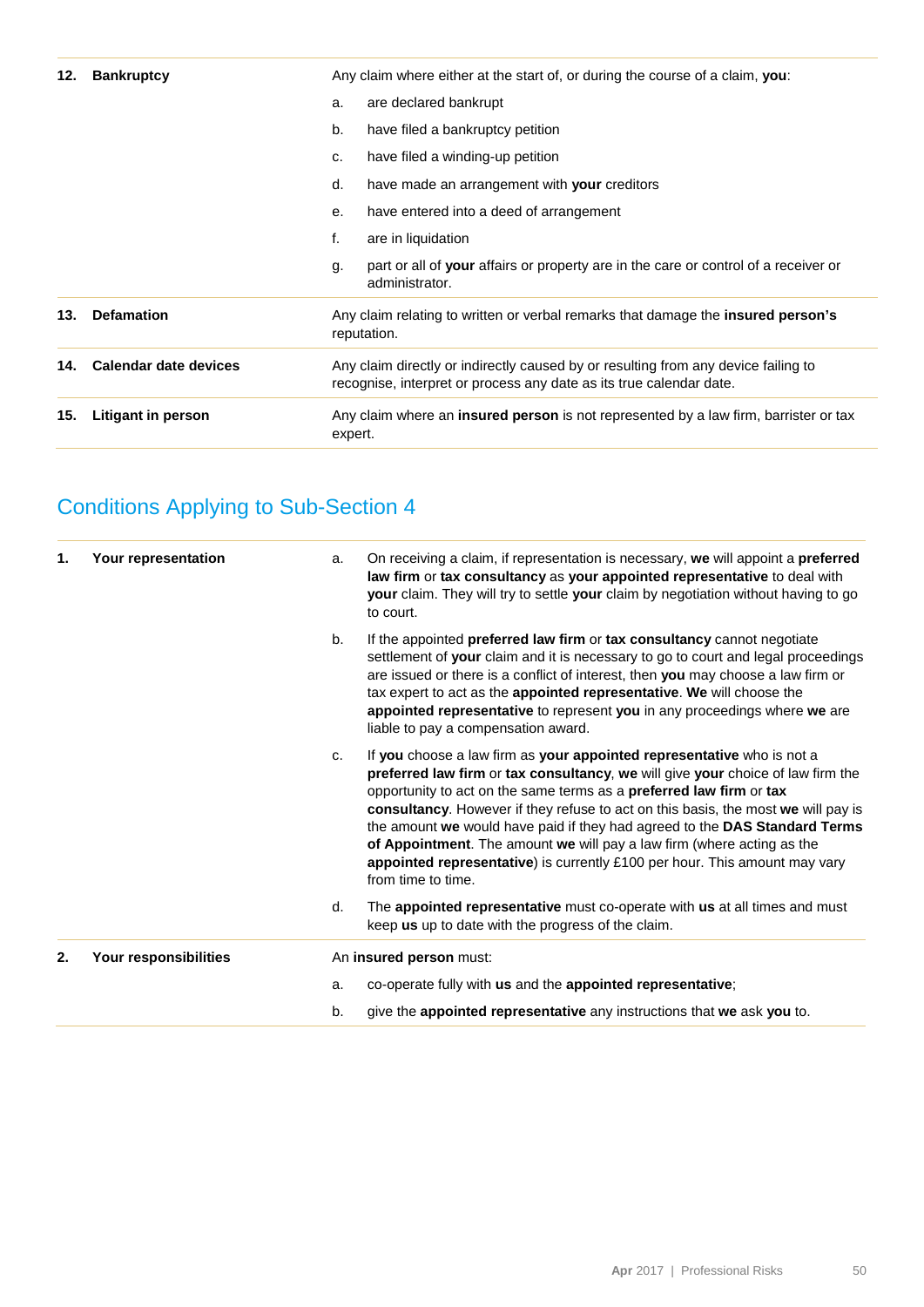| 3.  | Offers to settle a claim                                       | a.                                                                                                                                                                                                                                                                                                                                                                                                                                                                                                                                                 | An insured person must tell us if anyone offers to settle a claim and must not<br>negotiate or agree to any settlement without our written consent.                                                                                                                                                                                                                                                                                                                                                                                                                                                   |  |
|-----|----------------------------------------------------------------|----------------------------------------------------------------------------------------------------------------------------------------------------------------------------------------------------------------------------------------------------------------------------------------------------------------------------------------------------------------------------------------------------------------------------------------------------------------------------------------------------------------------------------------------------|-------------------------------------------------------------------------------------------------------------------------------------------------------------------------------------------------------------------------------------------------------------------------------------------------------------------------------------------------------------------------------------------------------------------------------------------------------------------------------------------------------------------------------------------------------------------------------------------------------|--|
|     |                                                                | b.                                                                                                                                                                                                                                                                                                                                                                                                                                                                                                                                                 | If an insured person does not accept a reasonable offer to settle a claim, we<br>may refuse to pay further costs and expenses.                                                                                                                                                                                                                                                                                                                                                                                                                                                                        |  |
|     |                                                                | c.                                                                                                                                                                                                                                                                                                                                                                                                                                                                                                                                                 | We may decide to pay an insured person the reasonable value of the claim that<br>the insured person is claiming or is being claimed against them instead of<br>starting or continuing legal action. In these circumstances an insured person<br>must allow us to take over and pursue or settle a claim in their name. An<br>insured person must allow us to pursue at our own expense and for their<br>benefit, any claim for compensation against any other person and an insured<br>person must give us all the information and help we need to do so.                                             |  |
| 4.  | Assessing and recovering costs                                 | a.                                                                                                                                                                                                                                                                                                                                                                                                                                                                                                                                                 | An insured person must instruct the appointed representative to have costs<br>and expenses taxed, assessed or audited if we ask for this.                                                                                                                                                                                                                                                                                                                                                                                                                                                             |  |
|     |                                                                | b.                                                                                                                                                                                                                                                                                                                                                                                                                                                                                                                                                 | An insured person must take every step to recover costs and expenses and<br>court attendance and jury service expenses that we have to pay and must pay<br>us any amounts that are recovered.                                                                                                                                                                                                                                                                                                                                                                                                         |  |
| 5.  | <b>Cancelling an appointed</b><br>representative's appointment |                                                                                                                                                                                                                                                                                                                                                                                                                                                                                                                                                    | If the appointed representative refuses to continue acting for an insured person<br>with good reason or if an insured person dismisses the appointed representative<br>without good reason, the cover we provide will end at once, unless we agree to<br>appoint another appointed representative.                                                                                                                                                                                                                                                                                                    |  |
| 6.  | <b>Withdrawing cover</b>                                       | If an insured person settles a claim or withdraws their claim without our agreement,<br>or does not give suitable instructions to the appointed representative, we can<br>withdraw cover and will be entitled to reclaim any costs and expenses we have paid.                                                                                                                                                                                                                                                                                      |                                                                                                                                                                                                                                                                                                                                                                                                                                                                                                                                                                                                       |  |
| 7.  | <b>Expert opinion</b>                                          | We may require you to get, at your own expense, an opinion from an expert, that we<br>consider appropriate, on the merits of the claim or proceedings, or on a legal principle.<br>The expert must be approved in advance by us and the cost agreed in writing<br>between you and us. Subject to this we will pay the cost of getting the opinion if the<br>expert's opinion indicates that it is more likely than not that you will recover damages<br>(or obtain any other legal remedy that we have agreed to) or make a successful<br>defence. |                                                                                                                                                                                                                                                                                                                                                                                                                                                                                                                                                                                                       |  |
| 8.  | <b>Arbitration</b>                                             |                                                                                                                                                                                                                                                                                                                                                                                                                                                                                                                                                    | If there is a disagreement between you and us about the handling of a claim and it is<br>not resolved through our internal complaints procedure and you are a small business,<br>you can contact the Financial Ombudsman Service for help. Details available from<br>www.financial-ombudsman.org.uk. Alternatively there is a separate arbitration<br>process (this applies to all sizes of business). The arbitrator will be a barrister chosen<br>jointly by you and us. If there is a disagreement over the choice of arbitrator, we will<br>ask the Chartered Institute of Arbitrators to decide. |  |
| 9.  | Keeping to the policy terms                                    |                                                                                                                                                                                                                                                                                                                                                                                                                                                                                                                                                    | An insured person must:                                                                                                                                                                                                                                                                                                                                                                                                                                                                                                                                                                               |  |
|     |                                                                | a.                                                                                                                                                                                                                                                                                                                                                                                                                                                                                                                                                 | keep to the terms and conditions of this policy                                                                                                                                                                                                                                                                                                                                                                                                                                                                                                                                                       |  |
|     |                                                                | b.                                                                                                                                                                                                                                                                                                                                                                                                                                                                                                                                                 | take reasonable steps to avoid and prevent claims                                                                                                                                                                                                                                                                                                                                                                                                                                                                                                                                                     |  |
|     |                                                                | c.                                                                                                                                                                                                                                                                                                                                                                                                                                                                                                                                                 | take reasonable steps to avoid incurring unnecessary costs                                                                                                                                                                                                                                                                                                                                                                                                                                                                                                                                            |  |
|     |                                                                | d.                                                                                                                                                                                                                                                                                                                                                                                                                                                                                                                                                 | send everything we ask for in writing, and                                                                                                                                                                                                                                                                                                                                                                                                                                                                                                                                                            |  |
|     |                                                                | е.                                                                                                                                                                                                                                                                                                                                                                                                                                                                                                                                                 | report to us full and factual details of any claim as soon as possible and give us<br>any information we need.                                                                                                                                                                                                                                                                                                                                                                                                                                                                                        |  |
| 10. | <b>Fraudulent claims</b>                                       | We will, at our discretion, void the policy (make it invalid) from the date of claim, or<br>alleged claim, and/or we will not pay the claim if:                                                                                                                                                                                                                                                                                                                                                                                                    |                                                                                                                                                                                                                                                                                                                                                                                                                                                                                                                                                                                                       |  |
|     |                                                                | a.                                                                                                                                                                                                                                                                                                                                                                                                                                                                                                                                                 | a claim the insured person has made to obtain benefit under this policy is<br>fraudulent or intentionally exaggerated, or                                                                                                                                                                                                                                                                                                                                                                                                                                                                             |  |
|     |                                                                | b.                                                                                                                                                                                                                                                                                                                                                                                                                                                                                                                                                 | a false declaration or statement is made in support of a claim.                                                                                                                                                                                                                                                                                                                                                                                                                                                                                                                                       |  |
|     |                                                                |                                                                                                                                                                                                                                                                                                                                                                                                                                                                                                                                                    | Where the above circumstances apply, as part of our fraud prevention measures we<br>will, at our discretion, also share information with other parties such as the police,<br>government bodies and anti-fraud organisations.                                                                                                                                                                                                                                                                                                                                                                         |  |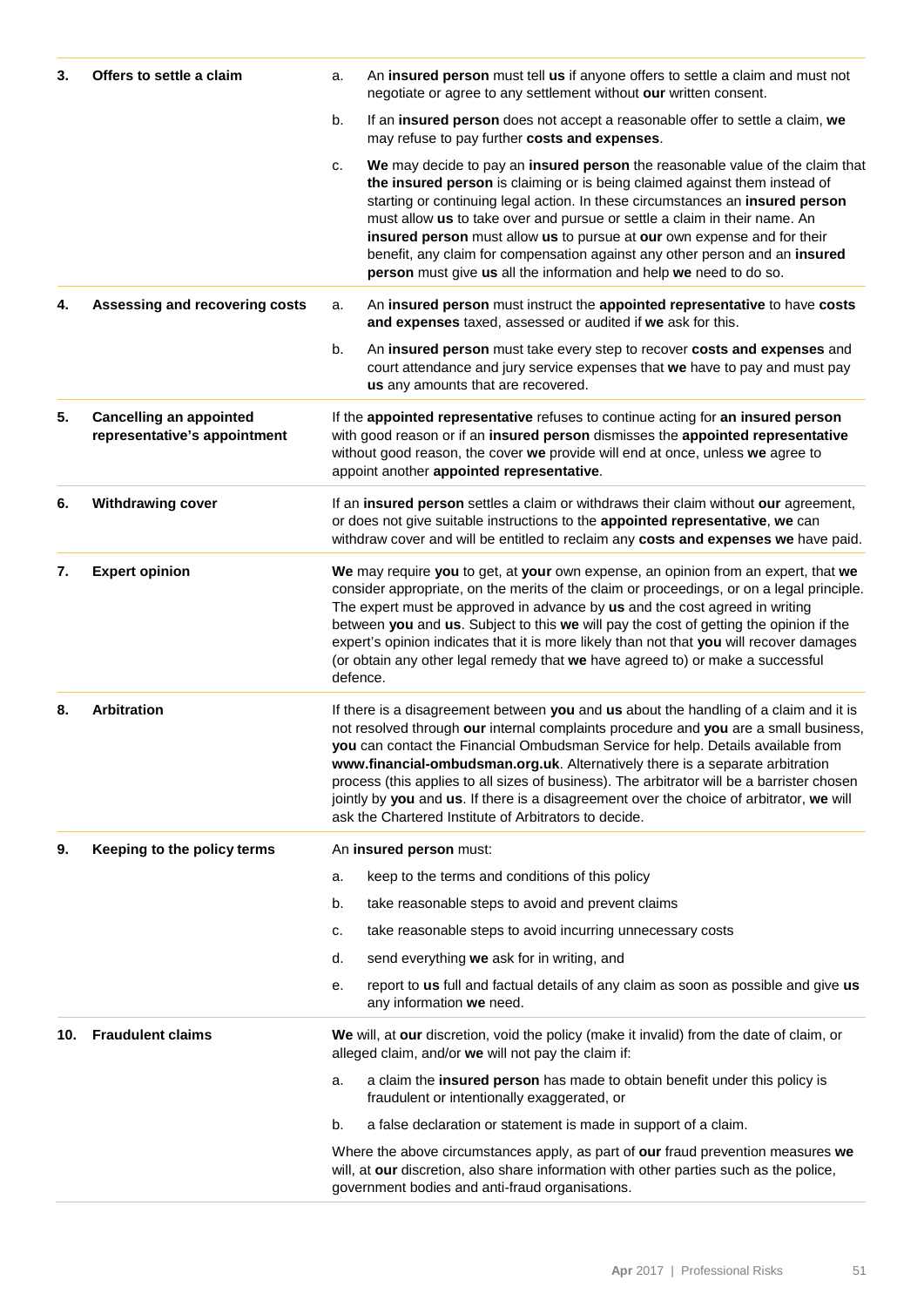| 11. | party                   | <b>Claims under this policy by a third</b> Apart from us, you are the only person who may enforce all or any part of this policy<br>and the rights and interests arising from or connected with it. This means that the<br>Contracts (Rights of Third Parties) Act 1999 does not apply to the policy in relation to<br>any third-party rights or interest. |
|-----|-------------------------|------------------------------------------------------------------------------------------------------------------------------------------------------------------------------------------------------------------------------------------------------------------------------------------------------------------------------------------------------------|
| 12. | <b>Other insurances</b> | If any claim covered under this policy is also covered by another policy, or would have<br>been covered if this policy did not exist, we will only pay our share of the claim even if<br>the other insurer refuses the claim.                                                                                                                              |
| 13. | Law that applies        | This policy is governed by the law that applies in the part of the United Kingdom,<br>Channel Islands or Isle of Man where your business is registered. Otherwise the law<br>of England and Wales applies.                                                                                                                                                 |
|     |                         | All Acts of Parliament mentioned in this policy include equivalent laws in Scotland,<br>Northern Ireland, the Isle of Man and the Channel Islands as appropriate.                                                                                                                                                                                          |

To provide and administer the legal advice service and legal expenses insurance **we** must process **your** personal data (including sensitive personal data) that **we** collect from **you** in accordance with **our** Privacy Policy.

To do so, **we** may need to send **your** information to other parties, such as lawyers or other experts, the court, insurance intermediaries, insurance companies, appointed service providers or members of the DAS UK Group. To give **you** legal advice, **we**  may have to send information outside the European Economic Area.

In doing this, **we** will comply with the Data Protection Act 1998. **We** will not disclose **your** personal data to any other person or organisation unless **we** are required to by **our** legal and regulatory obligations, or for the prevention and detection of crime, including fraud and financial sanctions. To prevent and detect crime **we** may use and share **your** data with other organisations and public bodies, including the police and anti-fraud organisations.

For any questions or comments, or requests to see a copy of the information **we** hold about **you**, please write to the Group Data Protection Controller at **our DAS** Head Office address – **DAS** Legal Expenses Insurance Company Limited, **DAS** House, Quay Side, Temple Back, Bristol, BS1 6NH.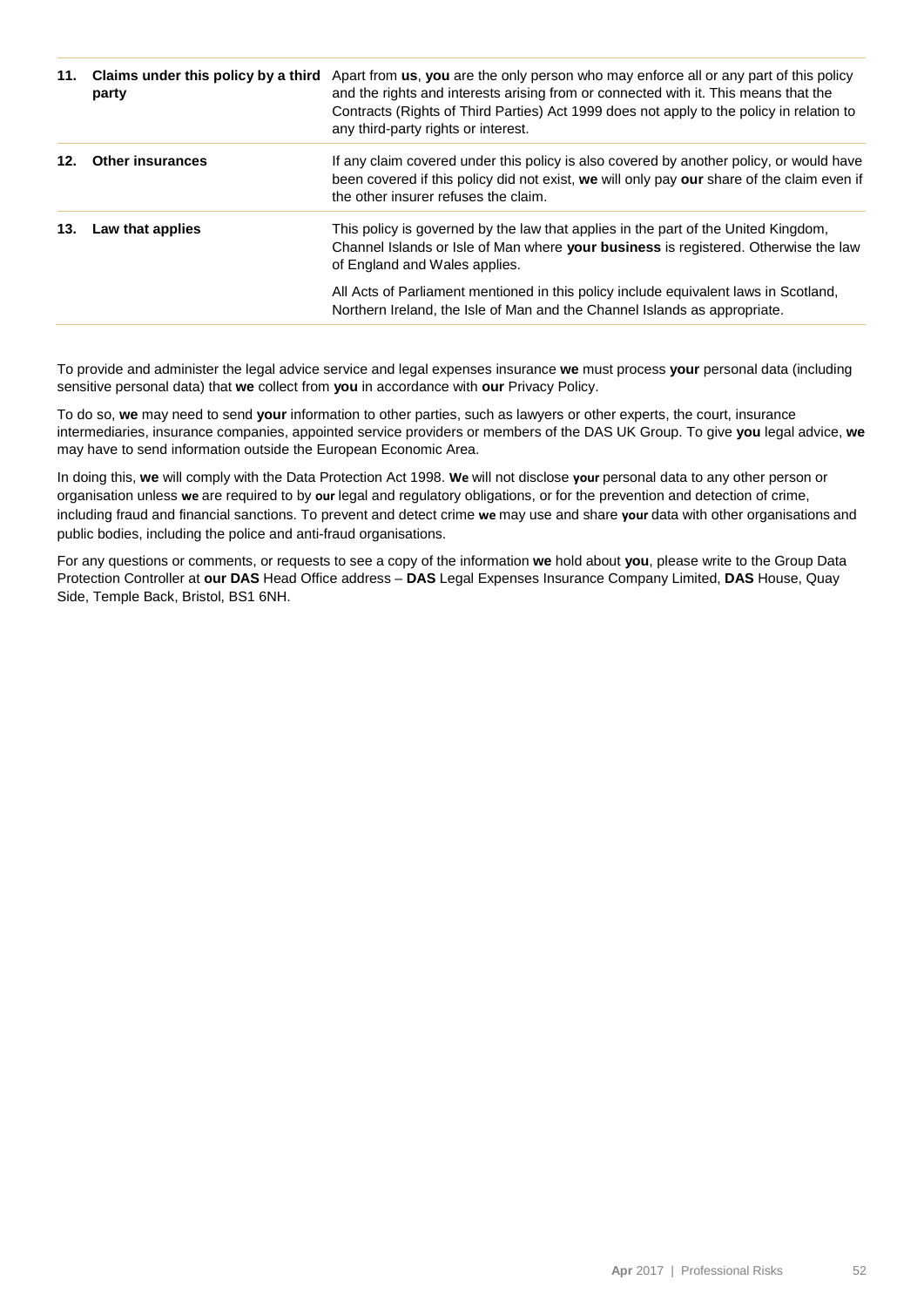# Section 4 – Management Liability **Insurance**

This is a claims made policy. Please read it carefully.

In consideration of the payment of the premium or agreement to pay the premium and subject to the terms and conditions of this Section and any endorsements attached to this Section, the **Insurer** and the **Named Company** agree as follows:

# Insuring Clauses

In respect of the following Insuring Clauses, the **Insurer** shall pay up to up to the **Limit of liability** stated in the Schedule for each Insuring Clause purchased in respect of any one **Single Claim**. For the avoidance of doubt, If the Schedule states that an Insuring Clause is "Not Applicable" then there is no coverage in respect of that Insuring Clause.

## **A.**

1. DIRECTORS' AND OFFICERS' LIABILITY

The **Insurer** shall pay to or on behalf of any **Insured Person** any **Loss** resulting from a **Claim** first made during the **Period of Insurance**, (or **Discovery Period,** if applicable), against such **Insured**, except when and to the extent that the **Company** has paid such **Loss** to or on behalf of the **Insured Person** as indemnification or an advance.payment.

#### 2. COMPANY REIMBURSEMENT

The **Insurer** shall pay to or on behalf of any **Company** any **Loss** resulting from a **Claim** first made during the **Period of Insurance**, (or **Discovery Period**, if applicable) against an **Insured Person**, if the **Company** has paid such **Loss** to or on behalf of the **Insured Person** as indemnification or an advance payment.

**B.** CORPORATE LIABILITY

The **Insurer** shall pay to or on behalf of any **Company** any **Loss** resulting from a **Claim** other than any **Employment Practice Claim** first made during the **Period of Insurance**, (or **Discovery Period**, if applicable), against the **Company**.

**C.** COMPANY EMPLOYMENT PRACTICE LIABILITY

The **Insurer** shall pay to or on behalf of any **Company** any **Loss** resulting from an **Employment Practice Claim** brought or maintained against the **Company** in the United Kingdom and first made during the **Period of insurance** (or **Discovery Period**, if applicable).

# Definitions Applicable to Section 4 only

#### **Change in Control** means,

- 1. the appointment of a receiver, administrator, or liquidator, or the equivalent in any jurisdiction, by or on behalf of the **Named Company**; or
- 2. the **Named Company** entering into any scheme of arrangement with its creditors; or
- 3. the **Named Company** merging with or consolidating into any other company; or
- 4. any person or company other than a **Company** acting alone or in concert:
	- i. acquiring ownership or control or assuming control pursuant to a written agreement with other shareholders of more than 50% of the voting rights in the **Named Company** and/or more than 50% of the outstanding shares representing the present right to vote for the election of the board of directors of the **Named Company** and/or assuming the right to appoint or remove the majority of the board of directors of the **Named Company**; or
	- ii. acquiring ownership of all or the majority of the assets of the **Named Company**.

#### **Claim** means,

- 1. any written demand for monetary or non-monetary relief; or
- 2. any civil (including arbitration and other alternative dispute resolution), criminal, regulatory or administrative proceeding, including any **Employment Practice Claim**,

against an **Insured** for one or more **Wrongful Act(s)**, deemed to be made upon receipt by or service upon the **Insured**, whichever is earlier, or

3. for the purposes of giving effect to Extension J only, any **Investigation**.

#### **Company** means,

- 1. the Named Company; or
- 2. any **Subsidiary**

#### **Defence Costs** means,

1. reasonable and necessary fees, costs and expenses incurred with the prior written consent of the **Insurer** (not to be unreasonably withheld or delayed), for which the **Insured** is legally liable to pay, including the reasonable premiums but not the collateral for any appeal bond, attachment bond or similar bond for any civil proceeding, resulting from investigating, adjusting, defending, appealing or otherwise participating in a **Claim**, but excluding salaries, wages, benefits or overhead expenses of directors, officers or **Employees** of the **Company** or costs or overhead expenses of the **Company** itself; and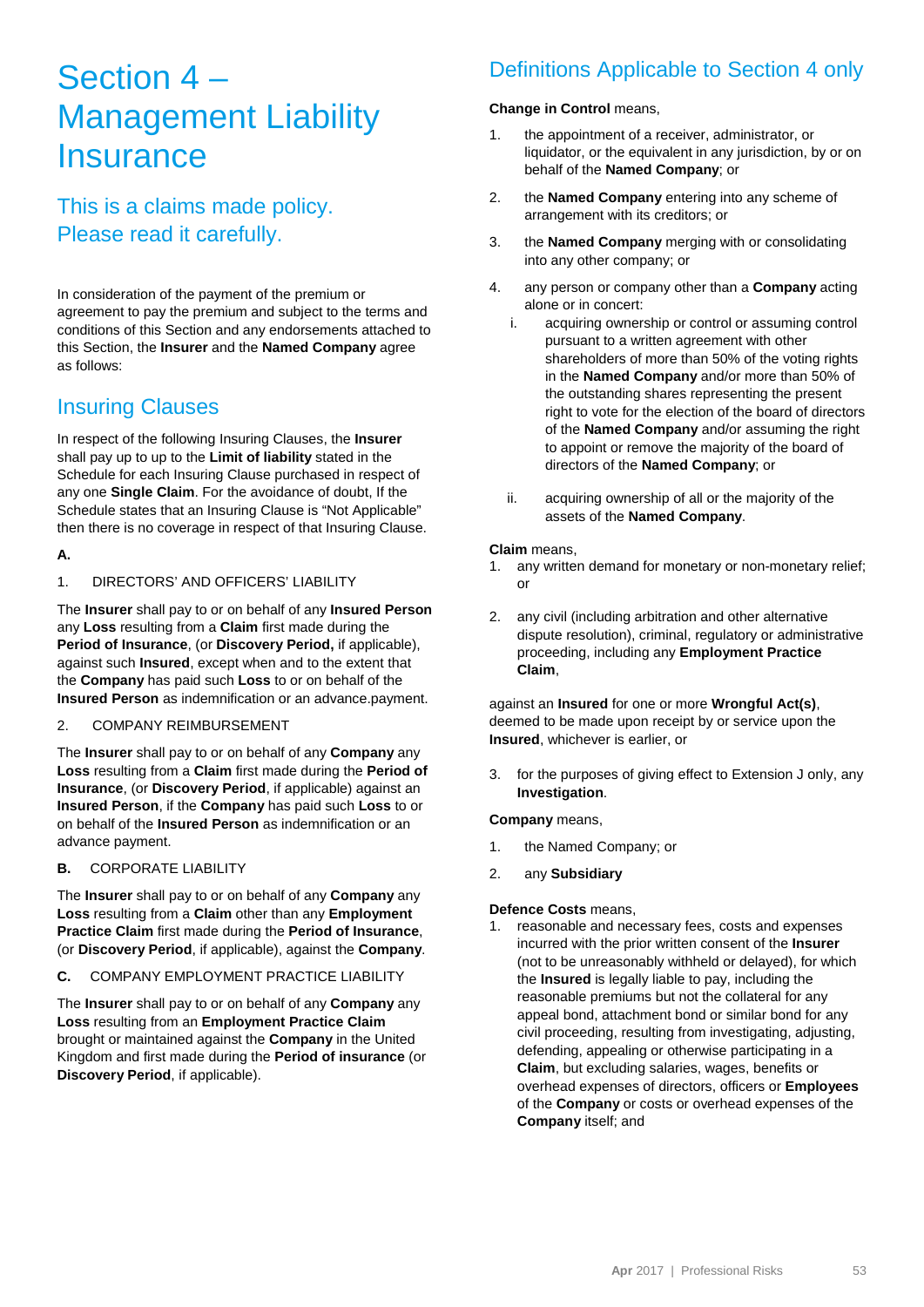2. for the purposes of giving effect to Extension (J) only, **Investigation Costs**

#### **Discovery Period** means,

the relevant period stated in the Schedule (if applicable) commencing immediately after the Expiration Date stated in the Schedule.

#### **Employee** means,

- any natural person
- 1. who is or was under a contract of employment (whether full-time, part-time or otherwise) with the **Company** and whom such **Company** compensates by way of salary, wages and / or commission
- 2. who is or was an independent contractor; secondee; volunteer; or student pursuing studies or gaining work experience, but only if and to the extent that;
	- i. such natural person is under the direction and supervision of the **Company**; and
	- ii. the **Company** provides indemnification to such individual in the same manner as is provided to the natural persons referred to in (i) above

#### **Employment Practice Claim** means, any **Claim** made against an **Insured** for a specified **Wrongful Employment Practice**.

#### **Insured** means,

- 1. for the purposes of Insuring Clause A, any **Insured Person**; and
- 2. for the purposes of Insuring Clauses B and C only, any **Company**.

#### **Insured Person** means,

any past, present or future natural person who was, is or shall become:

1. Director, officer, member, manager, trustee, nonexecutive director or de facto director (including any shadow director) of any **Company**; or

#### 2. an **Outside Director**; or

- 3. an **Employee** of the **Company** but only with respect to any:
	- i. **Claim** for a **Wrongful Employment Practice**; or
	- ii. **Claim** where and during such time the **Employee** is a co-defendant along any person listed in 1 above; or;
	- iii. **Claim** in respect of a **Wrongful Act** actually or allegedly committed in a managerial or supervisory capacity.

**Insured Person** shall not include any insolvency practitioner or external auditor appointed on behalf of a **Company**.

#### **Investigation** means,

any formal or official hearing, investigation or inquiry by a governmental or judicial agency into the affairs of a **Company**, an **Outside Entity** or an **Insured Person** in their capacity as such, commenced by the receipt by an **Insured Person** of written documentation by the body empowered to investigate (in the case of the United States of America, the Securities and Exchange Commission, a subpoena or a Wells Notice):

- 1. at such time when there is no allegation of a **Wrongful Act** against the **Insured** and relating to any matters existing prior to the Expiration Date; and
- 2. that legally requires such **Insured Person** to attend such hearing, investigation or inquiry; or
- 3. in which the Insured is identified by an investigating authority as a subject of such hearing, investigation or inquiry.

**Investigation** shall not include routine regulatory supervision, inspection or compliance reviews or any investigation which focuses on an industry rather than a **Company, Outside Entity** or **Insured Person** in their capacity as such.

An **Investigation** shall be deemed first made when the **Insured Person** is first required to participate in, or formally identified as being subject to, such **Investigation**, whichever is the earlier.

#### **Investigation Costs** means,

any reasonable and necessary fees, costs and expenses incurred with the prior written consent of the **Insurer** (not to be unreasonably withheld or delayed), for which the **Insured** is legally liable to pay, but excluding salaries, wages, benefits or overhead expenses of directors, officers or **Employees** of the **Company** or costs or overhead expenses of the **Company** itself, in preparing for, or being represented at, an **Investigation**.

#### **Limit of liability** means,

the amount stated in the Schedule.

**Loss** means,

- 1. **Defence Costs**; and
- 2. any amounts that an **Insured** is legally obliged to pay as a result of a **Claim** including:
	- i. damages including, in respect of Insuring Clauses A and C only, punitive or exemplary damages and the multiplied portion of any multiplied damage award where lawfully insurable by the laws of the jurisdictions in which such sums are payable and in which such sums were ordered to be paid; and
	- ii. settlements, judgments, pre and post- judgment interest on a covered judgment or award, or awards of costs or other amounts.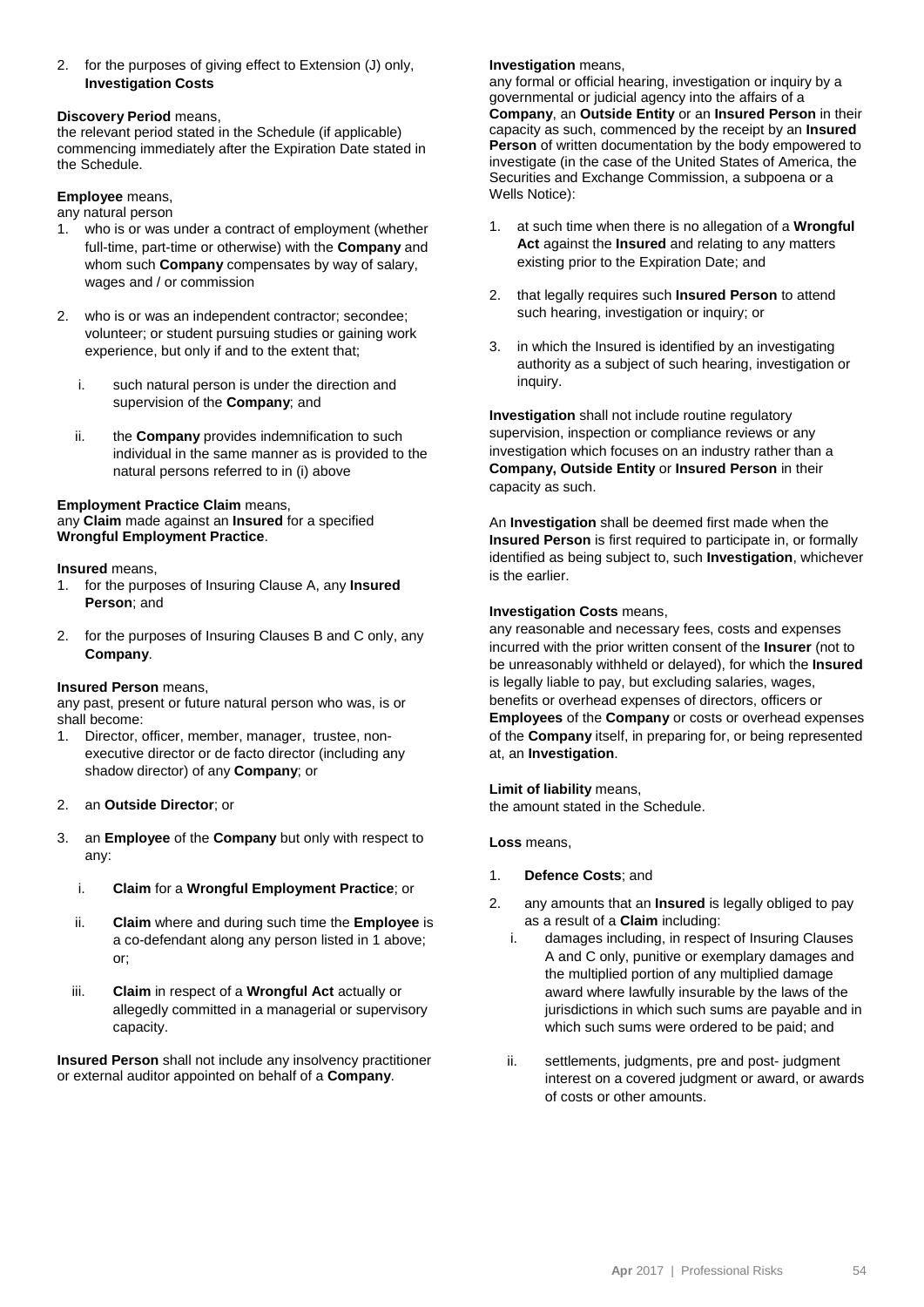**Loss** shall not include:

- 1. any fines or penalties, except, to the extent covered under Extension F, Civil Fines and Penalties; or
- 2. taxes (except under Insuring Clause A1 to the extent that personal liability of a director or officer for nonpayment of corporate taxes is established by law in the jurisdiction in which the **Claim** is made and such liability constitutes a **Non-Indemnifiable Loss**); or
- 3. any kind of employment-related benefits; or
- 4. any amounts which are deemed uninsurable under the laws of the jurisdictions in which such sums are payable or in which such sums were ordered to be paid; or
- 5. in respect of Insuring Clause B only, any punitive or exemplary damages, the multiplied portion of any multiplied damage award, or any non-compensatory damages; or
- 6. in respect of Insuring Clause C only, any:
	- i. compensation payable in respect of statutory notice period; or
	- ii. compensation earned by the claimant in the course of employment, including but not limited to unpaid wages, salaries, overtime, reimbursement of **Employee's** expenses, social security, retirement benefits or pension benefits, vacation days or sick days and any amount the **Company** would have been liable for in the absence of a **Wrongful Act;** or
	- iii. severance or redundancy pay; or
	- iv. stock options owed pursuant to any agreement or any other incentive or compensation (including deferred compensation) whose value is imputed or derived from the value of the **Securities** of the **Company**, except and to the extent that a judgment or settlement of an **Employment Practice Claim** includes a monetary component measured by the value of stock options or security which did not vest due to the actual or alleged wrongful termination of the claimant; or
	- v. amount for which the **Company** is not legally liable; or
	- vi. amounts owing under or assumed by the **Company** pursuant to any express written contract or agreement; or
	- vii. medical or insurance benefits, social security (or the equivalent thereof) to which a claimant allegedly was entitled or would have been entitled had the **Company** provided the claimant with a continuation or conversion of such benefits or Insurance; or
- viii. costs associated with complying with an order, judgment or award of, or agreement to provide nonmonetary relief, including costs associated with providing reasonable accommodations or more accessible building or property.

#### **Named Company** means,

the entity designated as such in the Schedule.

#### **Non-Executive Director** means,

any natural person serving as a non-executive director of the **Named Company**

**Non-Executive Director Extra Limit** means, the amount specified as such in the Schedule.

#### **Non-Indemnifiable Loss** means,

**Loss** that a **Company** is (i) legally prohibited from indemnifying the **Insured Person** for, or (ii) unable to indemnify due to its insolvency under Section 123 of the Insolvency Act 1986 or under the law that governs the insolvency of the **Company**.

#### **Outside Director** means,

any natural person employed by the **Company** who, at the specific request of the **Company**, serves as a director, officer, trustee, regent or governor of or in another equivalent executive position with an **Outside Entity**.

#### **Outside Entity** means,

- 1. any organisation, association or entity, run on a nonprofit basis; or
- 2. any organisation, association, or entity in which a **Company** owns any but not more than 50% of the issued and outstanding shares representing the right to vote for the election of such **Outside Entity's** directors,

#### provided however, that **Outside Entity** shall not include:

- i. any organisation, association or entity incorporated, domiciled, or which derives more than 50% of its turnover in the United States of America or Canada;  $\alpha$ r
- ii. any organisation, association or entity having any of its **Securities** traded on any exchange; or
- iii. any financial institution (including any bank, depository institution, investment company, securities broker, dealer or underwriter, asset manager or insurance company),

other than such organisation, association, entity or financial institution which has with the express written consent of the **Insurer** been listed by endorsement to this Section.

#### **Pollutants** means,

any substance whether it be solid, liquid, gaseous, biological, radiological or a thermal irritant, or a toxic or hazardous substance, or a contaminant including but not limited to asbestos or asbestos products, mycota or byproducts, lead or lead containing products, smoke, vapours, dust, fibres, mould, spores, fungi, germs, soot, fumes, acids, alkalis, chemicals, air emissions, odour, waste water, oil, oil products, medical waste, radioactive material of any kind, and waste materials to be recycled, reconditioned or reclaimed.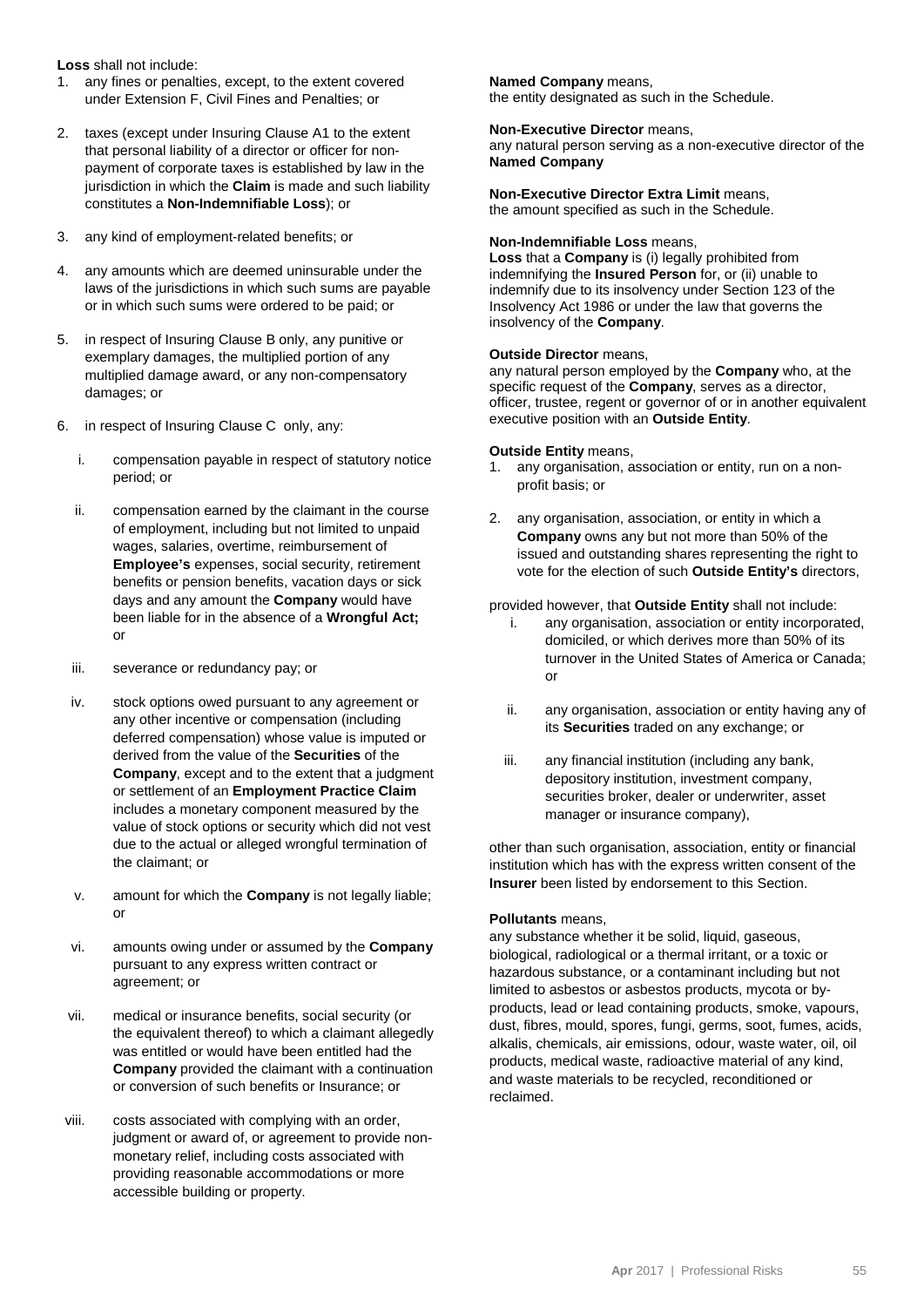#### **Pollution** means,

any actual, alleged or threatened discharge, dispersal, release or escape of any **Pollutants**.

#### **Proposal** means,

the proposal(s) and any document, information or statement specifically made available to the **Insurer** for the purpose of its assessment of the risk to be covered under this Section, as well as any attachments, exhibits, or appendices thereto, which shall be deemed attached to and forming part of this Section, including any materials submitted in connection with such proposal, all of which are deemed a part of the Section.

#### **Retaliation** means,

an act of an **Insured** committed or allegedly committed against an **Employee** on account of such **Employee** exercising any rights in law, refusing to breach any law, opposing any unlawful practice, disclosing or threatening to disclose an alleged breach of law or assisting in, testifying in, or cooperating with a proceeding or investigation regarding an alleged breach of law.

#### **Retired Director** means,

a director or officer who voluntarily ceased to hold such office prior to the Expiration Date stated in the Schedule other than a disqualified director or where directly related to a **Change in Control**.

#### **Securities** means,

any of the following issued by the **Company**:

- 1. bonds, debentures, evidence of indebtedness, notes, shares, stocks or other equity or debt security; and
- 2. certificates of interest or participation in, receipts for, warrants or other rights to subscribe to or purchase, voting trust certificates relating to, certificates of deposit for, or other documentary evidence of interest in any of the securities referred to in 1. above.

#### **Single Claim** means,

any one or more **Claim(s)** arising out of, based upon or attributable to the same, related or continuous or repeated **Wrongful Act**, and will be deemed first made at the time the earlier **Claim** was made. In respect of **Investigations** only, if two or more **Investigations** relate to the same or related or continuous or repeated events then they shall be regarded as a **Single Claim**.

#### **Subsidiary** means,

- 1. any entity with respect to which, at or before the inception of the **Period of Insurance**, and during such time that, the **Named Company**, either directly or indirectly, through one or more **Subsidiaries**;
	- i. owns more than 50% of the issued and outstanding shares of such entity; or
	- ii. controls more than 50% of the voting rights within such entity; or
	- iii. controls the right to vote for the election or removal of the majority of such entity's board of directors; and
- 2. any entity not included in (1) above but included under Extension B.

If an entity ceases to be a **Subsidiary** during the **Period of Insurance**, coverage under this Section shall only apply with respect to **Claims** for **Wrongful Acts** actually or allegedly committed, or **Investigations** in relation to events that actually or allegedly occurred or took place, during such time said entity is or was a **Subsidiary** as defined above.

#### **Whistleblowing** means,

the protected providing of information by an **Insured** to certain public authorities as defined under Section 1514A of the United States Code (as inserted by Section 806 of the Sarbanes-Oxley Act 2002) or under any equivalent legislation in any jurisdiction.

#### **Wrongful Act** means,

- 1. For the purposes of Insuring Clause A only, any:
	- a) actual or alleged act, error, misstatement, misleading statement, omission, breach of duty, breach of statute, civil or common law; or
	- b) proposed act with respect to shareholder derivative actions only; or
	- c) **Wrongful Employment Practice**,

by the **Insured Person** acting in their capacity as such or solely because of such capacity; or

- 2. For the purposes of giving effect to Insuring Clause B only, any actual or alleged act, error or omission by the **Company** in its capacity as such or solely because of such capacity, but not any **Wrongful Employment Practice;** or
- 3. For the purposes of Insuring Clause C only, any **Wrongful Employment Practice** by the **Company**.

#### **Wrongful Employment Practice means,**

in relation to the **Company's Employees**, any actual or alleged:

- 1. wrongful or unfair dismissal or discharge or termination of employment, whether actual or constructive, including a related breach of express or implied terms of any contract of employment; or
- 2. employment-related misrepresentation; or
- 3. breach of any laws concerning employment or discrimination in employment; or
- 4. sexual harassment or other unlawful harassment in the work place; or
- 5. wrongful demotion or deprivation of career opportunity or failure to employ or promote; or
- 6. wrongful discipline of an **Employee** or **Retaliation**; or
- 7. failure to provide accurate references for **Employees**; or
- 8. failure to adopt adequate employment policies and procedures; or
- 9. employment-related libel, slander, defamation, injury to feelings, humiliation or invasion of privacy; or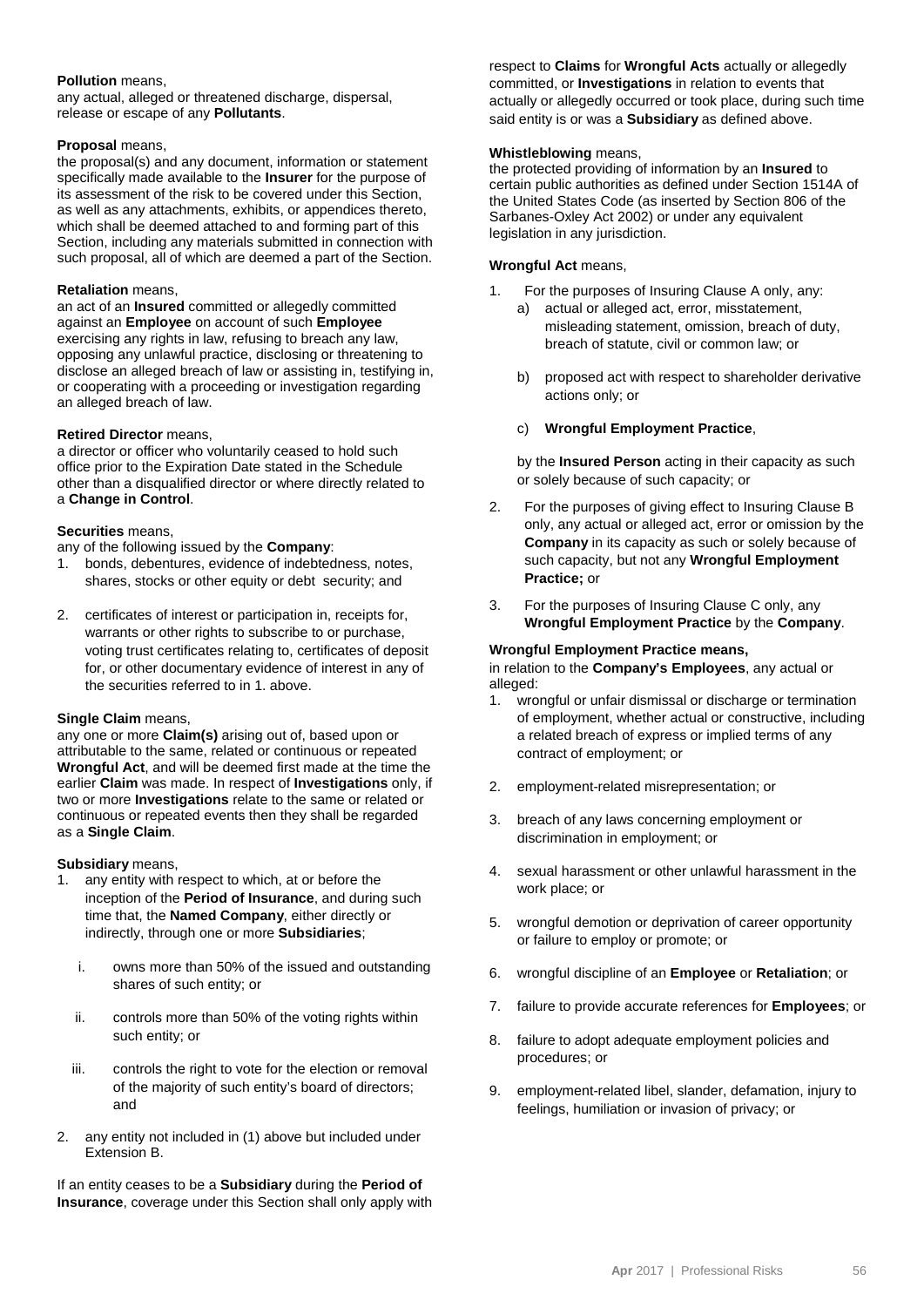10. employment-related breach of the Data Protection Act 1998 in respect of the personal data of any **Employee** or any similar legislation in any other jurisdiction.

# **Exclusions**

# **Exclusions applicable to all Insuring Clauses within Section 4 only:**

Unless otherwise specifically stated elsewhere in this Section, the **Insurer** will not be liable to make any payment for **Loss** in connection with any **Claim**:

# **A.** Unlawful conduct

arising out of, based upon or attributable to:

- 1. the gaining by the **Insured** of any profit or advantage to which such **Insured** was not legally entitled; or
- 2. the commission by the **Insured** of any deliberately fraudulent or dishonest act.

This exclusion shall however only apply where the **Insured's** behaviour is established primarily or incidentally in a final adjudication by any court, tribunal, legal panel or regulator in the **Claim** or by a written admission of the **Insured**.

# **B.** Bodily injury / Property damage

For bodily injury, sickness, mental anguish or emotional distress or disturbance, disease or death of any person howsoever caused, or damage to or loss of or destruction of any tangible property including loss of use thereof;

This exclusion shall not apply to **Claim** alleging mental anguish or emotional distress caused by a **Wrongful Employment Practice**;

# **C.** Pollution

arising out of, based upon or attributable to any **Pollution** or any direction or request to test for, monitor, clean up, remove, contain, treat, detoxify or neutralise **Pollutants**; provided, that this exclusion will not apply in respect of:

- 1. **Defence Costs** incurred in connection with such **Claim** up to the Sub-Limit stated in the Schedule; or
- 2. a Cl**aim** made by any **Securities** holder of the **Company**, either directly or derivatively.

## **D.** Trustee Liability

arising out of, based upon or attributable to breach of trust, fiduciary duty or negligence in relation to any retirement, pension, profit sharing, welfare or employee benefit programme or scheme established by the **Company** for the benefit of its directors, officers or **Employees**, or for any breach of an **Insured Person's** responsibilities imposed by law in respect of the foregoing.

# **E.** USA Insured v Insured

brought or maintained in the United States of America by, on behalf, at the instigation, or with the cooperation of, any **Company**, **Insured** or **Outside Entity**, unless such **Claim** is brought and maintained:

- 1. by an **Insured Person** alleging a **Wrongful Employment Practice**; or
- 2. by a Receiver or Manager appointed in respect of a **Company** in the framework of insolvency proceedings, directly or derivatively without the solicitation, voluntary assistance participation or co-operation of an **Insured** or an **Outside Entity's** directors or officers unless such solicitation, voluntary assistance participation or cooperation is required by law or protected as **Whistleblowing**; or
- 3. by an **Insured** for contribution or indemnity if the **Claim** directly results from another **Claim** covered under this Section; or
- 4. by way of shareholder derivative action on behalf of a **Company** or **Outside Entity**, without the solicitation, voluntary assistance, participation or co-operation of an **Insured** or an **Outside Entity's** directors or officers unless such solicitation, voluntary assistance participation or co-operation is required by law or protected as **Whistleblowing**; or
- 5. by a former director, officer or **Employee** of a **Company**; or
- 6. by an **Insured** or **Outside Entity** where if failing to do so such **Insured** or **Outside Entity** would incur legal liability.

This exclusion shall not apply to **Defence Costs**.

# **F.** Prior notice

arising out of, based upon or attributable to facts or circumstances underlying or alleged, or to the same or related or continuous or repeated **Wrongful Acts** alleged or contained, in any matter which has been reported, or with respect to which any notice has been given, under any policy of which this Section is a renewal or replacement or which it may succeed in time.

## **G.** Prior or pending litigation

arising out of, based upon or attributable to any pending or prior civil, criminal, administrative or regulatory proceeding, investigation, arbitration, demand or adjudication as of the Continuity Date stated in the Schedule, or alleging or derived from the same or essentially the same facts or circumstances as alleged in such pending or prior proceeding, investigation, arbitration, demand or adjudication.

## **H.** Professional Liability

alleging, arising out of, based upon or attributable to the **Company's** or an **Insured's** performance of or failure to perform professional services for others for a fee, or any act, error, or omission relating thereto.

This exclusion, however, shall not apply to;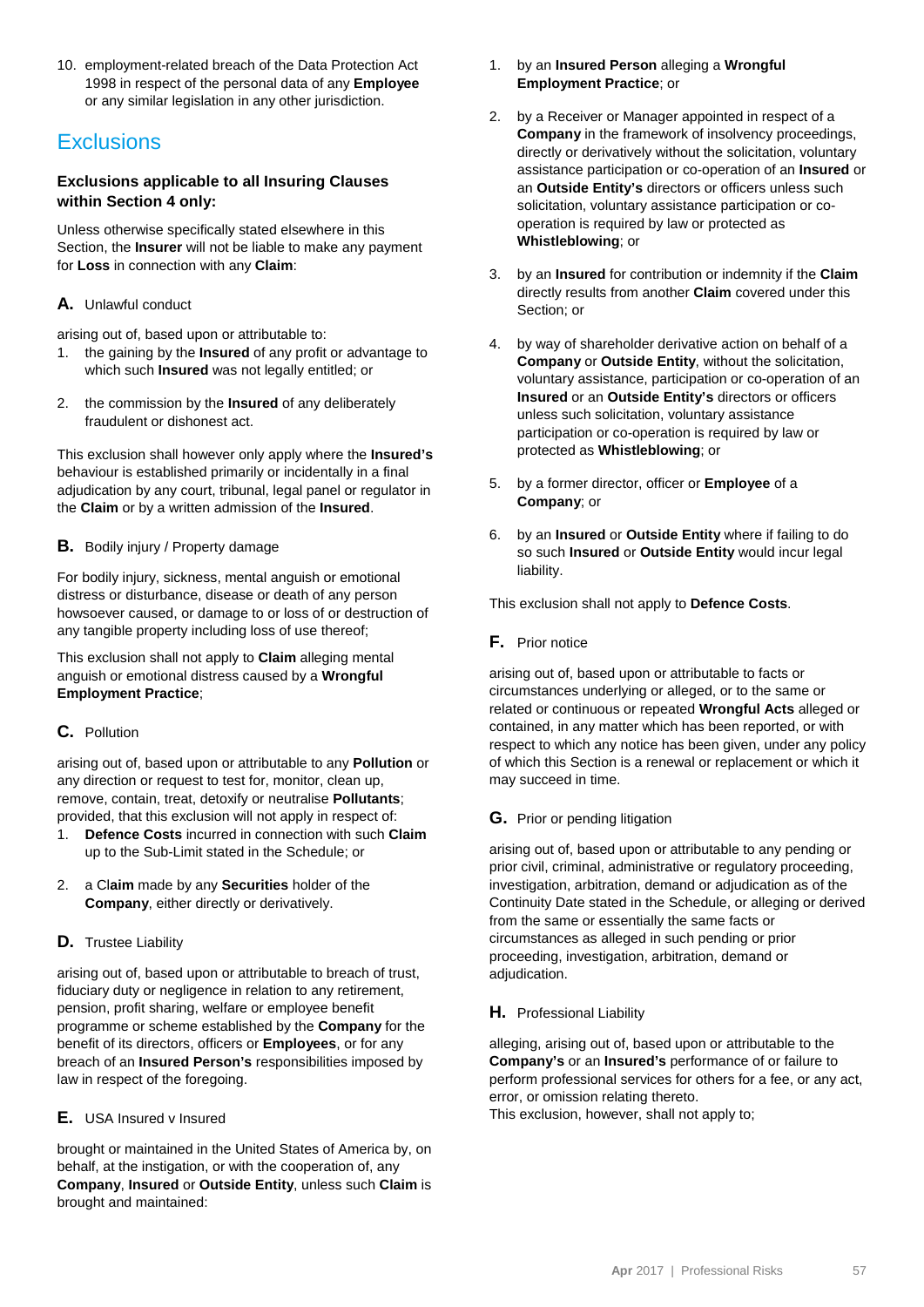- 1. any **Claim** made against an **Insured Person** by any **Securities** holder of the **Company**, either directly or derivatively: or
- 2. any **Claim** made against an **Insured Person** alleging a failure to supervise those who performed or failed to perform such professional services.

#### **I.** Public Offerings

arising out of, based upon or attributable to any public or private offering, solicitation or issuance by or on behalf of the **Company** of **Securities**, whether or not a prospectus has been issued, unless and to the extent the **Insurer** has given its prior written consent to the coverage of a specific transaction of this type and the **Named Company** has paid any additional premium and accepted any change in terms and conditions as required by the **Insurer**.

For the purposes of determining the applicability of the above Exclusions to **Insured Persons**, the behaviour of an **Insured Person** shall not be imputed to any other **Insured Person** except for Exclusions F and G.

# Exclusions applicable only to Insuring Clause B, Corporate Liability, and to Insuring Clause C, Company Employment Practice Liability:

Unless otherwise specifically stated elsewhere in this Section, the **Insurer** will not be liable to make any payment for **Loss** in connection with any **Claim**:

#### **J.** Contractual Liability

arising out of, based upon or attributable to any actual or alleged breach of express or implied contract, agreement, guarantee or warranty except to the extent such liability would have attached to the **Insured** in the absence of such contract, agreement, guarantee or warranty.

# Exclusions applicable only to Insuring Clause B, Corporate Liability.

#### **K.** Products Liability

arising out of, based upon or attributable to the use, performance or presence of any product manufactured, sold, distributed, installed or maintained by the **Company**.

#### **L.** Infringement of Patent and Copyright

arising out of, based upon or attributable to any actual or alleged infringement of copyright, patent, intellectual property, trademarks, trade secrets, misappropriation of ideas and/or disparagement of products.

## **M.** Trading losses

arising out of, based upon or attributable to any trading losses or trading liabilities incurred by the **Company**.

#### **N.** Anti-trust

arising out of, based upon or attributable to price fixing, restraint of trade, monopolisation of unfair trade or predatory pricing.

#### **O.** Employment related liability

arising out of, based upon or attributable to **Wrongful Employment Practice**.

## **P.** Documents or Data

arising out of, based upon or attributable to the repair, replacement or reconstitution cost of any document or data, directly or indirectly occasioned by any government or public or local authority action or order, or resulting from wear or tear, the action of vermin, gradual deterioration or magnetic flux or loss of magnetism (except where caused by lightning).

#### **Q.** Information Technology

arising out of, based upon or attributable to:

- 1. the failure of any computer or other electronic processing device or of any program, instruction or data for use in any computer or other electronic processing device, equipment or system to function in the way expected or intended; or
- 2. the transmission or receipt of any virus, program or code that causes loss or damage to any computer system and/or prevents or impairs its proper function or performance.

# Exclusions applicable only to Insuring Clause C, Company Employment Practice Liability:

Unless otherwise specifically stated elsewhere in this Section, the **Insurer** will not be liable to make any payment for **Loss** in connection with any **Claim**:

## **R.** Wage and Hour

arising out of, based upon or attributable to any actual or alleged violation of any provision of any law or regulation of any country which regulates any minimum wages, working time, workers' compensation, disability benefits, redundancy or unemployment benefits or compensation, unemployment insurance, pension plans, retirement benefits, social security, or any amendments thereto, or any other similar provisions of any federal, state or local statutory or common law or any laws, rules and regulations promulgated in any other relevant jurisdiction.

#### **S.** Specific facts

arising out of, based upon or attributable to any actual or alleged violation of any provision of: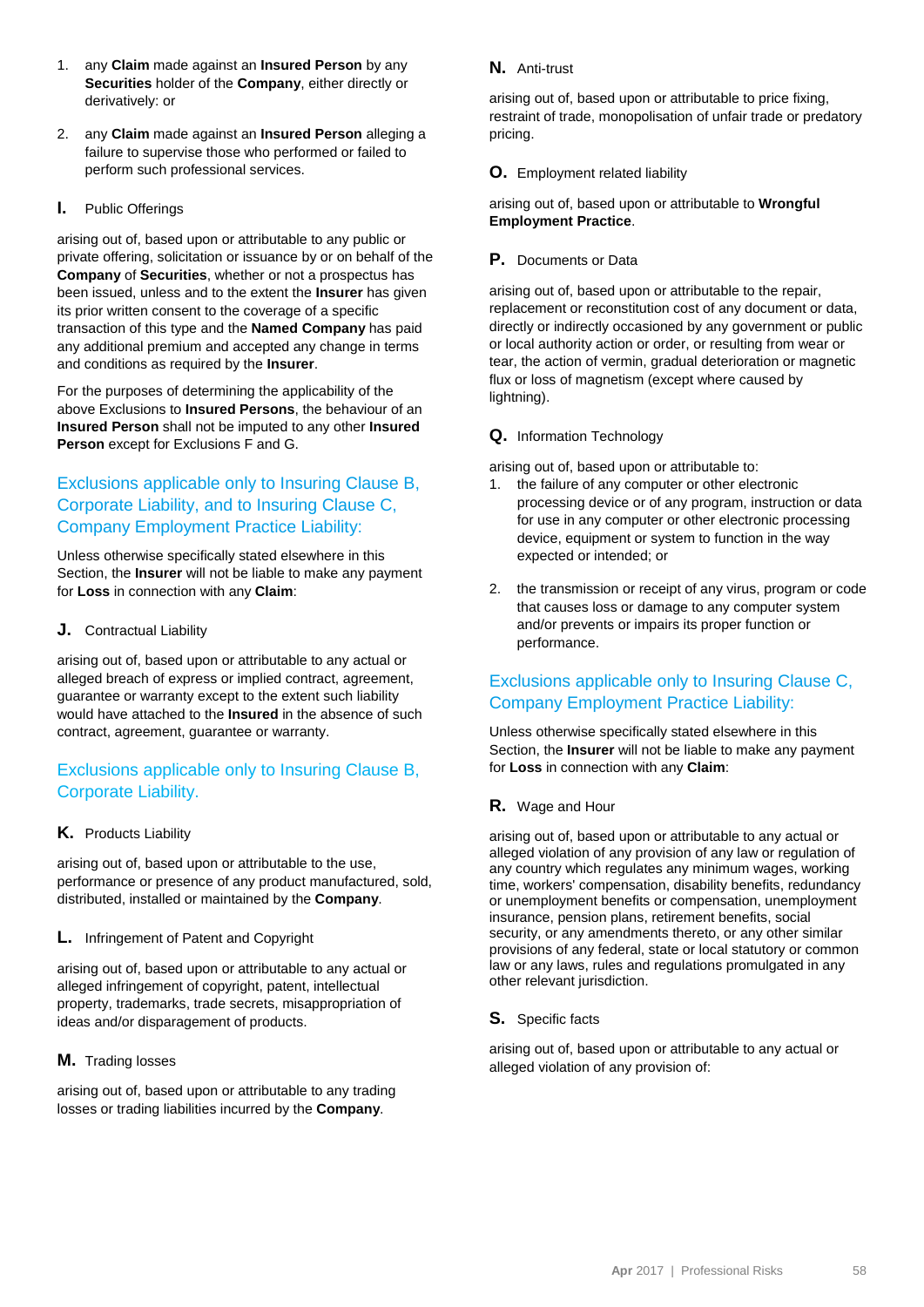- 1. the United Kingdom Pensions Act 1995 and the United Kingdom Pensions Act 2004; or
- 2. the United Kingdom Trade Union and Labour Relations (Consolidation) Act 1992; or
- 3. the United Kingdom Transfer of Undertaking (Protection of Employment) Regulations 2006; or
- 4. the United Kingdom Health and Safety at Work Act 1974; or
- 5. any law or regulation of any country which regulates relations with unions, labour relations, collective and non-collective redundancy procedures, health insurance, health and safety at work or disability benefits law or any amendments thereto,

or of any other similar provisions of any federal, state or local statutory or common law or any laws, rules and regulations promulgated in any other relevant jurisdiction

# **Extensions**

Subject always to the other terms, conditions and exclusions of this Section (unless specified otherwise), the following extensions are added to the Section:

# **Extensions applicable to all Insuring Clauses within Section 4 only:**

# **A.** Discovery Period

This Section shall be extended to cover **Claims** first made, or in the case of an **Investigation**, first commenced, subsequent to the **Period of insurance** but during any applicable **Discovery period**, solely for **Wrongful Acts** actually or allegedly committed, or in the case of an **Investigation**, circumstances which occurred, before the Expiration Date stated in the Schedule.

- 1. A **Discovery period** shall be afforded under the following conditions: If, subsequent to the expiration of the **Period of insurance**, this Section is not renewed or replaced by any other policy affording directors' and officers' liability coverage, the **Insurer** will grant:
	- i. an automatic **Discovery Period** as stated in the Schedule solely for **Retired Directors** at no additional premium; and
	- ii. subject to written request to this effect and payment of the applicable additional premium before the Expiration Date stated in the Schedule by the **Named Company**, an optional **Discovery Period** as stated in the Schedule at the corresponding additional premium.

The additional premium shall be deemed to be fully earned as of the inception of the **Discovery Period**.

2. Any **Discovery Period** invoked shall be automatically cancelled upon the effective date or the date of execution of any other policy affording similar coverage to part or all of the **Insureds**, whichever is the earlier.

- 3. Rights to a **Discovery Period** shall automatically lapse upon a **Change in Control.**
- 4. There shall be no right for any **Discovery Period** in case of non-payment of premium.

#### **B.** New Subsidiaries

This Section shall be extended to include as a **Subsidiary**:

- 1. any entity acquired or created by the **Named Company** or any **Subsidiary** during the **Period of insurance** provided that the **Named Company** either directly or indirectly, through one or more **Subsidiaries**;
	- i. owns more than 50% of the issued and outstanding shares of such entity; or
	- ii. controls more than 50% of the voting rights within such entity; or
	- iii. controls the right to vote for the election or removal of the majority of such entity's board of directors,

unless such entity:

- a. has any assets or is domiciled in the United States of America or Canada; or
- b. has any listings of its **Securities** on any exchange; or
- c. has total consolidated assets (as of the latest annual report and accounts) that exceed 10% of the total consolidated assets of the **Named Company**, as calculated in accordance with the **Named Company**'s usual accounting policies, principles and practices; and
- 2. any other entity created or acquired by the **Named Company** during the **Period of insurance** for which the **Insurer** has at its sole discretion agreed, by endorsement to this Section, to include as a **Subsidiary**, upon the **Named Company**'s providing sufficient details to permit the **Insurer** to assess and evaluate the potential increase in exposure, subject to prior payment by the **Named Company** of any reasonable additional premium and to any amendment to the Section terms required by the **Insurer**.
- **C.** Emergency costs

The **Insurer** will waive the requirement for its prior written consent to the incurring of **Defence Costs** up to the maximum aggregate Sub-Limit stated in the Schedule where it was not reasonably practicable for the **Insured** to seek the **Insurer's** prior written consent.

# Extensions applicable only to Insuring Clause A1, Directors and Officers Liability.

## **D.** Non-Executive Directors cover

The **Insurer** shall pay to or on behalf of any **Non-Executive Director** any **Loss** resulting from a **Claim** first made during the **Period of insurance** up to the **Non-Executive Director Extra Limit** but only after exhaustion of: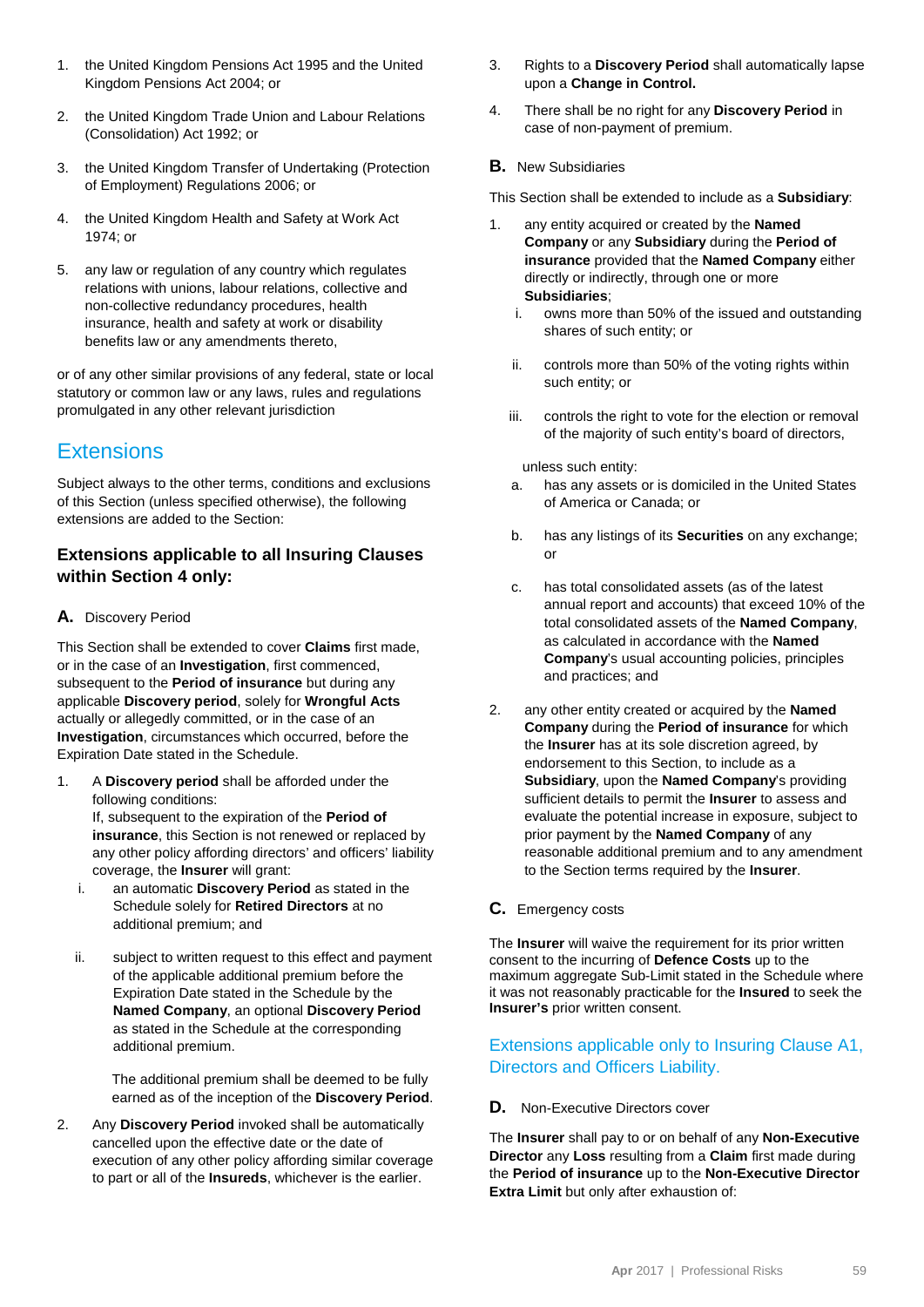- 1. the **Limit of liability**; and
- 2. any other available directors' and officers' or management liability cover whether written excess of the **Limit of liability** or otherwise; and
- 3. any other valid and collectible indemnification from any other source.
- **E.** Management Buy-Out

If during the **Period of insurance** a **Subsidiary** ceases to be a **Subsidiary** due to a management buy-out, then upon written notification from the **Named Company** to the **Insurer** prior to such event and subject to the **Period of Insurance**, this Section shall provide coverage in respect of **Claims** for **Wrongful Acts** actually or allegedly committed, or circumstances occurring, during the 45 days immediately after the completion date of such buy-out

# Extensions applicable only to Insuring Clause A, Directors and Officers Liability and Company Reimbursement:

#### **F.** Civil Fines and Penalties

This Section shall be extended to cover as **Loss** any civil fines or penalties it is legally obliged to pay as a result of a **Claim** where lawfully insurable by the laws of the jurisdictions in which such civil fines or penalties are payable and in which such fines or penalties were ordered to be paid

#### **G.** Health and Safety Defence

This Section shall be extended to cover **Defence Costs** incurred by any Insured Person in respect of any Claim made against such **Insured Person** for gross negligence manslaughter, or for any breach of any health and safety or equivalent legislation in any jurisdiction under which said **Insured Person** could be found liable by reason of their committing a relevant **Wrongful Act** in their capacity as a director, officer or **Employee** of the **Company**.

## **H.** Estates, Heirs and Legal Representatives

This Section shall be extended to include as **Insured Persons** the estates, heirs, legal representatives or assigns of an **Insured Person** who is deceased or the legal representatives or assigns of an **Insured Person** who is incompetent, insolvent or bankrupt, to the extent that such person is subject to a proceeding solely by reason of an actual or alleged **Wrongful Act** of such deceased, incompetent, insolvent or bankrupt **Insured Person** and that such **Insured Person** would have been covered by this Section for **Loss** in the absence of their death, incompetence, insolvency or bankruptcy.

#### **I.** Spouses and Domestic Partners

This Section shall be extended to include as **Insured Person** the lawful spouse or domestic partner, including same sex relationship civil partnerships, of an **Insured Person** to the extent that such person is subject to a proceeding solely by reason of their ownership interest in property which a claimant seeks as recovery in respect of a **Claim** against such **Insured Person**.

Extensions applicable only to Insuring Clause A, Directors and Officers Liability and Company Reimbursement, and Insuring Clause B, Corporate Liability:

#### **J.** Investigation Costs

This Section shall be extended to cover the **Investigation Costs** of an **Insured Person or** a **Company** in respect of any **Investigation** first commenced during the **Period of insurance** (or **Discovery Period**, if applicable)

# Extensions applicable only to Insuring Clause B, Corporate Liability:

## **K.** Corporate Manslaughter

This Section shall be extended to cover the **Loss** of any **Company** resulting from any **Claim** first made against such **Company** during the **Period of insurance** (or **Discovery Period**, if applicable), based upon the Corporate Manslaughter and Corporate Homicide Act 2007 of the United Kingdom or for gross negligence manslaughter, or for any breach of any health and safety or similar legislation in any jurisdiction.

#### **L.** Corporate Bribery

This Section shall be extended to cover the **Loss** of the **Named Company** resulting from any **Claim** first made against the **Named Company** during the **Period of Insurance**, (or **Discovery Period**, if applicable), for any actual or alleged offence within the meaning specified in the 2010 UK Bribery Act or any amendment thereof committed or allegedly committed in the United Kingdom.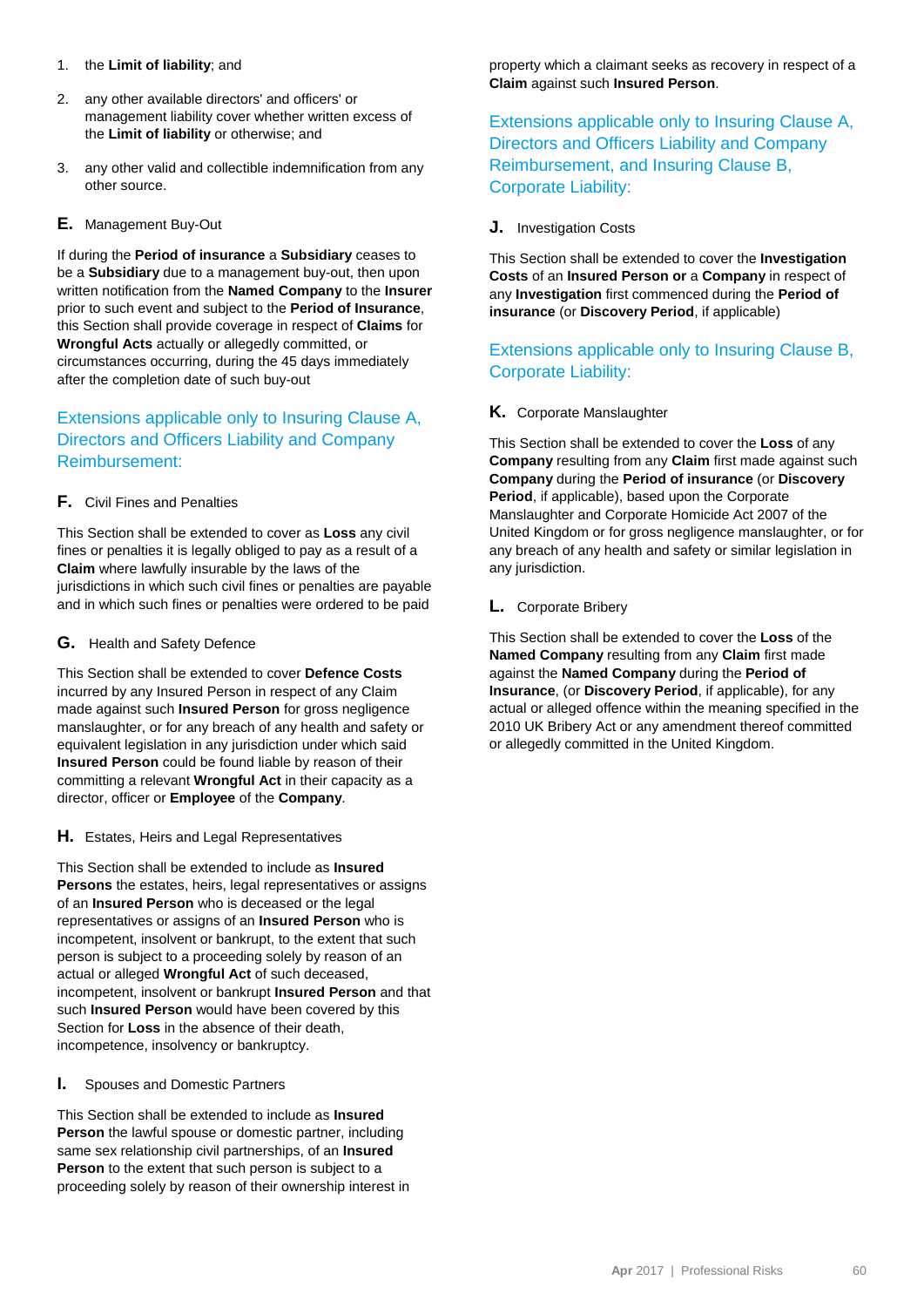# Notification and Claims Conditions applicable to Section 4 only

#### **A.** Notice

- 1. The **Insured** shall give written notice, including full details, to the **Insurer** of any **Claim** as soon as reasonably practicable within the **Period of Insurance,**(or **Discovery Period**, if applicable), and, where it has not been reasonably practicable for the **Insured** to give notice during the **Period of Insurance**,(or **Discovery Period**, if applicable), then notice shall be given within thirty (30) days of the date of expiration of the **Period of Insurance,**(or **Discovery Period**, if applicable).
- 2. If written notice of a **Claim** has been given to the **Insurer** as prescribed above, then any further **Claim** which arises out of, based upon or attributable to the same or related or continuous or repeated **Wrongful Acts** will be considered together with the earlier **Claim** as a **Single Claim** and will be deemed to have been first notified at the time of the original notice.
- 3. If, during the **Period of Insurance**, the **Insured** becomes aware of any circumstances which may reasonably be expected to give rise to a **Claim**, and gives written notice to the **Insurer** of such circumstances and the reasons for anticipating such a **Claim**, with full particulars as to dates, persons and entities involved, potential claimants and the consequences which have resulted or may result from any anticipated **Wrongful Act**, then any **Claim** subsequently arising out of, based upon or attributable to essentially the same circumstances or **Wrongful Acts** will be deemed to have been first made at the time notice was first given.
- 4. All notices under Claims condition A shall be in writing, referring to the Policy Number, and be made to the address set out in the Schedule.
- 5. Notification of **Claims** in compliance with this Claims Condition A is a condition precedent to the liability of the **Insurer** hereunder.
- **B.** Defence and settlement of claims and consent
- 1. It is the duty of the **Insured**, not the **Insurer**, to defend **Claims**. The **Insurer** shall be entitled to participate fully in the investigation, defence and negotiation of any settlement of any **Claim**. In respect of any **Claim** brought or maintained by, on behalf of or at the instigation of any **Insured**, **Outside Entity** or the latter's directors or officers, the **Insurer** shall have the right (but not the duty) to control the investigation, defence and negotiation of any settlement of such **Claim**.

In the event of any disagreement arising between the **Insurer** and an **Insured** as to whether or not to contest or settle any legal proceedings or proceed with any appeal of a decision of a Court, then the parties agree that it shall be determined by a Queen's Counsel to be mutually agreed upon, or in default of agreement to be nominated by the Chairperson of the Counsel to be

mutually agreed upon, or in default of agreement to be nominated by the Chairperson of the Bar Council. Such Queens Council shall act as an expert and not an arbitrator and their determination shall be based upon the written submissions of the partied and shall be final and binding on the parties, There shall be no obligation on the Queens Council to provide reasons unless specifically requested by the **Insured** or the **Insurer.** The costs of any reference to determination shall be deemed to form part of the **Defence Costs.**

- 2. An **Insured** shall not admit or assume any liability, enter into any settlement agreement, consent to any judgment, pay any **Loss**, or otherwise incur any **Defence Costs** without the **Insurer**'s prior written consent, which shall not be unreasonably withheld or delayed. The **Insurer** shall not be liable to pay any settlement incurred without its prior written consent.
- 3. The **Insured** shall provide to the **Insurer** all information, assistance and cooperation with regard to a **Claim**.
- 4. The **Insurer** shall advance **Defence Costs** on an asincurred basis in respect of covered **Claims**. If it is finally determined that any such **Defence Costs** so advanced are not covered under this Section, the **Named Company** shall repay such amounts to the **Insurer**.
- **C.** Allocation
- 1. The **Insurer** shall pay only those amounts or portions of **Loss** allocated to covered matters claimed against the **Insured**. If the **Insured** incurs any **Loss** arising out of a **Claim** that includes both matters covered and matters not covered by this Section, or that is made against both covered and non-covered parties, the **Insured** and the **Insurer** shall use their best efforts to determine a fair and proper allocation of the proportion of the **Loss** covered hereunder, taking into account the relative legal and financial exposures of the parties to the **Claim** and the relative benefits to be obtained by the resolution of the **Claim**.
- 2. If an allocation cannot be agreed between the **Insured** and the **Insurer**, then the parties agree that it shall be determined, having regard to the principles stated in this Claims Condition, by a Queen's Counsel to be mutually agreed upon, or in default of agreement to be nominated by the Chairperson of the Bar Council. Such Queen's Counsel shall act as an expert and not an arbitrator and their determination shall be based upon the written submissions of the parties and shall be final and binding on the parties. There shall be no obligation on the Queen's Counsel to provide reasons unless specifically requested by the **Insured** or the **Insurer**.
- 3. The costs of any reference to expert determination under this Claims Condition shall be borne equally by both the **Insured** and the **Insurer**.
- **D.** Priority of payments

If the **Insurer** is liable to pay **Loss** covered under more than one Insuring Clause, then it shall pay such **Loss** in the order it falls due. However, where it appears reasonably likely the **Limit of liability** shall become exhausted by payments of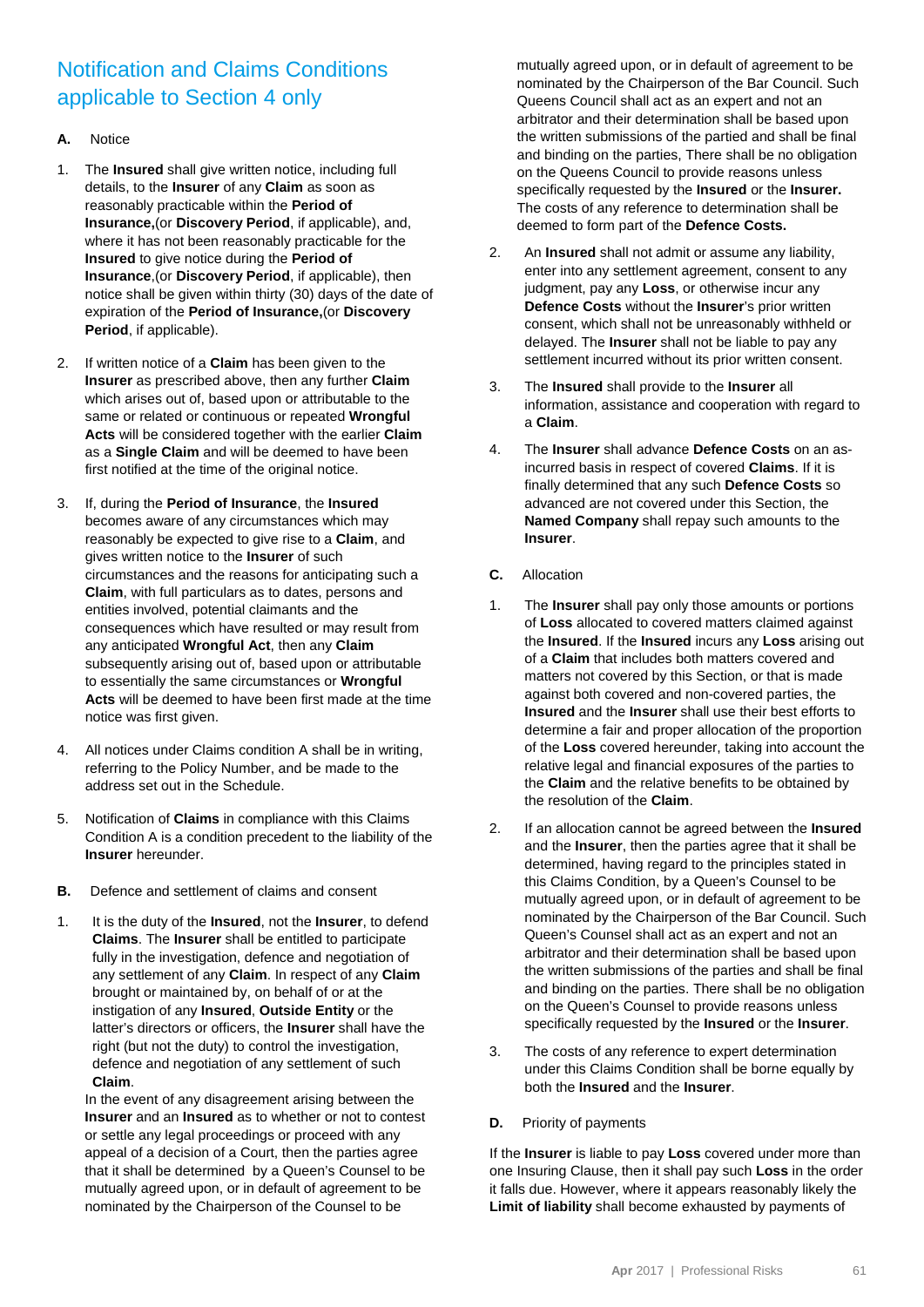**Loss** the **Insurer** shall, subject to the **Limit of liability** and unless compelled otherwise by law or any judicial or regulatory order, pay **Loss** in the following order:

- 1. to or on behalf of an **Insured Person** under Insuring Clause A1; then
- 2. to or on behalf of any **Company** under Insuring Clause A2; then
- 3. to or on behalf of any **Company** under Insuring Clauses B and C.
- **E.** Subrogation and recoveries
- 1. In the event of any payment under this Section, the **Insurer** shall be subrogated to the extent of such payment to all of the **Insured**'s rights of recovery. The **Insured** shall execute all papers required and do everything reasonably necessary to secure such rights and to enable the **Insurer** to bring any recovery action or suit as reasonably required by the **Insurer**.
- 2. Any recovery received shall first be applied against any payment made by the **Insurer** with any balance remaining thereafter being remitted to or retained by the **Insured** or the **Company**, as applicable.
- 3. The **Insurer** shall not exercise any right of subrogation against an **Insured Person** unless Exclusion A applies to such **Insured Person**.

# General Conditions applicable to Section 4 only:

**A.** Change in control and automatic run-off

If, during the **Period of Insurance**, a **Change in Control** occurs, then coverage under this Section will continue in full force and effect until the end of the **Period of insurance** with respect to **Claims** for **Wrongful Acts** committed or allegedly committed, and to **Investigations** in relation to events that actually or allegedly occurred or took place, before the effective date of such **Change in Control**, but coverage will cease with respect to **Claims** for **Wrongful Acts** committed or allegedly committed, and to **Investigations** in relation to events that actually or allegedly occurred or took place, thereafter (unless otherwise agreed to by the **Named Company** and the **Insurer**) and the premium will be considered fully earned in consideration of the coverage provided.

- **B.** Limit of liability and retention
- 1. **Limit of liability** and Sub-Limits:
	- a. The **Insurer**'s total liability under this Section for all **Loss** shall not exceed the sum(s) stated in the Schedule for each Insuring Clause in respect of any one **Single Claim**.
	- b. Notwithstanding paragraph 1(a) above:
- i. in respect of all claims brought or maintained in the United States of America, the **Insurer's** total liability, in the aggregate during the **Period of insurance,** under this Section for all **Loss** shall not exceed the sum(s) stated in the Schedule for each Insuring Clause. Any payment of **Loss** under a Insuring Clause shall erode the applicable **Limit of liability;**
- ii. in respect of all **Claims** first notified during the **Discovery Period,** the **Insurer's** total liability, in the aggregate, under this Section for all **Loss** shall not exceed the sum(s) stated in the Schedule for each Insuring Clause. Any payment of **Loss** under an Insuring Clause shall erode the **Limit of liability;**
- iii. in respect of all payments made for **Non-Executive Director Extra Limit**, the **Insurer's**  total liability, in the aggregate during the **Period of Insurance**, under this Extension for all **Loss** shall not exceed the sum(s) stated in the Schedule.
- c. The **Insurer** shall have no liability in excess of the **Limit of liability** applicable to the Insuring Clause in question, irrespective of the number of **Claims, Insureds** or amount of any **Loss**.
- d. All Sub-Limits stated in the Schedule are aggregate for the whole **Period of insurance** (and **Discovery Period** if applicable) regardless of the number of **Claims** and are part of and not in addition to the **Limit of liability** applicable to the relevant Insuring Clause
- 2. **Retentions**:
	- a. The **Insurer** will be liable only for the amount of **Loss** which exceeds the Retention stated in the Schedule. Such Retention is to be borne by the **Insured** and remains uninsured.
	- b. A Retention shall not apply to **Non-Indemnifiable Loss** covered under Insuring Clause A1. All other **Loss** covered under Insuring Clause A1 shall be subject to a Retention to be repaid by the **Company** to the **Insurer** but not to be applied against the **Insured Person.**
	- c. In the event that a **Claim** is covered under more than one Insuring Clause, a single Retention amount will apply to all **Loss** resulting from such **Claim**, which shall be the highest of the applicable Retention amounts.
- **C.** Other insurance and indemnification
- 1. This Section shall always apply in excess of any other valid and collectible insurance or indemnification available to the **Insured**.
- 2. Coverage for **Claims** against an **Outside Director** will be specifically in excess of, and will not contribute with: